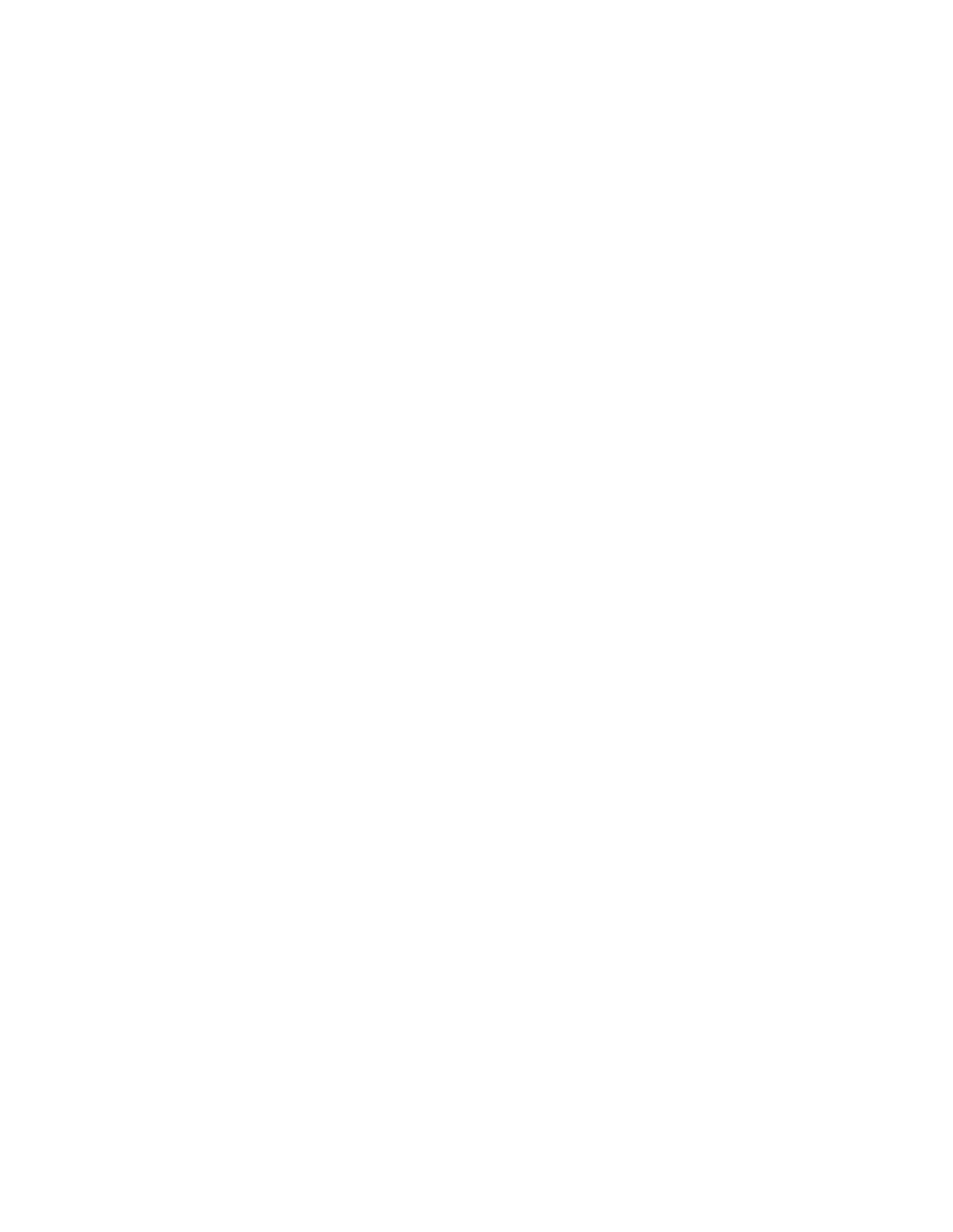# HVAC Energy Efficiency Maintenance Study

Appendix A:

Bibliography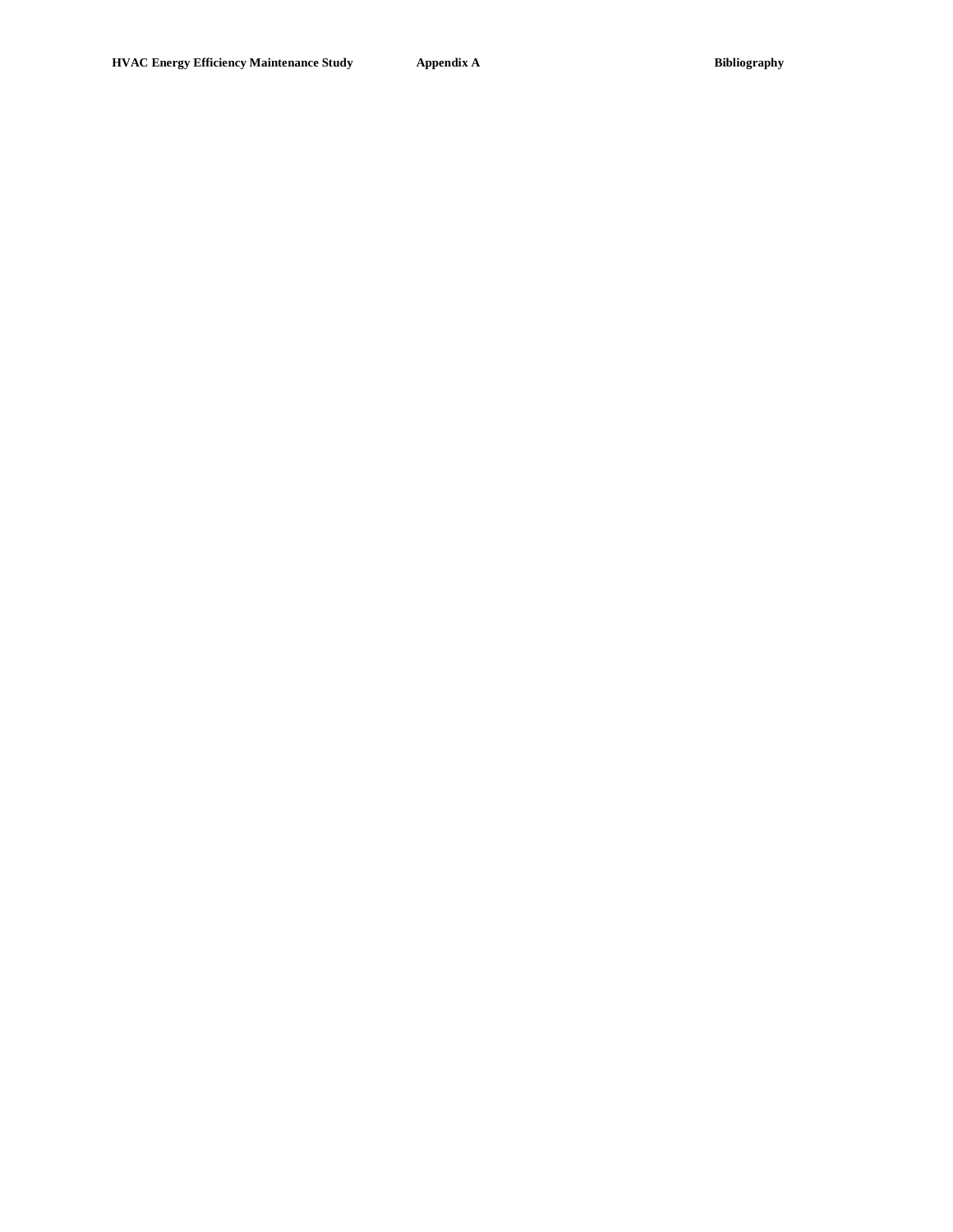# **Table of Contents**

| Refrigerant Charge and Airflow<br><b>Ducts</b>                           |
|--------------------------------------------------------------------------|
| <b>New Residential</b><br>Refrigerant Charge and Airflow<br><b>Ducts</b> |
|                                                                          |
| General<br><b>Verification Service Providers</b>                         |
|                                                                          |
| <b>End-User Behavior</b><br><b>Training and Certification</b>            |
|                                                                          |
| Refrigerant Charge and Airflow<br>General                                |
|                                                                          |
| General<br><b>Refrigerant Charge and Airflow</b>                         |
|                                                                          |
|                                                                          |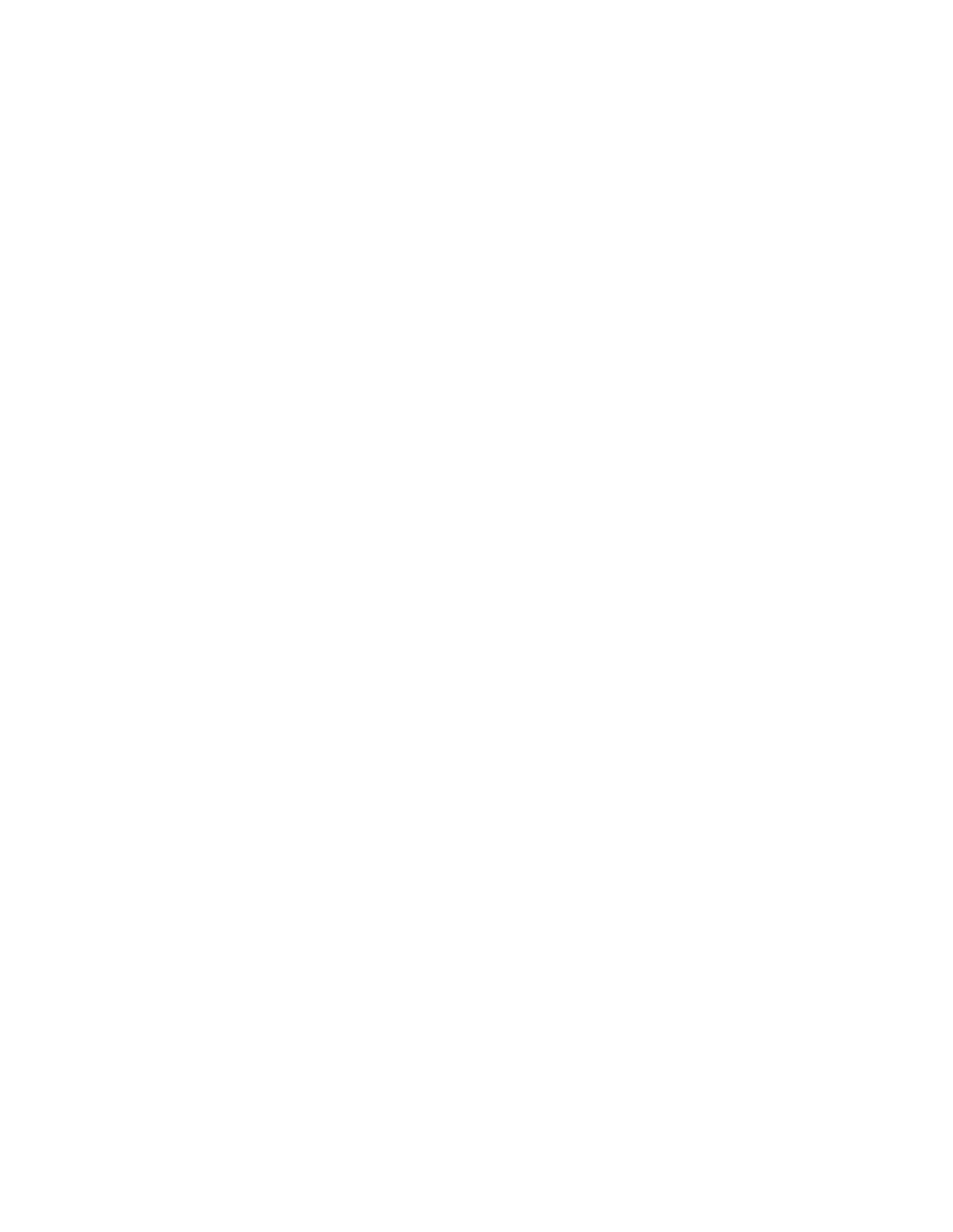## **Preface**

This document compiles existing literature on factors that impact HVAC maintenance measures, policy, program design, evaluation, and end-user behavior. Findings are categorized by the most influential elements of HVAC programs; Laboratory Testing, Field Testing, Diagnostic Methods, Standards, Human Factors, Policy, and Evaluation, Verification, and Measurement. There is a wealth of existing research and independent findings but few places where this information is brought together to provide a broader examination of possibilities and limitations for the development of future HVAC programs. In bringing these documents together, we hope to facilitate the examination of them in the context of each other rather than as independent findings. Our goal is to be comprehensive thereby providing a valuable tool to the reader. References incorporated in the documents can be followed as needed by the reader. Summaries of important documents are selectively included and contain material taken from the document abstract, executive summary, or elsewhere as needed; and are to be understood as being attributed to those documents without having to include reference footnotes. In support of making this document as useful as possible, we welcome additions, modifications and corrections. Please make submittals to: Dr. Kristin Heinemeier, [kheinemeier@ucdavis.edu](mailto:kheinemeier@ucdavis.edu) .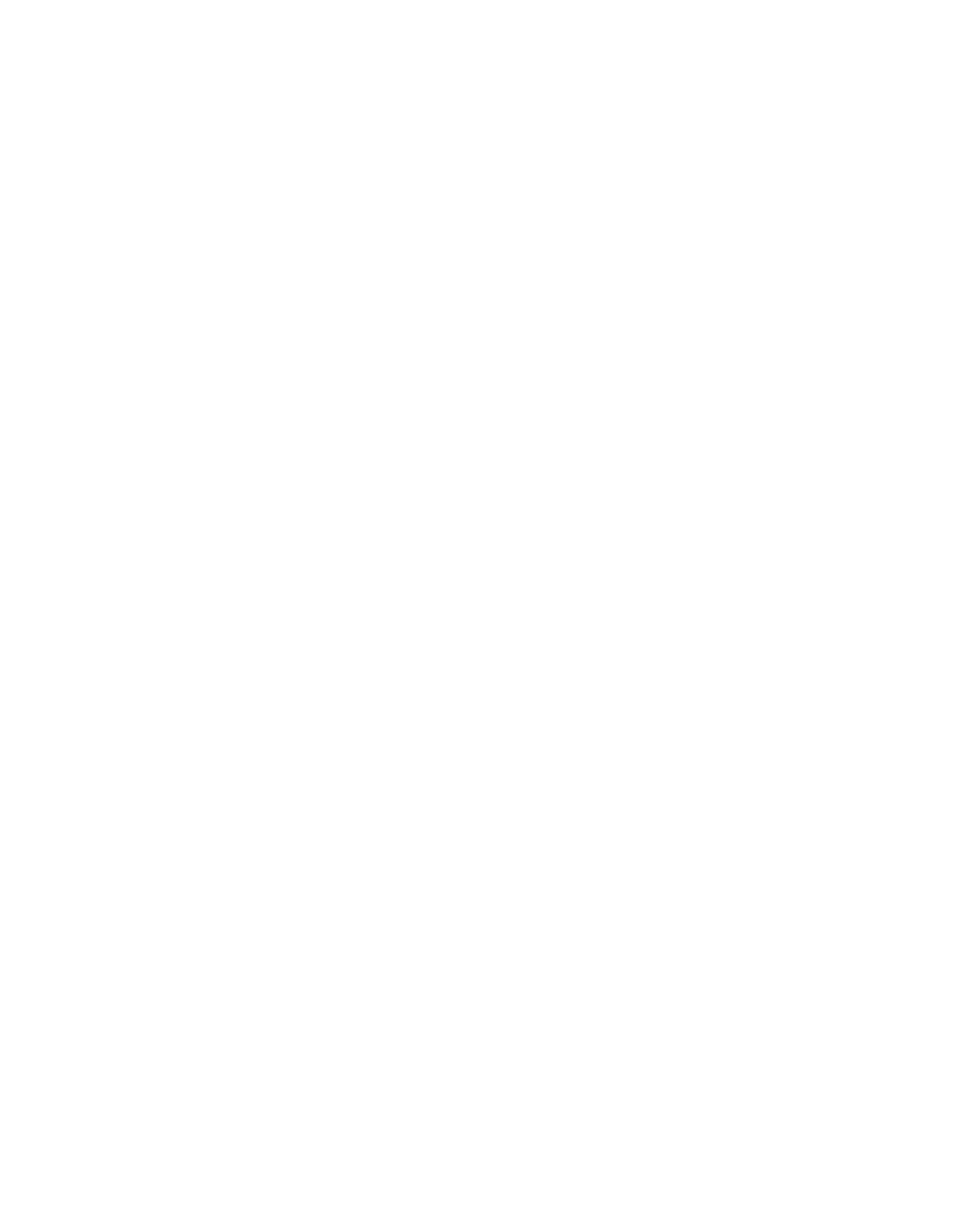# **Laboratory Testing**

Since the beginning of the manufacturing of direct expansion (DX), unitary HVAC equipment extensive testing has been performed by researchers, government laboratories, manufacturers and private laboratories. With the development of national energy efficiency standards laboratory testing has been done in support of certified equipment efficiency programs. The Airconditioning, Heating and Refrigeration Institute (AHRI) Standards 210/240 (up to 65,000 Btuh) and 340/360 (above 65,000 Btuh) establish the testing required for developing EER and SEER efficiency ratings. Two chambers, indoors and outdoors, are used each being able to maintain prescribed temperature and humidity conditions while the equipment being tested is run for testing. "Off rating" conditions testing are when the chambers are operated at setpoints that are not those specified by the AHRI standards and/or faults are introduced in the system being tested. While the standards specify the measurements and calculations to be made laboratories, especially ones like Herrick Laboratory at Purdue University, take additional data. This type of detailed data is used to develop and calibrate mathematical, computer simulations of the system. The "off rating" data is the most accurate source of data for assessing the potential of energy efficiency maintenance measures by producing efficiency with and without faults.

### **Refrigerant Charge and Airflow**

Aaron, A. A. and Domanski, P A., "An experimental investigation and modeling of the flow rate of refrigerant through the short tube restrictor: NISTIR 89-4120," 1989.

Bullock, Charles, D. Schuster, and R. Lambert. July, 16, 2004. "Heat Pump Heating Performance Comparison Between Short-tube Orifice and TXV". Prepared by Carrier Residential Engineering in response to questions from Bob Davis, Ecotope.

Chen, Bo, Echard A. Groll, James E. Braun, "Improvement and Validation of Unitary Air Conditioner and Heat Pump Simulation Models at Off-Design Conditions", Final Report – 1173 RP, ASHRAE Inc., HL 2006-2, Report 6304-2, June 2006.

This is one of key reports for understanding the performance of unitary equipment. Simulation models generate the majority of data used for rating equipment and thus it is critical that they be accurate. Exisitng models do not work well at "off-design" conditions and manufacturers seldom perfrom tests at these conditions. Herrick Laboratories at Purdue University have extensive experience in modeling and testing air sourse vapor compression systems. The report builds on that experience and the work of Rossi, Leroy, Harms, and Braun. In the appendices of the report is an extensive data set of tests performed on four different systems. A varietyof faults such as low air flow or low charge are tested.

Choi, J., Payne, W., et. al, "Effects of Non-Uniform Refrigerant and Air Flow Distributions on Finned-Tube Evaporator Performance," NIST, International Congress of Refrigeration 2003.

An experimental investigation was implemented to determine the capacity degradation due to non-uniform refrigerant and airflow distributions, and to assess the potential to recover the lost capacity via controlling refrigerant distribution between individual refrigerant circuits. The tests were performed on a three-circuit, three-depth- row, finned-tube evaporator. Refrigerant inlet quality, exit saturation temperature, and exit superheats for the individual circuits were controlled.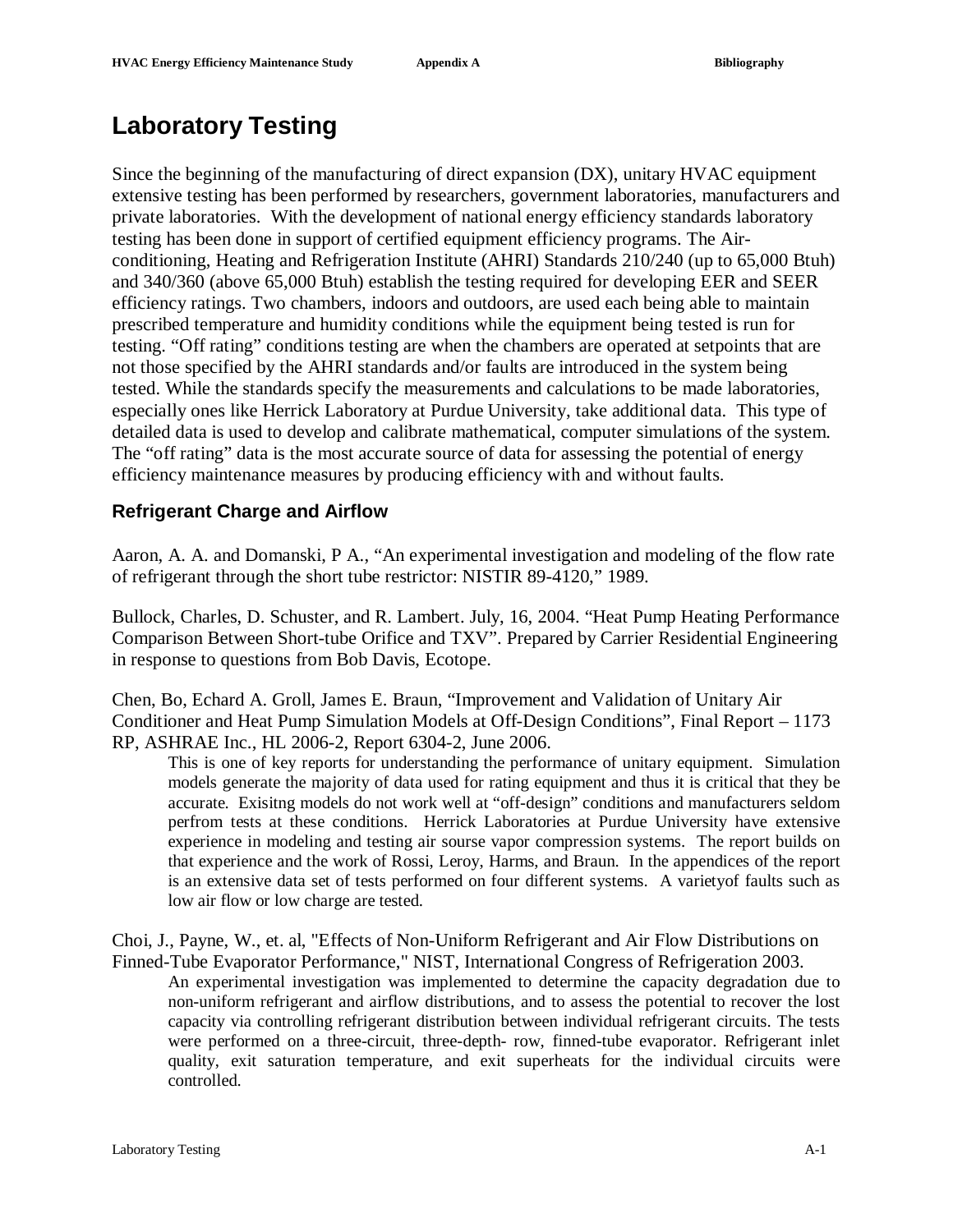The study showed that capacity degradation due to refrigerant misdistribution can be as much as 30 %, even when the overall evaporator superheat is kept at the target 5.6  $^{\circ}$ C. Experimental data indicate that part of this capacity degradation was caused by the internal heat transfer within the evaporator assembly. For the coil and air misdistributions studied, the maximum capacity degradation was found to be 8.7 %. A 4.0% capacity recovery was obtained by controlling refrigerant distribution to obtain the target 5.6 ºC at each circuit exit.

Chwalowski, M., Didion, D. A., and Domanski, P. A., 1989, Verification of Evaporator Computer Models and Analysis of Performance of an Evaporator Coil, ASHRAE Trans., Vol. 95, no. 1.

Davis, R., "Influence of the Expansion Device on the Performance of a Residential Split-System Air Conditioner," Report No. 491-01.4, PG&E, Technical Application Services, January 2001. In support of energy efficiency programs, Robert Davis conducted testing of a three ton system in which both a TXV and a fixed orifice expansion are installed so that either one can be chosen for a particular test. R-22 is used in this system.

Davis, R. 2001b. Influence of Expansion Device and Refrigerant Charge on the Performance of a Residential Split-System Air Conditioner using R-410a Refrigerant. Report No.: 491-01.7. San Francisco, Calif.: Pacific Gas and Electric.

This is a companion report to 491-01.4. The refrigerant is different and additional test are perfromed. Both reports are primary support documents for estimating the impact of low and high charge conditions with different expansion devices.

Davis, R., Experimental Analysis of Tube Surface Temperature Measurements, Laboratory Test Report # 491-07.6, Applied Technology Services, PG&E, San Ramon, December 6, 2007. This is a first step in the development of the information that is missing about the uncertainty inherent in different temperature sensors installed in different manners.

Faramarzi, R., Coburn, B., Sarhadian, R., Mitchell, S. and Pierce, R.A., "Performance Evaluation of Rooftop Air Conditioning Units at High Ambient Temperatures. In Proceedings of the ACEEE 2004 Summer Study on Energy Efficiency in Buildings, 2004.

Faramarzi, R., Rauss, D., "An Experimental Approach to Quantify Effects of Common Maintenance Strategies for 5-Ton Rooftop Units," ASHRAE 2010 Annual Meeting – Orlando Seminar 6 (Sponsored by TC-8.11) January 24, 2010, Technology Test Centers (TTC) Southern California Edison [www.sce.com/rttc](http://www.sce.com/rttc)

Farzad, M., and D.L. O'Neal. 1988. An evaluation of improper refrigerant charge on the performance of a split system air conditioner with capillary tube expansion. Texas A&M University, Energy Systems Laboratory Report ESL-TR-88/07-01. July.

Farzad, M., O'Neal, D. 1993. "Influence of the Expansion Device on Air Conditioner System Performance Characteristics Under a Range of Charging Conditions." Paper 3622. ASHRAE 2004 ACEEE Summer Study Proceedings I-226 Transactions. Atlanta, Ga.: American Society of Heating Refrigerating and Air-Conditioning Engineers.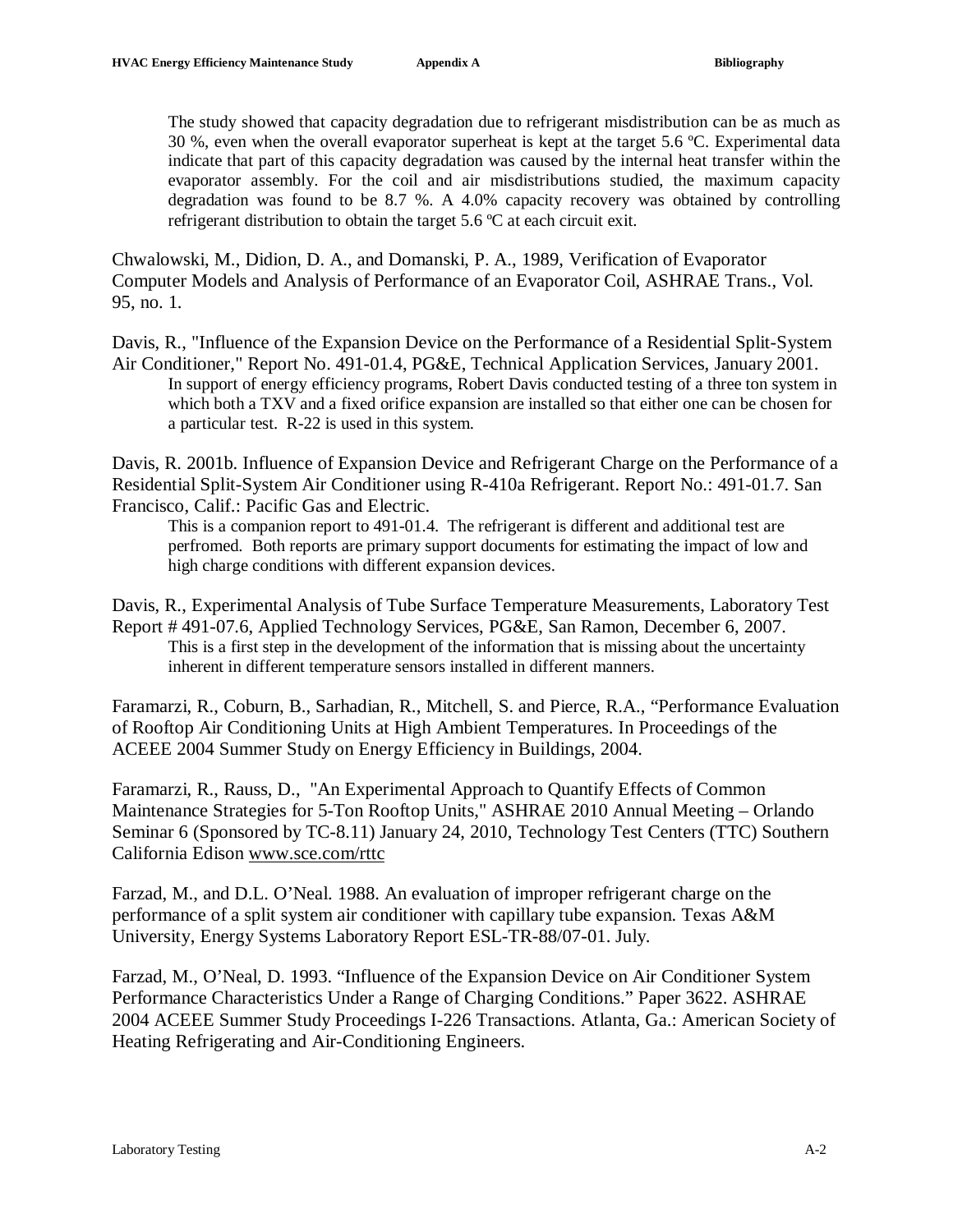Harms, T.M., 2002. Charge Inventory System Modeling and Validation for Unitary Air Conditioners, Ph.D. Thesis, Herrick Labs 2002-13, Report No. 5288-2, Purdue University, West Lafayette, IN.

Henderson, H., Rengarajan, K., "A Model to Predict the Latent Capacity of Air Conditioners and Heat Pumps at Part Load Conditions with the Constant Fan Mode. ASHRAE Transactions. 102 (1)," January 1996.

Henderson, H.I., 1990. 'An Experimental Investigation of the Effects of Wet and Dry Coil Conditions on Cyclic Performance in the SEER Procedure,' Proceedings of USNC/IIR Refrigeration Conference at Purdue University, July, West Lafayette, IN

Henderson, H., Parker, D., et. al, "Improving DOE-2's RESYS routine: User Defined Functions to Provide More Accurate Part Load Energy Use and Humidity Predictions," August 2000.

In hourly energy simulations, it is important to properly predict the performance of air conditioning systems over a range of full and part load operating conditions. An important component of these calculations is to properly consider the performance of the cycling air conditioner and how it interacts with the building. This paper presents improved approaches to properly account for the part load performance of residential and light commercial air conditioning systems in DOE-2.

Henderson, H., Sachs, H., "The Efficacy of SEER as a Seasonal Performance Measure for Different Climates," July 2006.

In the United States, the energy efficiency of single-phase, central air conditioners and heat pumps up to 65,000 Btu/h is measured by the Seasonal Energy Efficiency Ratio (SEER) test and rating procedure. Over the years the test and rating procedure has been revised several times to account for multi-speed air conditioning systems and other product improvements. In 1992, a SEER of 10 Btu/Wh was set by the federal law to be the minimum allowable efficiency for products sold in the US. On January 2006, the minimum efficiency increased to 13 Btu/Wh. SEER is a single national standard, intended to provide a representative ranking or measure of seasonal performance for typical US climate conditions. This paper evaluates ways that the SEER rating procedure could be modified to provide better and more meaningful predictions of seasonal efficiency and performance in the key US regions. The overall goal is to determine how the calculation procedures could be modified to use the current set of laboratory test data to meet the needs of different US regions. The premise is that climate-specific SEER values could be calculated for each region, while still retaining the current typical SEER for compatibility and compliance with current federal minimum efficiency standards.

Kim, M., Payne, W., et. al, "Performance of a residential heat pump operating in the cooling mode with single faults imposed," Journal of Applied Thermal Engineering, Volume 29, No. 4, March 2009.

The system behavior of a R410A residential unitary split heat pump operating in the cooling mode was investigated. Seven artificial faults were implemented: compressor/reversing valve leakage, improper outdoor air flow, improper indoor air flow, liquid line restriction, refrigerant undercharge, refrigerant overcharge, and presence of non-condensable gas in the refrigerant. This study monitored eight fault detection features and identified the most sensitive features for each fault. The effect of the various fault levels on energy efficiency ratio (EER) was also estimated. Since the studied system employed a thermostatic expansion valve (TXV) as an expansion device, it could adapt to some faults making the fault less detectable. The distinctiveness of the fault depended on the TXV status (fully open or not). EER is relatively insensitive to evaporator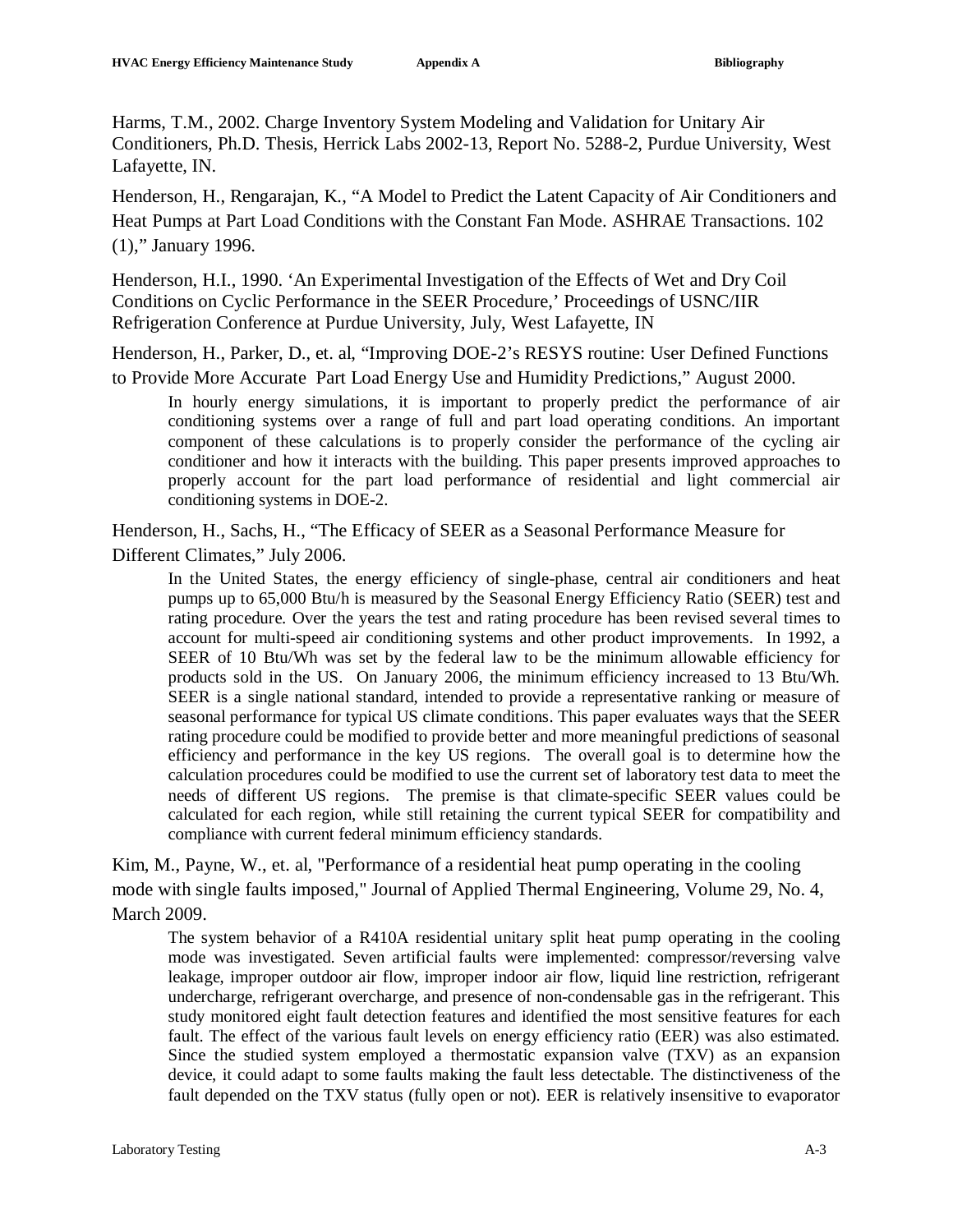fouling or refrigerant overcharge faults. Since this is a heat pump system, the evaporator is larger than would be seen in a comparable cooling-only air conditioner; this makes the heat pump system less susceptible to EER degradation due to improper indoor airflow. For refrigerant overcharge, the fault is the most distinctive at the highest temperature lift (indoor and outdoor temperature difference) test #8 showing the low capacity. All faults, except the compressor leakage fault, must have a fault level greater than 10% to produce a 5% decrease in EER. The highest EER degradation occurs with a 20% refrigerant undercharge, especially at the lowest temperature lift occurring for test #5. EER degradation due to overcharge is much smaller.

Kim, M., Payne, W.V., Hermes, C.J.L., and Domanski, P.A., 2006, "Performance of a Residential Air Conditioner at Single-Fault and Multiple-Fault Conditions," NISTIR 7350, National Institute of Standards and Technology, Gaithersburg, MD.

Kim, M., Yoon, S., et. al, "Cooling Mode Fault Detection and Diagnosis Method for a Residential Heat Pump," October 2008.

This research addresses the need for fault detection and diagnosis (FDD) in residential-style, air conditioner, and heat pump systems in an attempt to make these systems more trouble free and energy efficient over their entire lifetime. This work is one of the first to apply FDD techniques to a residential system with the added control element of a thermostatic expansion valve (TXV). Any control element actively seeks to perform its duties and thus obscures any faults occurring by making adjustments. This research work takes this into account and shows how FDD techniques may be applied to this type of system operating in the cooling mode.

Performance characteristics of an R410A residential unitary split heat pump equipped with a TXV were investigated in the cooling mode under no-fault and faulty conditions. Six artificial faults were imposed: compressor/reversing valve leakage, improper outdoor air flow, improper indoor air flow, liquid-line restriction, refrigerant undercharge/overcharge, and presence of noncondensable gas.

Lee, J., Domanski, P. A., 1997, Impact of Air and Refrigerant Misdistributions on the Performance of Finned-Tube Evaporators with R22 and R407C, Report DOE/CE/23810-81 for ARI, National Institute of Standards and Technology, Gaithersburg, MD.

Lee, W.S., Grosh, D.L., Tillman, F.A., and Lie, C.H., 1985, "Fault Tree Analysis, Methods, and Applications – A Review," IEEE Transactions on Reliability, Vol. R-34, No. 3, pp. 194-203.

Lee, W.Y., House, J.M., Park, C., and Kelly, G.E., 1996b, "Fault Diagnosis of Air-Handling Unit Using Artificial Neural Networks," ASHRAE Transactions, Vol. 102, Part. 1, pp. 540-549.

Lee, W.Y., Park, C., and Kelly, G.E., 1996a, "Fault Detection in an Air-Handling Unit Using Residual and Recursive Parameter Identification Methods," ASHRAE Transactions, Vol. 102, Part 1, pp. 528-539.

Levins, W., K. Rice and V. Baxter. 1996. Modeled and Measured Effects of Compressor Downsizing in an Existing Air Conditioner/Heat Pump in Cooling Mode. Prepared for ASHRAE by Oak Ridge National Laboratory, Oak Ridge, TN.

Li, Haorong. A Decoupling-based Unified Fault Detection and Diagnosis Approach for Packaged Air Conditioners, Ph.D. Thesis, West Lafayette, IN: Purdue University, 2004.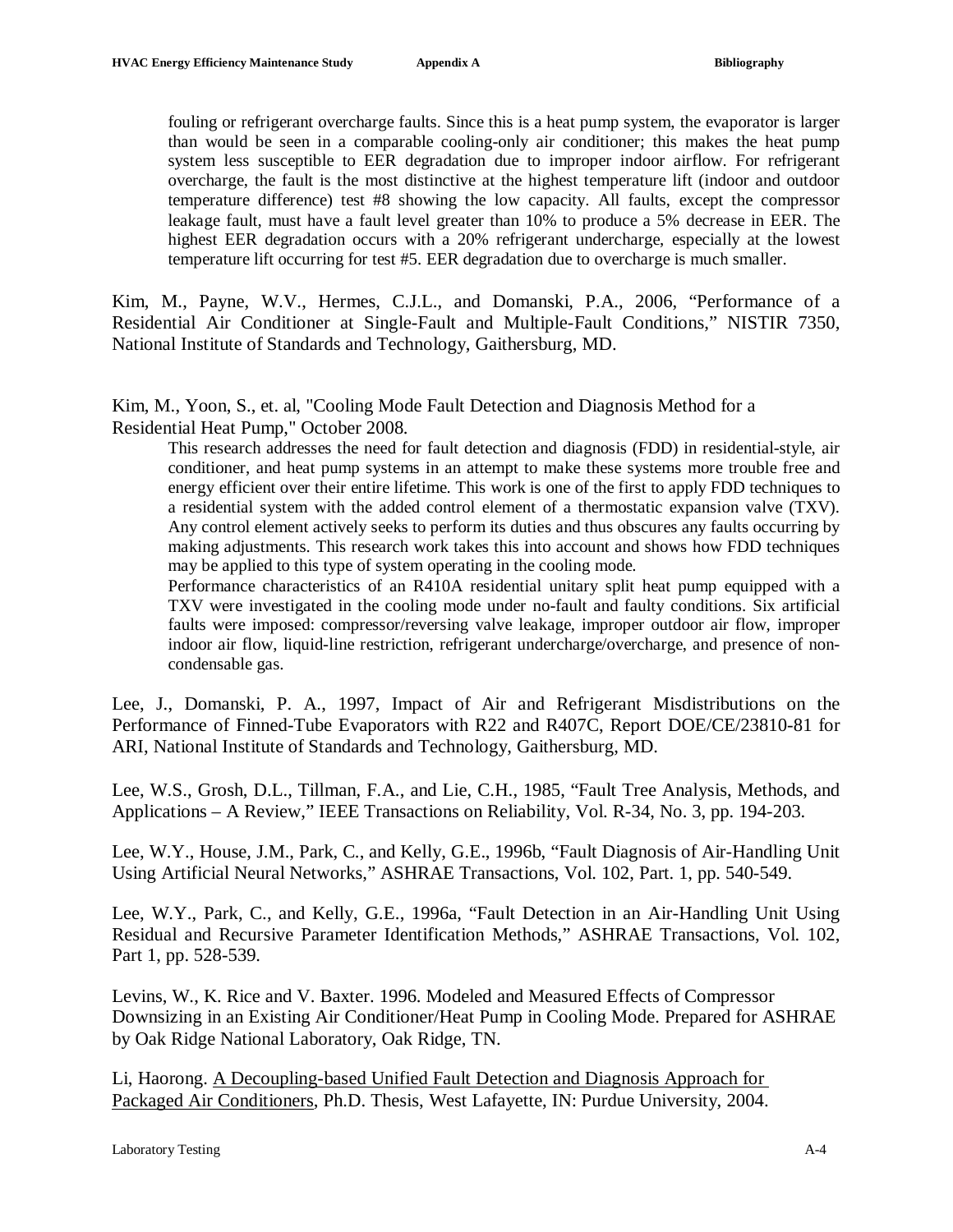This is an important document explicating the mathematics behind fault detection and diagnosis with an emphasis on the importance of uncertainty. Included in the dissertation are helpful charts and graphics some of which are used in the report. Dr. Li is now at the University of Nebraska, Ohama, where he is continuing his work.

Li, H. and Braun, J.E. An Overall Performance Index for Characterizing the Economic Impact of Faults in Direct Expansion Cooling Equipment," International Journal of Refrigeration, Vol. 30, No. 2, Pages 299-310, 2007.

Li, H., Braun, J.E. and Groll, E.A., "The Impact of Fouling on the Performance of Filter-Evaporator Combinations," International Journal of Refrigeration, Vol. 30, No. 3, Pages 489- 498, 2007.

Li, Y., Braun, J.E. and Groll, E.A., "The Impact of Filter Type on the Performance of Packaged Air Conditioners," International Journal of Refrigeration, Vol. 30, No. 3, Pages 506-514, 2007.

Mulroy, W., "The Effect of Short Cycling and Fan Delay on the Efficiency of a Modified Residential Heat Pump," ASHRAE Transactions, 1986, V. 92.

The object of this study was to determine if the use of a cycling controller would improve the efficiency of a residential air conditioner or heat pump. It was concluded that any control strategy that resulted in shortened on-cycle runtimes would reduce the cyclic efficiency for all designs tested. It was further concluded, based in part on the work of others, that fan delay is an undesirable control strategy for units that have an indoor air handler and coil installed within the conditioned space.

O'Neal, D.L., C.J. Ramsey, and M. Farzad. 1989. An evaluation of the effects of refrigerant charge on a residential central air conditioner with orifice expansion. Texas A&M Energy Systems Laboratory, ESL-PA-89/03-01.

One of original studies that is widely referenced.

O'Neal, D., Farzad, M. 1990. "The Effect of Improper Refrigerant Charging on Performance of an Air Conditioner with Capillary Tube Expansion." Energy and Buildings 14: 363-371.

Palani, M., O'Neal, D. and Haberl, J. 1992. Monitoring the Performance of a Residential Central Air Conditioner under Degraded Conditions on a Test Bench, ESL-TR-92/05-05, Energy Systems Laboratory.

Palani, M., O'Neal, D., and Haberl, J. 1992. The Effect of Reduced Evaporator Air Flow on the Performance of a Residential Central Air Conditioner, The Eighth Symposium on Improving Building Systems in Hot and Humid Climates.

Pape, F.L.F., Mitchell, J.W., and Beckman, W.A., 1991, "Optimal Control and Fault Detection in Heating, Ventilating, and Air-Conditioning System," ASHRAE Transactions, Vol. 97, Part 1, pp. 729-745.

Rodriguez, A., "Effect of Refrigerant Charge, Duct Leakage, and Evaporator Air Flow on the High Temperature Performance of Air Conditioners and Heat Pumps, Master's Thesis," August 1995.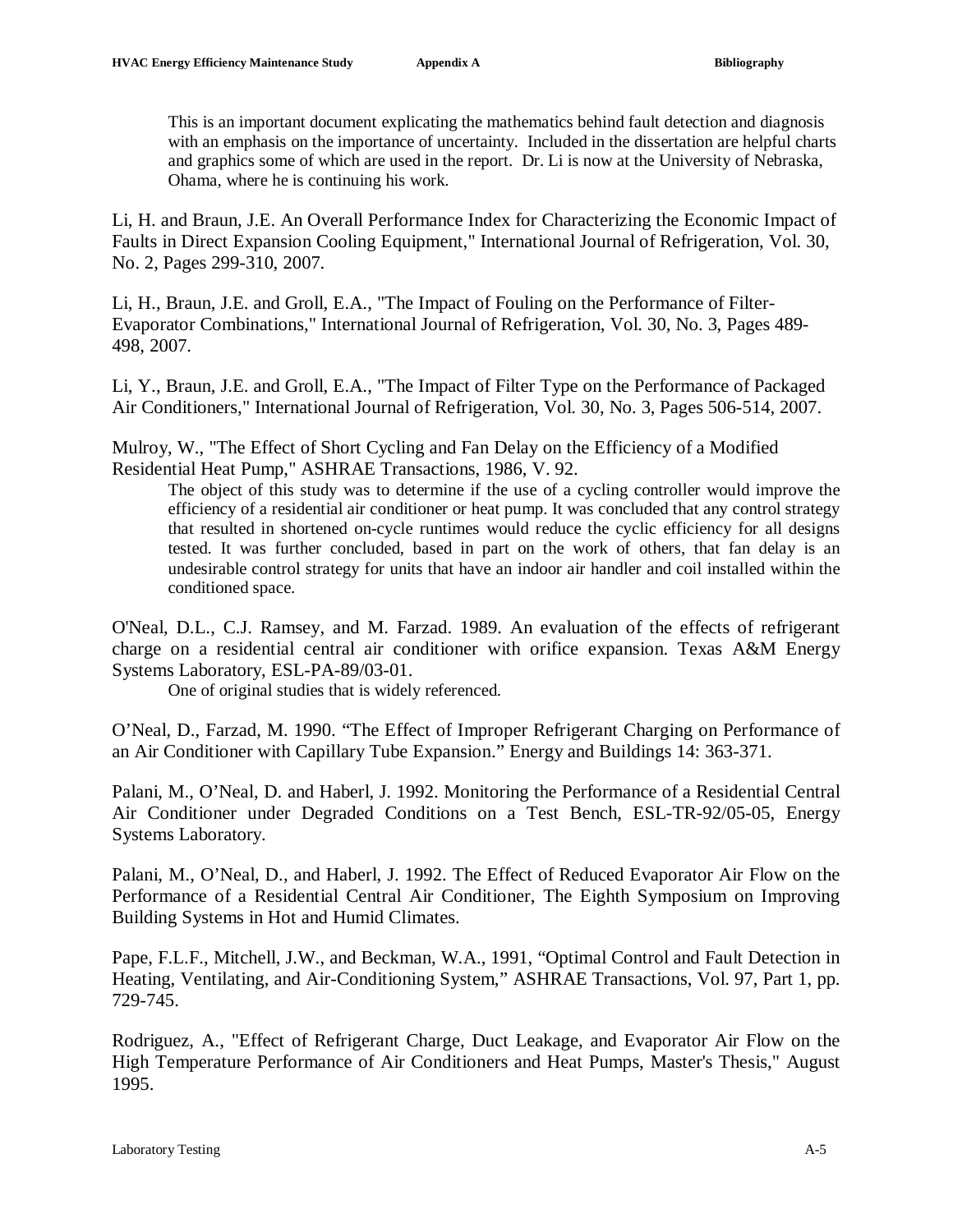An experimental study was conducted to quantify the effect of several installation items on the high outdoor ambient temperature performance of air conditioners. These installation items were: improper amount of refrigerant charge, reduced evaporator airflow, and return air leakage from hot attic spaces. Selected results: The performance of the orifice unit was more sensitive to charge than it was for the TXV unit. For the TXV unit on the  $-27\%$  to  $+27\%$  charging range, the capacity and EER changed little with charge. A TXV unit and a short-tube orifice unit were also tested for reduced evaporator airflow. As evaporator airflow decreased, the capacity and EER both decreased as expected. However, the drop was not as significant as with the charging tests. For the extreme case of 50% reduced evaporator airflow, neither unit's capacity or EER dropped more than 25%.

Return air leakage from hot attic spaces was simulated by assuming adiabatic mixing of the indoor air at normal conditions with the attic air at high temperatures. Effective capacity and EER both decreased with increased return air leakage. However, power consumption was relatively constant for all variables except outdoor temperature, which meant that for the same power consumption, the unit delivered much lower performance when there was return air leakage. The increase in sensible heat ratio (SHR) with increasing leakage showed perhaps the most detrimental effect of return air leakage on performance, which was the inability of the unit to absorb moisture from the environment.

Rossi, T.M., 2004, "Unitary Air Conditioner Field Performance," International Refrigeration and Air Conditioning Conference at Purdue, Paper No. R146, July 12-15, West Lafayette, IN.

Schein, J. and Bushby, S., 2005, "A Simulation Study of a Hierarchical, Rule-Based Method for System-Level Fault Detection and Diagnostics in HVAC Systems," NISTIR 7216, National Institute of Standards and Technology, Gaithersburg, MD.

Shen, B., Groll, E., et. al, "Improvement and Validation of Unitary Air Conditioner and Heat Pump Simulation Models at Off-Design Conditions," June 2006.

Summary: This report discusses sources of simulation inaccuracies under off-design conditions (e.g.,, high ambient temperatures, off-design charges, off-design air flow rates). It evaluates approaches for improving simulation accuracy under off-design conditions.

Shirey, D. and H.I. Henderson. 2004. "Dehumidification at Part Load," ASHRAE Journal. Vol. 46, No. 4. April.

Siegel, J., and Wray, C., "An Evaluation of Superheat-Based Refrigerant Charge Diagnostics for Residential Cooling Systems," ASHRAE TRANSACTIONS 2002, V. 108, Pt. 2.

Verified, Inc., "Evaluation, Measurement and Verification of Air Conditioner Quality Maintenance Measures: Draft Project Report," March 2010.

A draft report by VERIFIED, Incorporated with all measurements performed by Intertek Testing Services. The information from this study contributes to Western HVAC Performance Alliance Quality Maintenance Program initiated by California Investor-Owned Utilities under the auspices of the California Public Utilities Commission (CPUC). The study answers the following questions: 1. What are the specific cooling capacity, run time, energy and peak demand savings and energy efficiency ratio (EER) improvements achieved by HVAC QM measures?; 2. What is the baseline for each measure and what parameters need to be measured accurately and precisely to achieve the energy efficiency improvement?; 3. How can the study provide information to inform DEER updates to ex-ante energy and peak demand savings estimates for QM measures?;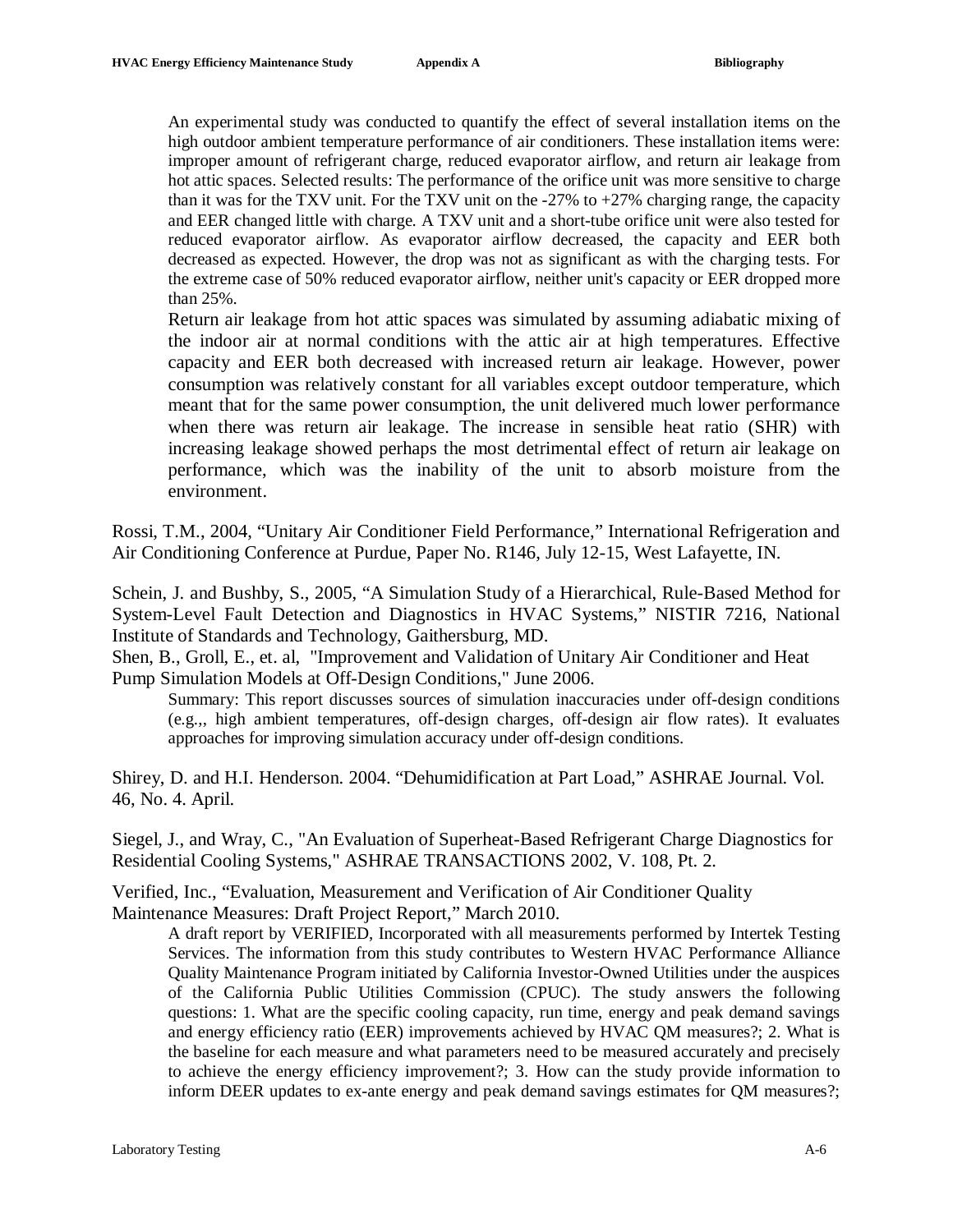4. How can QM measures or procedures be modified to improve performance, persistence, reliability, precision (repeatability), and energy savings?

Watt, J., Haberly, J., O'Neal, D., "Development of Temperature and Humidity-Based Indicators for Diagnosis Problems in Low Tonnage Split System Air Conditioners," 1998.

Presents the results of the literature and indentifies the most common degraded conditions associated with low-tonnage air conditioners. Other laboratory studies as well as marketed diagnostic systems are also summarized. A procedure for identification of useful, low-cost temperature-based indicators of degraded conditions has been developed at the Energy Systems Laboratory, Texas A&M under contract to Honeywell. This paper presents the methodology used to identify the temperature-based indicators for the most common degraded conditions gleaned from the literature.

#### **Ducts**

Andrews, J.W., (1997), "Error Analysis for Duct Leakage Tests in ASHRAE Standard 152P", Brookhaven National Laboratory Report 64679.

Andrews, J.W., Pierce, B.L., Hedrick, R., Lubliner, M., Reid, B., and Saum, D., (1997), "Repeatability of ASHAE Standard 152P: results of a round robin test", Draft of paper for ASHRAE TC6.3 symposium.

Boe, A.B., "Review of Literature 1989-1997: Impacts of Forced Air Distribution Systems on Homes and Potential for Improvements," January 1998.

Literature review that examines the effect of forced air systems on home energy loss. Key losses caused by forced air systems include losses due to leakage to/from ducts (particularly if they are located in unconditioned space); losses due to increased building envelope leaks due to addition of forced air (and associated pressure differentials); and thermal siphon effect when system is off. Typical energy losses are 30-40% (without improvement). Study finds that duct repairs can reduce leakage by 40-70%, depending on specifics of system. This translates to 5-20% reduction in annual energy use.

Hammarlund, J., Proctor, J., Kast, G., and Ward, T. 1992. "Enhancing the Performance of HVAC and Distribution Systems in Residential New Construction." In Proceedings of 1992 ACEEE Summer Study on Energy Efficiency in Buildings, 2: 85-87. Washington, D.C.: American Council for an Energy-Efficient Economy.

Lambert, L. and Robison, D., 1989. "Effects of Ducted Forced-Air Heating Systems on Residential Air Leakage and Heating Energy Use." ASHRAE Transactions, v95.2, 534-41.

Palmiter, L. and P. Francisco. July 1997. Development of a Practical Method for Estimating the Thermal Efficiency of Residential Forced-Air Distribution Systems. Prepared for the Electric Power Research Institute. Prepared by Ecotope, Inc. Seattle, WA.

Siegel, J., McWilliams, J., Walker, I., "Comparison Between Predicted Duct Effectiveness from Proposed ASHRAE Standard 152P and Measured Field Data for Residential Forced Air Cooling Systems," April 2002.

The proposed ASHRAE Standard 152P "Method of Test for Determining the Design and Seasonal Efficiencies of Residential Thermal Distribution Systems" (ASHRAE 2002) has recently completed its second public review. As part of the standard development process, this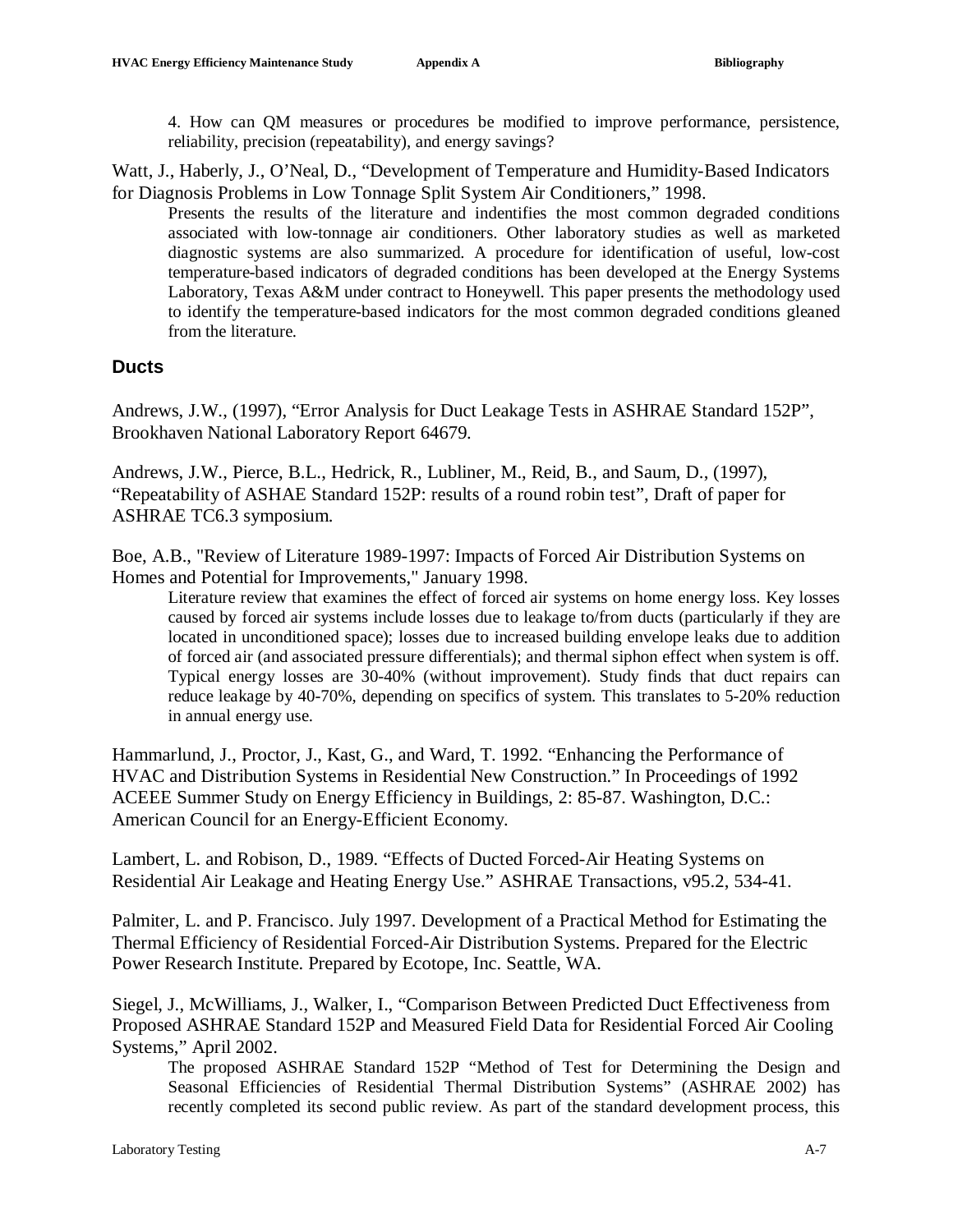study compares the forced air distribution system ratings provided by the public review draft of Standard 152P to measured field results. 58 field tests were performed on cooling systems in 11 homes in the summers of 1998 and 1999. Seven of these houses had standard attics with insulation on the attic floor and a well-vented attic space. The other four houses had unvented attics where the insulation is placed directly under the roof deck and the attic space is not deliberately vented. Each house was tested under a range of summer weather conditions at each particular site, and in some cases the amount of duct leakage was intentionally varied. The comparison between 152P predicted efficiencies and the measured results includes evaluation of the effects of weather, duct location, thermal conditions, duct leakage, and system capacity. The results showed that the difference between measured delivery effectiveness and that calculated using proposed Standard 152P is about 5 percentage points if weather data, duct leakage and air handler flow are well known. However, the accuracy of the standard is strongly dependent on having good measurements of duct leakage and system airflow. Given that the uncertainty in the measured delivery effectiveness is typically also about 5 percentage points, the Standard 152P results are acceptably close to the measured data.

Sherman, M., Walker, I., "Residential HVAC and Distribution Research Implementation: CIEE/PG&E Final Report," 2002.

This report provides information to support energy efficiency and peak demand reduction in residential thermal distribution systems.

Key Results:

• There are significant energy savings (25%-30%), peak demand reduction (25%-30%) and comfort improvements to be realized from combining good duct systems with correctly sized HVAC systems.

• Cloth duct tapes are the only sealants to fail longevity testing under both cycling and steady temperatures.

• Testing of splitter boxes has shown that splitter box leakage can be a significant source of duct leakage (up to 3 cfm per box).

The round-to-round connections have not shown the extremely rapid failure we found with previously tested collars. However, the same tape samples that failed in previous testing have shown considerable visual degradation and their measured leakage is slowly increasing.

• Field tests showed that failure of plastic flex duct is usually limited to the exterior layer. Although this does not lead to duct leakage, there is significant insulation degradation, due to insulation falling off the duct systems.

• Evaluation of a new flow-plate air-handler flow measurement technique has shown that this device under predicts air handler flows by about 10% compared to our standard pressure matching method. For systems with central air handler filter slots, this method can be quick and easy to perform, however, in typical new California systems with filters at the return grille, significant air flow adjustments are required to account for return duct leakage that introduce additional flow errors and additional measurements that increase the time required for the test.

• Laboratory and field tests of flow hoods has shown that commercially available devices are poor at measuring residential register flows. Typical errors are in the range of 20% to 30%, mostly due to non-uniformity of flow entering the flow hoods and backpressure issues.

• Powered flow hoods were found to be much more accurate, with uncertainties of about 2% to 3%.

• Over one hundred houses (mostly between 5 and 15 years old) were tested by CSUC staff for duct leakage. The average duct leakage for these houses was typical of other surveys at 10% supply and 12% return leakage.

• The DeltaQ test was performed in all these houses and small changes to the measurement procedure resulted from these field experiences. In particular a method of eliminating the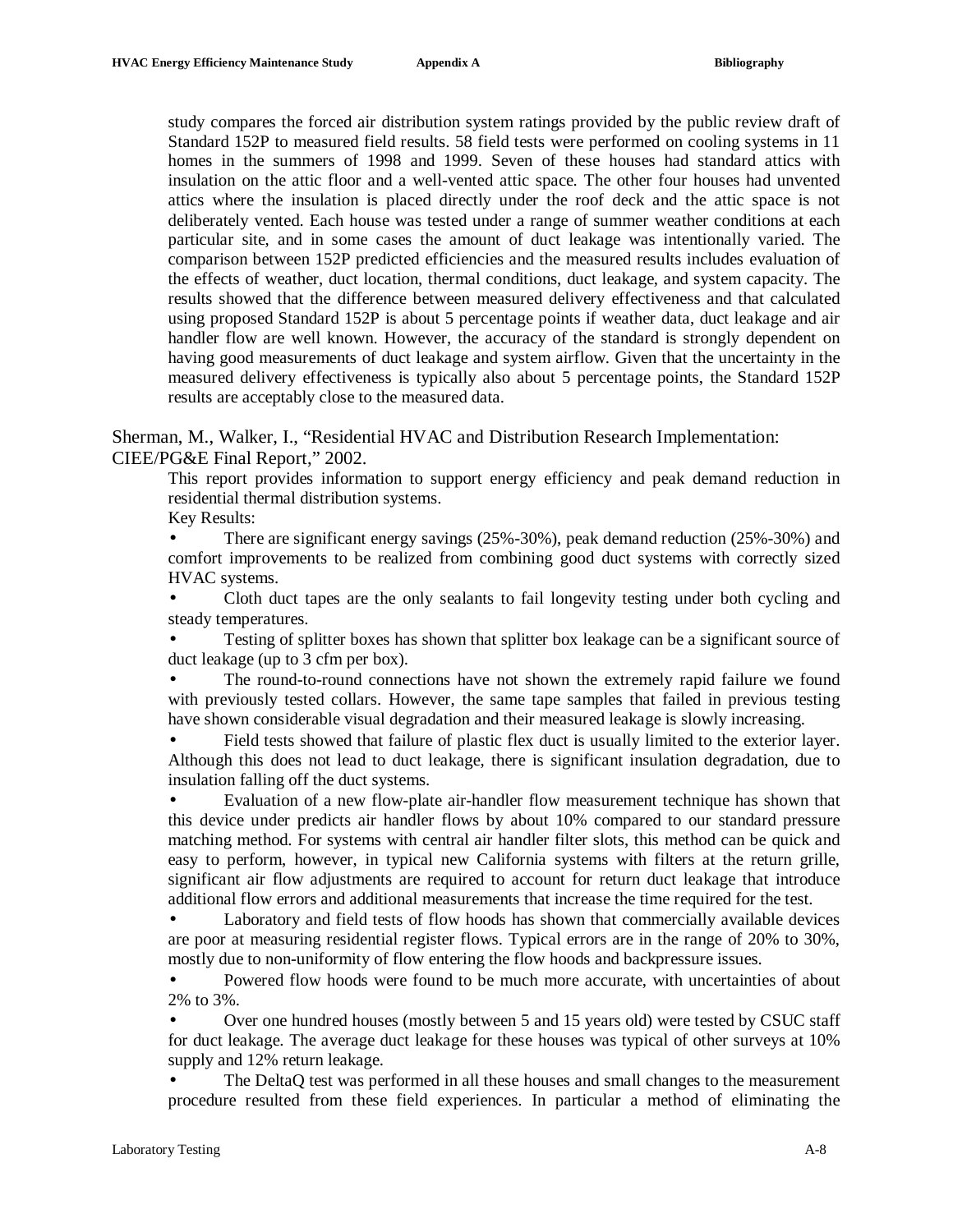measurement of plenum pressures (thus making the test simpler and faster) has been developed. The DeltaQ test is now being used by many field practitioners (including researchers, building science experts and Building America partners) and is being evaluated by ASHRAE and DOE sponsored research programs.

• The DeltaQ test was found to take about 30 minutes on average – this time should be reduced by removing the requirement to measure plenum pressures.

• Considerable differences (typically half of the measured flows) were found between DeltaQ and fan pressurization results. This result is expected because the DeltaQ test measures leakage flows at operating conditions and the pressurization tests measures the size of the holes in the duct system. However, if we look at screening, compliance or quality control tests where a low leakage limit is imposed, then better agreement was found between the two test methods, with the pressurization test tending to over predict leakage (i.e., it is a conservative test of leakage).

• Potential users of the DeltaO test like its straightforward procedure (no registers to be covered), the fact that it uses existing blower door equipment, the short time requirements and the fact that the test includes envelope leakage.

• Repeatability testing of the DeltaQ test has indicated that the repeatability is excellent for this test method over a range of duct leakage and supply/return leakage imbalance. The results show the repeatability uncertainty is less than 1% of fan flow.

Laboratory tests have produced new duct fitting loss coefficients for use in duct design calculations. The new coefficients are for fittings not currently found in design guides.

Laboratory tests have shown how compression of flexible plastic duct significantly increases the pressure losses for duct systems – with typically compressed duct having about five times the flow resistance and pressure drop of fully stretched duct. A simple calculation procedure for compressibility effects has been developed that is suitable for use in standard calculation procedures, e.g., ASHRAE or ACCA.

• A full scale "typical" California duct system test facility has been built at LBNL. This facility has been used in the duct fitting and flow hood development testing. We are planning to use this facility in future residential HVAC research projects for developing diagnostic techniques and evaluation of potential residential HVAC performance and comfort improvements.

Walker, I., Dickeroff, D., Delp, W. "Residential Forced Air System Cabinet Leakage and Blower Performance," LBNL 3383E, PIER Final Project Report, CEC-500-07-006, December 2008.

Walker, I., M. Sherman, Modera, M., and J. Siegel 1998. "Leakage Diagnostics, Sealant Longevity, Sizing and Technology Transfer in Residential Thermal Distribution Systems." Lawrence Berkeley National Laboratory. LBNL-41118.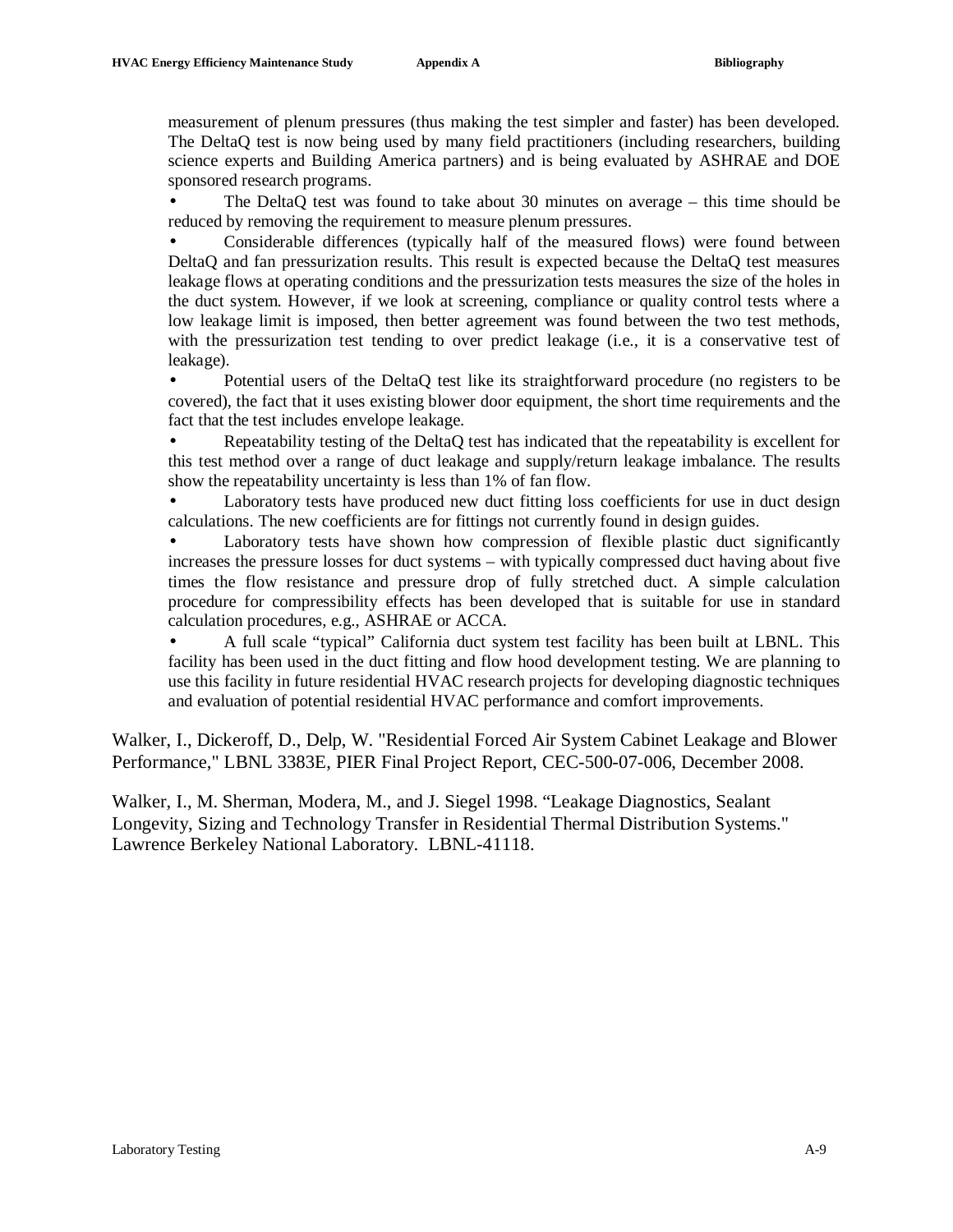# **Field Testing**

The following section collects documents that report on the results of field testing in new residential units and in the context of refrigerant charge and airflow and ducts. This data demonstrates practical application of proven lab technologies and indicates the wide variance between lab and field efficiency/performance of HVAC measures.

### **New Residential**

Blasnik, M., Downey, T., Proctor, J. and Peterson, G. 1996. Assessment of HVAC installations in New Homes in APS Service Territory. Proctor Engineering Group Report for Arizona Public Service Company.

Blasnik, M., Proctor, J., Downey, T., Sundal, J., and Peterson, G.1995. Assessment of HVAC Installations in New Air Conditioners in SCE's Service Territory. Rosemead, Calif.: Southern California Edison.

Blasnik, Michael et al. 1995a, "Assessment of HVAC Installations in New Homes in Nevada Power Company's Service Territory", Final Report, Electric Power Research Institute, Palo Alto, CA.

Davis Energy Group, "Residential Construction Quality Assessment Report- Phase II Final Report", California Energy Commission, 400-98-004, 2002.

Hammon, R.W. and Modera, M.P., "Improving the Energy Efficiency of Air Distribution Systems in New California Homes." Proceedings of ACEEE Summer Study, Pacific Grove, CA, August 1996.

## **Refrigerant Charge and Airflow**

ADM Associates, Inc., "Field Performance Assessment of Package Equipment to Quantify Benefits of Proper Service," June 2008.

In this docuemnt, ADM Associates, Inc. has undertaken to conduct a field performance assessment of HVAC packaged equipment to quantify the benefits of proper service. This involved making detailed baseline measurements pertaining to the performance of a sample of HVAC packaged units, performing servicing on a subset of this sample, and then making a new set of performance measurements on the serviced units. Using paired pre- and post-servicing values for EER measured at standard conditions, it was determined that the average EER for the serviced units increased from 7.37 before servicing to 7.92 after servicing, an increase of about 7.4%. Further examination indicated that there was no strong relationship between the percentage changes in the EERs and either the sizes or the ages of the units.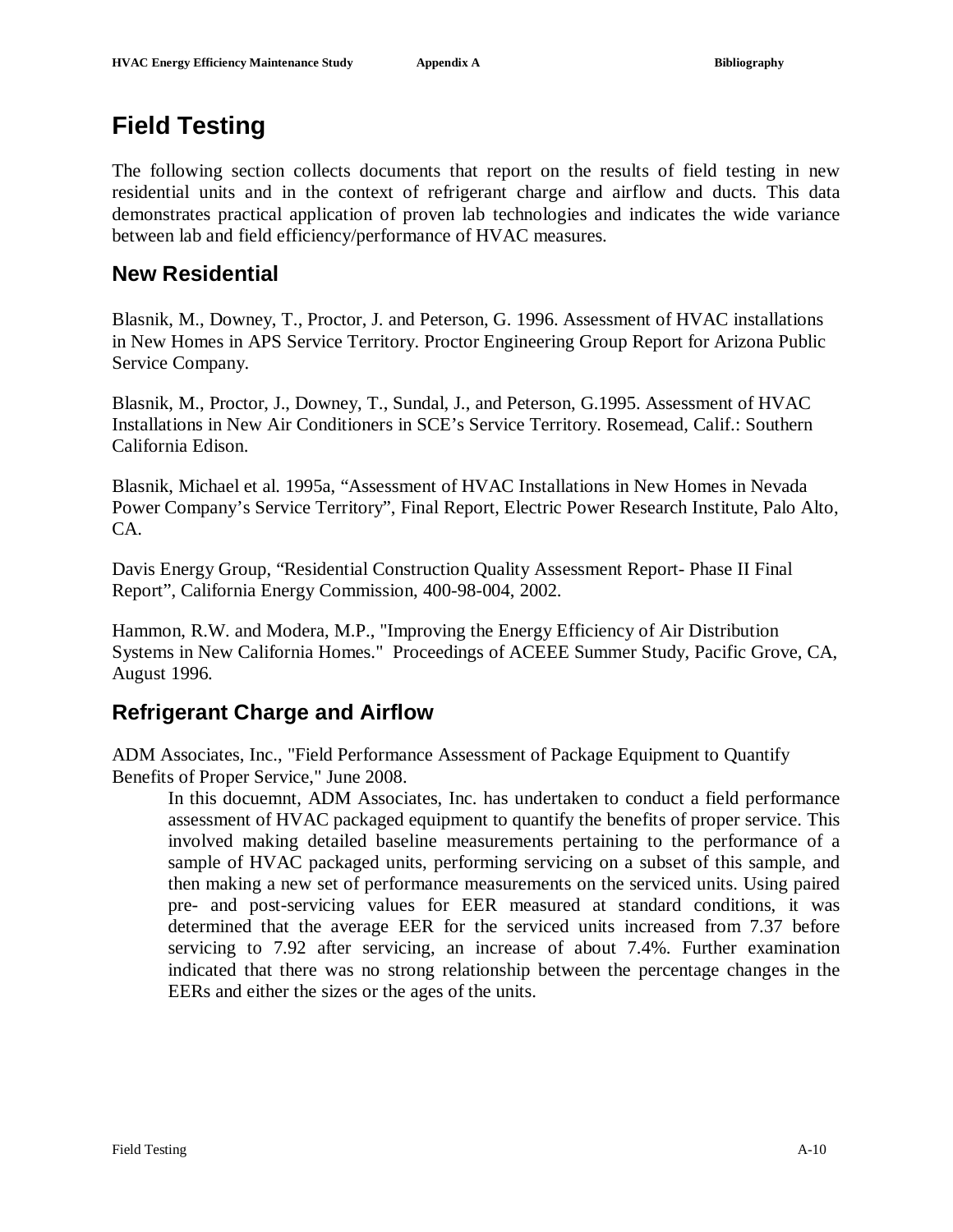Architectural Energy Corporation, "Integrated Energy Systems: Productivity & Building Science Program, Element Four—Integrated Design of Small Commercial HVAC Systems, Summary of Problems Observed in Field Studies of Small HVAC Units. (P500-03-082-A-25)," 2003.

The Cadmus Group, "Rooftop Unit Pilot Servicing Program," January 2010.

In the Summer 2009 pilot, the Bonneville Power Administration (BPA) sought to determine: which measures have the lowest cost and generate the greatest paybacks; which screening methods will identify units with the greatest potential for savings; and which methodology to use to create a provisionally deemed energy savings number. BPA conducted a packaged RTU servicing pilot project and monitored 150 of the serviced units at 41 sites in the Seattle City Light and Snohomish PUD territories. Cadmus conducted all RTU monitoring, and measured electric cooling and fan energy savings from the monitored units, analyzed savings per RTU and per measure category, reported the results, and recommended improvements for future programs.

Energy Center of Wisconsin, "Central Air Conditioning in Wisconsin: A compilation of recent field research," May 2008.

The report summarizes the results of several field studies involving residential central air conditioners in Wisconsin. The studies include: A 2007 study involving field measurements before and after making airflow and refrigerant charge corrections—and in some cases cleaning condenser coils; A 2005 field assessment of refrigerant charge, airflow and other parameters of new SEER 13+ systems; Field monitoring and experimental control of two-stage systems over the course of the 2004 – 2005 cooling seasons; Detailed monitoring at two sites where over-sized 3 ton systems where replaced with identical 2- ton systems to assess the impact of sizing on energy and indoor comfort; and, A large-sample 2003 telephone survey of air conditioning use the previous day.

Selected results: Experiments at two homes in which otherwise identical 2- and 3-ton systems were installed and monitored yielded inconclusive results as to whether down-sizing saves energy or affects humidity control. One of the sites showed no difference in weather-normalized energy consumption: reduced power requirements were almost exactly offset by increased run time. The other site showed some energy savings, but the difference was not statistically significant. The latter site also had higher indoor humidity with the smaller system, likely due to the fact that airflow provided by a 100kBtu/hr furnace could not be adjusted downward sufficiently to match the 2-ton system. In contrast, the smaller system at the first site produced lower indoor humidity (relative to outdoor humidity levels) in hot weather.

Henderson, H.I., K. Rengarajan, D.B. Shirey, 1992. 'The Impact of Comfort Control on Air Conditioner Energy Use in Humid Climates,' ASHRAE Transactions Vol. 98 Part 2, June.

Henderson, H.I., Rengarajan, K., Raustad, R. 1991. Measuring Thermostat and Air Conditioner Performance in Florida Homes. Research Report #FSEC-RR-24-91. Florida Solar Energy Center, Cape Canaveral, FL. May.

Koran, W. (PECI), Kaplan, M. (Kaplan Engineering), and Streele, T. (BPA), "DOE-2.1C Model Calibration with Short-Term Tests versus Calibration with Long-Term Monitored Data," ACEEE Summer Session, 1992.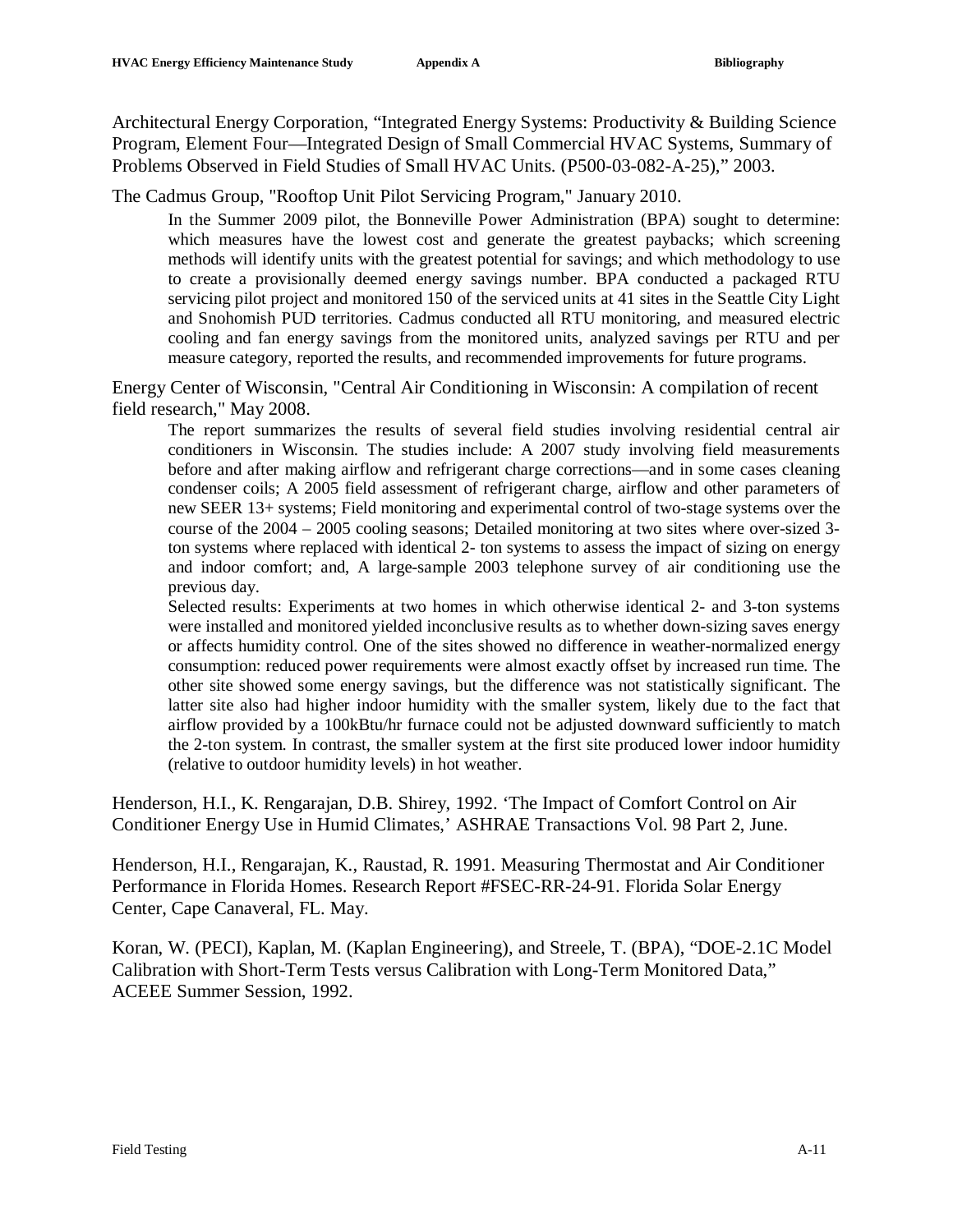Lucas, Robert G., "Analysis of Residential Air Conditioning Equipment Using Monitored Data", Proceedings of 1992 ACEEE Summer Study on Energy Efficiency in Buildings, Volume 2, pp. 157-165.

Mowris, R., Blankenship, A., et. al, "Field Measurements of Air Conditioners With and Without TXVs," ACEEE Summer Study Proceedings 2004.

This paper summarizes field measurements of 4,168 air conditioners with and without TXVs. Approximately 72 percent of the air conditioners had improper refrigerant charge and 44 percent had improper airflow. Average energy savings for correcting RCA are  $12.6 \pm 2.3$  percent. The paper provides detailed EER measurements and the relative efficiency improvement for sixteen TXV and forty-nine non-TXV air conditioners. EER measurements of air conditioners with improper RCA indicate a relative efficiency gain of 21  $\pm$  7 percent for TXV and a gain of 17.1  $\pm$ 2.8 percent for non-TXV air conditioners. The difference in efficiency gain between TXV and non-TXV air conditioners is  $3.9 \pm 0.3$  percent at the 90 percent confidence level. The uncertainty associated with field measurements of capacity and EER was evaluated using the propagation of error technique and the overall uncertainty error is  $\pm$  4.4 percent. The paper indicates proper RCA is much more effective than a TXV in terms of delivering rated efficiency performance, especially if TXV sensing bulbs are improperly attached to the vapor line or are not insulated.

Neal, Leon and Dennis O'Neal, 1994, "The Impact of Residential Air Conditioner Charging and Sizing on Peak Demand," ACEEE 1994 Summer Study on Energy Efficiency in Buildings, Vol. 2, pp. 189-200.

Neal, Leon, "Field Adjusted SEER (SEERFA), Residential Buildings: Technologies, Design and Performance Analysis", Proceedings of 1998 ACEEE Summer Study on Energy Efficiency in Buildings, Neme, Chris et al., "Southern Maryland Electric Cooperative Power Saver Home Program Impact Evaluation", December 9, 1997.

New Buildings Institute, "Review of Recent Commercial Roof Top Unit Field Studies in the Pacific Northwest and California," 2004.

Orans, R., Woo, C., Swisher J., B. Wiersma, B., and Horit, B., "Targeting DSM for T&D Benefits: A Case Study of PG&E's Delta District," 1991.

Palimiter, L., Francisco, P.W., "Development of a Simple Device for Field Air Flow Measurement of Residential Air Handling Equipment: Phase II," 2000.

Summary: Proper airflow is crucial to efficient operation of HVAC systems and it is desirable to obtain quick, easy, and accurate measurement of airflow using inexpensive instrumentation in diagnosis. This report presents the results of the development of a new calibrated plate device for measuring the airflow through a residential air handler. The project was completed in two Phases; the Phase II prototype is proven to be a reproducible and reliable design as demonstrated through field testing in 81 homes using the Duct Blaster method.

Parken, W.H., Beausoliel, R.W., and Kelly, G.E. 1977. Factors Affecting the Performance of a Residential Air-to-Air Heat Pump. ASHRAE Transactions. 83(1) No. 4269. pp. 839-849.

Parken, W.H., Didion, D.A., Wojciechowshi, P.H., and Chern, L. 1985. Field Performance of Three Residential Heat Pumps in the Cooling Mode. NBSIR 85-3107, report by National Bureau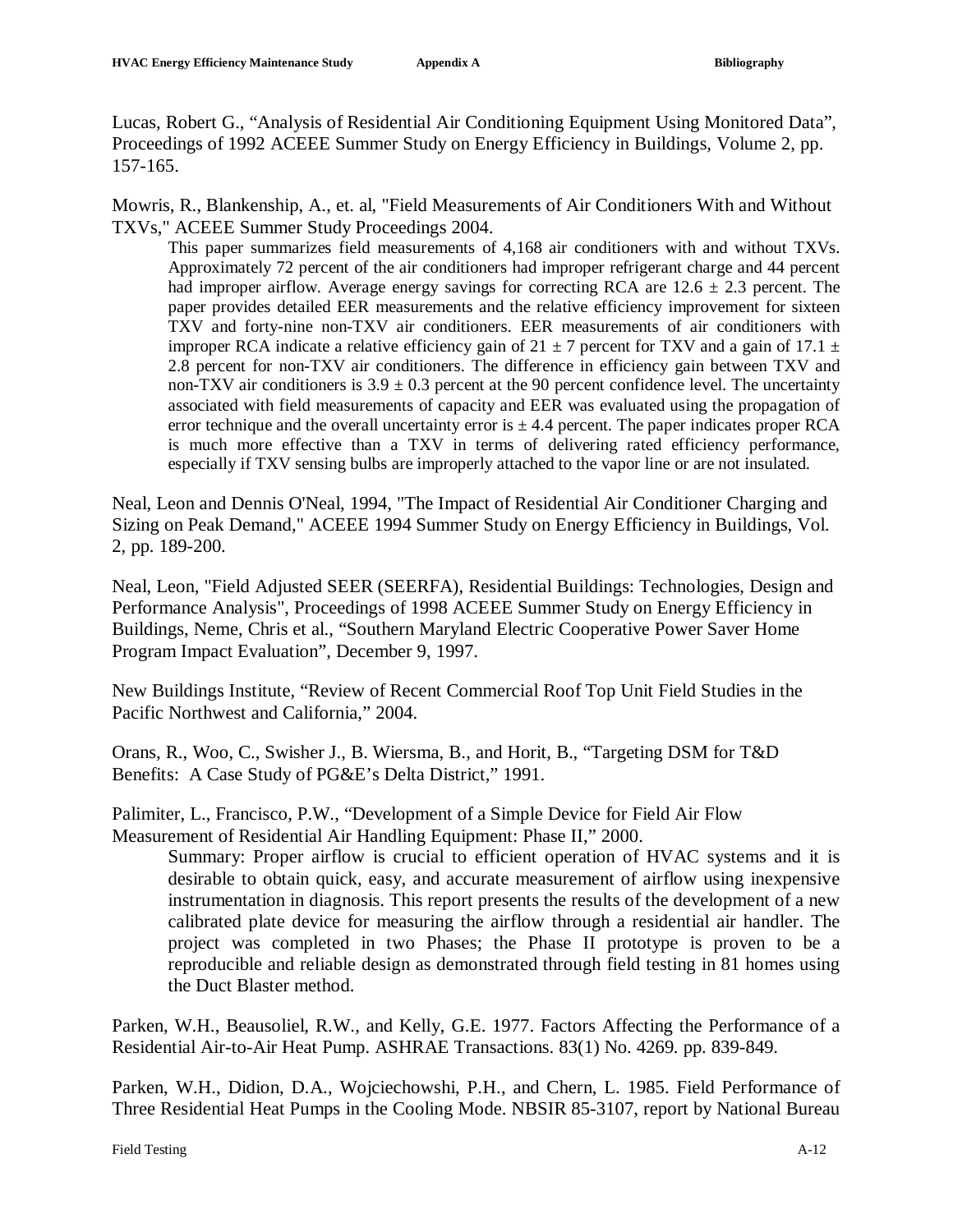of Standards, sponsored by U.S. Department of Energy for U.S. Department of Commerce, March.

Parker, D. 1997. Impact of Evaporator Coil Air Flow in Residential Air Conditioning Systems, FSEC-PF-321-97. Cocoa, Fla.: Florida Solar Energy Center.

The performance of conventional split system residential air conditioners is highly dependent on adequate air flow across the evaporator coil. Sufficient air flow is necessary to achieve a proper balance between sensible and latent cooling capacity. Typical target air flow rates are approximately 350 - 450 cubic feet per minute per ton (47.0 - 60.5 L/S per kW) of cooling capacity. The authors have measured the air flow across the coil in 27 installations in Florida. Both flow hood and strip heat resistance methods were used to measure air flow with an established protocol. The installations measured ranged in capacity from 2 to 4 tons (7 - 14 kW). Measured air flows ranged from 130 to 510 cfm per ton (17.5 - 68.5 L/S per kW) with an mean of 320 cfm/ton (43.0 L/S per kW). Reasons for inadequate flows included undersized return ducts and grills, improper fan speed settings, fouled filters and cooling coils. High distribution system static pressures were due to long, circuitous runs and pinched or constricted ducts. Recommendations are made to improve current practice.

Peterson, G. and J. Proctor. 10/18/1998. Negative Technical Degradation Factors Supplement to Persistence Studies, Final Report. CADMAC Report #2031P San Francisco, CA: Persistence Subcommittee, California DSM Measurement Advisory Committee, (PEG 1998 Neg-TDF Supplement)

Peterson, G. and J. Proctor. 2/22/1999. Persistence 3A: An Assessment of Technical Degradation Factors for Commercial Air Conditioners and Energy Management Systems, Final Report. San Francisco, CA: Persistence Subcommittee, California DSM Measurement Advisory Committee (CADMAC Report #2028P), (PEG 1999 Persistence 3A)

Peterson, G., Proctor, J.. 5/14/1998. Statewide Measure Performance Study #2: An Assessment of Relative Technical Degradation Rates, Final Report. CADMAC Report #2027P San Francisco, CA: Persistence Subcommittee, California DSM Measurement Advisory Committee, (PEG 1998 Persistence 2)

Peterson, George and John Proctor, "Effects of Occupant Control, System Parameters, and Program Measures on Residential Air Conditioner Peak Demands", Proceedings of 1998 ACEEE Summer Study on Energy Efficiency in Buildings, Volume 1, pp. 253-264.

Pigg, S., "Central Air Conditioning in Wisconsin: A Compilation of Recent Field Research", Energy Center of Wisconsin, ECW Report Number 241-1, May 2008.

Summary: Central air conditioning is an important and fast-growing electrical load among Wisconsin households. This report compiles the key findings from several recent research efforts to better understand the nature of central air conditioning electricity use in Wisconsin and explore the opportunities for improving the efficiency of this end-use.

Price, S., Rosenow, L., "BPA RTU Puget Sound Pilot," November 2009.

Summary: In the summer of 2009, Bonneville Power Administration (BPA) and a number of partner organizations engaged in a Puget Sound area pilot to evaluate the energy savings potential of a select package of optimization services. These services are above and beyond what is normally provided as standard preventative maintenance. The field pilot included pre- and post-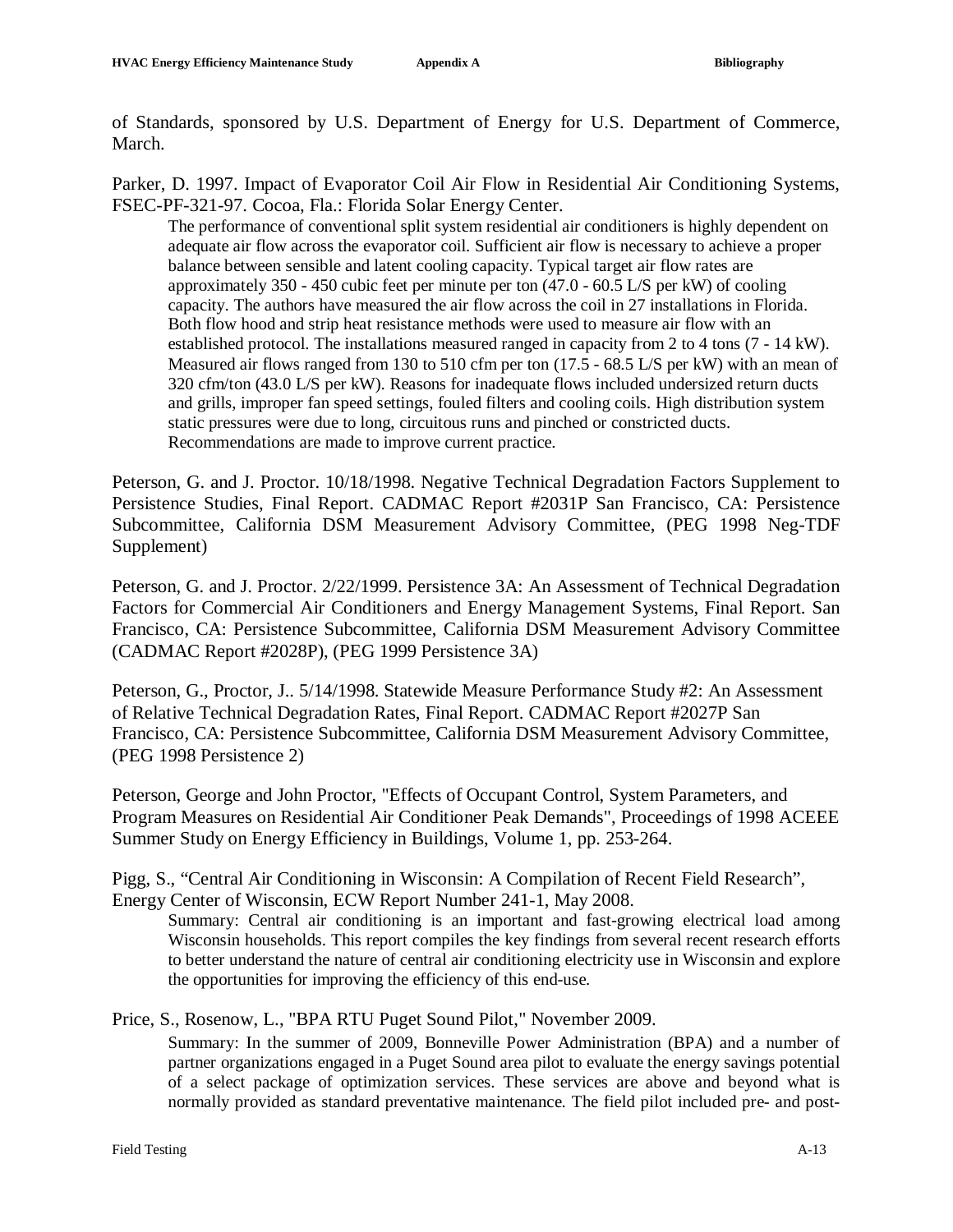service power consumption data logging, and tracking of as-found conditions and most common modifications and repairs. Although the energy saving potential of this service protocol is promising, the challenge is balancing the level of service technician effort with the expected savings.

Proctor Engineering Group, "Air Conditioner Service Light Project, Final Report," December 2006.

Summary: This project designed, built, and tested a device that continuously monitors the performance of an A/C to ensure efficient operation using real-time diagnostics to detect incorrect refrigerant charge and insufficient evaporator airflow. When faults are detected, the service light turns on, and the unit can be serviced. The device was lab tested and one prototype was field-tested. The majority of units performed well in the field, detecting faults that reduced efficiency by more than 5%.

Proctor, J. 1991. Pacific Gas and Electric Appliance Doctor Pilot Project: Final Report. Pacific Gas and Electric Company, San Francisco, California.

Proctor, J. 1997. Field measurements of new residential air conditioners in Phoenix, Arizona. ASHRAE Transactions 103(1): 406-415. Atlanta: American Society of Heating, Refrigerating and Air-Conditioning Engineers, Inc.

Proctor, J. 1998. Monitored in-situ performance of residential air-conditioning systems. ASHRAE Transactions, 104(1): 1833-1840. Atlanta: American Society of Heating, Refrigerating and Air-Conditioning Engineers, Inc.

Proctor, J., CheckMe!TM Expert Analysis System Developed by Proctor Engineering Group, 418 Mission Avenue, San Rafael, CA 94901, <[http://www.proctoreng.com/checkme/checkme.html>,](http://www.proctoreng.com/checkme/checkme.html>) 2006.

Proctor, J., Downey, T., Conant, A., and Wright, D. et al., "Innovative Peak Load Reduction Program, CheckMe! Commercial and Residential AC Tune-up Project," November 2003.

Selected by the California Energy Commission, Proctor Engineering Group was tasked with reducing peak demand from residential and commercial air conditioners via the statewide CheckMe!® program from August 2001 to June 2003. CheckMe! examines the critical airflow and refrigerant charge parameters of air conditioners and determines if they are correct. When diagnosis shows one of these problems, the system directs the service technician to correct refrigerant levels and address airflow. It verifies the validity of the tests and reinforces proper procedures with the technician. When the technician leaves the jobsite the air conditioner is tuned to manufacturer's standards. The customer is integral to the system, becomes informed about the process, and becomes knowledgeable about the results.

During this program PEG collected CheckMe!® data from 36,940 air conditioners. 15,014 of those were residential air conditioners and 21,926 were commercial. The deemed savings from the program was 30.3 MW, which was 118% of the goal. The cost was \$171 per kW. One of the constant challenges for residential and small commercial energy efficiency and peak reduction programs is the diffuse nature of the energy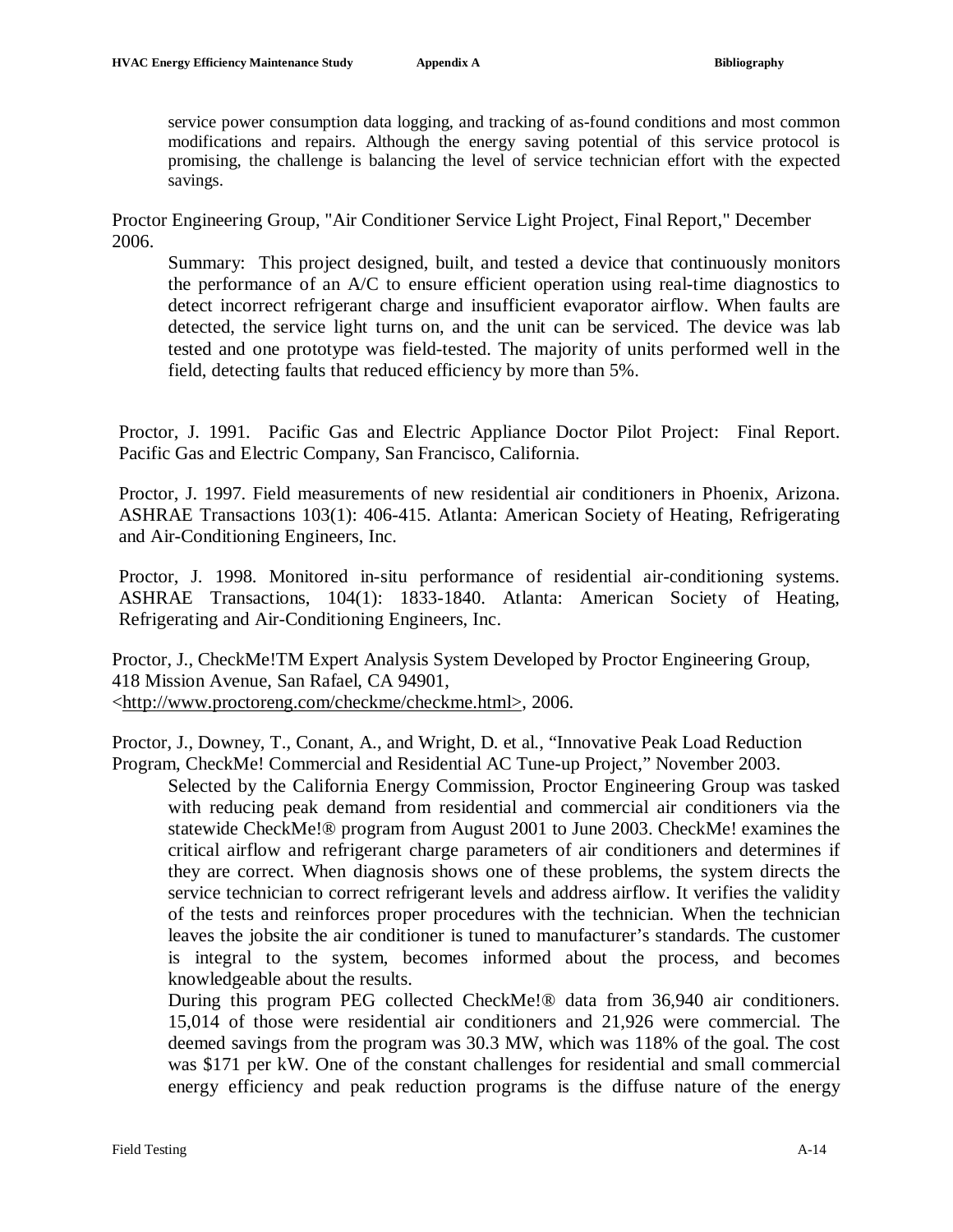consumption. While the total consumption and peak load are substantial, these loads are spread over many buildings and relatively small units.

Proctor, John and Ronald Pernick, 1992a, "Getting It Right the Second Time: Measured Savings and Peak Reduction from Duct and Appliance Repairs", Proceedings of 1992 ACEEE Summer Study on Energy Efficiency in Buildings, Volume 2, pp. 217-224.

Proctor, John et al. 1995, "Southern California Edison Coachella Valley Duct and HVAC Retrofit Efficiency Improvement Pilot Project", Draft Report, July 3, 1995.

Proctor, John et al. 1997a, "Assessment of Energy Savings and kW Reduction Potential from Air Conditioner and Duct Improvements for New Homes in PSE&G Service Territory", Summary, March 31, 1997.

Proctor, John et al. 1997b, "Residential New Construction Pilot in Nevada Power Company Service Territory", Final Report, Prepared for Electric Power Research Institute, TR-108445, July 1997.

Proctor, John et al., "Bigger is Not Better: Sizing Air Conditioners Properly", Home Energy, May/June 1995, pp. 19-26.

Proctor, John, "Performance of a Reduced Peak kW Air Conditioner at High Temperatures and Typical Field Conditions", Proceedings of 1998 ACEEE Summer Study on Energy Efficiency in Buildings, Volume 1, pp. 265-274.

Rodriguez, A., "Effect of Refrigerant Charge, Duct Leakage, and Evaporator Air Flow on the High Temperature Performance of Air Conditioners and Heat Pumps, Master's Thesis," August 1995.

Results of an experimental study conducted to quantify the effect of several installations on the high outdoor ambient temperature performance of air conditioners. These installation items were: improper amount of refrigerant charge, reduced evaporator airflow, and return air leakage from hot attic spaces. There were five sets of tests used for this research: two for the charging tests, two for the reduced evaporator airflow, and one for the return air leakage tests.

Rossi, T. 2004. Unitary Air Conditioner Field Performance. International Refrigeration and Air Conditioning Conference at Purdue. July 2004. Breuker, M.S. and Braun, J. E. 1997.

Units at least five years old showed greater average savings than those less than five years old, which showed not only lower, but negative, average savings. All-electric units had the highest savings. Heat pumps showed slightly negative average savings, although most were smaller than 7 tons, and thus expected to generate smaller savings. (Further research into actual heat pump performance is necessary to understand winter operation.) Savings were slightly higher in units that did not have a servicing contract with this project's servicing company. Thermostat measures had the greatest correlation with positive savings; economizer measures were difficult to isolate, and did not show strong negative or positive savings. Reduction in fan operating hours was found to have a significant influence on energy savings.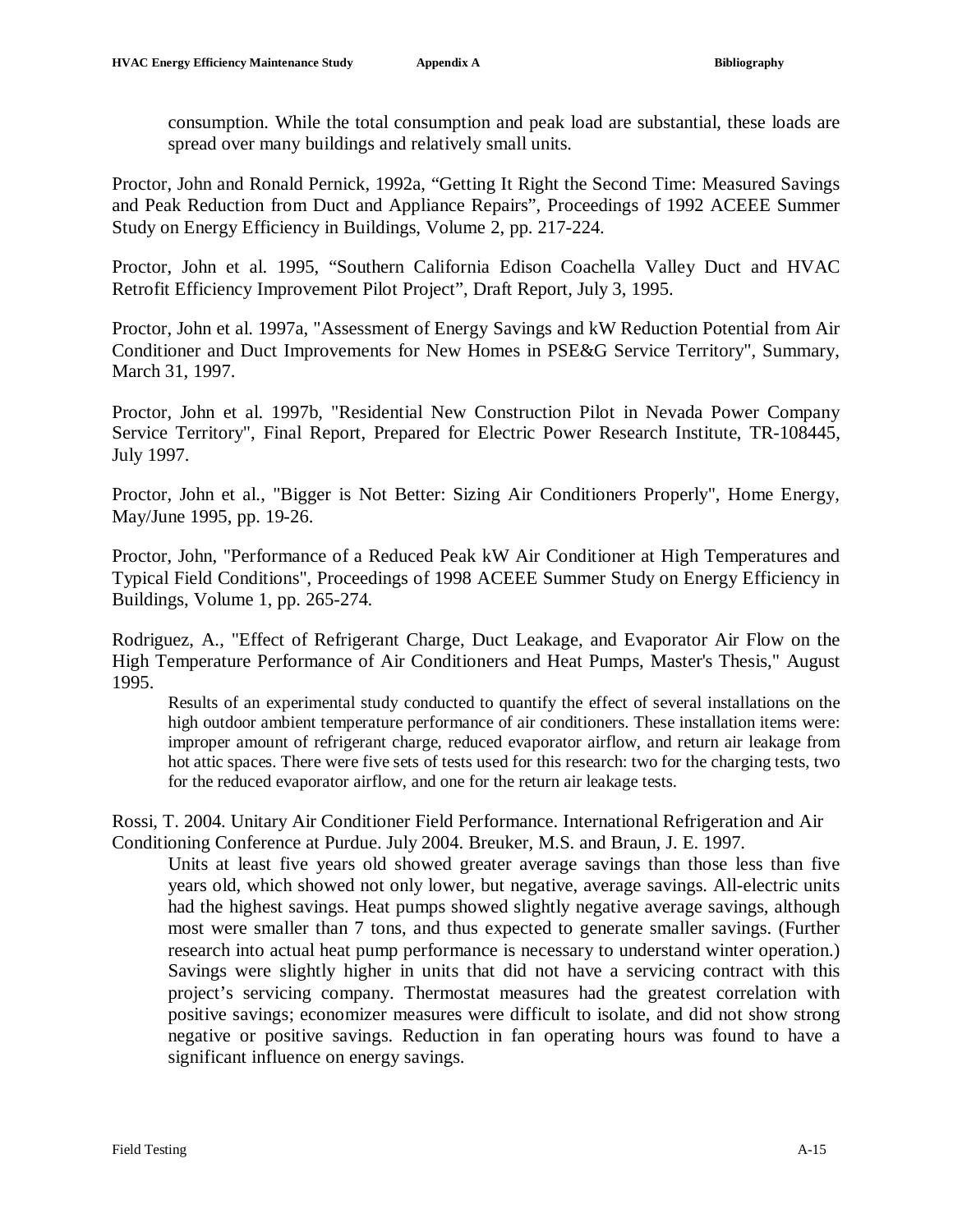Siegel, J., Carey, V., "Fouling of HVAC Fin and Tube Heat Exchangers," 2001.

Fin and tube heat exchangers are used widely in residential, commercial and industrial HVAC applications. Invariably, indoor and outdoor air contaminants foul these heat exchangers. This fouling can cause decreased capacity and efficiency of the HVAC equipment as well as indoor air quality problems related to microbiological growth. This paper describes laboratory studies to investigate the mechanisms that cause fouling. The laboratory experiments involve subjecting a 4.7 fins/cm (12 fins/inch) fin and tube heat exchanger to an air stream that contains monodisperse particles. Air velocities ranging from 1.5 - 5.2 m/s (295 ft/min - 1024 ft/min) and particle sizes from 1  $\tilde{n}$  8.6  $\mu$ m are used. The measured fraction of particles that deposit as well as information about the location of the deposited material indicate that particles greater than about  $1 \mu m$  contribute to fouling. These experimental results are used to validate a model that describes the relative importance of several deposition mechanisms including impaction, Brownian diffusion, turbophoresis and gravitational settling. The analysis is extended to apply to different fin spacings and particle sizes typical of those found in indoor air.

Siegel, J., Wray, C., "An Evaluation of Superheat-Based Refrigerant Charge Diagnostics for Residential Cooling Systems," 2001.

Although refrigerant charge has an important influence on the performance of residential cooling systems with fixed orifice metering devices, there has been little research to quantify the effects of incorrect charge or design new diagnostics for evaluating charge level. The most common diagnostic for charge level in these systems is the superheat test. In this paper, we examine three superheat technologies/techniques. Two of the diagnostics are appropriate for detecting incorrect charge, one is not. Additionally, measurements at four houses indicate that it is important to measure the condenser air entering temperature with a high degree of accuracy. Measurement of the wet-bulb temperature in the return plenum and the suction line temperature are equally important but seemingly easier than measuring the condenser air temperature, as several measurement technologies yielded similar results for these quantities. The importance of refrigerant charge to energy use and capacity of residential cooling systems, the limitations of the superheat test, and the variations in the test method results and interfaces necessitate the development of a standard method or methods to determine refrigerant charge level.

Temple, K, "A Performance Based Method to Determine Refrigerant Charge Level for Commissioning Unitary AC and HP Systems," Proceedings of the ACEEE 2004 Summer Study on Energy Efficiency in Buildings, 2004.

Wilcox, B., Chitwood, R., Proctor, J., "2010 California New Home Energy Study Survey: Presentation at ACI Austin," April 2010.

### **Ducts**

Coito, F., Syphers, G., and A. Lekov, "Are Your Ducts All in a Row? Duct Efficiency Testing and Analysis for 150 New Homes in Northern California," ACEEE Summer Study Proceedings 1998.

Duct leakage measurements were completed on 158 homes participating in PG&E's new construction program impact evaluation. Key information on the 158 duct systems were input in into a 152P model to develop distribution system efficiency estimates. The average duct leakage of the 158 homes was found to be 144 cfm (0.081 cfm/ft2 of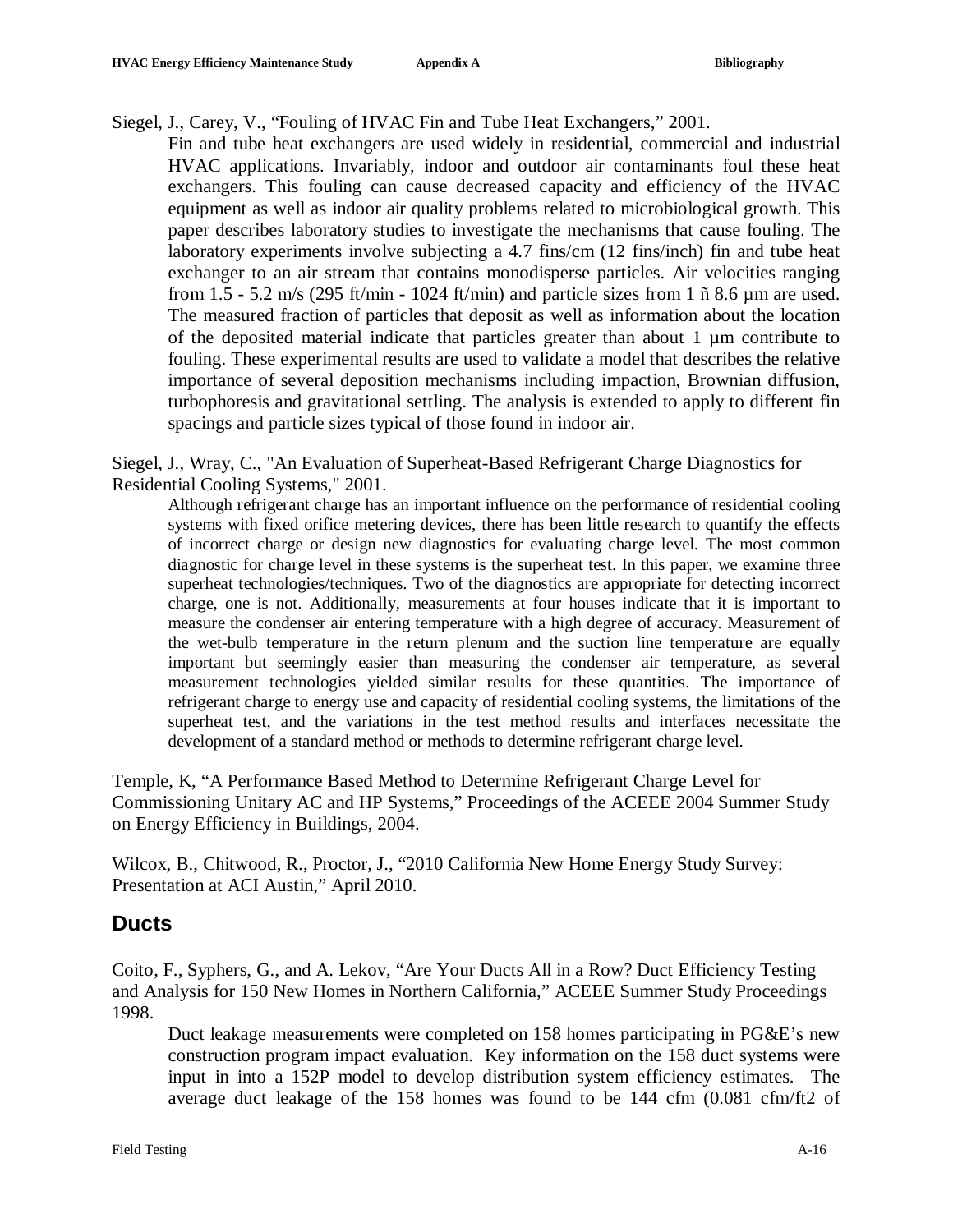conditioned floor area) vs.  $187 \text{ cfm}$  (0.100 cfm/ft2) for a sample of "non-program" homes. The 19% duct leakage reduction was less than originally projected, resulting in about ½ the expected energy savings. Seasonal duct efficiencies calculated using the 152P algorithms resulted in seasonal cooling and heating duct efficiencies were considerably lower than CEC default assumptions (e.g. program home cooling average duct efficiency of 0.768 was determined vs. the Title 24 assumption of 0.860).

Cummings, J. B., J. J. Tooley, N. Moyer, and R. Dunsmore. 1990. "Impacts of Duct Leakage on Infiltration Rates, Space Conditioning Energy Use, and Peak Electrical Demand in Florida Houses." Pp. 9.65–9.76 in Proceedings of the ACEEE 1990 Summer Study on Energy Efficiency in Buildings, vol. 9. Washington, D.C.: American Council for an Energy-Efficient Economy.

Cummings, J., and Tooley, J., ``Infiltration and Pressure Differences Induced By Forced Air Systems in Florida Residences." ASHRAE Transactions, v95.2,551 -60. 1989.

Cummings, J., Withers, C., et. al, "Field Testing and Computer Modeling to Characterize the Energy Impacts of Air Handler Leakage," 2003.

This report presents the results of air duct leakage tests conducted on 69 residential AC systems in Florida. Selected results: One of the interesting and disturbing findings of this project was the high correlation between number of supply grills and amount of supply side duct leakage. This strongly suggests that there are one or more duct installation practices which are being systematically implemented and which are creating duct leakage. The good news is that these practices have been identified as ones that can be corrected by proper training.

Cummings, J., Withers, C., et. al, "Field Testing and Computer Modeling to Characterize the Energy Impacts of Air Handler Leakage," Florida Solar Energy Center (FSEC). 2003.

Cummings, James B., Tooley, John J., Jr., Moyer, Neil, 1991, Investigation of Air Distribution System Leakage and Its Impact in Central Florida Homes, Florida Solar Energy Center, FSEC-CR-397-91, Cape Canaveral, FL, 1991.

Davis, B. E., and M. Robinson. 1993. "Using the Pressure Pan Technique to Prioritize Duct Sealing Efforts: A Study of 18 Arkansas Homes." Energy and Buildings 20:57–63.

Davis, B., 1991. "Impact of Air Distribution System Leakage on Heating Energy Consumption in Arkansas Homes." Home Comfort, Fayatteville, AR. 9:91.

Davis, B., David Baylon, and Aaron Houseknecht. 1998. "Developing a Market-Based Utility Duct Sealing Program." Pp. 2.21–2.31 in Proceedings of the ACEEE 1998 Summer Study on Energy Efficiency in Buildings, vol. 2. Washington, D.C.: American Council for an Energy-Efficient Economy.

Delp, W., Matson, N., Modera, M.P., "Exterior Exposed Ductwork: Delivery Effectiveness and Efficiency" LBL-39083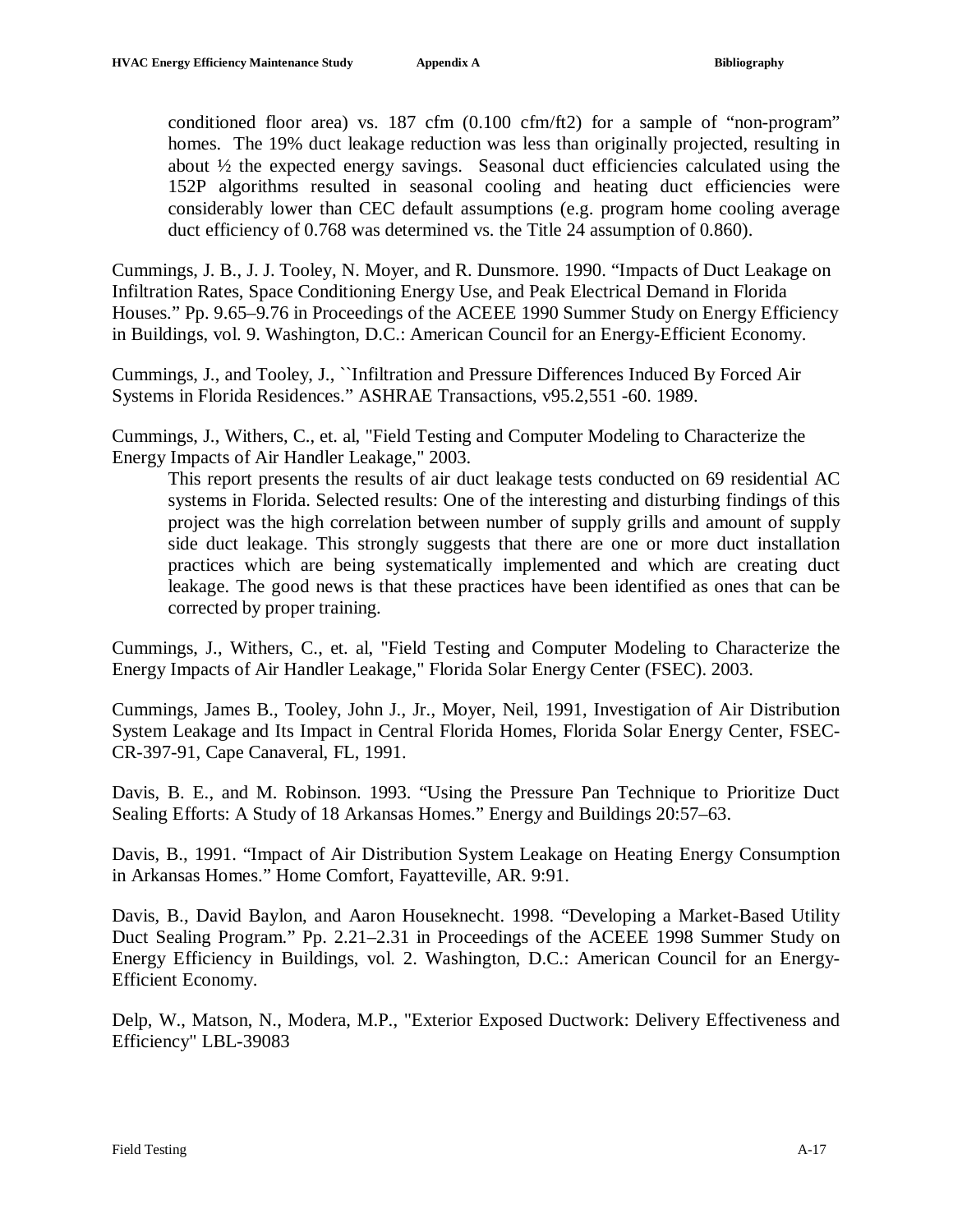Jump, D., l. S. Walker, and Modera M., "Field Measurements of Efficiency and Duct Retrofit Effectiveness in Residential Forced Air Distribution Systems. " ACEEE Summer Study Proceedings, 1996.

Forced air distribution systems can have a significant impact on the energy consumed in residences. It is common practice in U.S. residential buildings to place such duct systems outside the conditioned space. This results in the loss of energy by leakage and conduction to the surroundings. In order to estimate the magnitudes of these losses, 24 houses in the Sacramento area of California were tested before and after duct retrofitting. The systems in these houses included conventional air conditioning, gas furnaces, electric furnaces and heat pumps. The retrofits consisted of sealing and insulating the duct systems.

The field testing consisted of the following measurements: leakage of the house envelopes and their ductwork, flow through individual registers, duct air temperatures, ambient temperatures, surface areas of ducts, and HVAC equipment energy consumption. These data were used to calculate distribution system delivery efficiency as well as the overall efficiency of the distribution system including all interactions with building load and HVAC equipment. Combined supply and return duct leakage was reduced from 35% of system fan flow to 18% after remediation. Analysis of the test results indicate an average increase in delivery efficiency from 64% to 76% and a corresponding average decrease in HVAC energy use of 18%. The average cost of the remediation effort was \$635, ranging from \$335 to \$1069.

Jump, D., Modera, M., 1994. "Energy Impact of Attic Duct Retrofits in Sacramento Houses." In Proceedings of ACEEE Summer Study on Energy Efficiency in Buildings, 9.195-203.

Kallett, R. et al, SMUD'S New Residential Duct-Improvement Program Using an Aeroseal-Based Sealant. ACEEE Summer Study Proceedings, 2000.

The Sacramento Municipal Utility District was interested in evaluating the performance and cost effectiveness of the Aeroseal duct sealing system. Aeroseal results from 121 SMUD customers showed an average 81% reduction in duct leakage from a baseline level of 220 cfm (ranging from 53 to 564 cfm25). The average cost for the Aeroseal procedure of \$1,009 was higher than the \$635 average manual duct sealing cost reported by Jump, Walker, and Modera (1996 ACEEE), but the savings were more significant.

Karins, N., Tuluca, A., Modera, M., 1997. "Effectiveness of Duct Sealing and Duct Insulation in Multifamily Buildings, Final Report." For NYSERDA, Albany, NY, NYSERDA-97- 11.

Kinert, R. et al, "The PG&E Model Energy Communities Program: Offsetting Localized T&D Expenditures with Targeted DSM," ACEEE Summer Study Proceedings 1992.

The paper discusses a three year pilot project run in PG&E territory directed towards implementing aggressive demand side management strategies to alleviate localized strain on the transmission and distribution system infrastructure. Over the three year period, a total of 5,000 existing air conditioned homes will be targeted for HVAC and insulation improvements. The paper summarizes results from the first 1000 homes where duct leakage remediation was completed and 175 homes where AC charge modifications were implemented. Duct leakage measurements for the 1000 homes showed initial Duct Blaster readings of 374 cfm, which were reduced after remediation to 157 cfm. Of the 175 AC systems that were tested, 44% were found to have evaporator airflows below 350 cfm/ton, 23% were found to be undercharged, and 33% were found to be overcharged.

Kolb, James O., and Mark P. Ternes. 1995. "Investigation of Air Distribution System Deficiencies and Repair Benefits in Phoenix, Arizona." Pp. 379–87 in Proceedings of the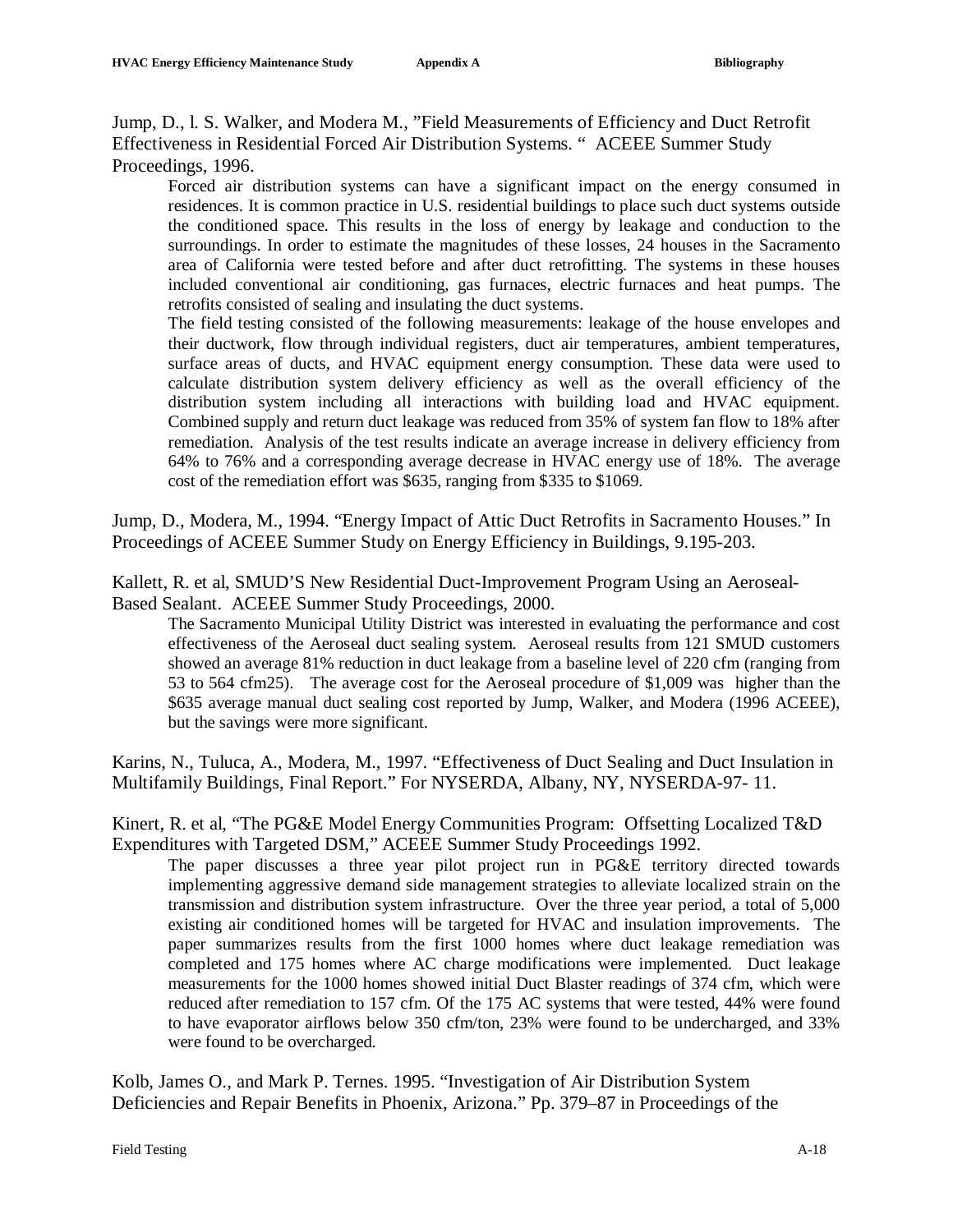Thermal Performance of the Exterior Envelopes of Buildings VI, Clearwater Beach, Fla., December 4–8. Atlanta: ASHRAE Special Publication.

Lerman, D., "Getting Our Ducts in a Row: Evaluation of the Tacoma Duct Sealing Program. ACEEE Summer Study Proceedings, 1998.

In 1995 Tacoma Power initiated a test of residential duct sealing to determine the feasibility of a full-scale program to improve the duct system in customer homes with central electric heat. The Residential Duct Sealing Pilot Program featured several main goals including determining the typical reduction in heating energy use attributable to reducing duct leakage and determining the cost-effectiveness of the program.

A PRISM analysis was completed for the 181 participating homes. Comparing results to baseline homes, annual heating energy savings of 1,507 kWh/year were projected. Contractors charged an average of \$451 to perform all tests and seal the ducts for all of the houses that participated in the program. Costs ranged from a low of \$42 to a high of \$1,264. The higher cost jobs, those more than double the average cost of \$450, either had significant repair costs included in the total cost of the work done on the house, were very large homes with extensive duct systems, or were participants relatively early in the program when staff cost-control oversight was less stringent. Interestingly, there does not appear to be any correlation between the cost of duct sealing on a particular house and the energy savings.

Manclark, Bruce, Delta-T, Inc. and Bob Davis, Ecotope, "Report on Delta Q Field Testing", Puget Sound Energy, January 22, 2009. See also <http://www.pse.com/solutions/foryourhome/pages/>

Modera, M. and F. Carrie. 1995. "Aerosol-Based Duct Sealing Technology." Center for Building Science Newsletter, #5. Winter. Berkeley, CA: Environmental Energy Technologies Div., Lawrence Berkeley National Laboratory.

Modera, M., D. Dickerhoff, and D. Wang. 1997. Field Testing of Aerosol-Based Sealing Technology. LBL-39521. Berkeley, CA: Lawrence Berkeley National Laboratory.

Modera, M., Dickerhoff, D., Jansky, R., and Smith, B., 1992. "Improving the Efficiency of Residential Air Distribution Systems in California Phase I." For Cailfornia Institute for Energy Efficiency, 6:92.

Modera, M., et al. 1996. "Residential Field Testing of an Aerosol-Based Technology for Sealing Ductwork." In Proceedings ofthe ACEEE 1996 Summer Study on Energy Efficiency in Buildings,

Modera, M.P. 1993. ''Characterizing the Performance of Residential Air Distribution Systems''. Energy and Buildings. 20:65–75.

Modera, M.P., and Wilcox, B., (1995), "Treatment of residential duct leakage in Title 24 energy efficiency standards", California Energy Commission Contract Report.

Modera, Mark and David Jump, "Field Measurement of the Interactions between Heat Pumps and Attic Duct Systems in Residential Buildings", presented at ASME International Solar Energy Conference (March 19-24, 1995), LBL-36047 (UC 1600).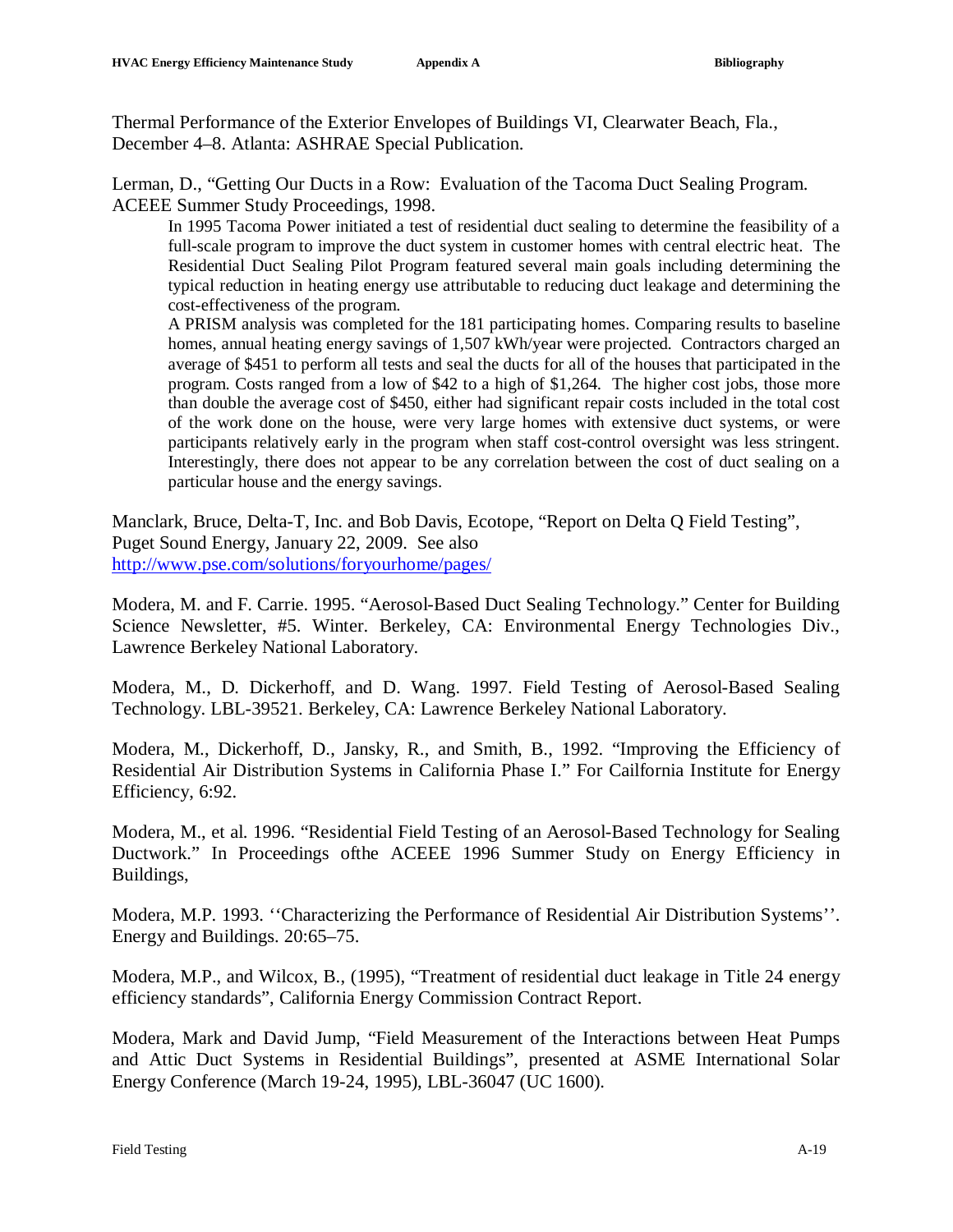Modera, Mark et al., "Residential Field Testing of an Aeroseal-Based Technology for Sealing Ductwork", Proceedings of 1996 ACEEE Summer Study on Energy Efficiency in Buildings, Volume 1, pp. 169-175.

Palmiter, Larry and Paul W. Francisco, "Measured Efficiency of Forced-Air Distribution Systems in 24 Homes", Proceedings of 1994 ACEEE Summer Study on Energy Efficiency in Buildings, Volume 3, pp. 177-187.

Sonne, Jeffrey K., Danny S. Parker, and Don B. Shirey III. 2006. "Measured Impacts of Proper Air Conditioner Sizing in Four Florida Case Study Homes," Florida Solar Energy Center Report FSEC-CR-1641-06, October 25, 2006. Available from [www.fsec.ucf.edu.](http://www.fsec.ucf.edu)

Ternes, M.P., and Hwang H., "Field Test of Aerosol-Spray and Best Practice Duct-Sealing Approaches " ACEEE Summer Study Proceedings, 2002.

A field test of an aerosol-spray duct-sealing technology and a conventional, best-practice approach was performed in 80 homes and five states to determine the efficacy and programmatic needs of the duct-sealing technologies as applied in the U.S. Department of Energy Weatherization Assistance Program. The study found that, compared with the best-practice approach, the aerosol-spray technology is 16–60% more effective at sealing duct leaks and can potentially reduce total labor time and repair costs for duct sealing by 30%. A pilot test of full production weatherization programs using the aerosol-spray technology is recommended to develop approaches for integrating this technology with other energy conservation measures and minimizing impacts on weatherization agency logistics. Application testing of the aerosol-spray technology in mobile homes is also recommended.

Ternes, Mark P., and Ho-Ling Hwang. 2001. Field Test of Advanced Duct Sealing Technologies within the Weatherization Assistance Program, ORNL/CON-480, Oak Ridge National Laboratory, November.

Vieira, R.K., J.F. Klongerbo, J.K. Sonne, and J.E. Cummings, 1995, "Florida Air-Conditioning Sizing Survey Results," ASHRAE Transactions, V. 101, Pt. 2.

Vieira, R., Parker, D., et. al, "How Contractors Really Size Air Conditioning Units,"

This paper presents results from 489 of the 5559 Florida air conditioning contractors surveyed (an 8.5% response rate) regarding equipment sizing methods in new residences. Air conditioning sizing is accomplished by using ACCA's Manual-J procedure by 33% of the respondents, software by 34.4% of the respondents, square-footage by 24.2% and other estimate procedures by about 8.4%. Those using square-footage estimates varied from 350 square-feet- per-ton to 700 square-feet-per-ton. Over a third of respondents indicated oversizing intentionally on some jobs, in order to avoid complaints, accommodate future expansions, enable quicker cooling down of homes, and to allow for lower cooling set points by homeowners.

Walker, I., M. Sherman, Modera, M., and J. Siegel, "Leakage Diagnostics, Sealant Longevity, Sizing and Technology Transfer in Residential Thermal Distribution Systems. Lawrence Berkeley National Laboratory. LBNL-41118," 1998.

This paper reports on field testing of duct leakage diagnostic tests using standard duct pressurization techniques, house pressure test, the nulling pressure test, the Delta Q test, and tracer gas methods. The paper looks at uncertainties for different techniques, finding that standard duct pressurization tests have an instrument precision of 5 cfm and a repeatability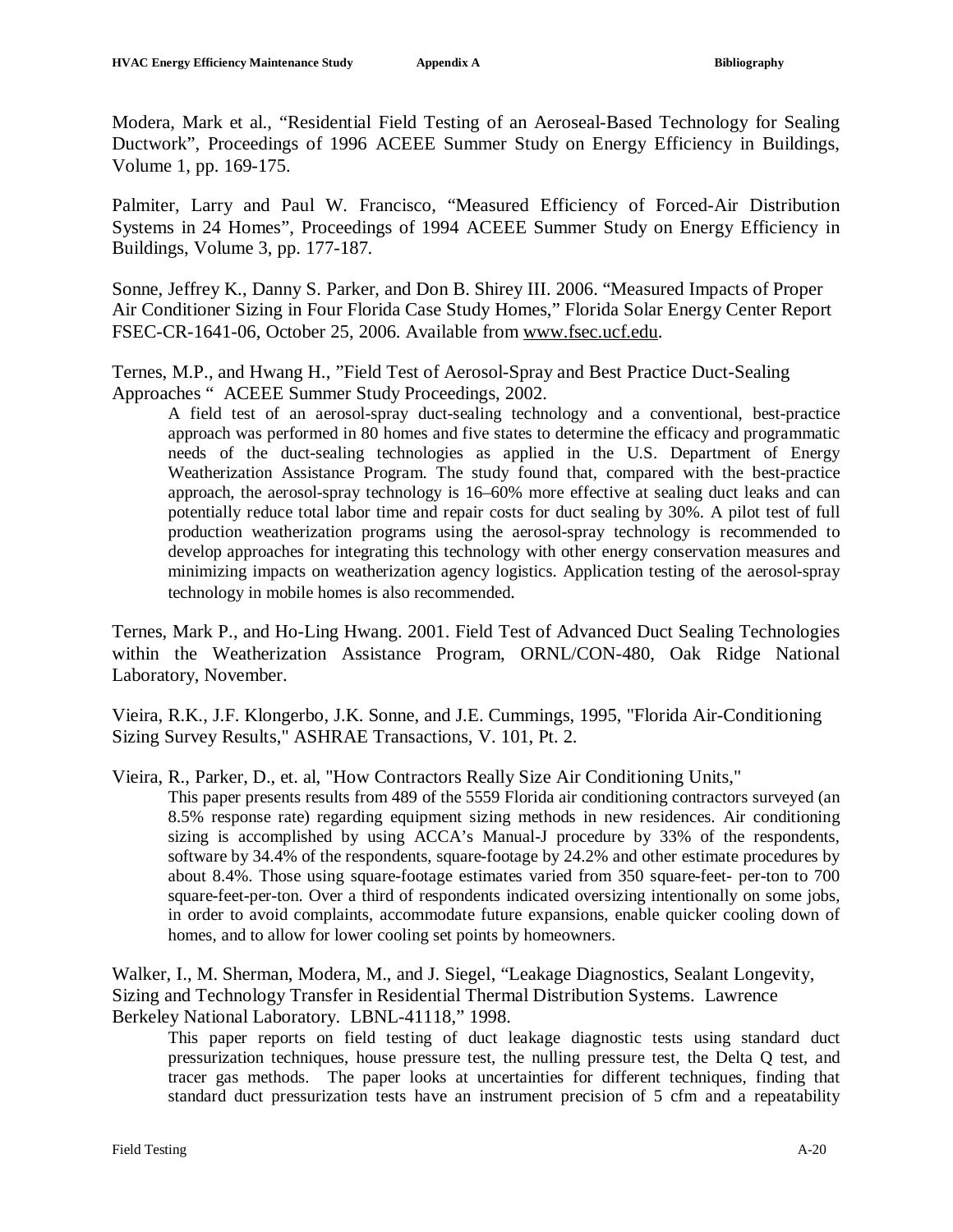accuracy of 15 cfm. The repeatability was determined by completing multiple tests with the same crew under different conditions, as well as testing differences from one crew to another. Nine houses in the San Francisco Bay Area had duct leakage measurements and system fan flow measurements completed before and after duct leakage remediation. Average system fan flow reduced from 880 cfm to 870 cfm after remediation efforts.

Walker, I., Modera, M., Tuluca, A., Graham, I., 1996. "Energy Effectiveness of Duct Sealing and Insulation in Two Multifamily Homes." In Proceedings of ACEEE Summer Study on Energy Efficiency in Buildings, 1.247-54.

Walker, I., Sherman, M., et. al, "Leakage Diagnostics, Sealant Longevity, Sizing and Technology Transfer in Residential Thermal Distribution Systems," January 1998.

This field study concentrated on measurement of duct leakage to outside the conditioned space because this is most useful in energy calculations, e.g., proposed ASHRAE Standard 152P (ASHRAE 1997). The objective of this field study is to help to identify major sources of uncertainty and to quantify the trade-offs between different test methods. The identification of the areas requiring significant improvement will aid in future development of duct leakage test methods. For example, during the course of this study a new method for correcting house pressure tests to account for the presence of duct leakage in measured envelope leakage was developed.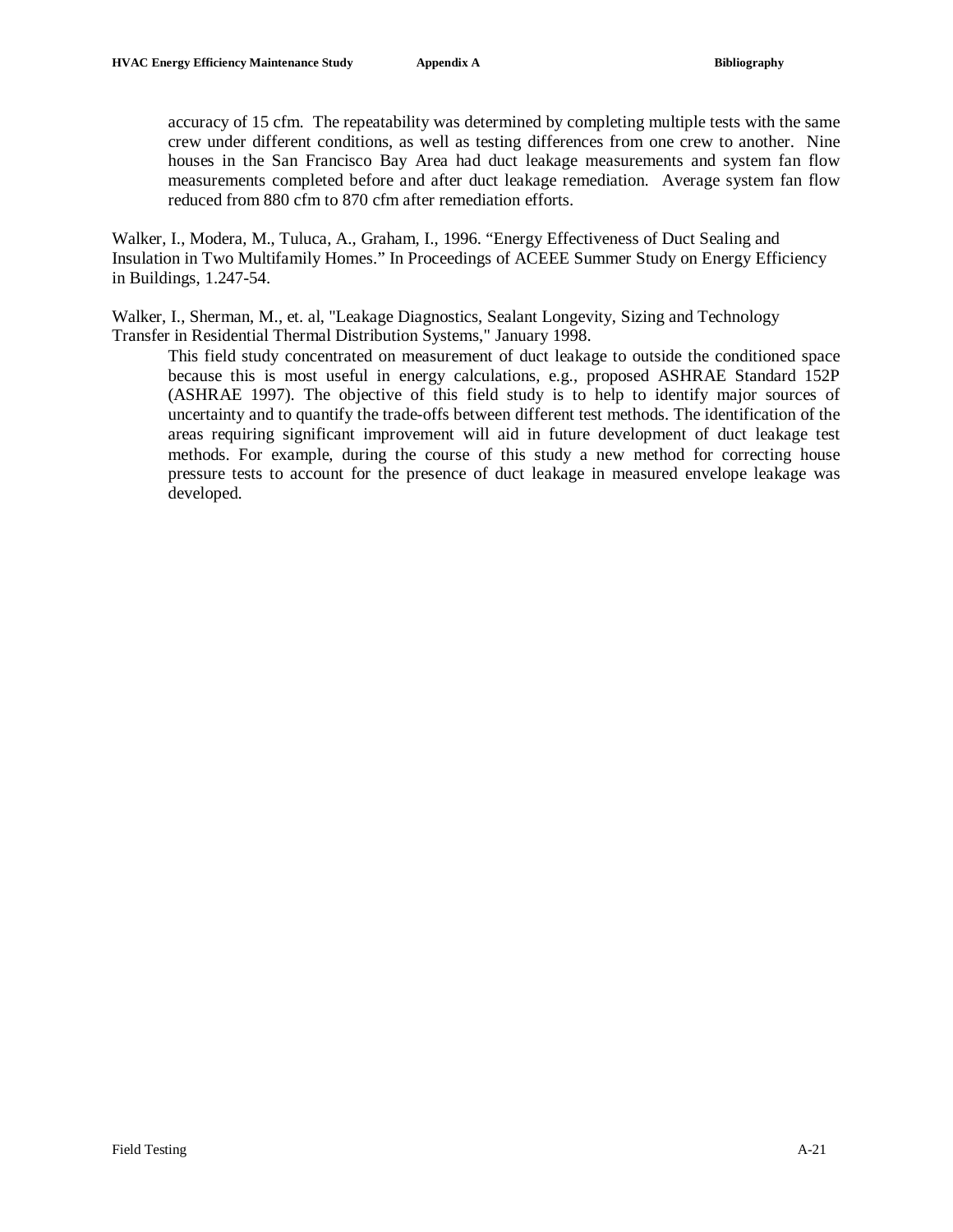### **Diagnostic Methods**

Architectural Energy Corporation, Final Report Compilation for Fault Detection and Diagnostics for Rooftop Air Conditioners, CEC # 500-03-096-A1, October 2003

Architectural Energy Corporation, "Final Report: Describing the Development of Refrigeration Cycle, Temperature-Only Refrigeration Cycle Diagnostics," June 2005.

Summary: In a first phase of this CEC sponsored project, a decoupling-based FDD technique was developed, which handles multiple-simultaneous faults and eliminates a cost-prohibitive system model to do FDD. In this previous work, the decoupling features were verified using laboratory data for a fixed-orifice system. Then the complete decoupling-based FDD technique was demonstrated using a prototype in which four types of faults were artificially introduced one by one and removed one by one. In the current project, FDD performance was evaluated further. This report presents a detailed evaluation of the sensitivity and robustness, which was tested using data from the prototype under a range of conditions. The report also provides a method, which uses only one temperature sensor for each heat exchanger coil to obtain pressures. With the virtual pressure sensors combined with the decoupling-based FDD, a temperature only FDD technique is developed. The whole technique has been validated using extensive experimental data. Simple indices are provided to evaluate the performance of the monitored system. These indices should be determined from low-cost measurements and measure impact on comfort, indoor air quality, efficiency, reliability, control performance, etc.

Architectural Energy Corporation, "Final Report: Energy Efficient and Affordable Commercial and Residential Buildings," November 2003.

Summary: Provides findings of the Energy Efficient and Affordable Small Commercial and Residential Buildings Program, summarizing each of the 17 technical projects within the research program and serving as a preliminary information source for manufacturers, service providers, researchers, and the general public regarding the energy savings potential within California of each technology. The Research Program had 17 technical projects organized into one administrative element and five technical elements.

Element 2, Automated Commissioning and Diagnostics, had seven projects focused on finding ways to detect subtle, energy-wasting problems, or faults, within heating and cooling equipment and control systems. Finding a problem begs the question of what caused it, and much of the effort in these seven projects was devoted to isolating the causes of faults and estimating their impact on the energy and comfort performance of the heating, ventilating, and air-conditioning (HVAC) systems.

Element 3, Advanced Load Management and Control, had five projects covering a wide range of strategies to reduce peak loads. Two projects focused on optimizing strategies that would reduce energy consumption as well as peak demand (demand controlled ventilation, optimizing night cooling controls that used outside air or mechanical cooling to remove heat from the building's thermal mass). Two others investigated ways to reduce peak demand at periods of very high grid use (smart load controls built into appliances, and aggregated load shedding for buildings under a common utility meter). Finally one project explored options for extending the HVAC BACnet controls standard to include lighting controls and interfacing with the utility.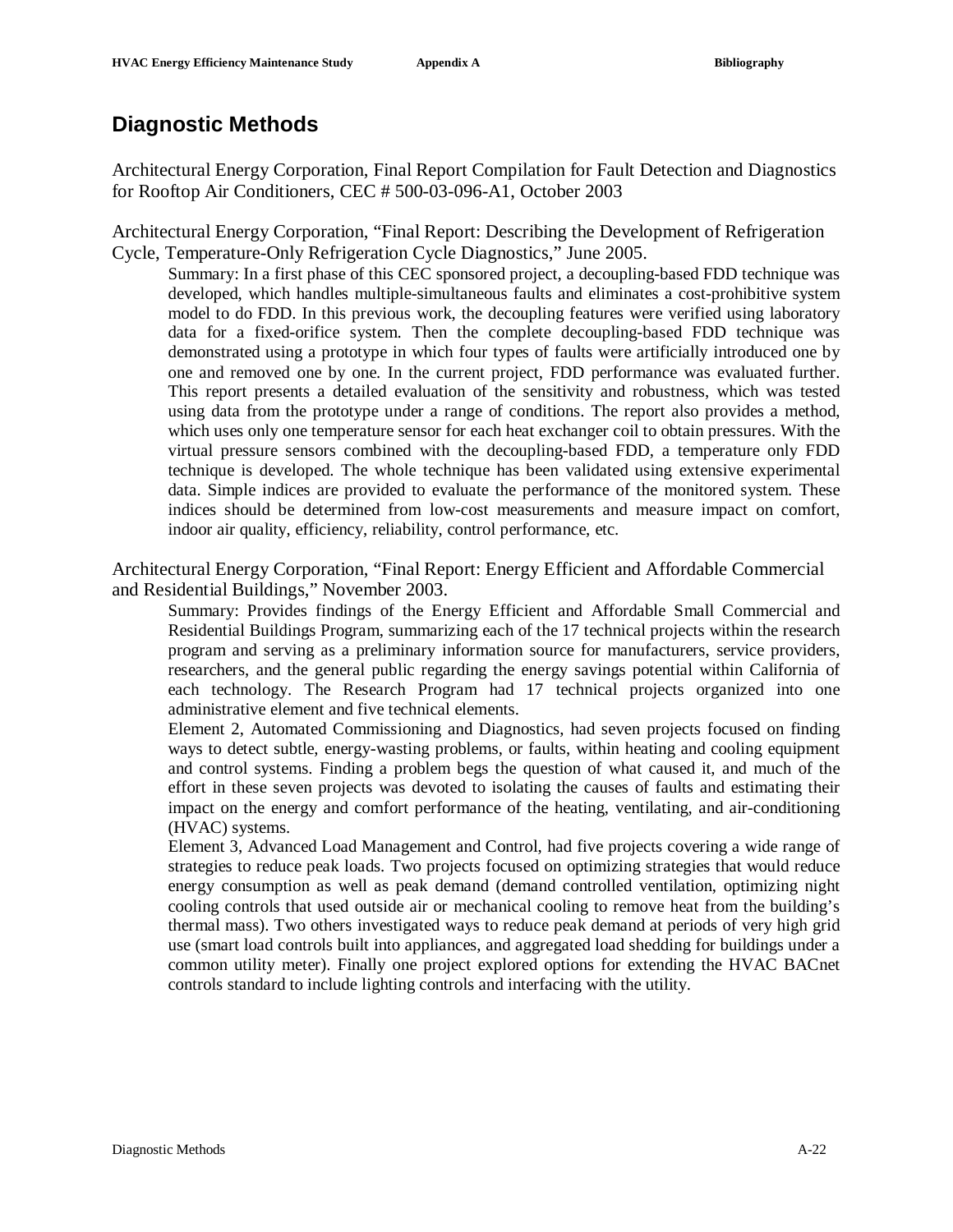Breuker, M., Rossi, T., and Braun, J., "Smart Maintenance for Rooftop Units. ASHRAE Journal 42 (11): 41-46," 2000.

Breuker, M.S. and Braun, J. E. 1997. Evaluation of a Statistical, Rule-based Detection and Diagnosis Method for Vapor Compression Air Conditioners, MS Thesis, HL 98-9, Report #1796-7a, School of Mechanical Engineering, Purdue University.

Breuker, M.S. and Braun, J.E., 1998 a, "Common faults and their impacts for rooftop air conditioners," International Journal of Heating, Ventilating, Air-Conditioning and Refrigerating Research, Vol. 4, No. 3, pp. 303-318.

Breuker, M.S. and Braun, J.E., 1998b, "Evaluating the performance of a fault detection and diagnostic system for vapor compression equipment," HVAC&R Research, Vol. 4, No. 4, pp. 401-425.

California Energy Commission, 2008 Building Energy Efficiency Standards Residential Compliance Manual, CEC-400-2008-016-CMF-Rev1, March 2010.

California Energy Commission, Reference Appendices for the 2008 Building Energy Efficiency Standards for Residential and Nonresidential Buildings, CEC-400-2008-004-CMF, December 2008.

California Energy Commission, Appendix RD, Residential Alternative Calculation Method (ACM) Approval Manual for the 2005 Building Energy Efficiency Standards, CEC 400-003-003F, October 2004

Carrier Corporation, 1994, Charging procedures for residential condensing units, No. 020-122, Syracuse, N. Y.: Carrier Corporation.

Chen, B. and Braun, J.E., 2001, "Simple Rule-Based Methods for Fault Detection and Diagnostics Applied to Packaged Air Conditioners," ASHRAE Transactions, Vol. 107, Pt. 1, pp. 847-857.

Field Diagnostic Services, Inc., "Advanced Automated HVAC Fault Detection and Diagnostics Commercialization Program: Final Report Describing VM Implementation, Emulation/Bench Testing and Laboratory Testing, and Field Installation," 2006.

Kim, M. and Kim, M.S., 2005, "Performance Investigation of a Variable Speed Vapor Compression System for Fault Detection and Diagnosis," International Journal of Refrigeration, Vol. 28, No. 4, pp. 481-488. 80.

Kim, M., Yoon, S. H., Payne, W. V., and Domanski, P. A., 2008, "Design of a steady-state detector for fault detection and diagnosis of a residential air conditioner," International Journal of Refrigeration 31(5), 790-99.

Kim, M., Yoon, S., et. al, "Cooling Mode Fault Detection and Diagnosis Method for a Residential Heat Pump," October 2008.

Summary: This research addresses the need for fault detection and diagnosis (FDD) in residential-style, air conditioner, and heat pump systems in an attempt to make these systems more trouble free and energy efficient over their entire lifetime. This work is one of the first to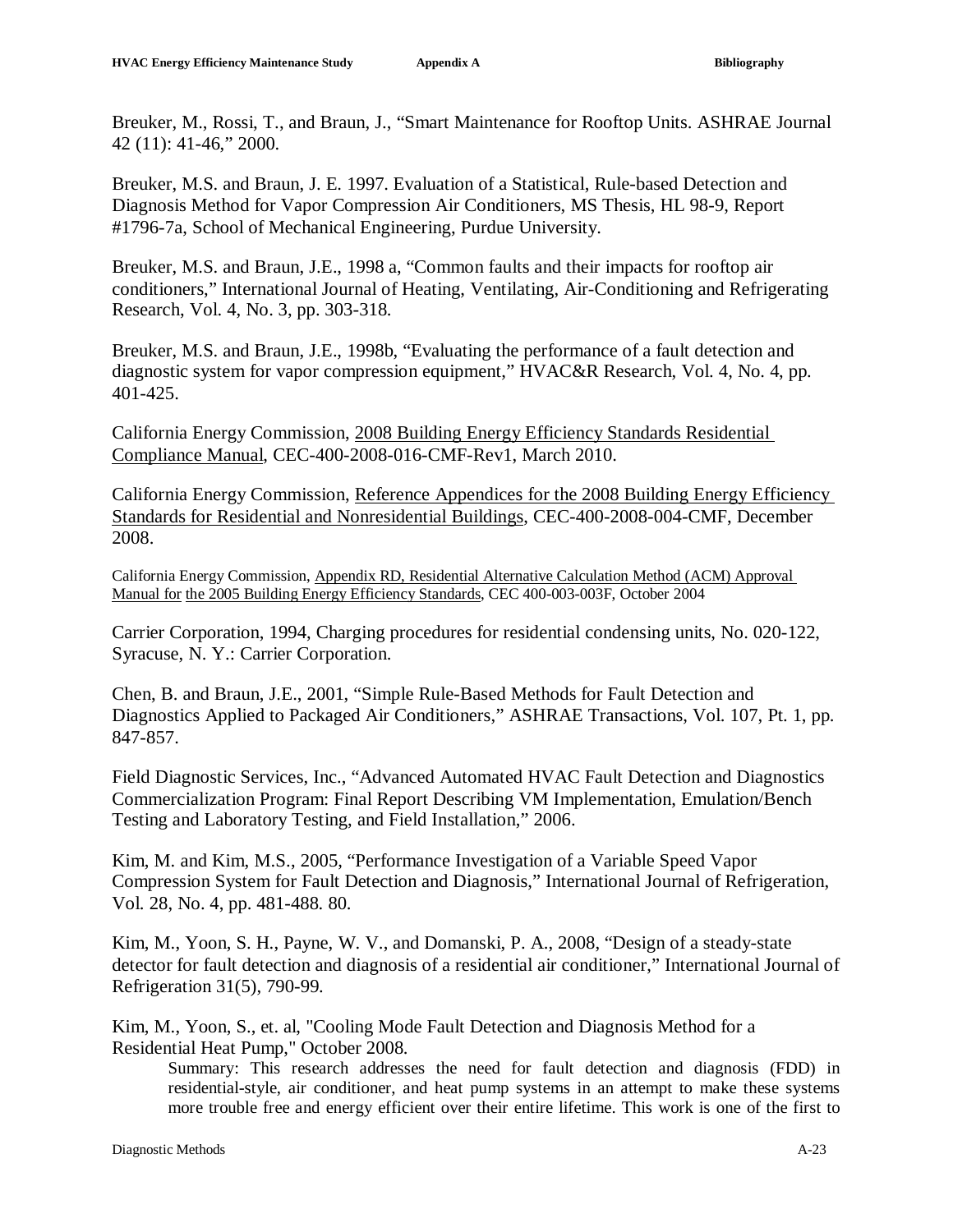apply FDD techniques to a residential system with the added control element of a thermostatic expansion valve (TXV). Any control element actively seeks to perform its duties and thus obscures any faults occurring by making adjustments. This research work takes this into account and shows how FDD techniques may be applied to this type of system operating in the cooling mode.

Li, H. and Braun, J.E. "A Methodology for Diagnosing Multiple-Simultaneous Faults in Vapor Compression Air Conditioners,"HVAC&R Research, Vol. 13, No. 2, Pages 369-395, 2007

Li, H. and Braun, J.E. "Decoupling Features and Virtual Sensors forDiagnosis of Faults in Vapor Compression Air Conditioners," International Journal of Refrigeration, Vol. 30, No. 3, Pages 546-564, 2007.

Li, H. and Braun, J.E., "Economic Evaluation of the Benefits Associated with Application of Automated Fault Detection and Diagnosis in Rooftop Air Conditioners," ASHRAE Transactions, Vol. 113, Pt. 2, Pages 200-210, 2007.

Li, H. and Braun, J.E. "Development, Evaluation and Demonstration of a Virtual Refrigerant Charge Sensor," HVAC&R Research, Vol. 15, No. 1, Pages 117-136, 2009.

Li, H. and Braun, J.E. "Decoupling Features for Diagnosis of Reversing and Check Valve Faults in Heat Pumps," International Journal of Refrigeration, Vol. 32, No. 2, Pages 316-326, 2009.

Li, H. and Braun, J.E. "Virtual Refrigerant Pressure Sensors for Use in Monitoring and Fault Diagnosis of Vapor Compression Equipment," HVAC&R Research, Vol. 15, No. 3, Pages 597- 616, 2009.

Li, H., "A decoupling-based unified fault detection and diagnosis approach for packaged air conditioners. Ph.D. Thesis, West Lafayette, IN: Purdue University," 2004.

Summary: Existing methods addressing automated FDD for vapor compression air conditioning systems 1) require measurements over a wide range of conditions for training reference models, development of which can be time consuming and costly, and 2) can not deal with multiple faults that occur simultaneously. This thesis presents new methods that reduce engineering and installed costs for FDD, improve overall sensitivity for detecting and diagnosing faults, and handle multiple-simultaneous faults.

Li, H. and Braun, J.E., 2003, "An Improved Method for Fault Detection and Diagnosis Applied to Packaged Air Conditioners," ASHRAE Transactions, Vol. 109, Pt. 2, pp. 683-692.

Mei, V.C., F.C. Chen, and Z. Gao Development of Refrigerant Charge Indicator and Dirty Air Filter Sensor, ORNL/CON-489, Oakridge National Laboratory. February 2003.

Parker, D., P. Fairey, and L. Gu. 1993. ''Simulation of the Effects of Duct Leakage and Heat Transfer on Residential Space-Cooling Energy Use''. Energy and Buildings. 20 (2):97–114.

Rossi, M.T, Temple, K.A. and Sun, C., 2008, Method for determining evaporator airflow verification, Patent No.: US 2008/0196421 A1.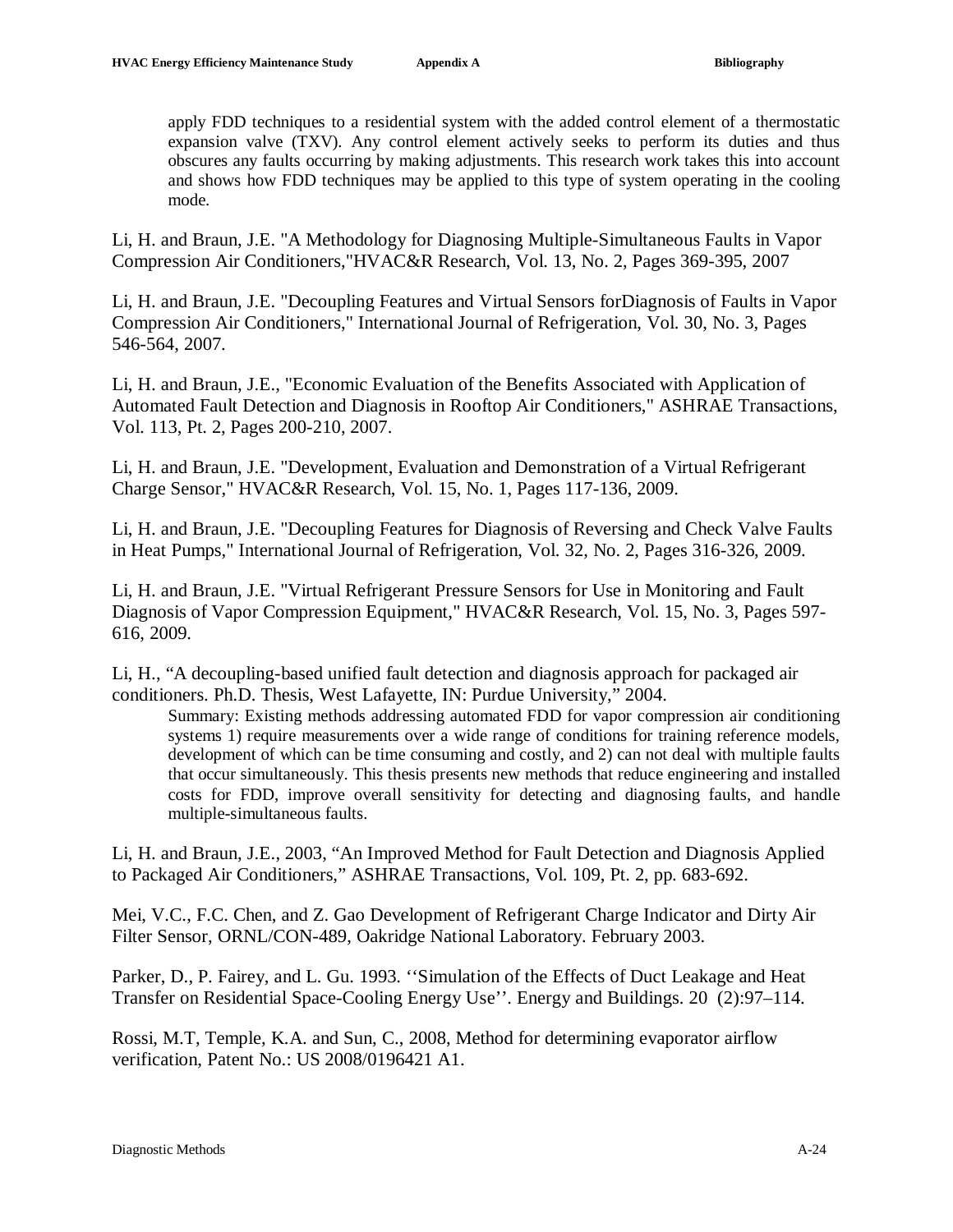Rossi, M.T., Douglas, D.J., Bianchi, V.A.M. 2004, Estimating operating parameters of vapor compression cycle equipment, Patent No.: US 6,701,725.

Rossi, M.T., Rossi, D., Douglas, D.J., Stockman, P.T., 2006, Apparatus and method for detecting faults and providing diagnostics in vapor compression cycle equipment, Patent No.: US 7,079,967.

Rossi, T.M., 1995, Detection, diagnosis, and evaluation of faults in vapor compression cycle equipment, Ph.D. Thesis, Purdue University, West Lafayette, IN, USA.

Rossi, T.M., J.E. Braun, A statistical rule-based fault detection and diagnostic method for vapor compression air conditioners, HVAC&R Research 3 (1) (1997) 19–37.

Temple, 2004. A Performance Based Method to Determine Refrigerant Charge Level for Commissioning Unitary AC and HP Systems. In Proceedings of the ACEEE 2004 Summer Study on Energy Efficiency in Buildings, 1:306-317. Washington, D.C.: American Council for an Energy-Efficient Economy.

Temple, K., Rossi, T., "Enhanced Refrigeration Diagnostics for an Improved Air Conditioning Tune-Up Program," ACEEE Summer Study 2006.

An enhanced refrigeration diagnostics method is presented that has the opportunity for improving the results of air conditioning tune-up programs. An existing tune-up protocol focused on refrigerant charge and indoor airflow was evaluated based on data collected for 350 small commercial HVAC units, and an enhanced protocol is proposed that addresses identified limitations of the evaluated protocol. The study found several problems that contribute to reduced efficiency in the post data – those causing low evaporating temperature (22% of units) and high condensing temperature over ambient (28% of units), and specifically incorrect charge (71% of units). The tune-up actually increased the number of units with high condensing temperature over ambient and high charge. Furthermore, the study found that use of the existing protocol can result in overestimating energy savings associated with tune-ups since calculations based only on charge adjustment typically assume the final unit charge state is the nominal charge (desired charge), not the actual charge, and that there are no other faults. The proposed protocol is designed to address these problems.

Temple, K.A., Rossi, T.M., Sun, C., 2008, Method for evaluating refrigeration cycle performance, Patent No.: US 2008/0196425 A1.

Temple, K.A., "Expanded Test Protocols for Low Ambient Testing of Unitary Air Conditioning Systems, Final Report: Building Energy Research Grant (BERG) Program," 2008.

Unitary air-conditioner and heat pump system cooling performance at low ambient conditions was studied with the intent to expand existing test protocols to address testing at these conditions. Experimental data and simulation results were used to characterize performance at low outdoor ambient air temperature and low indoor (return) air wet-bulb temperature conditions. A number of existing test protocols were reviewed in order to form the basis for expanded test protocols. Proposed enhancements to the existing protocols, focusing on refrigerant charge and indoor airflow verification, were developed. The enhancements include (i) superheat verification for TxV systems, (ii) the use of both superheat and subcooling to evaluate refrigerant charge for non-TxV systems, addressing cases when superheat alone is not adequate, (iii) new performance expectations for superheat (expanded) and subcooling (new) for non-TxV system, and (iv)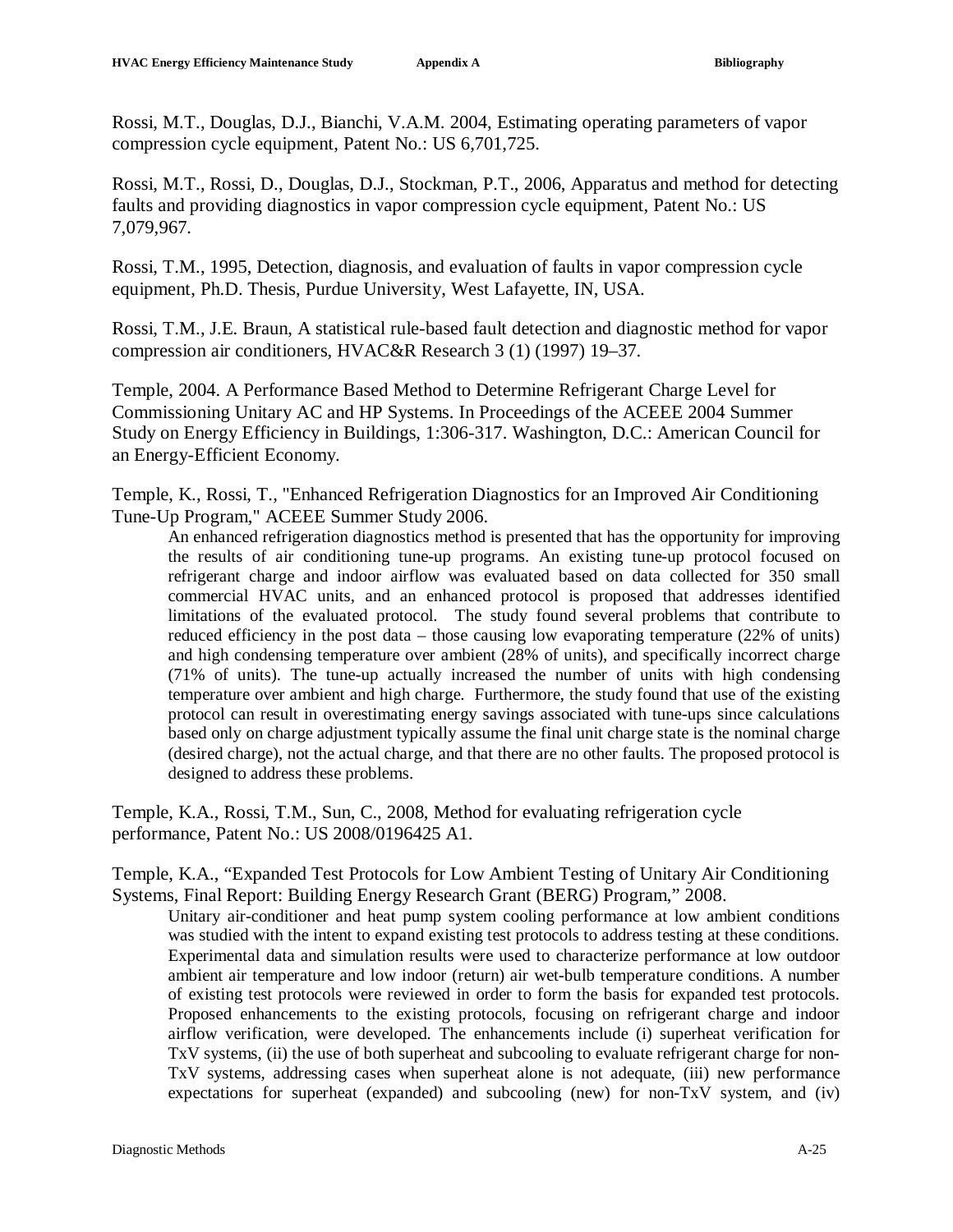expanded performance expectations for the Temperature Split airflow evaluation method. The protocols were demonstrated using the available low ambient fault data (experimental and simulation data) based on identification of faults at three operating conditions – nominal rating condition, low outdoor ambient and dry coil condition. Based on the available data, the expanded protocols were successful at identifying refrigerant charge (low and high) and indoor airflow faults (low and high).

Temple, K.A., Rossi, T.M., "Enhanced Refrigeration Diagnostics for an Improved Air Conditioning Tune-up Program," ACEEE Summer Study, 2006.

Paper presents an enhanced refrigeration diagnostics method that has the opportunity for improving the results of air conditioning tune-up programs. An existing tune-up protocol focused on refrigerant charge and indoor airflow was evaluated based on data collected for 350 small commercial HVAC units. All of the units met the requirements of the tune-up protocol and the data indicate that the number of units with low charge was reduced. Detailed analysis of the test data identified three indicators of reduced operating efficiency – low evaporating temperature (35% of units pre and 22% post), high condensing temperature over ambient (22% pre and 28% post), and incorrect charge (72% pre and 71% post). The pre test results indicate a need for unit repairs in the field and an enhanced protocol is proposed that addresses identified limitations of the evaluated protocol. The enhanced refrigeration diagnostic approach requires the following six measurements: suction pressure, suction temperature, liquid pressure, liquid temperature, ambient temperature, and return air wet-bulb temperature, in addition to an evaluation of indoor airflow. These measurements are used to calculate superheat, subcooling, evaporating temperature, and condensing temperature over ambient, which are then used to assess the performance of the unit. The application of this enhanced protocol would result in improved (collective) unit performance. In particular, the enhanced protocol would benefit units with problems other than charge and indoor airflow and help avoid incorrect charge adjustments.

Tomczyk, J. 1995. Troubleshooting and Servicing Modern Air Conditioning and Refrigeration Systems. ESCO Press. Mt. Prospect, Ill.: Educational Standards Corporation.

Wu, S., Sun, J., "Multilevel Fault Detection and Diagnosis on Office Building HVAC Systems," 2010 ACEEE Summer Study on Buildings, 2010.

This paper presents a multilevel fault detection method. Two key features of the proposed method are 1) an energy description of all the units in a HVAC system and 2) a spatial-temporal partition approach, which allows us to apply the FDD strategy to the entire building in a uniform manner. Energy flow models for HVAC units at all levels are presented. The concept of absolute and relative references for monitoring the energy performance is introduced. A numerical example of cross-level fault detection involving an upper level AHU and lower level VAVs is presented where a fault from the AHU is detected. With the limited real time data, we discuss the threshold for detecting this AHU fault. More measurements and extensive studies are needed to establish thresholds for various faults at different levels.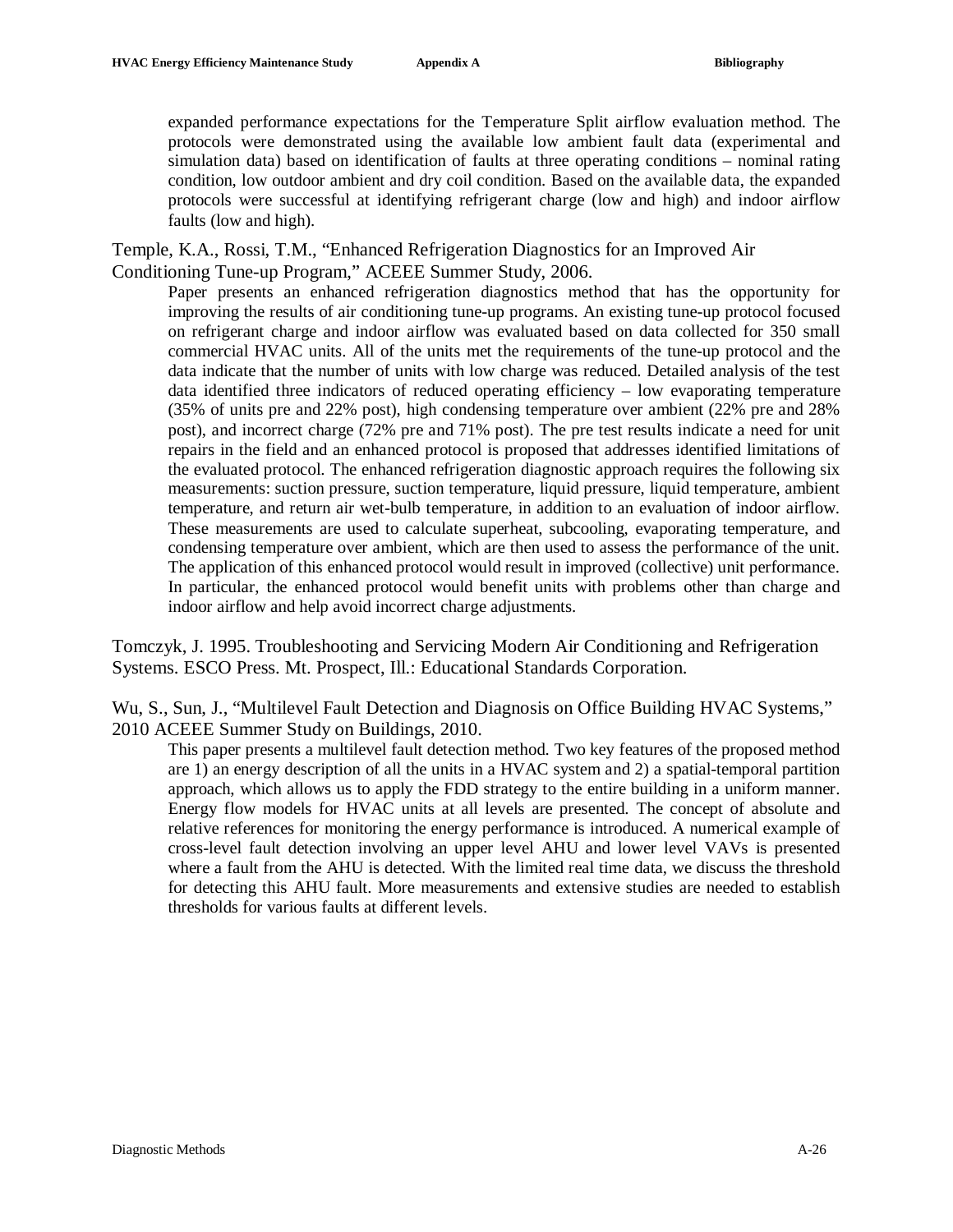## **Standards and other Foundational Documents**

An assessment of current standards provides a contextual framework for existing HVAC maintenance and installation practices. This section examines industry-accepted standards, regulatory standards for the state of California, and procedures for the implementation of RCA programs by Verified Service Providers.

### **General**

ACCA, "ANSI/ACCA 4, Maintenance of Residential HVAC Systems," 2008.

Describes minimum inspection requirements for the maintenance of residential heating, ventilating, and air conditioning (HVAC) applications for one- and two-family dwellings of three stories or less. Includes checklist tasks for inspecting, testing, and measuring electrical controls, mechanical venting, air distribution, and piping systems of residential HVAC system. Also provides recommended corrective actions which the contractor shall present to the homeowner to remedy identified faults. The standard excludes steam distribution heating systems and presumes that the HVAC system was designed, installed, and tested in accordance with OEM instructions, applicable codes, and other industry standards.

#### ACCA, "ANSI/ACCA 5, HVAC Quality Installation Specification (QI-2007)," 2007.

Establishes minimum criteria for the proper installation, maintenance, and servicing of residential and commercial HVAC systems to meet occupant demands for energy efficiency, comfort, and IAQ in residential and commercial applications.

#### ACCA, "ANSI/ACCA 6, Restoring the Cleanliness of HVAC Systems (HVAC System Cleanliness-2007)," 2007.

Establishes minimum requirements to restore the cleanliness of residential and commercial HVAC systems in accordance with manufacturer or customer specified criteria. Defines minimum procedures and practices to: determine when airside surfaces should be cleaned (and when they require repair or replacement), clean the airside surfaces within HVAC systems, control the spread of contaminants which may be released as a result of the HVAC cleaning process, verify the cleanliness of HVAC systems.

#### ACCA, "ANSI/ACCA 9, HVAC Quality Installation Verification Protocols (QIVP-2009)," 2009.

Establishes minimum requirements for verifying that residential and light commercial HVAC systems meet the ANSI/ACCA 5 QI-2007 standard. Provides guidance to Contractors, Verifiers, and Administrators who participate in verification efforts which use independent, objective, and qualified third parties to ensure that HVAC installations meet requirements established by the QI-2007 standard.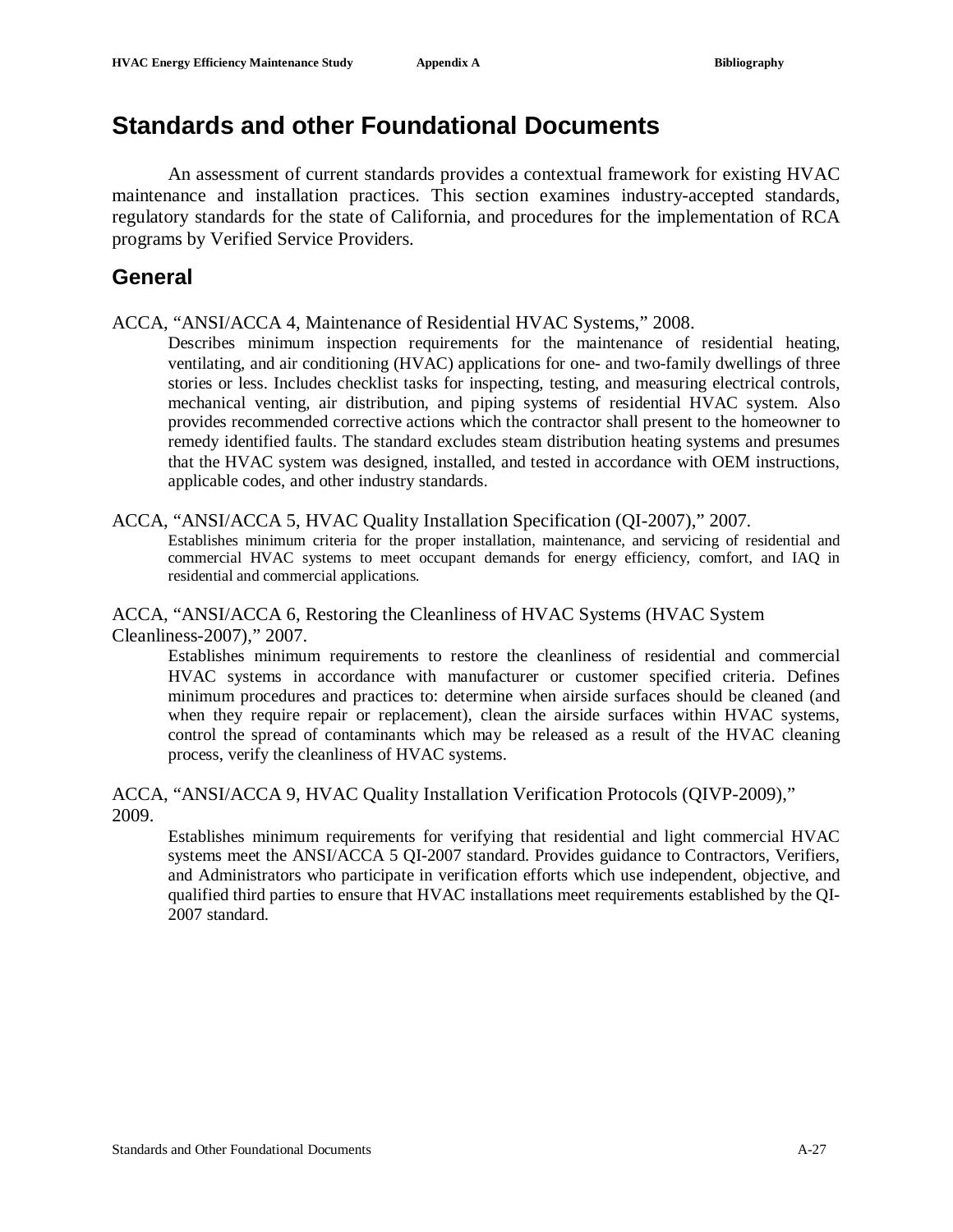AHRI, ANSI/AHRI Standard 210/240-2008, Performance Rating of Unitary Air-Conditioning & Air-Source Heat Pump Equipment, Air Conditioning and Refrigeration Institute, Fairfax, VA.

AHRI, ANSI/AHRI Standard 340/360 -2007, Performance Rating of Commercial and Industrial Unitary Air-Conditioning and Heat Pump Equipment, Air Conditioning and Refrigeration Institute, Fairfax, VA.

Amrane, K., Sachs, H., Nadel, S., "The Regional Standards Agreement for Residential Furnaces, Air Conditioners, and Heat Pumps: Process, Results, and Implications," 2010 ACEEE Summer Study on Buildings, 2010.

On October 13, 2009, HVAC equipment manufacturers and efficiency advocates signed an agreement on regional standards for residential furnaces, central air conditioners, and heat pumps. The agreement is without precedent. If accepted by Congress and the Department of Energy, it will profoundly change strategies for achieving greater energy efficiency. First, the agreement will avoid the long, expensive, and unpredictable process of a DOE rule-making, giving manufacturers predictable standards to meet with cost-effective, innovative, products. Second, the agreement will ultimately shift some enforcement responsibility from manufacturers to distributors, contractors, and local officials, because efficiency levels will vary regionally. In addition, the agreement reaches out to call for changes to building codes that will lead to more efficient structures by allowing states to increase the standards for reference buildings in new homes.

Work on the potential of regional standards began early in the decade, in a USDOE- NASEO State Technology Advancement Collaborative (STAC)-funded project sponsored by California, New York, Wisconsin, and Florida. Its results, guided by an advisory panel, led to language in the Energy Independence and Security Act (EISA) 2007 requiring DOE to evaluate the potential of regional HVAC standards. Frank, intensive, negotiations among all stakeholders accelerated in early 2009. Assuming legislative acceptance and/or a DOE implementation of the agreement in a direct final rule, the new furnace standards will take effect in 2013 and air conditioner-heat pump standards in 2015. We estimate that the proposed standards would save 3 quads of primary energy by 2030, with another 0.7 quad from the building code provisions.

#### ASHRAE, "ANSI/ASHRAE Standard 116-1995 (RA 2005) Methods of Testing for Rating Seasonal Efficiency of Unitary Air Conditioners and Heat Pumps," 2005.

Provides standard test methods and calculation procedures for determining the capacities and cooling seasonal efficiency ratios for unitary air-conditioning and heat pump equipment and heating seasonal performance factors for heat pump equipment. Covers electrically driven, aircooled air conditioners and heat pumps used in residential applications in the contiguous continental USA. Includes test methods for standard-state, cyclic, and part-load performance and methods for establishing seasonal performance. Also includes equipment with single-speed, multiple-speed, variable-speed, uploading, or multiple compressors for ducted and ductless systems; excludes room air conditioners.

ASHRAE, "ANSI/ASHRAE Standard 152-2004, Method of Test for Determining the Design and Seasonal Efficiencies of Residential Thermal Distribution Systems," 2004.

The objective of this method of test is to provide efficiency of thermal distribution systems that may be used in energy consumption or system capacity estimates and does not address the effectiveness of tested systems to provide comfort in the conditioned space or to deliver the designed or required airflow to individual rooms within the conditioned space. The standard prescribes a method of test to determine the efficiency of space heating and/or cooling thermal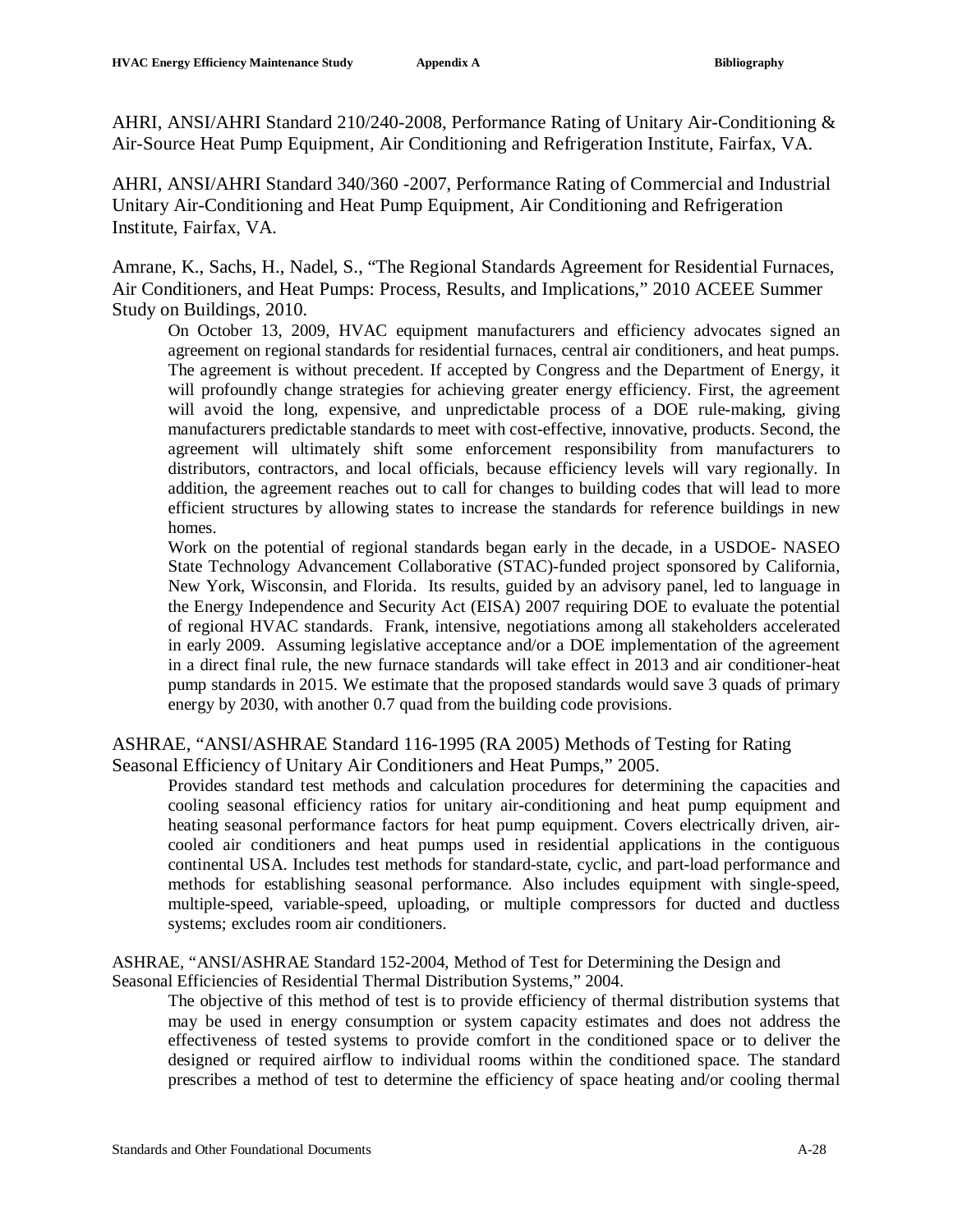distribution systems under seasonal design conditions in single-family detached and attached residences with independent thermal systems.

ASHRAE, "ANSI/ASHRAE/ACCA Standard 180-2008, Standard Practice for Inspection and Maintenance of Commercial Building HVAC Systems," 2008.

This standard establishes minimum HVAC inspection and maintenance requirements that preserve a system's ability to achieve acceptable thermal comfort, energy efficiency, and indoor air quality in commercial buildings.

ASHRAE, "ASHRAE Guideline 2-2005, Engineering Analysis of Experimental Data," 2005. Provides guidelines for planning, analyzing data, and reporting the uncertainty of experimental data related to heating, ventilating, air-conditioning, and refrigeration (HVAC&R); expanded to include guidelines on both data collection *and* analysis.

E3, "E3 Energy Efficiency Cost Effectiveness", g[http://www.ethree.com/public\\_projects/cpuc4.html](http://www.ethree.com/public_projects/cpuc4.html)

ARI, 2004, "Performance rating of positive displacement refrigerant compressors and compressor units," ARI Standard 540, Air Conditioning and Refrigeration Institute, Arlington, VA, USA

ARI. 2003. 2003 Standard for Unitary Air Conditioning and Air-Source Heat Pump Equipment. ARI 210/240-2003. Arlington, Va.: American Refrigeration Institute.

ARI. 2004. ARI Statistical Release of Unitary Heating and Cooling Section's Reports of U.S. Manufacturers Shipments. Arlington, Va.: American Refrigeration Institute. Available online: [http://www.ari.org/sr/2003.](http://www.ari.org/sr/2003)

ASHRAE, 1993, 1993 Handbook of Fundamentals, Atlanta, GA.

ASHRAE. 2002. ASHRAE Guideline 14-2002 – Measurement of Energy and Demand Savings. Atlanta, Ga.: American Society of Heating Refrigerating and Air-Conditioning Engineers.

ASTM. 1992. ASTM E779. Standard test Method for Determining Air Leakage Rate by Fan Pressurization. American Society for Testing and Materials. Philadelphia, P.A. 69

Brandemuehl, M., S. Gabel and I. Anderson. 1993. HVAC 2 Toolkit - A Toolkit for Secondary HVAC System Energy Calculations. Prepared for TC 4.7 Energy Calculations. ASHRAE. Atlanta.

CADMAC. Demand-Side Management Programs. Sacramento, CA: California Public Utilities Commission. CADMAC. December 17, 1997. Proposed Revisions to Protocol Tables 8, 9, & 10: By Persistence Subcommittee.

CEC Title 24 2008

EVO. 2002. International Performance Measurement & Verification Protocol. Available online: [www.evo-world.org](http://www.evo-world.org). United States Department of Energy (USDOE). 2002. International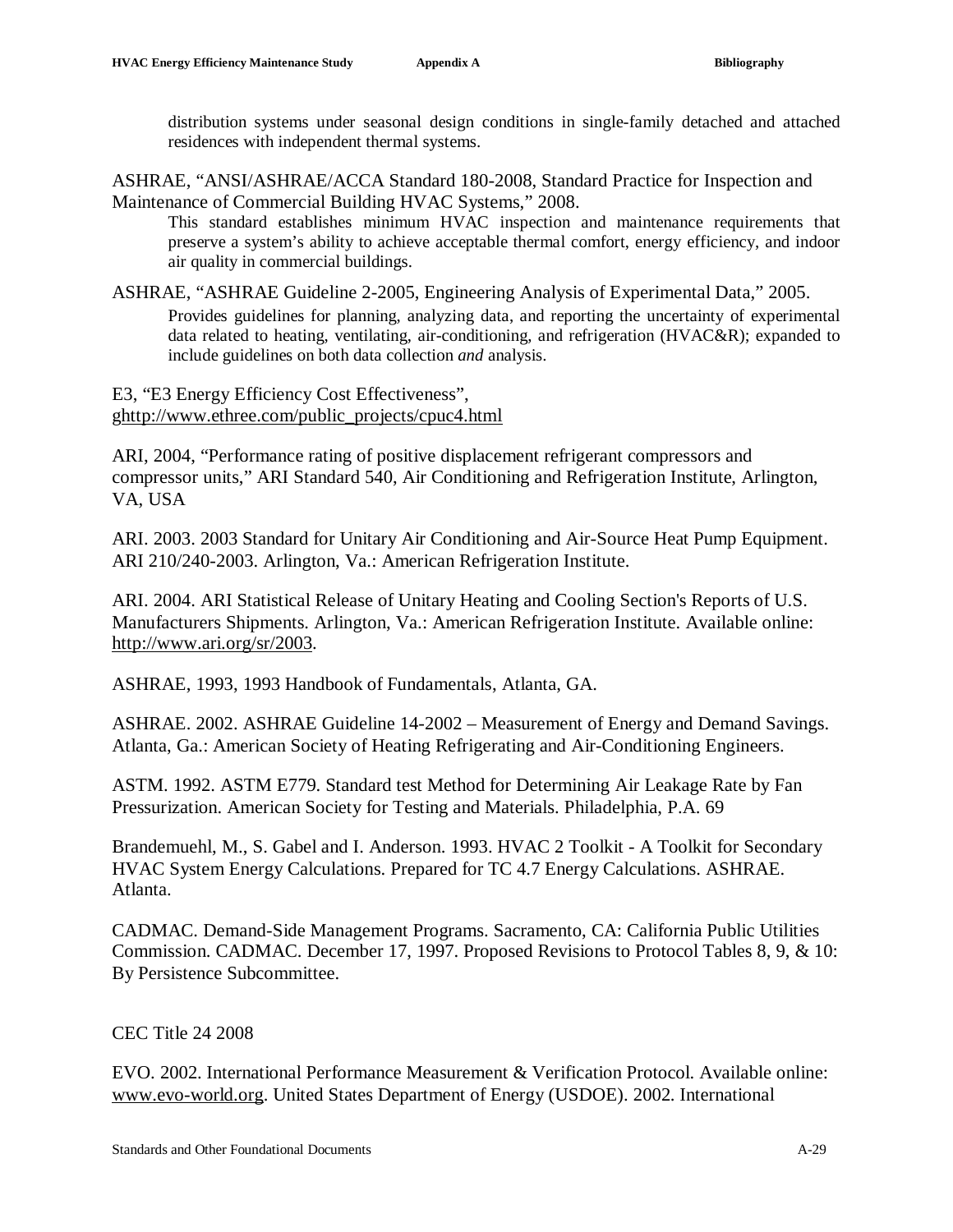Performance Measurement & Verification Protocols: Concepts and Options for Determining Energy and Water Savings. Volume I. DOE/GO-102000-1132. Washington, D.C.: US Department of Energy. Available online: [www.ipmvp.org](http://www.ipmvp.org).

Hall, N., Barata, S., Chernick, P., Jacobs, P., Keating, K., Kushler, M., Migdal, L., Nadel, S., Prahl, R., Reed, J., Vine, E., Waterbury, S., Wright, R. 2004. The California Evaluation Framework, Appendix to Chapter 7: 191-195. Uncertainty Calculation. San Francisco, Calif.: California Public Utilities Commission.

Hirsch, J. J. 2002. eQuest and DOE-2.2 Building Energy Simulation Program. Version 3.37, Copyright J.J. Hirsch. Camarillo, California.

Keating, K. 1991. "Persistence of Energy Savings." Handbook of Evaluation of Utility DSM Programs. E. Hirst and J. Reed, eds., pp. 89-99. Oak Ridge National Laboratory, Oak Ridge, TN.

Sachs, H. , Henderson, H., Shirey, D., De Forest, W., "A Robust Feature Set for Residential Air Conditioners, ACEEE Report Number A081" 2009.

Summary: Robust central air conditioners and heat pumps are units with special features and specifications that are designed to remain very efficient, require minimum maintenance over their lifetimes, and to automatically signal problems that require service. This report stresses the specifications required to identify the differentiated product, and the parameters that were varied in a simulation to study the benefits of the specification.

Key results: The following features can define a Robust Central Air Conditioner that has the potential to improve customer satisfaction and provide a platform for marketing premium, differentiated products. It will save energy, but all of the savings are from characteristics that are not reflected in the federal test procedure: SEER 14, EER 11.5; Resistant to refrigerant charge errors; Resistant to refrigerant leaks and other degradation; adaptive air handler; Air handler integrity; Alarms; and Quality. From simulations of the features selected for inclusion, conservative estimates dictate that the robust unit would save approximately 10%, which is more than the change from 14 SEER to 15 SEER.

TecMarket Works, "The California Evaluation Framework," June 2004.

Summary: The California Evaluation Framework provides a consistent, systemized, cyclic approach for planning and conducting evaluations of California's energy efficiency and resource acquisition programs. This document presents that Framework and provides valuable information concerning when evaluations should be conducted, the types of evaluation that can be conducted, and a discussion of approaches for conducting those studies.

The TecMarket Works Team, "California Energy Efficiency Evaluation Protocols: Technical, Methodological, and Reporting Requirements for Evaluation Professionals", Prepared for the California Public Utilities Commission , April 2006.

## **Verification Service Providers**

Architectural Energy Corporation, "<sup>1</sup>Residential Air Conditioner Charge and Air Flow Verification Study, Task 4 Report, Technical Specifications and Best Practices for Charge and Air Flow Verification Services", Contract # 4600010737, Revision 2, PG&E, August 19, 2004. Summary: This report summarizes the results of the Residential Air Conditioner Charge and Air Flow Verification Study. This study identified a number of verification service providers, and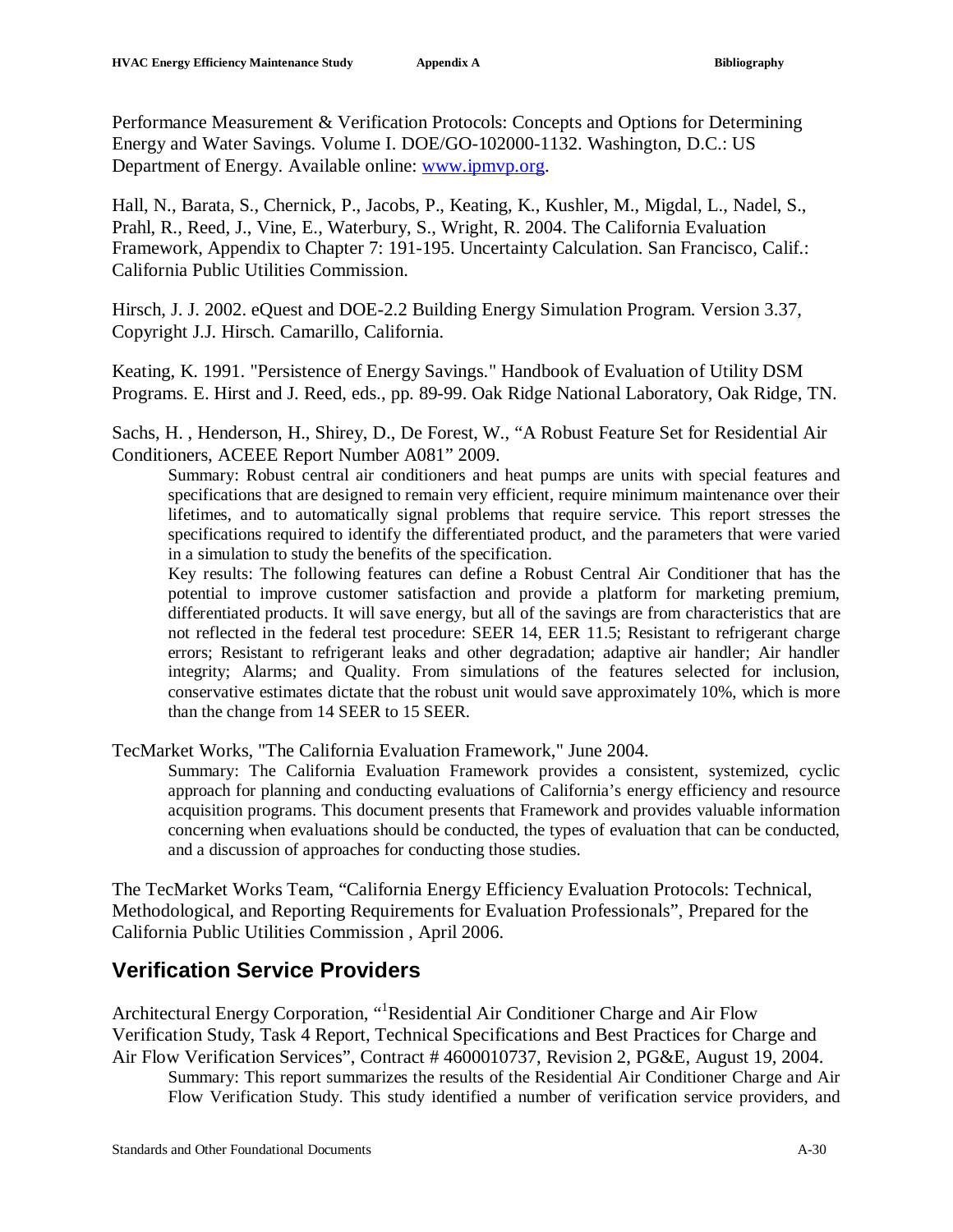performed interviews with each of these providers to determine which ones were most likely to provide refrigerant charge and airflow verification services in a PG&E rebate program. A series of field observations of contractors trained to work with each of these verification service providers were conducted, as well as field observations of non-verification contractors as a comparison. These reports are proprietary and are for PG&E internal use only.A best practices specification was developed from a variety of sources to be used as the basis of the PG&E Residential Air Conditioner Charge and Air Flow program. The project was originally planned to proceed in the order described above. However, due to delays in project startup, it was necessary to rearrange the task order such that the best practices specification was developed prior to performing the field observations. Therefore, the field observation information was obtained after the specification was developed, and could not be used as input. The best practices specification included in this report includes some modifications, based on the field observations as well as other data gathered subsequent to its original release.

Architectural Energy Corporation (AEC), Commercial HVAC Refrigerant Charge & Airflow and Economizer Verification Study, Contract #4600016485, Job I.D. #06 CEE-T-3589, Task 3: Conduct Additional Research, Draft, December 15, 2006.

Enalasys, "Calibration Documentation," 2002.

Summary: This document describes the calibration processes and equipment used to establish reliable reference sources for accurate calibration of the eScan Diagnostic System sensors and measurements.

Enalasys, "PG&E 2010-2012 Quality Maintenance Contractor Incentive Program Field Manual," February 2010.

Summary: Describes program requirements and incentives for PG&E's 2010 QI-QM Program managed by Enalasys.

Pacific Gas and Electric, "PG&E 2010-2012 Quality Installation Contractor Incentive Program: Field Policies and Procedures Manual for Residential and Commercial Customers," December 2009.

Summary: Pacific Gas and Electric Company has created the 2010 Quality Installation Contractor Incentive Program. This Quality Installation Contractor Incentive Program Field Policies and Procedures Manual establishes policies and procedures for Program.

Pacific Gas and Electric, "PG&E 2010-2012 Quality Maintenance Contractor Incentive Program: Field Polices and Procedures Manual for Residential and Commercial Customers," December 2009.

Summary: Pacific Gas and Electric Company has created the 2010 Quality Maintenance Contractor Incentive Program. This Quality Maintenance Contractor Incentive Program Field Policies and Procedures Manual establishes policies and procedures for Program. All incentive payments made under the Program must meet all requirements described herein.

Verified, Inc., "Verified PDA Training Manual: Duct Test and Seal" 2010.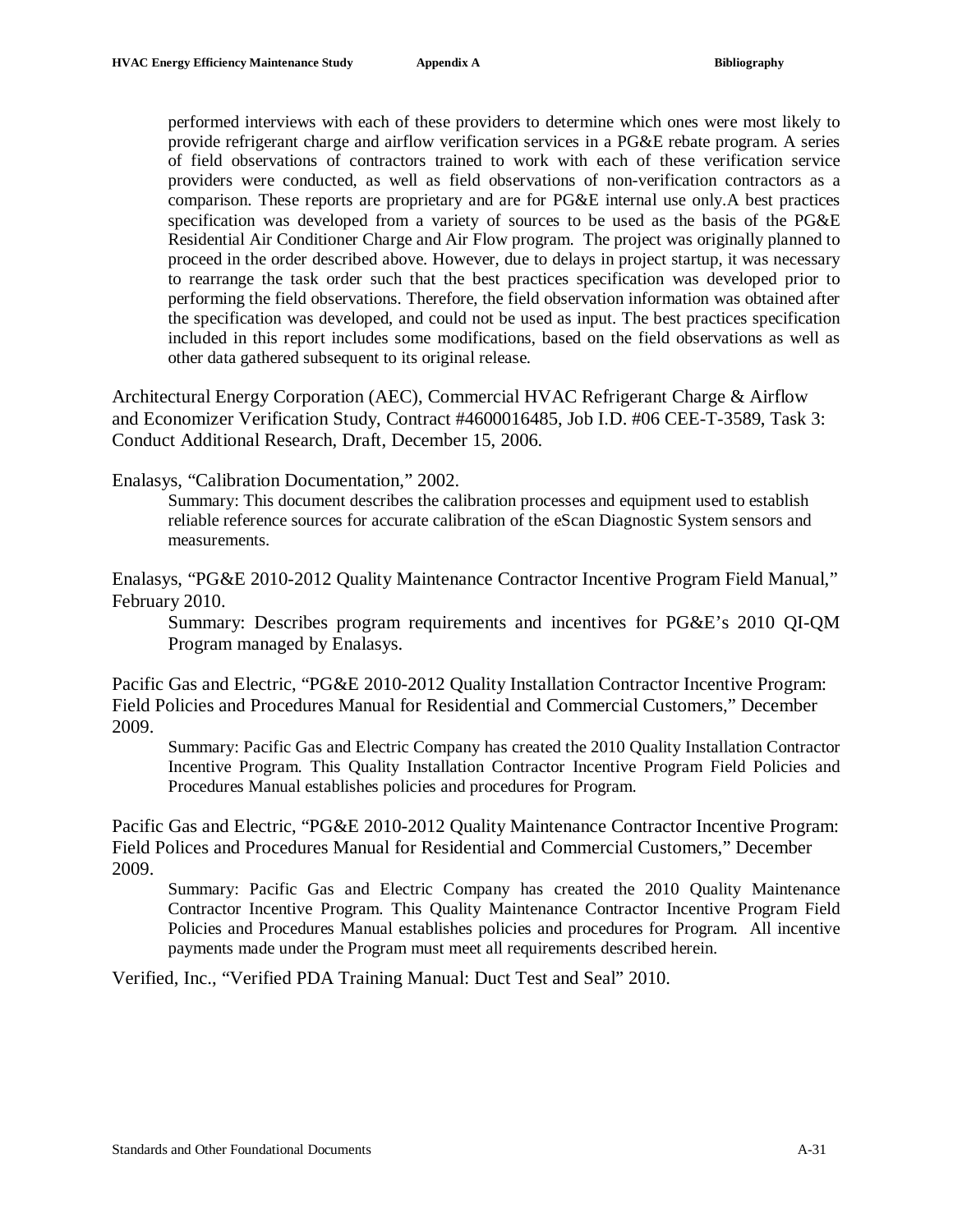# **Human Factors**

As one of the most crucial but understudied aspects of the HVAC spectrum, human factors influence everything from program design and product installation to end-user behavior. This section compiles existing findings on technician training and certification, barriers to program acceptance, operator training, and how end-users use energy and efficiency technology. Many entries are from the 2010 ACEEE Summer Study because they are the most recent information on the topic, and because they contain references that allow the reader to go deeper into the topic of interest.

## **End-User Behavior**

Barry, J., Prigo, N., Muldoon, R., "Elevating the Role of the Multifamily Building Operator: How Operators Can Save Energy, Minimize Waste, and Improve the Bottom Line," 2010 ACEEE Summer Study on Energy Efficiency in Buildings, 2010

Summary: Recent reports have highlighted disappointing energy performance from green buildings, automated systems that are never fully utilized and major capital improvements that do not result in expected energy savings. All of these factors have one thing in common. In the quest to improve building performance, human behavior is the wild card. This paper will examine how the behavior of one particular person -- the building operator -- can positively influence the performance of a multifamily building. This paper describes a collaborative effort between labor, multifamily building owners and property managers in a major metropolitan city to empower 2,000 operators to increase the energy efficiency of large multifamily buildings. We think this is the first large-scale comprehensive program to both educate superintendents and building operators, and then document the best practices and upgrades these operators make in their buildings.

The paper describes innovative teaching techniques, identify barriers that prohibit greater operator involvement in energy management, share student perceptions of the training and review a preliminary list of changes superintendents made in their buildings. After the architects and engineers leave the building it is in the hands of the staff. This paper makes the case that investing in the building operator is perhaps the single most important efficiency investment an owner can make.

Bobker, M., Joseph, V., Aslanian-Persico, A., "Addressing the Operator as a Driver of Building Performance," 2010 ACEEE Summer Study on Energy Efficiency in Buildings, 2010

Summary: A handful of programs emerging in the United States attempt to address operational improvements in buildings and the need for building operators to attain a more sophisticated level of knowledge, understanding and practice. Program results are considered at two levels. The first is change in the industry's expectations of operating engineers. These new expectations are seen as the basis of skills sets and learning objectives. The second level is based on training evaluation, conducted through pre/post surveys in 2009, that assesses participating operators' perceptions of their job functions and specific skills. Preliminary findings suggest that properly structured training can contribute to changes in operator functions as required by the industry but that further specification of training instruments is still necessary.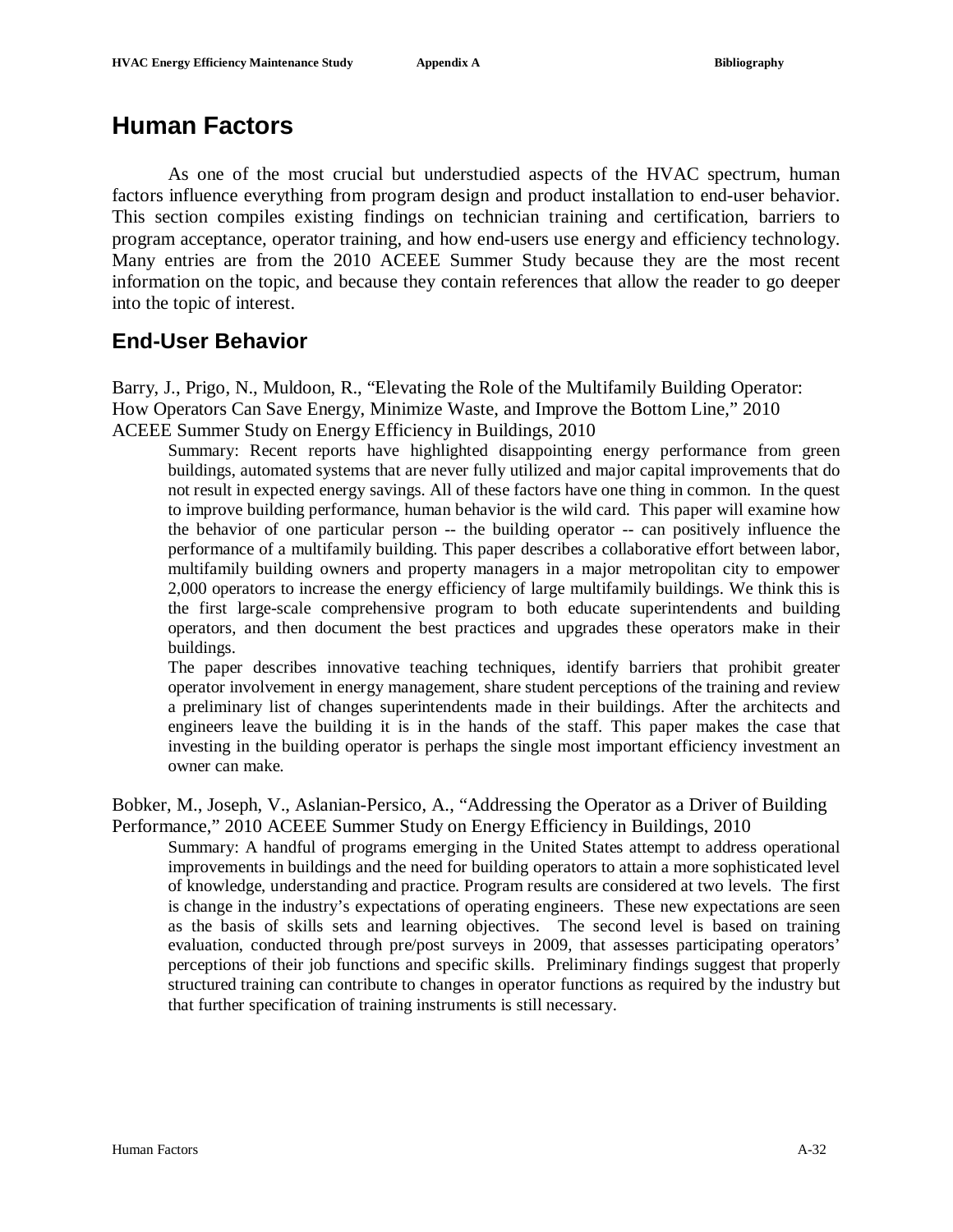Dougherty, A., Mitchell-Jackson, J., Wellner, P., "Ethnographic Inquiry in Energy: Exploring Meaning-Making and Sociality in Language Use, Program Participation, and Behavioral Choice," 2010 ACEEE Summer Study on Energy Efficiency in Buildings, 2010

Summary: Ethnographic research provides unique insights into the everyday lives of individual households that other research methods cannot. Focusing on the living, day-to-day culture of individuals, ethnography provides a window into the ways language use, belief systems, family and social networks, and one's geography inform and guide energy-saving (or wasting) practices. Opinion Dynamics conducted one of the largest ethnographic research studies in the energy industry, conducting in-home visits throughout the state of California to understand how households make day-to-day decisions on their energy use, and what specific cultural factors promote and detract from smart energy choices. Here, we discuss how our observations of and conversations with households have generated new knowledge for the energy industry that can inform and enhance program implementation, communication, and upfront market and evaluation research design. In particular, we focus on the insights gained in listening to everyday language use and meaning-making around energy, household and social dynamics, what households say versus what they do and mean, and the cultural particularities that emerged in our research. We highlight how these insights add depth of understanding to more traditional research techniques, such as surveys and in-depth interviews. Further, we discuss how our ethnographic research can be taken off the shelf and incorporated into multiple program and evaluation efforts implemented throughout the US.

Harris, J., Hummer, J., "Behavior Change Interventions; What Works, What Doesn't, and Why," 2010 ACEEE Summer Study on Buildings, 2010

Summary: Recent studies have identified significant energy efficiency savings potential resulting from behavioral interventions. These interventions are beginning to gain traction, acceptance, and credit from regulatory entities for the energy and demand savings they produce as well as their market transformation effects. Early interventions have been launched and much research is underway in this field. This paper summarizes a meta-analysis of existing research on energy- related consumer behavior and initiatives. In this analysis, leading thinkers in the field were interviewed and current studies, initiatives, and evaluations were identified and analyzed. The research, evaluations and pilot programs reviewed were categorized by their approach, and best practices and key lessons learned were teased out and summarized.

A thorough understanding of successful behavior change approaches and consumers' energy-related behaviors and attitudes is essential not only to launching successful behavior change interventions, but also to maximizing participation in traditional energy efficiency programs. This paper provides an overview of recent research and outlines strengths and weaknesses of the approaches analyzed.

Lopes, J., Agnew, P., "FPL Residential Thermostat Load Control Pilot Project Evaluation, " 2010 ACEEE Summer Study on Buildings, 2010.

In a 2008-2009 pilot study of 400 participants, Florida Power & Light (FPL) and Applied Energy Group, inc. (AEG) evaluated the technical and economic benefits of a new generation of two-way communicating programmable thermostat technology to enhance FPL's existing switch-based direct load control program. This new technology provided FPL with enhanced capability to monitor and control heating and cooling during system-critical periods. A typical barrier to customer acceptance of utility load control programs is the reluctance of customers to surrender control of heating and air conditioning appliances. Consequently, FPL proposed to evaluate whether the benefits of the On Call Program could be expanded through a new generation of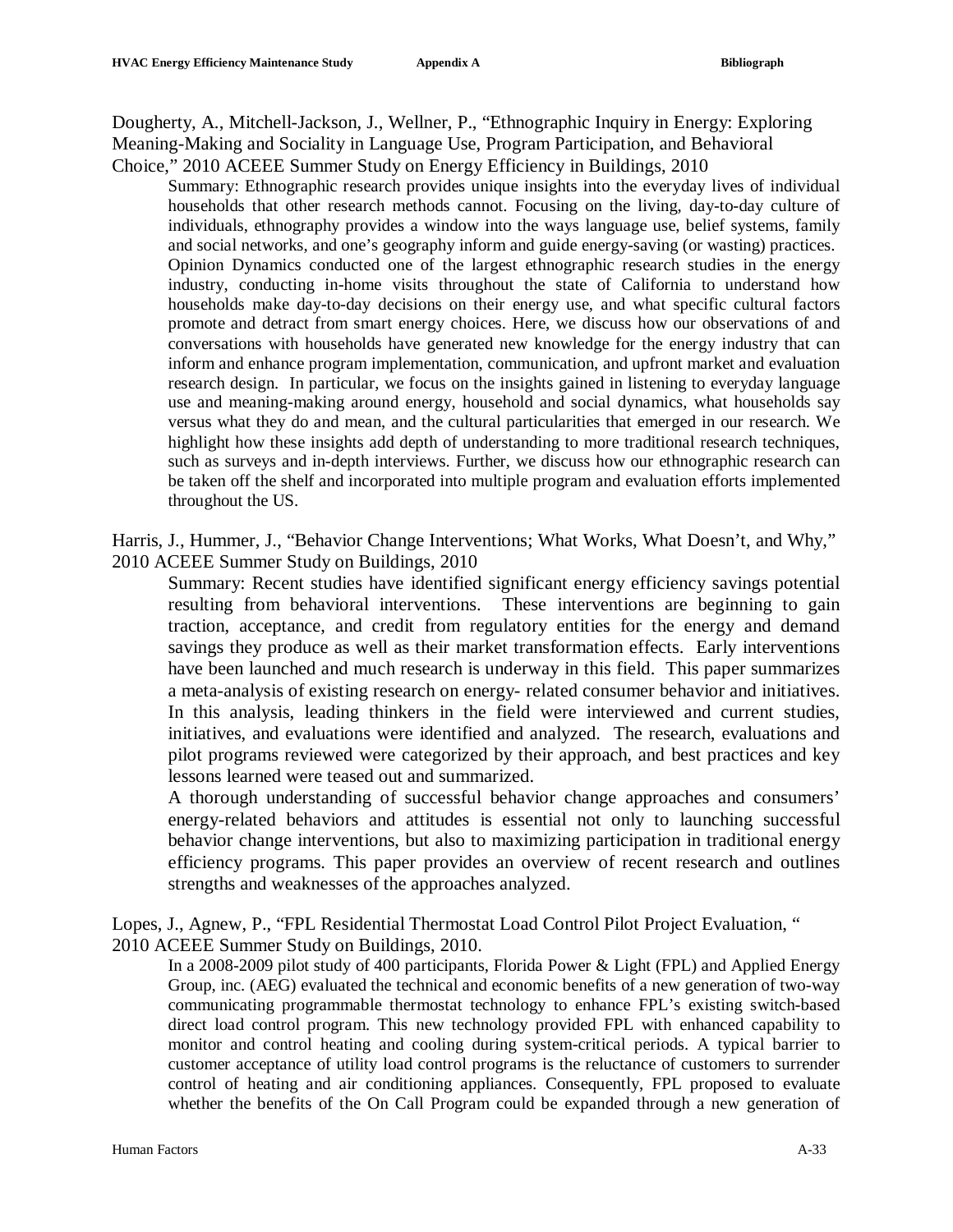communication and control technologies that put residential customers in charge of decisions that could lower energy costs, while allowing customers to override FPL interruption of their heating and air conditioning appliance curtailments. Pilot participants also had the option of overriding FPL's interruption of their central AC and heat via phone or Internet. Participants' accessibility to the Internet also provided them the option of remote access to their thermostat for programming to save energy and to monitor the temperature of their homes.

McRae, M., Van Clock, J., Levy, M., "Engaging Nonresidential Customers in Whole Organization, Whole Building Efficiency," 2010 ACEEE Summer Study on Energy Efficiency in Buildings, 2010

Summary: Programmatic approaches that target attitude and behavior changes to support whole organization, whole building efficiencies can achieve greater savings than programs promoting individual measures and activities, even if the latter programs offer a broad array of incentives and technical assistance. Although recent nonresidential programs have moved away from single end-use measures toward multiple building measures and services, these oft-called "comprehensive" programs still rely mostly on devices to achieve energy efficiency. By contrast, this paper examines programs working with businesses to not only increase the up-take of utilityoffered measures and services, but also to affect attitudes and behaviors of the people who operate the buildings. We dub these programs "Whole Organization" programs; ones that truly address energy use *comprehensively* by including the human element to reap maximum efficiencies.

Meir, A., et. al., "How People Actually Use Thermostats," 2010 ACEEE Summer Study on Buildings, 2010.

Summary: Residential thermostats have been a key element in controlling heating and cooling systems for over sixty years. However, today's modern programmable thermostats (PTs) are complicated and difficult for users to understand, leading to errors in operation and wasted energy. Four separate tests of usability were conducted in preparation for a larger study. These tests included personal interviews, an on-line survey, photographing actual thermostat settings, and measurements of ability to accomplish four tasks related to effective use of a PT. The interviews revealed that many occupants used the PT as an on-off switch and most demonstrated little knowledge of how to operate it. The on-line survey found that 89% of the respondents rarely or never used the PT to set a weekday or weekend program. The photographic survey (in low income homes) found that only 30% of the PTs were actually programmed. In the usability test, we found that we could quantify the difference in usability of two PTs as measured in time to accomplish tasks. Users accomplished the tasks in consistently shorter times with the touchscreen unit than with buttons. None of these studies are representative of the entire population of users but, together, they illustrate the importance of improving user interfaces in PTs.

Moezzi, M., Lutzenhiser, L., "What's Missing in Theories of the Residential Energy User," 2010 ACEEE Summer Study on Energy Efficiency in Buildings, 2010

Summary: Residential energy use has been envisioned in varied ways, each highlighting different factors and capturing a partial truth. This paper outlines assumptions of core theories about household energy use. It gives an abbreviated list of major empirical findings framed by these theories. It then identifies a new set of "blind spots" created by overly-simple reliance on models and by data shortcomings that in combination may block development of a more sophisticated understanding of energy use. Policies and program strategies, in turn, can become oriented toward simplistic approaches to change. We point to the need for improved interpretation and elaboration of existing theories, and accordingly toward richer comprehension of energy users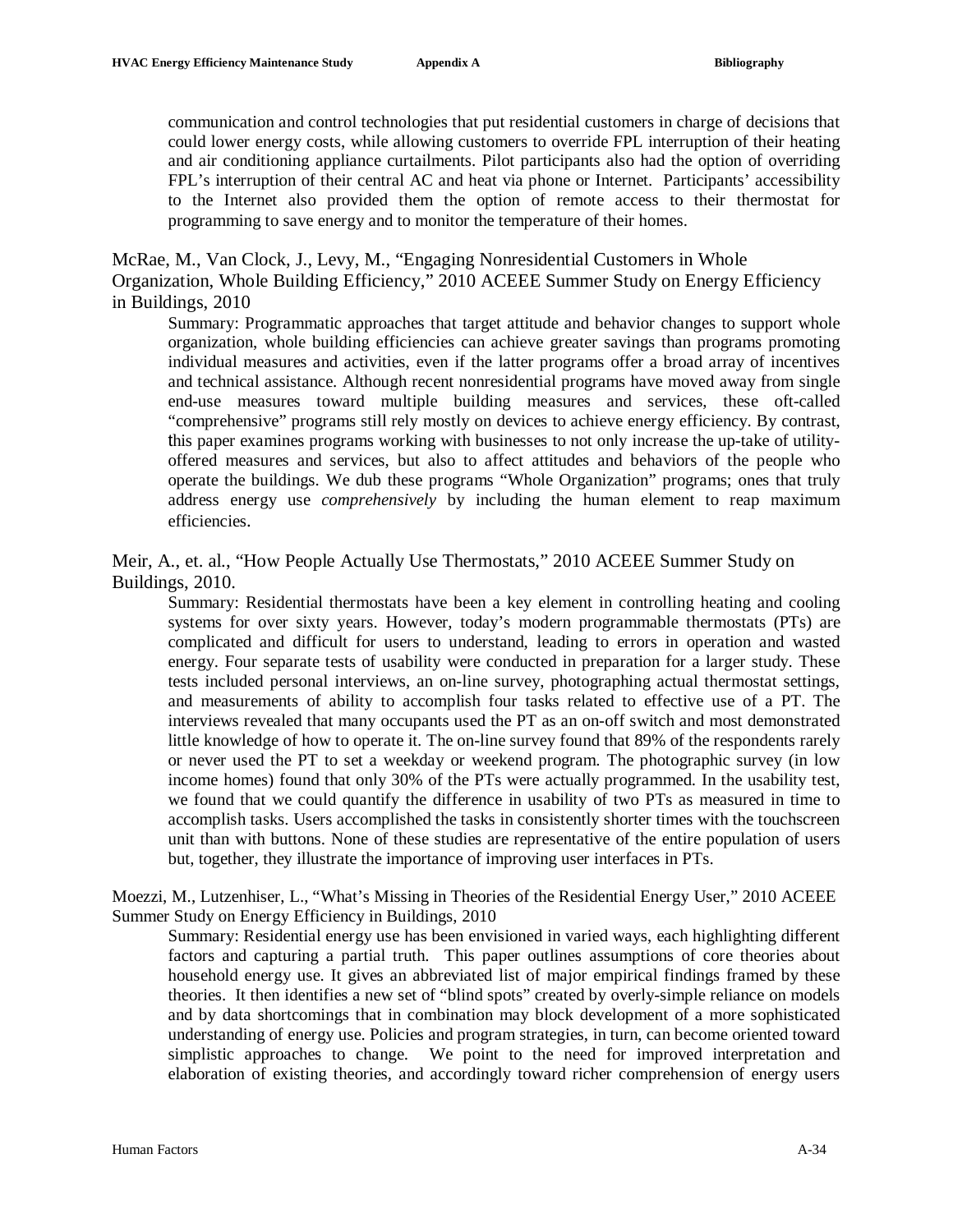and the dynamics of energy use, suitable to the wider policy world of climate change and sustainability that the energy use research field now faces.

This paper examines some principal assumptions and theories of household energy use, and asks how the simplifications in these theories may mislead in the energy efficiency field's everyday modes of thinking and strategizing about how to reduce energy use. As the formerly relatively confined world of energy efficiency research, which spoke in restricted terms and within a limited number of institutions, confronts the wider world of climate change and sustainability science and policy, developing capacity to recognize and transcend conventional boundaries of these theories becomes critical to the development and application of "good ideas" to reasonably vetted strategies.

Sanquist, T., Schneider, K., Meier, A., "Human-Centered Technology Design for Energy Efficiency and Conservation," 2010 ACEEE Summer Study on Energy Efficiency in Buildings, 2010

Summary: Human-centered design (HCD) is the practice of designing systems for human use. This paper describes the discipline of human factors engineering, which has traditionally been applied to energy intensive complex systems such as automobiles and aircraft, and will look ahead to applications in sustainable systems design. The focus of HCD has been ensuring efficient and effective human-system performance, through application of design principles such as understanding the user, providing feedback, and minimizing cognitive load. These principles also apply to the design of sustainable socio-technical systems, both through specific device user interfaces and broader developments such as transportation systems and urban design. HCD design principles need to be embedded within a social-systems engineering model that considers the overall *constraints* of physical and institutional processes, the *cultural* aspects of designs and interventions, various *comfort* and *convenience* factors at the level of individual users, and the *cognitive* impacts of designs – the 5C model. Application of HCD will involve a more holistic view of human-systems than is traditionally adopted by government and industry. HCD methods can be useful in disaggregating the energy intensive aspects of lifestyle and work, as well as applying design principles to address the 5 C's.

Ventura Ashby, K., Nevius M., Walton, M., et. al., "Behaving Ourselves: How Behavior Changes Insights Are Being Applied to Energy Efficiency Programs," 2010 ACEEE Summer Study on Buildings, 2010

Summary: While there is growing interest in applying behavior change to the energy efficiency context, there is often a great deal of uncertainty about how behavior strategies are incorporated, or could be incorporated, into efficiency programs and what tools may be useful in this work. The Consortium for Energy Efficiency (CEE) membership recognized the potential benefit of gathering information on behavior change in the context of ratepayer-funded energy efficiency. To this end, CEE and its members have developed an overview of behavior insights from across the social sciences that could be incorporated into efficiency efforts, with examples of programs applying those insights. A goal of this effort was to facilitate information exchange between program administrators and provide the necessary resources to those incorporating behavior approaches into their programs.

This paper will describe a wide variety of behavior insights potentially applicable to the energy efficiency program context, provide examples of efficiency programs that have already begun to apply these insights, and explore some untapped opportunities to achieve energy savings through behavior change. CEE members have already incorporated numerous behavior insights into their programs, such as social norms, feedback, public commitment, and goal setting. Yet other key insights, such as self-efficacy, cognitive dissonance, and loss aversion, have gone largely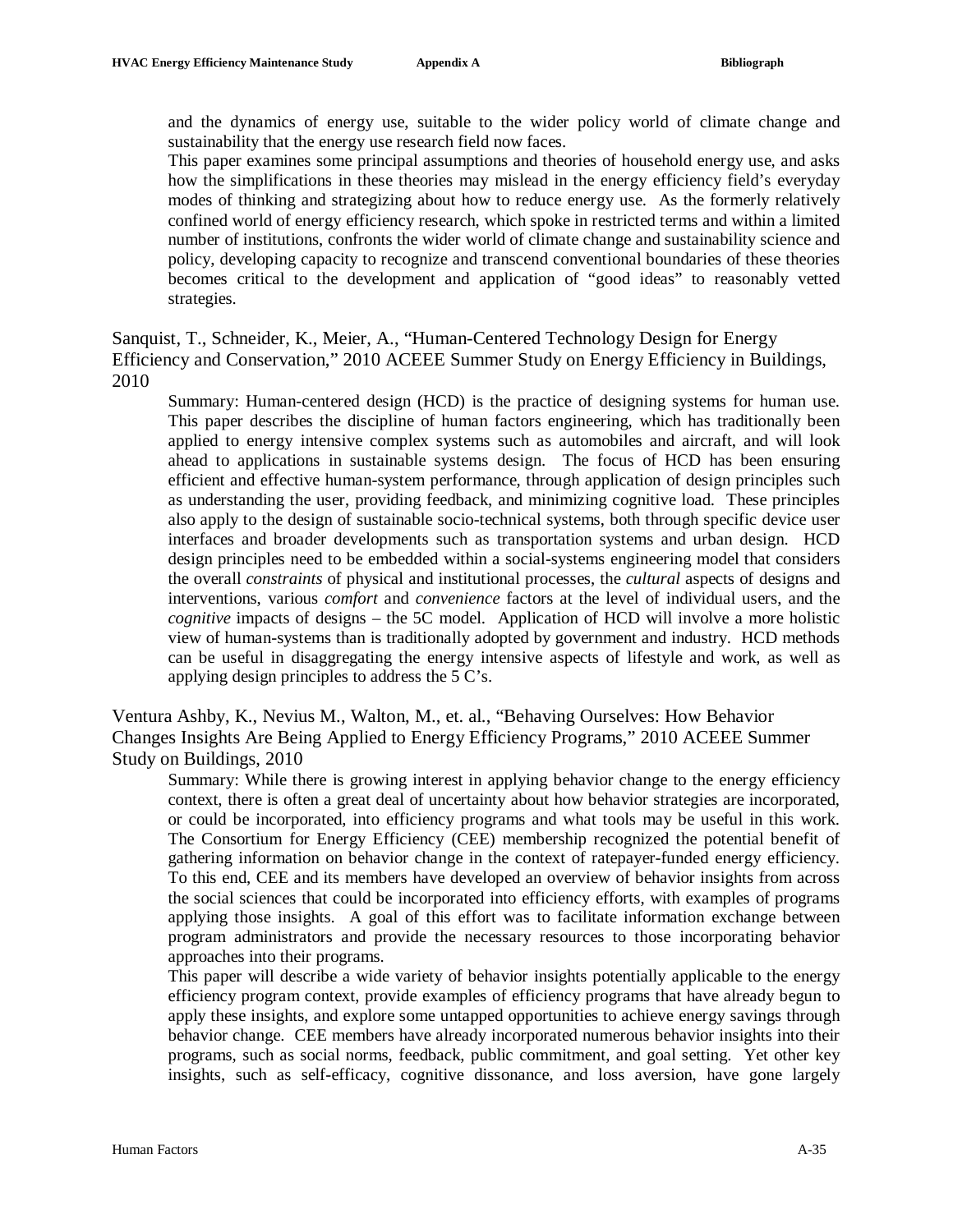underutilized in energy efficiency up to this point. Future participation in and effectiveness of energy efficiency efforts would likely benefit from the application of these additional insights.

## **Training and Certification**

Anderson, M., Cowan, C., Sayen, N., "If We Ramp Up, Will They Come? Assessing Employer and Workforce Readiness to Accelerate Energy Efficiency in Three Midwestern States," 2010 ACEEE Summer Study on Energy Efficiency in Buildings, 2010

Summary: The American Recovery and Reinvestment Act invested millions in support of "green job" development and training – much of it targeted at the transition to clean energy. Across the country, energy efficiency programs are at various stages of an unprecedented ramp-up. How aligned are these two efforts? Will employers and appropriately skilled human capital be available for energy efficiency programs – or do we face skill and other workforce barriers to accelerating energy efficiency? Are there gaps we can address now to support energy efficiency and robust economic development? This research will examine exactly what skills we need to support specific energy efficiency programs, where investment may not be necessary, and workforce market barriers that neither ARRA nor current energy efficiency programs are currently addressing.

These research projects focus on three Midwestern states seeking a post-manufacturing workforce transition. Wisconsin, Michigan and Illinois are in various stages of energy efficiency program delivery, ranging from new and modest programs to mature and accelerating programs. This paper will share the results of the first research project, which includes perspectives from thought leaders from a broad spectrum of workforce, economic development, and energy efficiency perspectives. The paper will also map ARRA investments and energy efficiency programs to assess opportunities to better leverage ARRA investments to support job creation in energy efficiency.

Buhr, T., Wellner, P., "California Energy Centers and Workforce Development: What Other States Can Learn," 2010 ACEEE Summer Study on Buildings, 2010.

Summary: The California Statewide Energy Efficiency Education and Training Program is one of the largest training programs of its kind in the country. California's Investor-Owned Utilities (PG&E, SCE, SCG, and SDG&E) operate nine Energy Centers that provide a wide variety of educational programs for both market actors and end-users. In this paper, we present the results from a three-year evaluation of this program. The purpose of the evaluation was to assess the indirect energy efficiency impacts of the Statewide Energy Efficiency Education and Training Program. The evaluation had two main charges: identify changes in attitudes, awareness, and knowledge of energy efficiency, and quantify net energy savings for key components of the programs. In addition, we examined the role the Energy Centers play in the continuing education marketplace in California, which is the focus of this paper. The results of the evaluation indicate that the Centers provide training that increases the knowledge of training participants and causes them to change their behaviors. Participants apply what they learn in the workplace, which results in measurable energy savings. The Centers play a vital role in providing workforce training. Similar training is either not as easily accessible or affordable. Given the success of this program, future programs could look to the California Statewide Education and Training Program as a model.

Marver, J., Benningfield, L., et. al., "Workforce Training that Changes Behavior and Improves Outcome," 2010 ACEEE Summer Study on Buildings, 2010.

Summary: Energy codes are complex. Workforce turnover happens. Time constrains effectiveness. Motivation is a major driver for competency. These barriers and others create a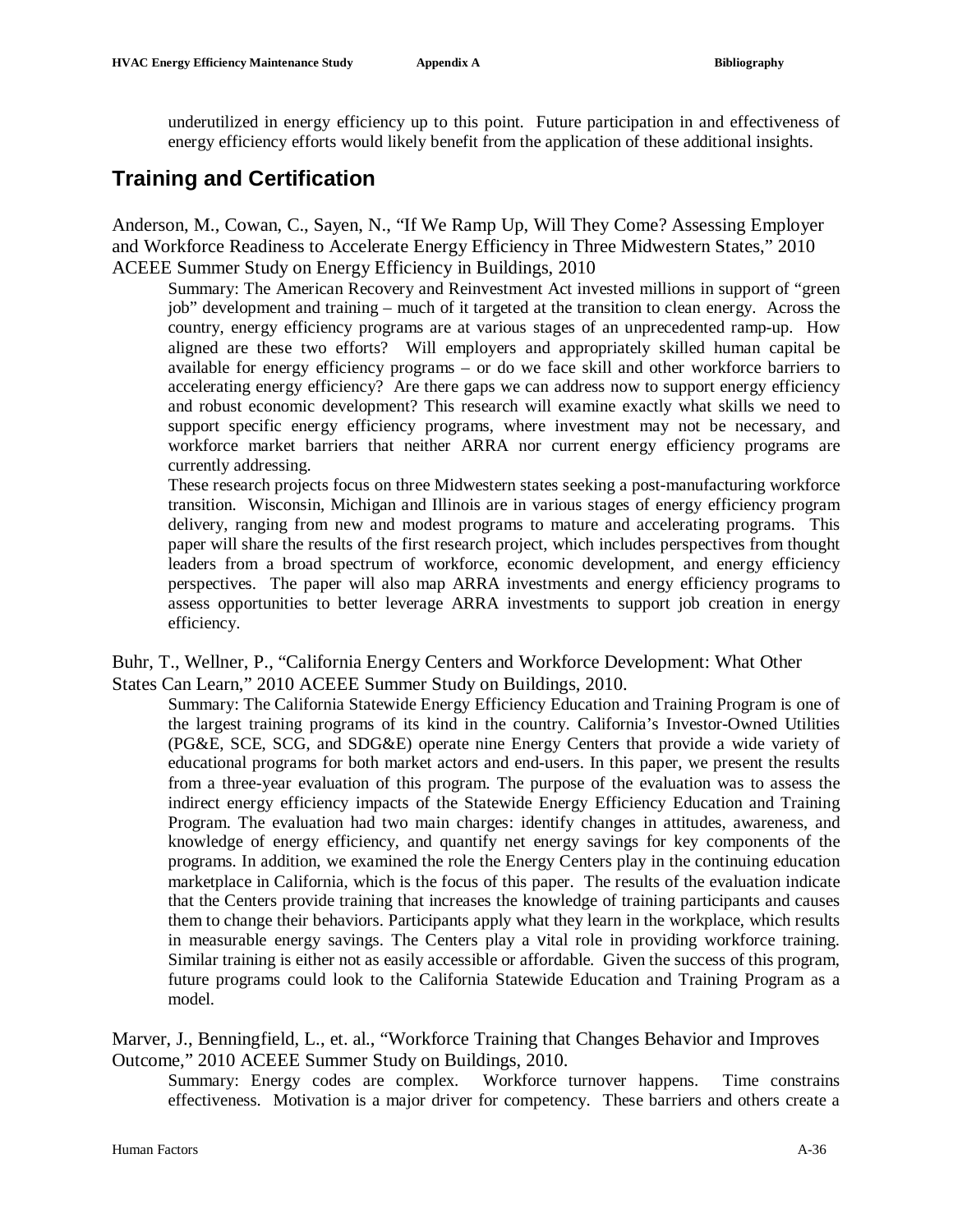situation where the energy savings delivered from building energy codes often fall short of expectations. The most ambitious code accomplishes little if the process undermines its implementation. Implementation strategies rely on each market actor playing their role effectively. Any weak link in the compliance chain diminishes or eliminates the energy savings at the meter. The California Investor Owned Utilities' (IOUs) Statewide Codes and Standards (C&S) Program is moving away from the traditional energy code training approach and replacing it with a fully integrated system that moves toward measurable outcomes.

Peters, J., Albers, N., Goldman, C., et. al., "Energy Efficiency Services Sector: Workforce Education and Training Needs," 2010 ACEEE Summer Study on Energy Efficiency in Buildings, 2010

Summary: This study provides an initial assessment of the current state of workforce development in energy efficiency and identifies high-priority training needs for this sector. We focus specifically on the energy efficiency services sector (EESS), which includes those serviceoriented jobs that target improving the energy efficiency of residential and nonresidential buildings.

Walther, R., "California's Workforce Education and Training Needs Assessment: An Interim Update," 2010 ACEEE Summer Study on Energy Efficiency in Buildings, 2010

Summary: In September 2008, workforce education and training was identified as a cross-cutting issue in California's Energy Efficiency Strategic Plan adopted by the California Public Utilities Commission. One of the near-term strategies identified for the workforce issue was a needs assessment to be conducted by a third-party consultant and jointly managed by the CPUC and California's major investor-owned utilities. Following stakeholder discussions regarding the scope of work and a competitive solicitation, a consultant was selected and the project got underway in December 2009. The schedule calls for completion of the project by the end of 2010. This paper reviews the design and implementation of the on-going project and shares some preliminary results and general observations. The paper is intended for those interested in the objectives and findings of the on-going needs assessment being conducted in California as well as those considering a workforce needs assessment of their own.

Whitehurst, D., "The Trade Ally Approach to Growing the Green Workforce," 2010 ACEEE Summer Study on Buildings, 2010

Summary: "Green jobs!" is the rallying cry for economic growth, but where will they come from and how will they be created? Training existing trade allies in new and improved energy efficiency technologies is a core component of increasing the market's capacity to deliver energy savings. This education can expand a trade ally's service offerings, leading to increased opportunities for business growth and revenues. This presentation reviews in more detail the three trade ally training approaches (tell, show, and get to know), with a specific emphasis on the trade show approach. We review key concepts for hosting trade shows and provide suggestions for future enhancements. We also highlight how two trade allies facing the economic downturn increased their offerings and revenue to play a tangible role in growing the green economy.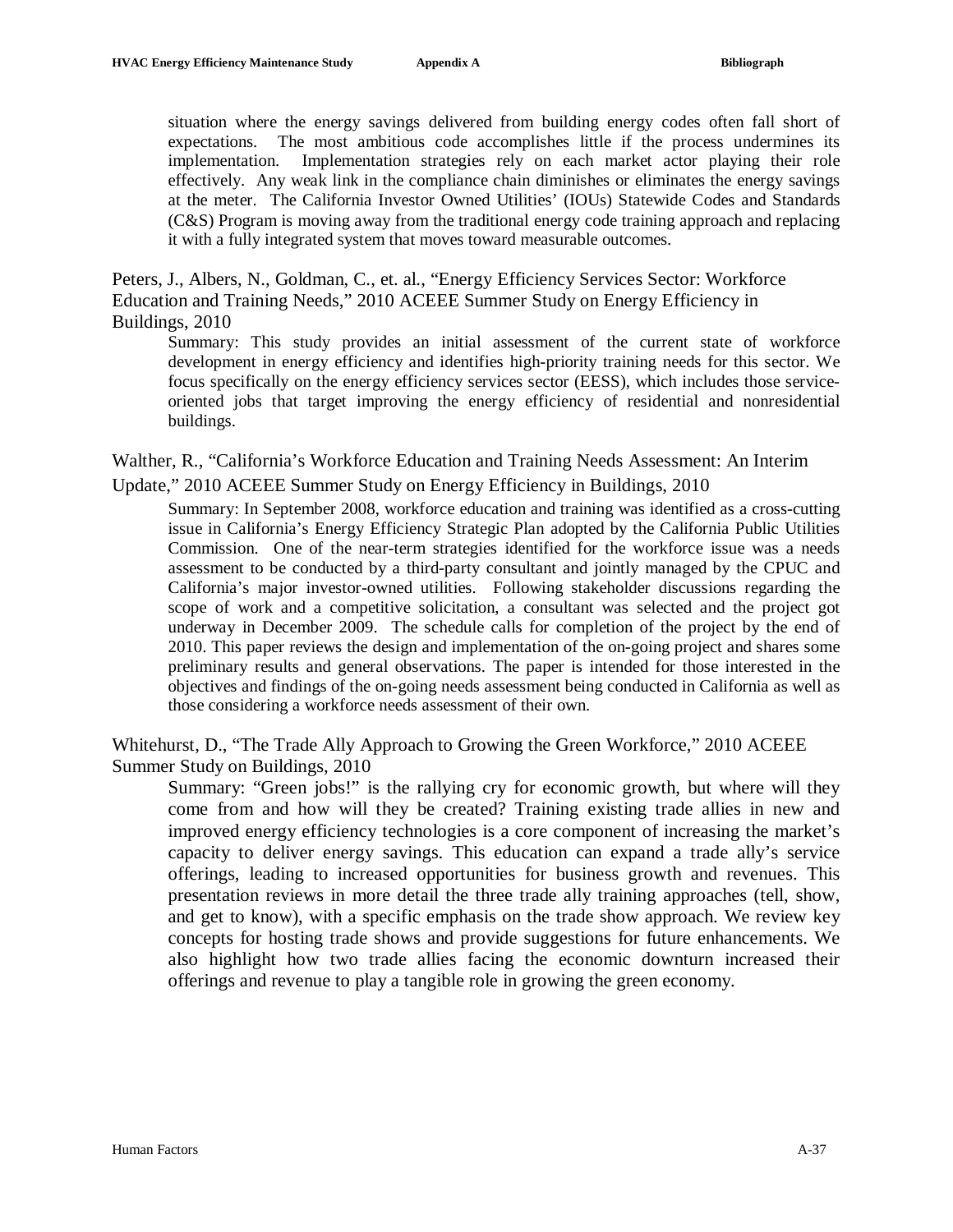# **Policy**

Regulatory policy, specific to RCA and general to HVAC program, guides all actions of HVAC program design and implementation. This section compiles existing policies and regulations that influence current HVAC programs and dictate future savings goals and program structure. Recommendations for re-structuring policy and regulatory framework are also included.

### **Refrigerant Charge and Airflow**

California Energy Commission, "Strategic Plan to Reduce the Energy Impact of Air Conditioners," June 2008.

Summary: The California Energy Commission is providing a strategic plan designed to improve the energy efficiency and reduce the peak energy use of central air□conditioning systems in California. The plan was developed through a working group process to define a vision or new business model for the heating, ventilating and air $\Box$ conditioning (HVAC) industry, investigate options to meet the vision, and recommend specific actions to be taken by public and private organizations to achieve the Legislature's goal of reduced peak energy use.

California Energy Commission, 2008 Building Energy Efficiency Standards Residential Compliance Manual, CEC-400-2008-016-CMF-Rev1, March 2010.

Energy Market Innovations, "Small Commercial HVAC Pilot Program, Market Progress Evaluation Report #1," November 2004.

Summary: This report documents the experiences of a research, development, and implementation effort involving a multi-year Small Commercial HVAC Pilot program undertaken by the Northwest Energy Efficiency Alliance. The goal of the proposed project was to create a market for energy-efficiency tune-up services for packaged rooftop units (RTUs) in smaller commercial buildings. The pilot targeted 5-15 ton RTUs on commercial buildings.

The pilot was largely unsuccessful in part because customers were unwilling to spend the money needed to tune up the units. Two conclusions from the program were that the observed energy savings were not reliable (because they were due to a variety of factors, not just the retrofits) and that the addition (or reconfiguration) of programmable thermostats could yield significant energy savings.

This file also includes the following appendix: Small HVA Decision-Maker Market Research Draft Report, prepared by Energy Market Innovations, April 2002.

Energy Market Innovations, "Process Evaluation: CPACS Program 2007-2008," March 2009.

Summary: This document represent the results and recommendations of a review of Southern California Edison's (SCE) Comprehensive Packaged Air Conditioning System (CPACS) Program for the period 2006-2008. SCE launched the CPACS Program in 2006 to reduce electricity consumption through the promotion of high efficiency packaged air conditioning systems and high quality installation and service of commercial and residential air conditioning equipment. The evaluation applied standard process evaluation methodologies but was unique in its timing and approach. SCE's EM&V staff requested Energy Market Innovations, Inc. (EMI) to perform a Rapid- Feedback evaluation of the CPACS Program in the second year of the program implementation period (2007). As the project title states, the intent of this evaluation was to identify and assess program performance issues and feed them back to the Program for addressing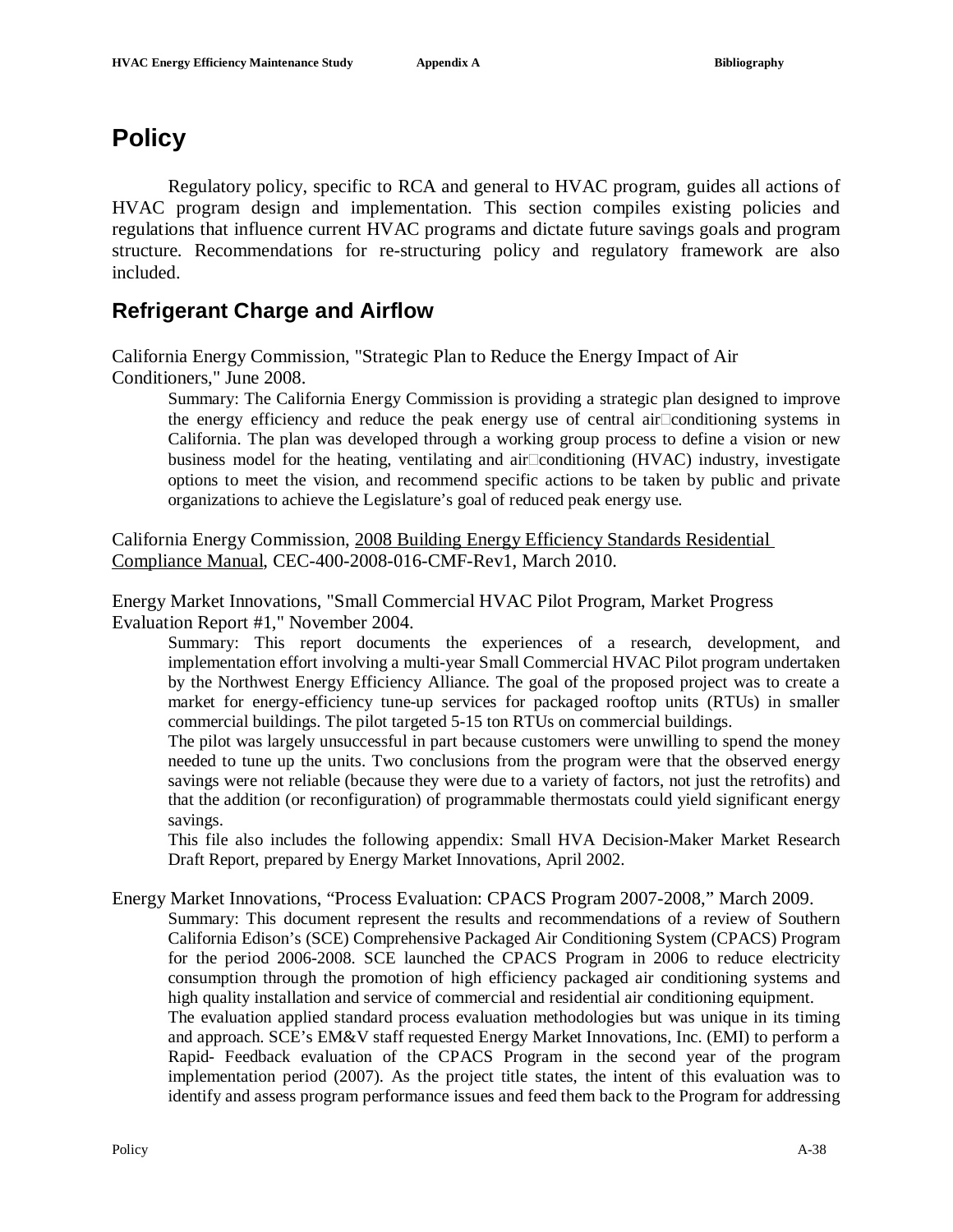in a manner that the Program could make informed decisions. This report provides a number of recommendations for making the program more effective.

Proctor Engineering Group, "Summary Report of Persistence Studies: Assessments of Technical Degradation Factors, Final Report," February 1999.

Summary: This report is a summary of previously published persistence studies. This summary report is designed to be suitable for utility consultants who may need to use the results of the Persistence Studies but do not need the background information, source documentation, or analysis and logic contained in the full reports. This document defines the study measures in some detail, discusses the boundary between persistence and retention, and presents TDF summary tables that incorporate final results from all the Persistence Studies.

Southern California Edison, "2009 – 2011 Energy Efficiency Plans: HVAC: Residential Quality Maintenance and Commercial Quality Maintenance," March 2009.

Summary: Describes requirements and incentives for 2009-2011 HVAC Residential Quality Maintenance and Commercial Quality Maintenance HVAC sub-programs.

Vine, E., "Strategies and Policies for Improving Energy Efficiency Programs: Closing the Loop Between Evaluation and Implementation," 2008.

Summary: Discusses reasons why energy efficiency program implementers may be disinclined to use program evaluation data to improve implementation approaches, including a lack of incentives, hostility between implementers and evaluators, and unclear evaluator recommendations.

Vine, E., "The Human Dimension of Program Evaluation," Lawrence Berkeley Labs, May 1993. Summary: Discusses human behaviors that influence expected versus realized energy savings, particularly for demand-side management programs. Describes key issues that should be considered in evaluating DSM program efficacy.

## **General**

Auffhammer, M., Aroonruengasawat, A., "Uncertainty over Population, Prices or Climate? Identifying the Drivers of California's Future Residential Electricity Demand," Energy Institute at Haas, WP 208, August 2010.

Bertoldi, P., Rezessy, S., Boza-Kiss, B., et. al., "Rewarding Energy Savings Rather than Energy Efficiency," 2010 ACEEE Summer Study on Buildings, 2010.

Summary: Financial incentives are important for overcoming certain market barriers to improved energy efficiency and for the adoption of energy efficient technologies. Such incentives are mainly focused on the introduction of specific technologies, rather than behavioral change.

While the declared goal of financial support schemes is to save energy or reduce harmful emissions rather than to foster new technologies *per* se, it is very often encountered that such financial support for energy efficient technologies may not ensure real energy savings due to the rebound effect and remaining barriers. In the area of renewable energies it is common for financial support to be given to power producers for the verified production of renewable electricity, in the form of a guaranteed financial incentive (feed-in tariff). In the energy efficiency policy research little attention has been paid to the possible use of a "feed-in tariff" (FIT), in the form of a financial incentive based on the kWh saved by the end-user. This paper discusses the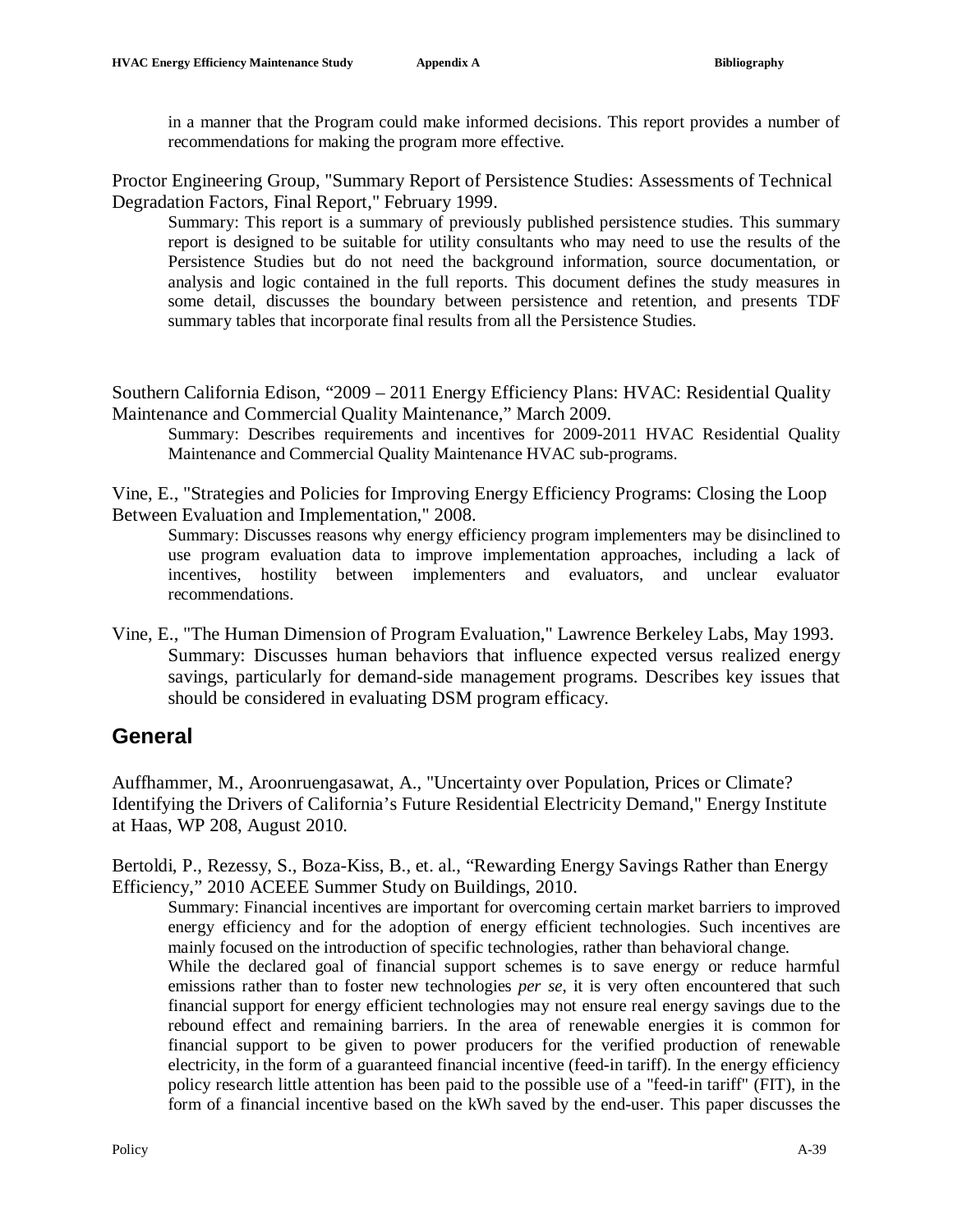possible setup of a FIT designed to reward real energy savings (ES FIT). The paper first explores the rationale behind and the possible functionality of an ES FIT, giving examples of similar policy tools implemented or planned. The paper looks into additionality and persistency of energy savings thus supported. Finally, key advantages and complexities related to a FIT scheme for energy savings are discussed, intending to open a discussion and foster further research on the topic.

Brown, K., Daly, A., Elliot, J., et. al., "Hitting the Whole Target: Setting and Achieving Goals for Deep Efficiency Buildings," 2010 ACEEE Summer Study on Energy Efficiency in Buildings, 2010.

Summary: Zero net energy or carbon neutrality goals have emerged as a defining theme for building energy efficiency. This has been accompanied by interest in greenhouse gas emission accounting in anticipation of either carbon trading schemes or regulation of such emissions. These trends have spurred an increased interest in the actual measured energy performance of buildings. Yet, due to the need for early analysis relative to code and rating system requirements, energy modeling during design has become decoupled from actual measured performance of new buildings.

Deep efficiency and zero net energy goals require two profound shifts in thinking about evaluation of building performance. First, performance targets must expand from a limited set of building systems addressed by traditional codes and standards, to an all-systems accounting of energy use. Second, there must be intent to assess performance relative to targets as-operated (measured) in addition to as-designed (modeled). These two shifts need to be accompanied by availability of more measured performance data to support goal setting and modeling.

Friedman, H., Sreedharan, P., "Wiring the Smart Grid for Energy Savings: Mechanisms and Policy Considerations," 2010 ACEEE Energy Efficiency in Buildings, 2010.

Summary: The smart grid is often promoted as a pathway to save energy and reduce greenhouse gas (GHG) emissions. However, smart grid data, communications, and controls infrastructure only "enables" energy savings and renewable energy opportunities. This paper discusses energy savings opportunities through four key mechanisms: improved energy use information, dynamic pricing programs, automated diagnostics, and improved program delivery. We discuss technical challenges to achieving energy savings using the smart grid infrastructure across building types, such as the need for commercial buildings to have properly functioning controls. Against a backdrop of current smart grid policies, we discuss the relationship between smart grid and GHG emissions reductions from a policy perspective. These include understanding the GHG emissions reduction potential from smart grid, barriers to using smart grid to enable energy savings, and policies that might address these barriers. We conclude with a discussion of energy savings opportunities through smart grid. We aim to expand the dialogue on the intersection of smart grid and energy savings and to highlight opportunities for engagement by the efficiency community.

#### Gidding, D., Gage, L., "Oh, Behave! Fitting Multi-Sector Behavioral Programs into Utility Frameworks," 2010 ACEEE Summer Study on Buildings, 2010.

Summary: The development of behavior-based programs in the context of traditional energy efficiency programs, which are based on single-transaction incentives, has posed numerous challenges for planners, implementers and evaluators. For planning, challenges arise in predicting and reporting the stream of savings over time. Within program design, implementers must construct a program that provides incentives for persistent and permanent savings, requiring a multi-year effort of program resources and communication channels between implementer and end user. For evaluation, questions include the correct evaluation approach, the timing and length of the evaluation, and the reliability of savings over time achieved through behavior. In addition to programmatic challenges, overarching issues arise in regards to the framework of cost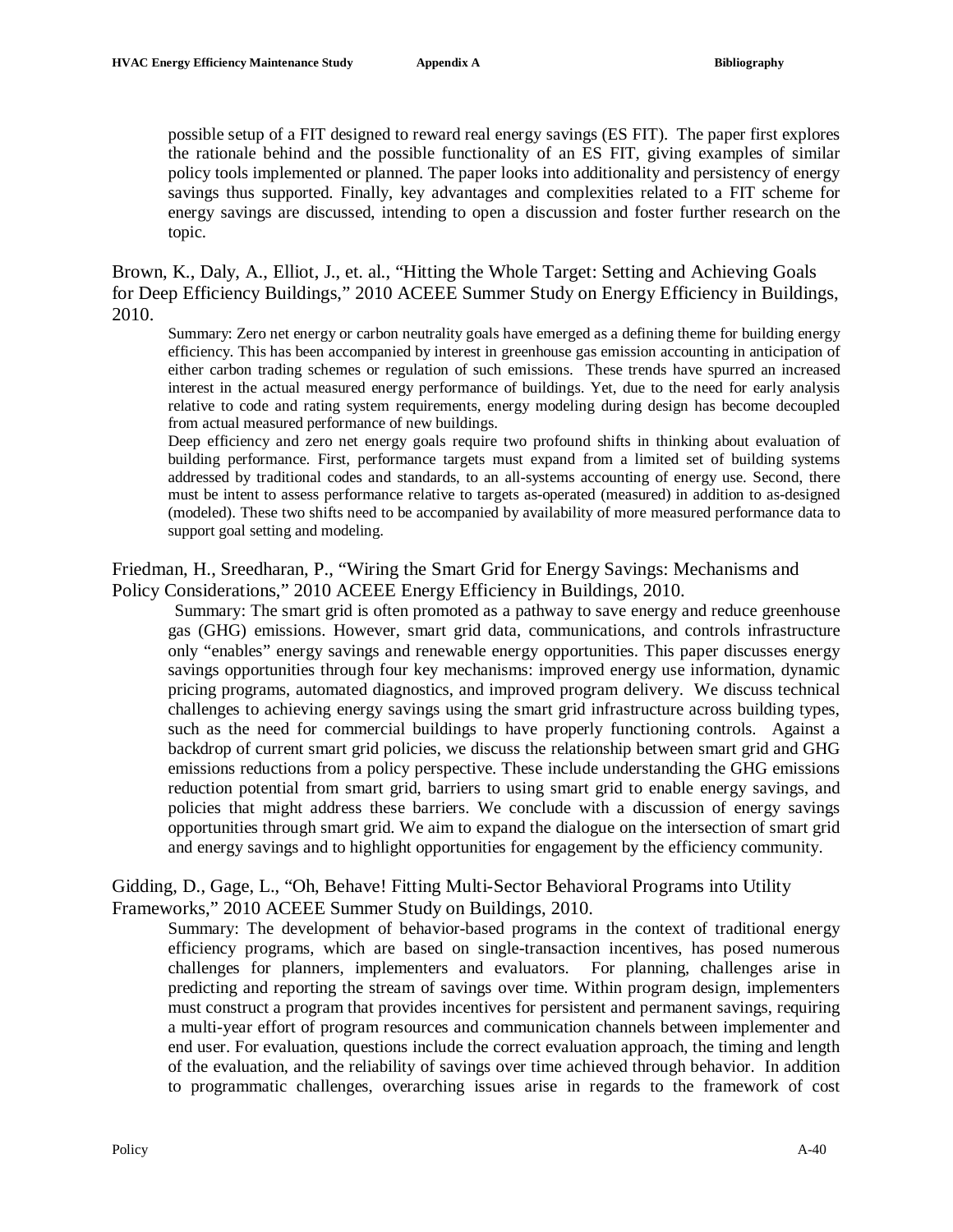effectiveness, measure life and persistence, and uncertainty in performance and supply side impacts.

#### Lutzenhiser, L, Hungerford, D., Friedmann, R., "Sticky Points in Modeling Household Energy Consumption," 2010 ACEEE Summer Study on Energy Efficiency in Buildings, 2010.

Summary: A variety of approaches have been proposed to explaining individual household energy consumption, its variation, and its potential reduction. Some focus on technology, some on costs, and some on a combination of behaviors, attitudes, intentions, and norms. All try to make sense of a problem that, from a modeling perspective, involves hundreds of potentially important factors, yet is supported by highly inadequate or at best selective data. While there is value in "doing the best one can" with the resources at hand, building a defensible science requires a cold hard look at the quality of theory, research and data. This paper draws upon the authors' assessment of data and critical literature review to examine the implications of common "sticky points" in modeling residential energy consumption. These include: variability in consumption within and across households, data quality issues, conflicts among various modeling approaches and underlying theoretical constructs, and tacit beliefs about causal relationships. The combination of uncertainties in these areas can lead to adoption of cautious (and sometimes misleading) assumptions, and to conservative policy approaches that hedge against behavioral failures in efforts to secure energy savings.

This paper is occasioned by the convergence of two energy efficiency policy imperatives. The first is an interest in "behavioral" approaches to accelerating efficiency hardware adoption, along with behavior change as a source of energy conservation. The second is the increased use of models and modeling to inform efficiency policy development, implementation and evaluation. As participants in both movements, our aim is to explore how well behavioral understandings can translate into better models and, as a result, into better policies.

Murphy, W. C., "Comprehensive Existing Home Retrofit Programs: Designing Programs in a Stakeholder Rich Environment," 2010 ACEEE Summer Study on Energy Efficiency in Buildings, 2010.

Summary: In past years, utilities often bore the full burden of designing, creating, and implementing comprehensive (i.e., whole house) energy efficiency programs for the existing home marketplace. These responsibilities included 1) building a supply of contractors through recruitment, training, certification, mentoring, and retention; 2) creating market demand through advertising, rebates, financing, and other marketing efforts; and, 3) providing quality assurance and control. The public and private demand for energy efficiency services has dramatically altered that environment. Federal, state and local funding for a variety of programs are combining with rapidly growing customer and contractor knowledge to become both a threat and an opportunity for utilities. Workforce development programs, property tax financing, and community rebate programs are new variables for which utilities must account. Without proper coordination, customers (and contractors) may face conflicting programmatic requirements and/or messaging.

This paper highlights the key programmatic areas in which utilities and other stakeholders may intentionally or unintentionally compete and/or cooperate. Particular focus is paid to 1) how local efforts have often lacked the full range of support needed to successfully deliver home performance services, 2) the roles and responsibilities of different groups during implementation, and 3) how different state-centric and utility-centric implementation models appear to be emerging.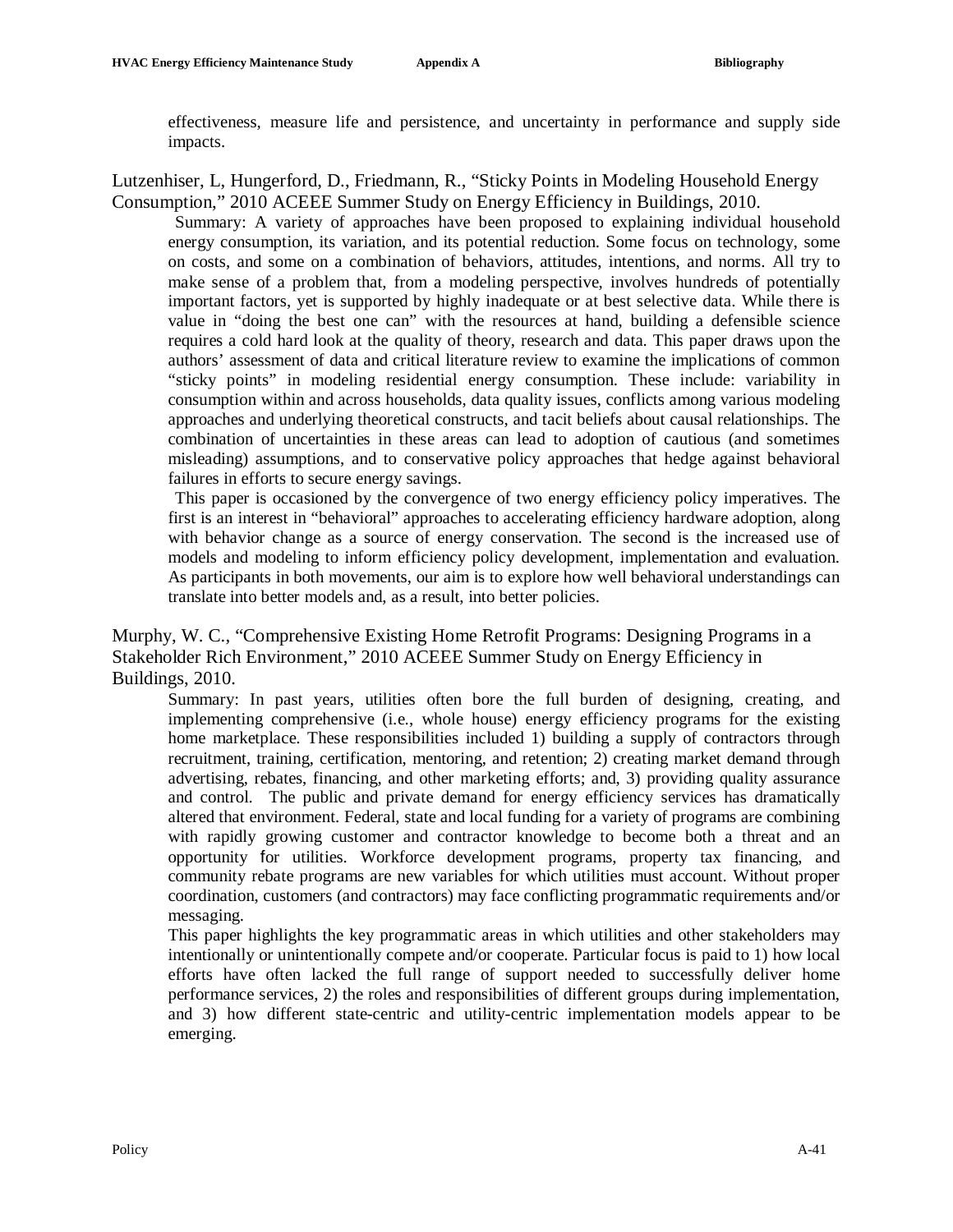Schwartz, L., "Smart Policies Before Smart Grids: How State Regulators Can Steer Investments Toward Customer-Side Solutions," 2010 ACEEE Energy Efficiency in Buildings, 2010.

Summary: The Smart Grid holds promise as an enabler of customer-side resources – energy efficiency, demand response, and distributed generation and storage. Together with utility measures to more precisely control electricity on the grid, improve integration of renewable resources and support electrification of the transportation sector, the Smart Grid can help reduce carbon dioxide to levels that significantly lower the risk of dangerous threats to the climate. But without the right policies, the Smart Grid will simply divert attention and funds from carbon reductions achievable today with clean energy resources. State regulators are key. They have broad authority to establish the requirements that are needed to tap the full potential of Smart Grid technologies that consumers will be paying for. And they can ask tough questions about whether proposed investments will, in fact, save energy, increase development of clean supplyside resources and reduce greenhouse gas emissions.

Star, A., et. al., "The Dynamic Pricing Mousetrap: Why Isn't the World Beating Down Our Door?, 2010 ACEEE Summer Study on Buildings, 2010.

Summary: In the smart grid debate, a key consumer oriented benefit has been the potential of dynamic rates. Properly implemented dynamic rates can reduce costs for consumers and provide them with valuable information about their energy usage in ways that enable them to reduce consumption, particularly at peak times when the electric gird is most stressed. Seven years of experience with thousands of residential real-time pricing customers in Illinois has supported this theory. Participants in the Ameren Illinois Utilities' Power Smart Pricing and ComEd's Energy-Smart Pricing PlanSM and the later Residential Real-Time Pricing programs have been successful in reducing peak demand in the 15% range and achieving bill savings that averaged in the 10 to 15% range. Recent evaluations have shown a conservation effect of reduced kWh at the level of 6% in the summer and 1.5% annually. Surveys have found that participants find it easy to manage their energy use and have high levels of satisfaction. These findings span race, income, usage and community demographics. But if it's such a great idea, why have only a small percentage of customers signed up? This paper will explore the challenges and learnings from marketing a new voluntary rate that tries to undo 100 years of public policy that separated consumer electric rates from the real costs of generation.

Van de Grift, S., Schauer, L., "A Hand to Hold: A Holistic Approach to Addressing Barriers in the Home Retrofit Market," 2010 ACEEE Summer Study on Energy Efficiency in Buildings, 2010.

Summary: Policy makers and program implementers agree that we need more comprehensive residential retrofit programs. Getting more households to implement holistic measures will yield the deeper energy savings needed to address climate change while creating green jobs and reducing household energy costs. There is also increased recognition that programs need to address behavior as well as equipment. The only question is how to make this happen. After decades of efforts that have yielded relatively low participation rates, inconsistent measure implementation rates, and other lost opportunities, we launched a pilot in two Milwaukee neighborhoods in 2008. Our aim was to test a more aggressive approach to barrier reduction. As part of this pilot we substantially increased incentives and financing (to reduce first-cost barriers), integrated behavioral savings opportunities with shell measures and equipment, and hired "case managers" to help households overcome the various hassle barriers associated with efficiency improvements. The results were substantial; nearly 100% of households that initiated activities completed comprehensive measures despite the fact that many households in the program had substantial income restraints. Initial estimates suggest that household savings will exceed 25% for both gas and electric usage.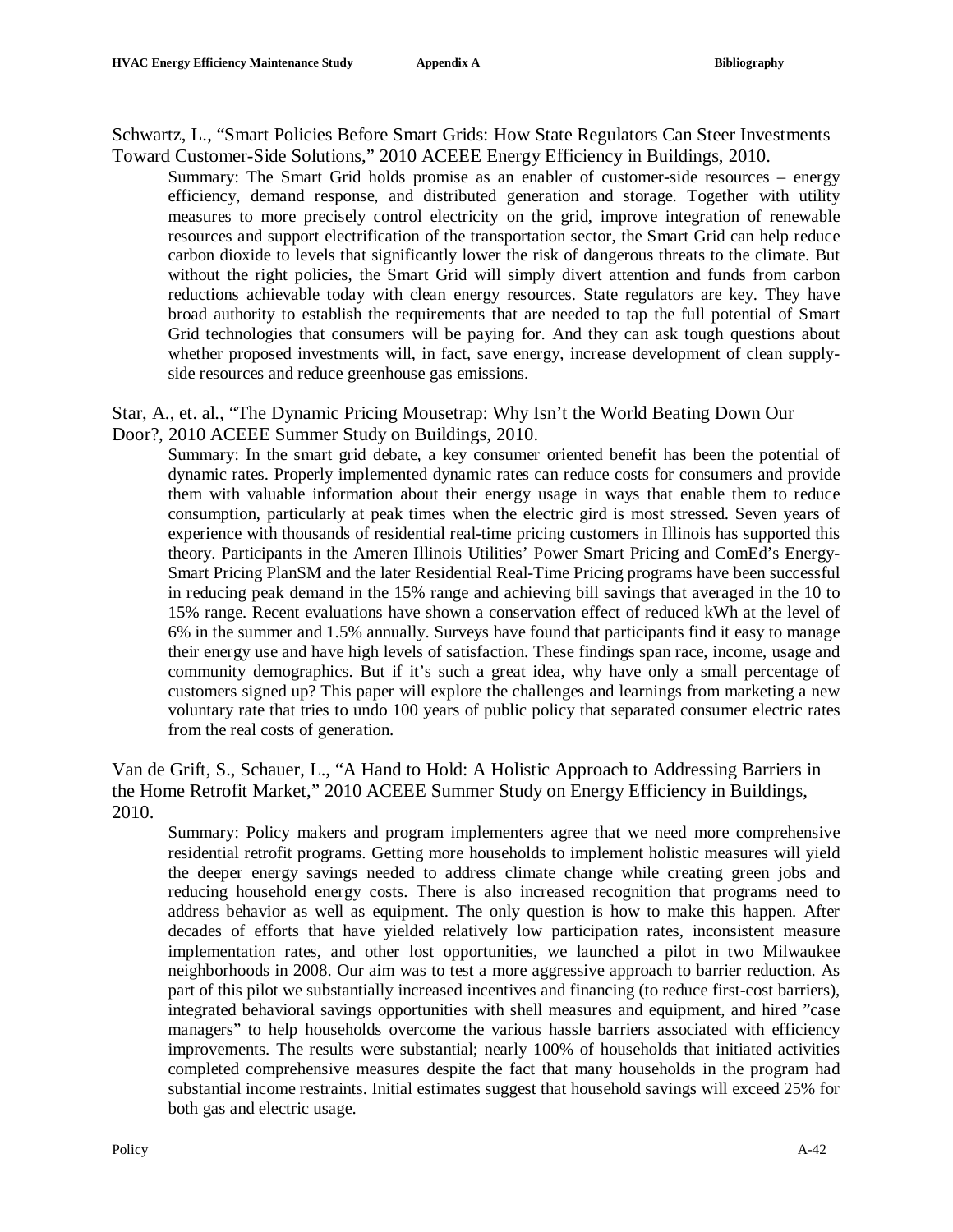This paper provides an overview of the program, documents program evaluation results, and discusses the lessons learned from the first year pilot program. Specific to the program evaluation, this paper focuses on the findings related to the differentiating components of the program: the energy advocate, the turnkey service offering, and the co-payment (or incentive) assistance.

Wigington, L., "Staged Approaches for Deep Energy Reductions in Existing Homes," 2010 ACEEE Summer Study on Energy Efficiency in Buildings, 2010.

Summary: It is possible to achieve substantially deeper reductions of energy use in existing homes than was previously assumed practical or possible. However, a comprehensive "all at once" deep energy retrofit may be overwhelming for many homeowners, either in terms of complexity or expense. However well-intended or cost-effective, fragmented improvements have the potential to create barriers to deep reductions as a result of suboptimal levels of investment in efficiency or the need to undo or redo work to achieve a higher level of performance. This paper addresses the need for and challenge of steering our investments in home improvements and energy investment so that they lay the foundation for substantial reductions in the immediate future. Staging deep retrofits pose opportunities and challenges. This paper will explore bundles of measures that can be deployed in a staged manner to achieve the following objectives: 1) create, rather than block, opportunities and options for further reductions; 2) minimize negative unintended consequences such as indoor air quality or combustion safety problems; and 3) build the knowledge and institutional and human capacity to achieve deeper savings. Bundles of measures that form a defined package have the possibility of simplifying an array of options and making it easier to communicate choices to occupants and owners as well as designers and contractors. This paper will examine potential strategies and implications for energy efficiency initiatives. The confounding issue of uncertainty, particularly related to the cost and performance of emerging technology, will be acknowledged.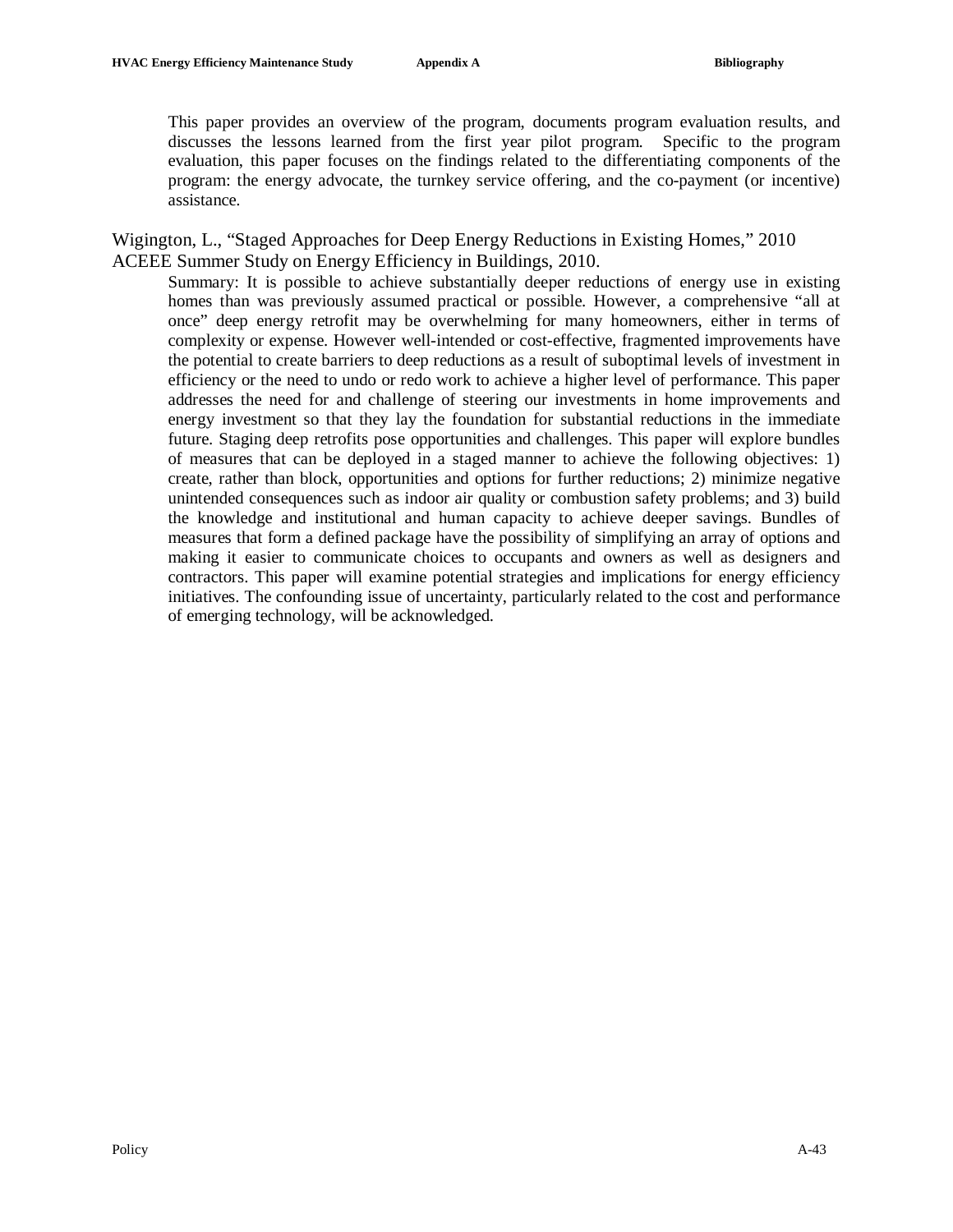# **Evaluation, Verification, and Measurement**

As the largest portion of this document, the Evaluation, Verification, and Measurement, section compiles assessments of existing and completed programs. This section provides not only valuable information on best practices and lessons learned but demonstrates the wide extent of existing HVAC programs and their varying success.

#### **General**

The Cadmus Group, "Northwest Commercial Building Stock Assessment," Final Report, December 2009.

Summary: The report summarizes the research findings characterizing the commercial building stock in the Pacific Northwest. The research was intended to update and augment the 2003 Commercial Building Stock Assessment (CBSA) study, a unique effort to characterize the physical and energy-use characteristics of commercial facilities in the Pacific Northwest by integrating and updating information from several previous regional data collection efforts. The study's resulting database has served as a valuable resource for regional energy planners and researchers. Extensive technical data were compiled, providing reasonably detailed information on key structural characteristics, energy systems, and components existing at the time of the study.

Consortium for Energy Efficiency, "Residential HVAC Programs National Summary," September 2005

Summary: Provides a summary of National residential HVAC programs. Includes details on program background, program components, and program marketing and evaluation.

De Kleine, R., Keoleian, G., Kelly, J., "Life Cycle Optimization Of Residential Air Conditioner Replacement (Draft)," 2009.

Summary: Using life cycle optimization, this research determines when a residential air conditioning unit should be replaced with three separate objectives of minimizing life cycle (1) energy consumption, (2) greenhouse gas (GHG) emissions and (3) cost to the consumer over a fixed time horizon. Optimal replacement was explored over two periods, 1985 thru 2025, and 2009 thru 2005.

Key findings: Energy minimization requires frequent replacement compared to GHG or cost minimization. In many cases, following the GHG minimization replacement schedule yields an energy savings that is nearly as large as the energy minimization case at a lower cost to the homeowner. Practicing optimal replacement while introducing higher efficiency replacement paths either through increasing the federal minimum efficiency standards, creating a higher regional standard in the south, or by deciding to replace with Energy Star units can reduce energy consumption and greenhouse gas emissions even further.

Delahay, B., Ware, W., Lee, L. et. al., "Running Hot and Cold: Predictable HVAC Programs with Unpredictable Results," 2010 ACEEE Summer Study on Energy Efficiency in Buildings, 2010

With a multitude of factors influencing the residential HVAC market, why are some programs smashing their goals while other programs struggle to succeed? And how are program managers, utilities, and regulators reacting to the unexpected results? This is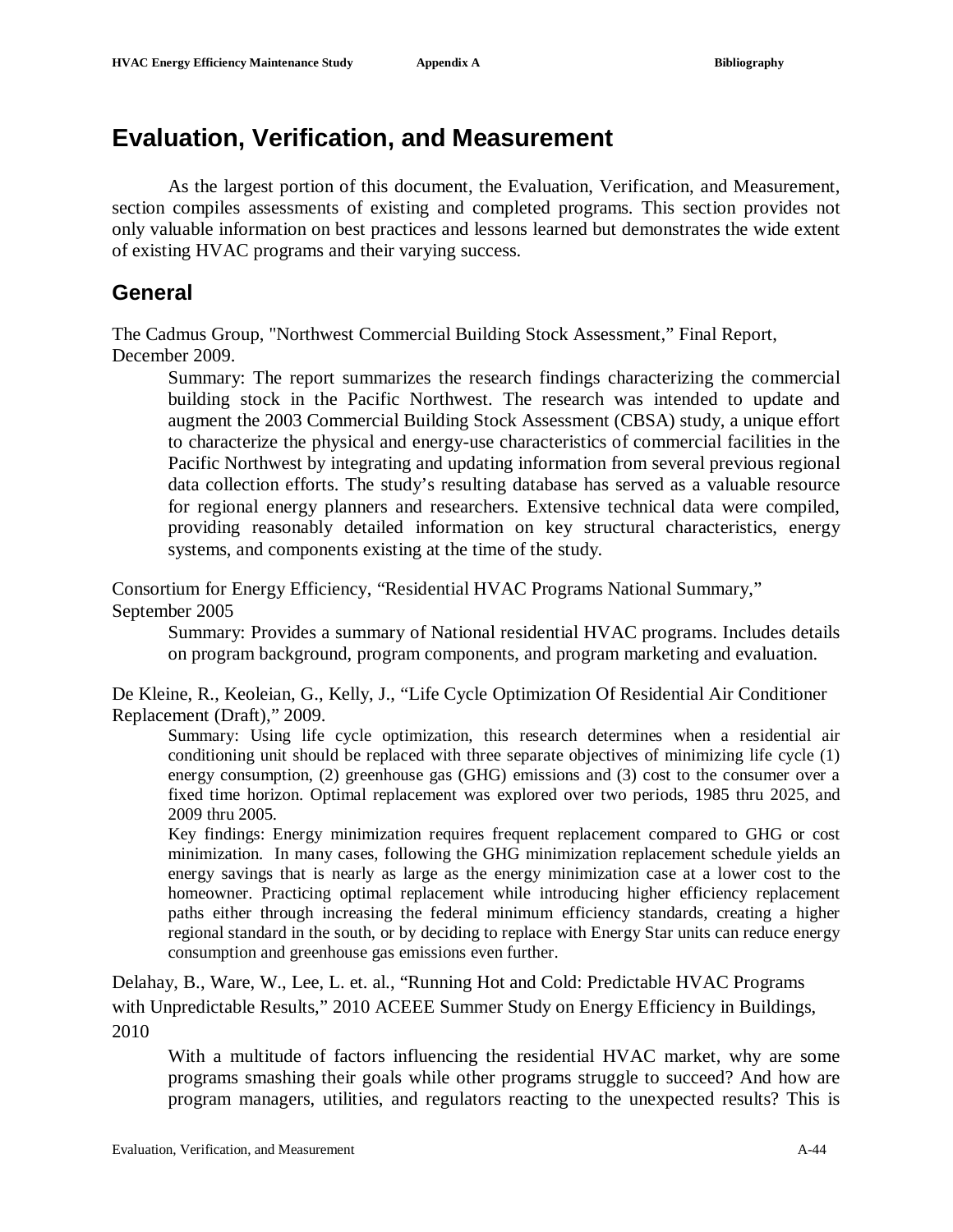particularly perplexing when programs have similar program designs. Consumers Energy (Michigan) and National Grid (New York State) are providing HVAC programs to their customers for the first time in many years. The programs, first implemented in 2009, have evolved quickly. These utilities have had significant (and surprising) program uptake in some territories while struggling in others. As a result of program progress (or lack thereof), program managers are faced with the need to make early program design changes. The programmatic changes being proposed and/or implemented may have ramifications for the programs' uptake and portfolio of offerings in future years. This paper presents these utilities' early experiences and reactions to their 2009 performance. Program evaluators supplement their story with data captured through trade ally and program staff interviews.

Energy and Environmental Analysis, Inc., "Light Commercial HVAC: Market Research Report, Final Report 05-561-02B", July 2005.

Summary: Presents results of a light commercial heating, ventilating, and air-conditioning (HVAC) market characterization study covering the four-state region of Oregon, Washington, Idaho, and Montana (collectively referred to as the Pacific Northwest). The analysis is focused on the supply-side of the market for packaged HVAC products up to 25 tons capacity that are installed in non-residential buildings.

Gamson, D., "Decision determining Evaluation, Measurement, and Verification process for the 2010 through 2012 Energy Efficiency portfolios," March 2010.

Summary: This decision sets out the roles and relationships among the Commission's Energy Division (ED), California's investor-owned utilities (utilities or IOUs), and stakeholders regarding Evaluation, Measurement and Verification (EM&V) of energy efficiency programs for 2010 through 2012. The roles and responsibilities previously laid out in Decision (D.) 05-01-055 are clarified to improve transparency of EM&V activities, minimize conflicts of interest, and reduce duplication of effort and undue expenditure of ratepayer funds for the 2010 through 2012 time period.

Credible and effective  $EM&V$  requires a clear separation between "those who do" (the program administrators and implementers) and "those who evaluate" the program performance. Accordingly, we do not alter the fundamental division of responsibilities struck in D.05-01-055, under which the ED maintains management and contracting responsibilities for all EM&V studies used to measure and verify energy, peak load savings and cost-effectiveness for individual programs, groups of programs and at the portfolio level, while the utilities retain a limited EM&V budget to carry out studies that inform portfolio implementation and process evaluation. On the basis of experience over the past several years of EM&V activity, however, we make several process changes to improve oversight and accountability of EM&V activities carried out by both ED and the utilities.

All parties agree that we need to codify more collaborative and transparent processes as an important step towards improving the effectiveness of our EM&V efforts. In this decision we set forth new standards for transparency, coordination, and stakeholder engagement relating to EM&V projects carried out by both the utilities and ED. We believe that this more collaborative process will result in greater cost-efficiencies, more reliable results, broader stakeholder buy-in, and fewer disputed issues. In particular, we: clarify process for ED review of all IOU EM&V contracting decisions; grant IOU authority to develop ex ante values under limited circumstances; grant ED authority to conduct process evaluations; clarify process for stakeholder input on all EM&V projects; and provide a new resolution process for disputes over EM&V processes and findings.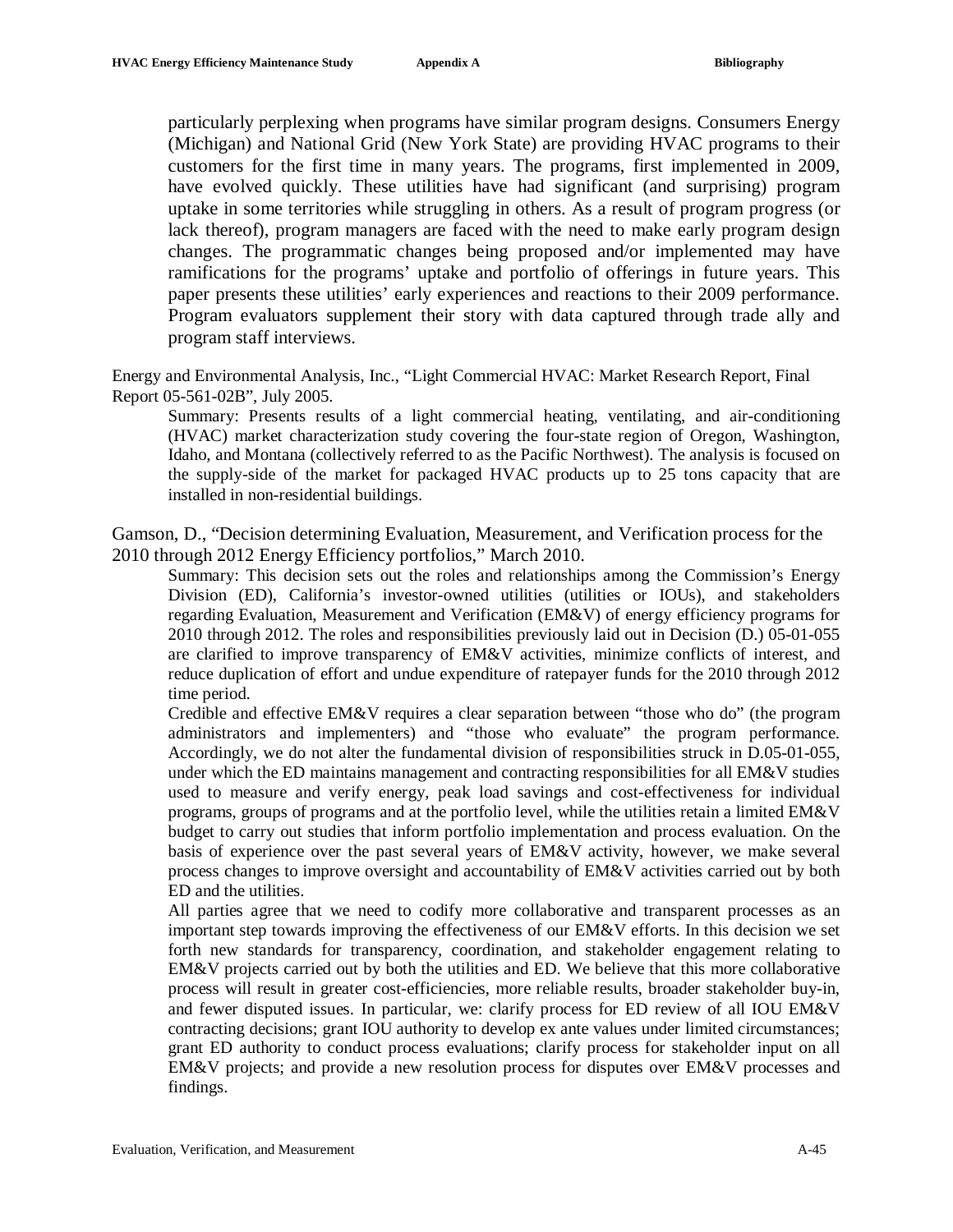This decision finalizes the \$125 million budget for EM&V activity over 2010-2012. We also approve a Joint Plan submitted by the utilities and ED, which lays out a roadmap for the EM&V studies to be performed on the 2010-2012 energy efficiency portfolios approved in D.09-09-047. Finally, we address certain carryover policy issues, including the treatment of savings estimates from behavioral programs and codes & standards.

Hall, N., Roth, J., Best, C., "California Energy Efficiency Evaluation Protocols: Technical,

Methodological, and Reporting Requirements for Evaluation Professionals", April 2006

Summary: Guide to evaluation protocol of California's energy efficiency programs and program portfolios launched after December 31,2005. The Protocols are the primary guidance tools policy makers will use to plan and structure evaluation efforts and that staff of the California Public Utilities Commission's Energy Division (CPUC-ED) and the California Energy Commission (CEC), and the portfolio (or program) administrators (Administrators) will use to plan and oversee the completion of evaluation efforts. The Protocols are also the primary guidance documents evaluation contractors will use to design and conduct evaluations for programs implemented after December 31, 2005.

Hart, R. et al., "Expected Value Prescriptive Savings Method," in *ACEEE Summer Study 2010; Poster Presentation Handout* (presented at the ACEEE Summer Study 2010, Portland Energy Conservation, Inc. (PECI) and Energy Trust of Oregon (ETO), 2010), [www.peci.org/resources/commercial-retail.html.](http://www.peci.org/resources/commercial-retail.html) [http://www.peci.org/documents/ACEEE\\_EV\\_Handout.pdf](http://www.peci.org/documents/ACEEE_EV_Handout.pdf): also. [http://www.peci.org/documents/rtuPremVent\\_ShortTermRpt09.pdf](http://www.peci.org/documents/rtuPremVent_ShortTermRpt09.pdf)

Heschong Mahone Group; Evaluation, Measurement and Verification of the Davis Energy Efficiency Program, HMG Project #0307, September 22, 2004.

IPMV, "International Performance Measurement & Verification Protocol Concepts and Options for Determining Energy and Water Savings Volume I", DOE/GO-102002-1554, March 2002.

Norford, L., Tabors, R. (MIT), Byrd, J., Philadelphia Electric Company, "Non-Intrusive Electrical Load Monitoring, a Technique for Reduced-Cost Load Research and Energy Management," ACEEE Summer Session 1992.

Pacific Gas and Electric Company, Southern California Edison, Southern California Gas Company, and San Diego Gas and Electric Company, "Responses to EM&V Impact, Process, and Market Assessment recommendations," May 2010

Summary: Summarizes the Investor Owned Utility (IOU) responses to the recommendations from the 2006-2008 process and impact evaluations. Reflecting additional guidance from the CPUC's Energy Division (ED) (email correspondence between the IOUs and Jeanne Clinton, April 7, 2010), this report contains two major sections: A narrative section stating actions the IOUs are taking in the 2010-2012 programs to respond positively to recommendations from the 2006-2008 process and impact evaluations, including citations of the section of the relevant PIP that incorporates or could incorporate the recommendation, and an appendix that summarizes all IOU responses (both negative and positive) to the major findings and recommendations from each of the process and evaluation studies.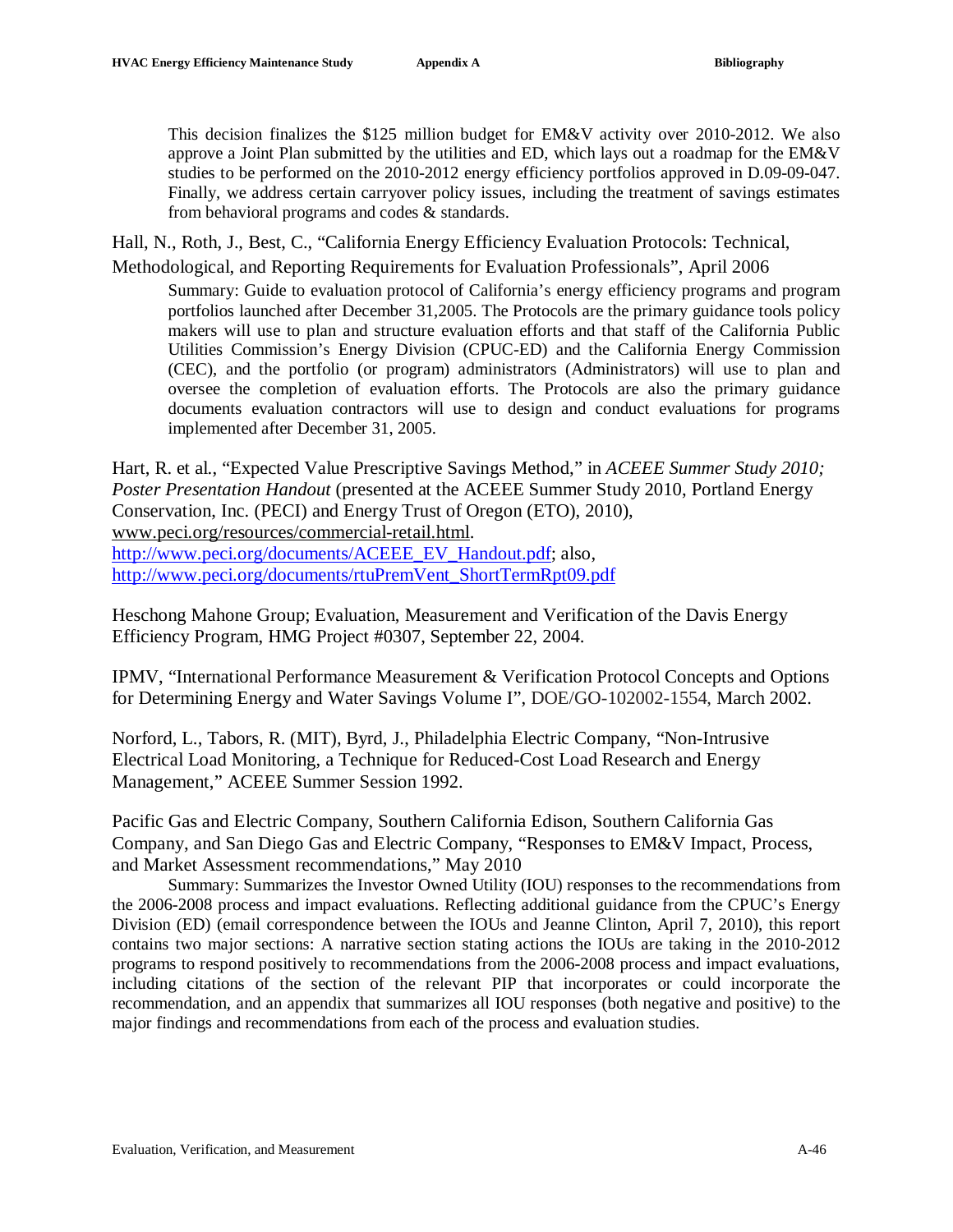Van Buskirk, B., Pearce, E., "Yes You Can! Achieving Quantity and Quality with Commercial HVAC Programs," 2010 ACEEE Energy Efficiency in Buildings, 2010

- Summary: There are over nine million commercial packaged rooftop units (RTUs) in the United States. It is estimated that 75 percent of these units are not running efficiently. Although the savings per unit are small, they represent a large energy savings potential when aggregated. The challenge in capturing savings from the small commercial HVAC market is cost-effectively combining programmatic quality control, advanced technical diagnostics, and a multidimensional market penetration approach. This paper discusses the critical program components of an established HVAC initiative that has grown from a small regional pilot in 2002, to today achieving over 46 million kWh in savings and servicing over 20,000 rooftop units. Realizing this level of program success requires designing quality controls into every program component, as well as establishing a sustainable model for long term contractor involvement. This paper further outlines the importance of effective enrollment, comprehensive training, and automated diagnostic tools.
- Vine, E., "Behavior and Energy White Papers: Use of Papers and Next Steps," November 2009. Summary: The California Institute for Energy and Environment (CIEE) conducted a survey in the Fall of 2009 to assess the value of nine papers on behavior and energy funded by the California Public Utilities Commission (CPUC), to see how these papers have been used and are planning to be used, and determine what additional activities should be conducted in the area of behavior and energy (e.g., more white papers or other activities)
- Vine, E., "Energy Efficiency Evaluation Training Opportunities," November 2009

Summary: Prepared for the California Institute for Energy and Environment and the California Public Utilities Commission's Energy Division, provides a list of the types of programs/ services offered for improving the capabilities of individuals in the field of energy efficiency evaluation.

## **Refrigerant Charge and Airflow**

ADM Associates, "2009 Residential High Efficiency AC Program NV Energy – Southern Nevada Program Year 2009," February 2010.

Summary: The Residential High Efficiency Air Conditioning (AC) Program, implemented by Enalysis for NV Energy, is a demand side management (DSM) program that offered contractors incentives for performing AC tune ups, installing high efficiency AC units, properly commissioning newly installed units, and sealing AC ducts for residential customers during the January to December 2009 program year. This report provides final estimates of energy impacts achieved by electric measures implemented by the program in Southern Nevada.

ADM Associates, Inc., "Field Performance Assessment of Package Equipment to Quantify Benefits of Proper Service," June 2008.

Summary: Under contract with the American Society of Heating, Refrigerating and Air Conditioning Engineers, Inc. (ASHRAE), ADM Associates, Inc. (ADM) performed Research Project 1274-TRP to conduct a field performance assessment of HVAC package equipment to quantify the benefits of proper service. Working with the project advisory committee, ADM developed a set of diagnostic procedures for making in-field measurements of HVAC units' performance, and for using these measurements to diagnose and detect faults in the operation of the units. The procedures developed were used to assess the performance of a total of 184 commercial HVAC rooftop units distributed across five cities, and located primarily in retail buildings. Baseline measurements were made on all 184 units, with the most prevalent faults detected being: (1) high refrigerant charge, and (2) high CFM. Servicing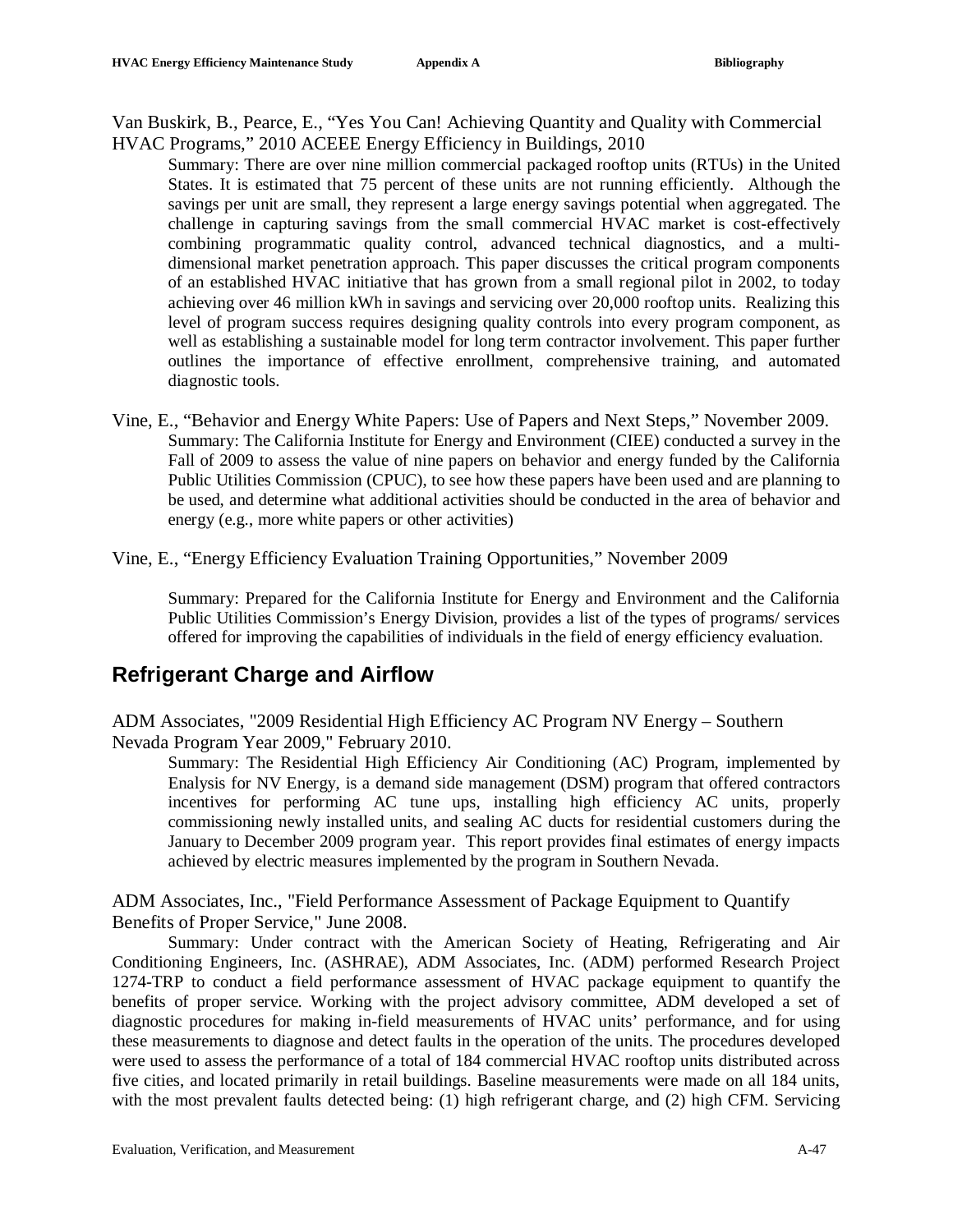was provided for 35 of the units for which defaults were detected, and these units were re-tested after the servicing. Using paired pre- and post-servicing values for EER measured at standard conditions, it was determined that the average EER for the serviced units about 7.4% after servicing. Further examination indicated that there was no strong relationship between the percentage changes in the EERs and either the sizes or the ages of the units. Of the units for which ADM conducted performance testing, 66% were identified as having economizers; of the units with economizers, 36% were determined to have nonfunctioning economizers. The units with non-working economizers were on average smaller (7.4 tons versus 8.5 tons) and older (10.3 years versus 7.3 years) than the units with working economizers. The average EER (measured at standard conditions) for units with non-working economizers was lower than for units with operating economizers (i.e., 7.57 versus 9.29).

ADM Associates, Inc., "Market Assessment and Field M&V Study for Comprehensive Packaged A/C Systems Program", Final Report, July 2009.

Summary: This report presents and discusses the results of a market assessment and field measurement and verification study that was conducted for the Comprehensive Packaged Air Conditioning (A/C) Systems Program that Southern California Edison Company has been implementing. Sample results: There were 43 units that received refrigerant charge servicing from an HVAC contractor for which ADM field staff took pre-servicing and post-servicing measurements. Conditions for the pre and post measurements were different and often made months apart. These pre- and post-servicing measurements were used to analyze changes in the EERs for the units at standard conditions before and after the servicing. The average EER for the units increased from 6.64 before servicing to 7.05 after servicing, an increase of about 6.1%. Baseline measurements of total duct leakage and of duct leakage to unconditioned space were made for the sample of 109 sites for which air conditioning measurements were made. The improved airflow that resulted from reducing duct leakage implies an annual kWh savings of 82.1 kWh per HVAC unit.

Aloha Systems, "Evaluation, Measurement, and Verification Final Report: RCA Verification Program for New and Existing Residential and Commercial Air Conditioners," 2006.

Summary: The Refrigerant Charge and Airflow Verification Program (RCAVP) was implemented by Robert Mowris & Associates. Its purpose was to verify the refrigerant charge and airflow in 12,000 air conditioners located within the three major investor-owned electric utilities' service territories and to adjust the charge and airflow as needed to optimize system performance and energy efficiency. In doing so, the program estimated a net annual energy savings of 5,037,027 kWh and a peak demand reduction of 4,348 kW.

The program met its goals. It fully documented the RCA verification of 12,453 units. The participating contractors also reported an additional 1,059 units verified that were not fully documented because incentive funds had run out. Therefore a total of 13,512 air conditioners were verified as a result of the program. The net energy savings achieved by the statewide program were 5,700,679 kWh per year, with a peak demand reduction of 5,925 kilowatts. This is 113% of the energy savings goal of 5,037,027 kWh/yr and 136% of the demand reduction goal of 4,348 kW.

Baylon, D., Strand S., et. al. "Analysis of Heat Pump Installation Practices and Performance:

Final Report", December 2005. <http://neea.org/research/reports/169.pdf> Summary: This study used a variety of analytical methods to assess the overall

performance of heat pumps in Northwest climates and to identify the factors that have the most impact on the efficiency achieved. Goals were to assess energy use/savings from heat pumps; assess installation practices; assess heat pump performance under lab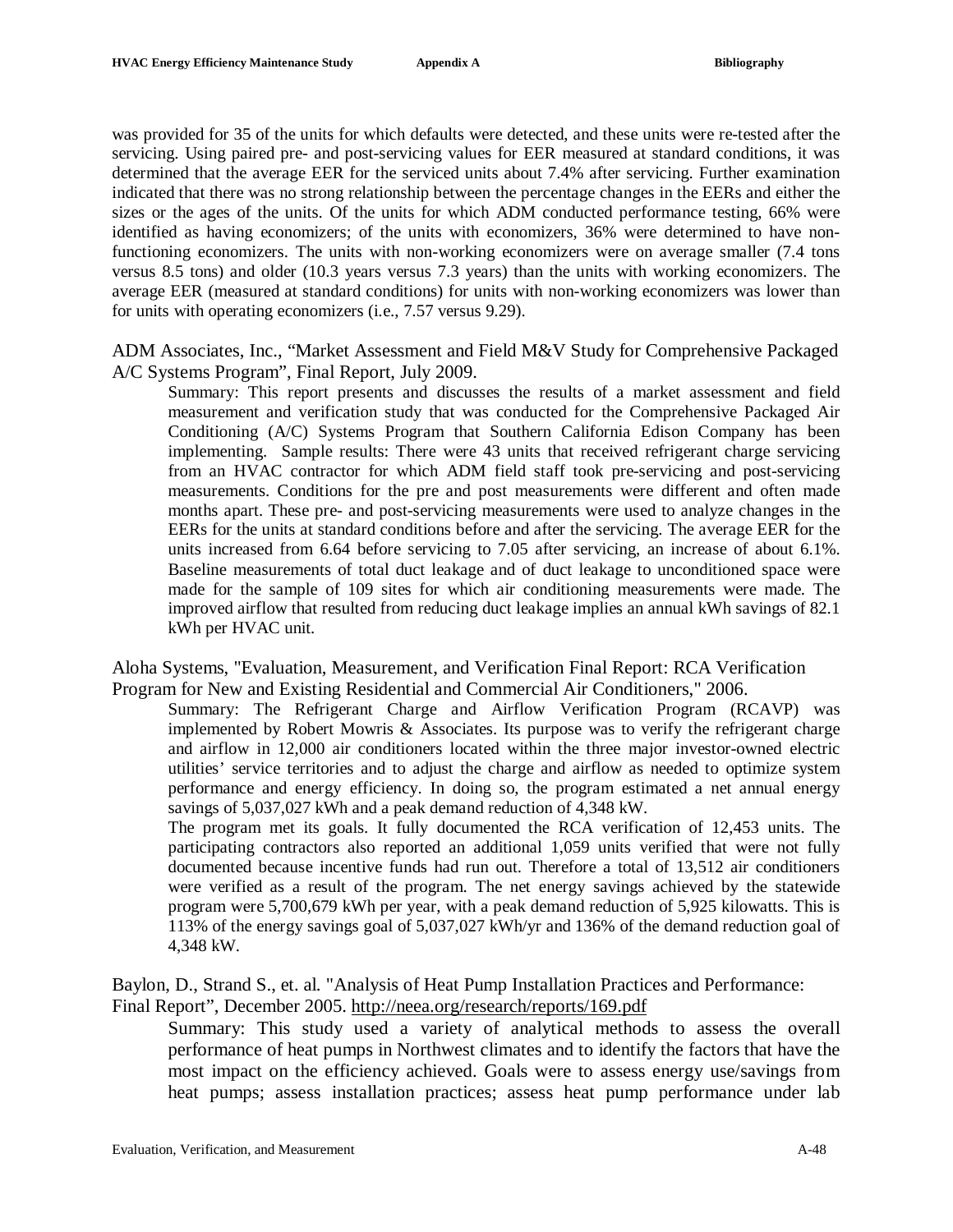conditions; and assess installer's approach to sizing and performance. The study included billing analysis, field review, lab testing, and distributor/installer interviews.

Key results: Billing analysis indicates heat pumps performing as expected, at about 85% of expected savings. An interesting note: "Installers generally understand the trade-offs inherent with heat pumps (more comfort compromises efficiency) and usually come down on the side of more comfort. This should be of concern to regional policymakers and utilities that expect rated efficiency from new heat pumps.

Downey, T., of Proctor Engineering Group, to Conservation Services Group, "Comments on EMI and ADM Evaluation of the SCE CPACS Program," June 2009.

Summary: This letter disputes the findings of the EMI evaluation of the CPACS RCA Billing Analysis Report. On behalf of Proctor Engineering Group (PEG), Downey states that PEG does not believe that whole building energy analysis is a suitable methodology for trying to discern energy savings for RCA measures; the only reliable way to determine energy savings is through direct pre/post sub-metering of treated systems. Proctor Engineering Group has reviewed comments by Robert Mowris, dated June 24, 2009 and agrees that the EMI evaluation does not follow the evaluation guidelines established by the California Public Utilities Commission (CPUC).

The letter also finds fault with the Market Assessment and Field M&V Study for Comprehensive Packaged A/C Systems Program conducted by ADM Associates. While this study shows savings for both RCA and ducts, Downey assesses that the quality of the overall analysis and reporting is not good. There are numerous issues with this study and PEG recommends not taking any action based on the results of this study. Because there are too many issues with this study to address all of them in this memo, only the most serious problems related to two issues are discussed, calculated EER and associated energy savings and duct leakage savings.

Downey, T., Proctor, J., "What can 13,000 Air Conditioners Tell Us?," Proceedings of the 2002 American Council for an Energy Efficient Economy Summer Study on Energy Efficiency in Buildings**.** 

Summary: Performance data on more than 13,000 air conditioners on residential and commercial buildings in California have been gathered over the last two years. These measurements were collected via a computer expert system used by HVAC field technicians during routine installation, repair, and maintenance visits. The data provide an extensive picture of the condition of air conditioning (AC) units, their operating and performance parameters, the indoor conditions of the buildings they cool, and many other factors. This paper presents an analysis of these data. The purpose of this analysis was to extract valuable information about residential and commercial AC systems in California, including refrigerant charge and airflow problems, system performance, and return air characteristics of the buildings in which the systems are installed.

Selected conclusions: Contractors are willing to put forth the effort necessary to make sure air conditioning systems are operating within manufacturers' refrigerant charge specifications, once they are taught to do it correctly and are held to an easy means of checking their work. 65% of the residential systems tested required repairs. 71% of the light commercial systems tested required repairs. 57% of the systems were outside specification for refrigerant level Above 76 degrees outdoor temperature, residential humidity ratios average above 0.01 lbs. per lb. of dry air. The current temperature split method of identifying units with low airflow is flawed and should be revised to eliminate biases associated with the conditions at the time the measurements are made.

#### Energy Market Innovations, Inc., "CPACS RCA Billing Analysis Report," April 2009.

Summary: Southern California Edison (SCE), other utilities, and professionals studying air conditioning efficiency have identified concerns with savings claimed for residential and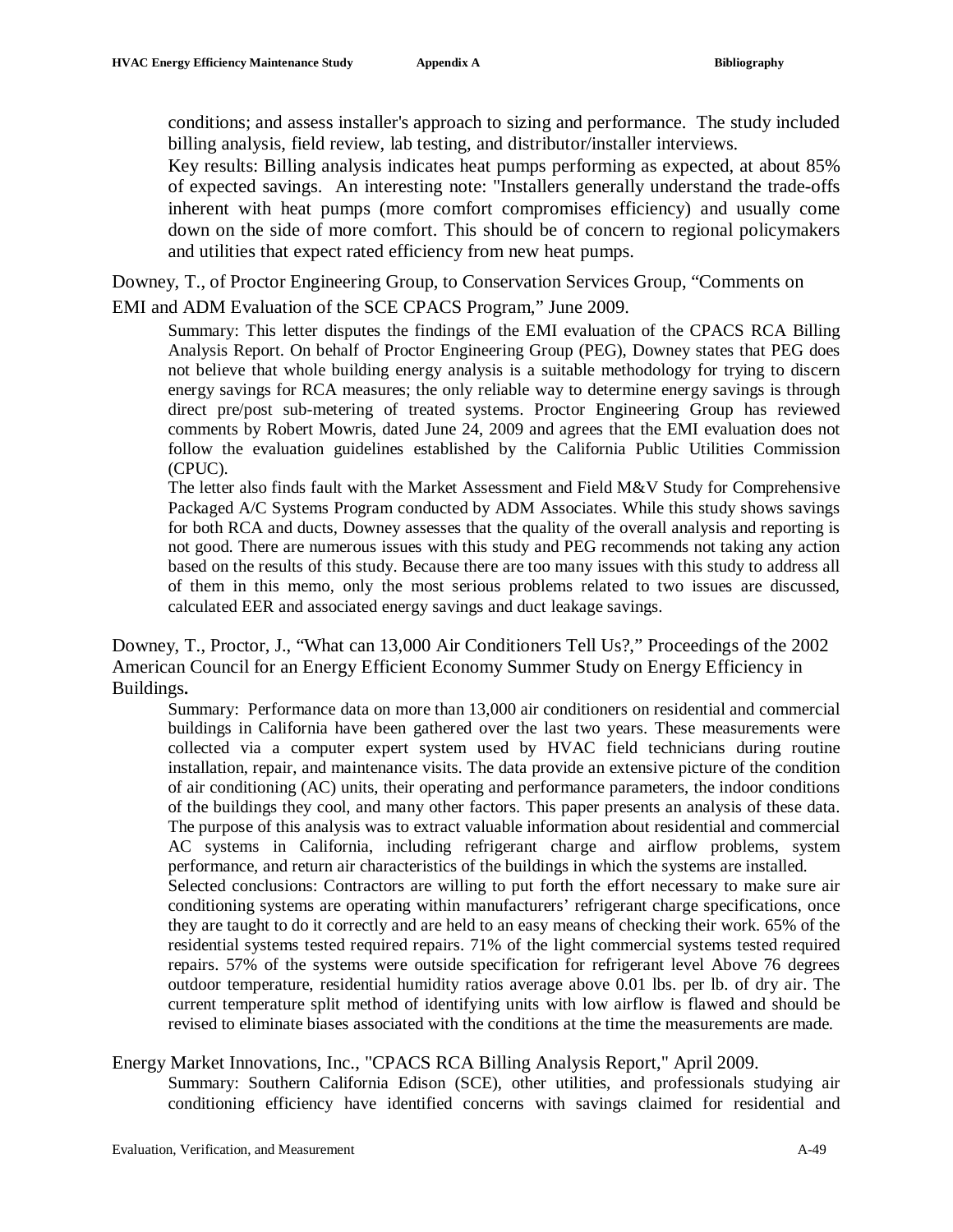commercial air conditioning maintenance programs typically known as Refrigerant Charge Adjustment (RCA) or AC tune up, and functionally similar programs targeting efficiency improvement to package air conditioning systems through routine maintenance procedures. SCE tasked EMI to discover and evaluate measureable electric billing impacts associated with its RCA/tune-up measures that were implemented as a part of the utility's Comprehensive Packaged Air Conditioning Systems (CPACS) program. Michael Blasnik & Associates (Blasnik) was contracted by EMI to prepare a quantitative billing-based savings assessment of the RCA program element using program data of RCA measures implemented in 2006 and 2007 matched with program participants' electric bills before and after the measure was installed. The goal of this analysis was to see if energy reduction could be identified based on participant electric usage billing data.

The billing analysis-based assessment of SCE's RCA measure showed no statistically significant energy savings for the general populations of participants studied  $(26\pm 28 \text{ kWh/yr})$ . The great difference between the confidence interval of expected savings found from this statistical analysis of participants' bills and the 2005 DEER calculated savings (233 kWh/yr) provides a high degree of certainty that the DEER calculation requires re-calibration.

The notable exceptions where RCA measure savings may have been identified were residential customers located in climate zone 15, where savings of about 7% of pre-treatment summer/cooling loads were observed. The savings for these participants were generally consistent with ex-ante savings estimates produced by DEER 2005 protocols. However, this cohort represents less than 10% of the single-family residential participants and a much smaller fraction of all program participants. Savings also appear to have been identified among single-family residential customers outside of zone 15 if their usage was high– above 4,000 kWh. Again, this cohort is only a small fraction of the customers served – slightly more than 10%. The only other factor to be associated with significant positive savings was air conditioner systems with a reported initial supply air temperature split of less than 15°F.

Energy Market Innovations, Inc., "Market Progress Evaluation of the Small Commercial HVAC Pilot Program, #E04-135," November, 2004.

Summary: Documents the experiences of a research, development, and implementation effort involving a multi-year Small Commercial Heating Ventilating and Air Conditioning (HVAC) Pilot program undertaken by the Northwest Energy Efficiency Alliance (Alliance). The goal of the pilot was create a market for energy efficiency tune-up services for 5-15 ton packaged rooftop units (RTUs) in smaller commercial buildings.

Important technical findings include the following: Significant opportunities for energy savings in existing RTUs definitely exist – The pilot implementation confirmed the magnitude of the opportunity for energy savings. Time required to deliver ACP service was longer than anticipated – The development of the protocol proved quite challenging and took more time to refine than anticipated. Moreover, the resulting protocol proved to take longer to complete in the field than most service providers considered acceptable. Savings are unreliable – While the metering results from sites with participating RTUs document reductions in energy use, the observed savings are not all directly attributable to the ACP protocol. Savings came from a wide variety of changes made to the units. The installation and set-up of programmable thermostats may yield significant savings – Based upon the facilities addressed, it appears that the installation of programmable thermostats, and the set-up of existing thermostats, may yield significant savings as a focused program opportunity.

Important market-related findings include the following: The proposed service poses potential conflicts with the existing service industry infrastructure – One issue identified during the pilot was the challenge of introducing a new service when, in some cases, customers have assumed that such work was already being undertaken as part of already-existing maintenance contracts.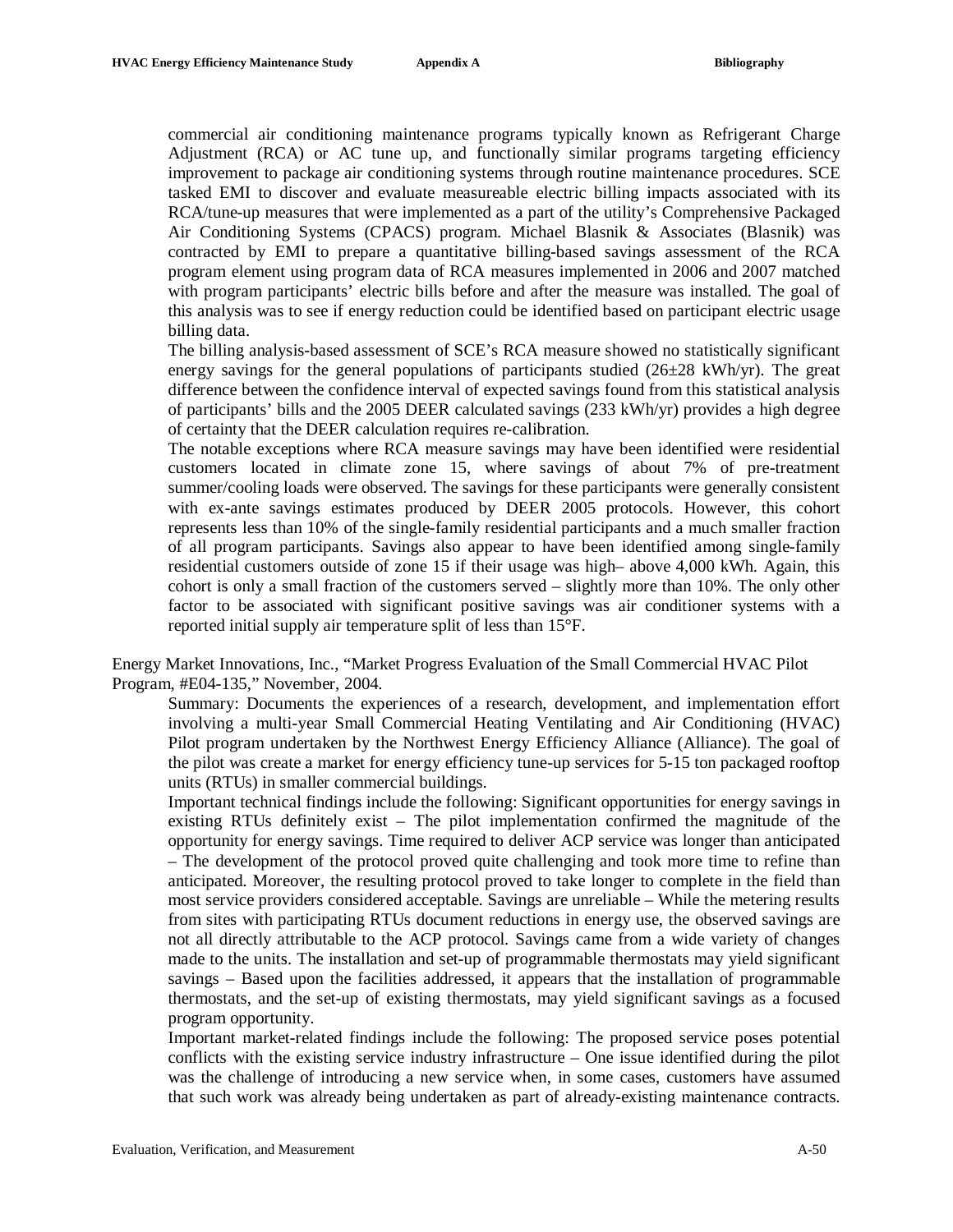Service providers were enthusiastic about the concept of ACP, but did not actively market the service – Service providers are definitely interested, at a conceptual level, in having a premium service to differentiate their services and increase revenue. Yet, during the pilot market, test, very few actively marketed the service. Customers are not willing to pay the cost currently required to cover the time required for ACP service delivery – The market cost of the service is approximately \$300-\$500, a cost which is not acceptable in a market where maintenance needs are perceived as being minimal. The best opportunity for this service may lie as a utilitysponsored program – With utility rebates or other mechanisms to offset the cost of the service to the customer, both contractors and customers are more likely to be interested in this service.

Energy Market Innovations, Inc., "Process Evaluation: CPACS Program 2007-2008, #SCE0265.01", March 2009.

Southern California Edison (SCE) launched the Comprehensive Packaged Air Conditioning System (CPACS) Program in 2006 to reduce electricity consumption through the promotion of high efficiency packaged air conditioning systems and high quality installation and service of commercial and residential air conditioning equipment. This evaluation study applied standard process and evaluation methodologies to assess the CPACS Program for the period of 2006-2008 but was unique in it's timing and approach. Energy Market Innovations, Inc. (EMI) performed a Rapid-Feedback evaluation of the CPACS Program in the second year of the program implementation period (2007). The intent of this evaluation was to identify and assess program performance issues and feed them back to the Program for addressing in a manner that the Program could make informed decisions.

Eto, J. Prahl, R., Schlegel, J. 1996. A Scoping Study on Energy Efficiency Market Transformation by California Utility DSM Programs. LBNL-39058. Berkeley, Calif.: Lawrence Berkeley National Laboratory.

Field Diagnostics Services Inc. ," Impact Analysis of A/C Tune-up Protocols on Energy Savings," Review Draft, February 2010.

Summary: The correlation between two A/C refrigeration cycle testing protocols and energy efficiency was studied. Pre-test measurement data collected during three major utility-incentivized A/C tune-up protocols were analyzed for the results. The study covers approximately 10,000 units over 5,000sites in California. It was found that examining only one performance indicator (SH or SC) to predict tune-up requirements (as per protocol in the RCA Charge Test) does not provide a sufficient correlation between unit tune-up and energy efficiency. Furthermore, the data indicate that using the RCA Charge Test for A/C tune-up can lead to faulty equipment not being serviced, or being serviced incorrectly, which can result in additional unit inefficiencies. A diagnostic method that examines four performance indicators (SH, SC, COA, and ET) to predict tune-up requirements (as per Field Diagnostics' protocol) demonstrates a high degree of correlation between unit tune-up and energy efficiency. Possible explanations for the results were provided.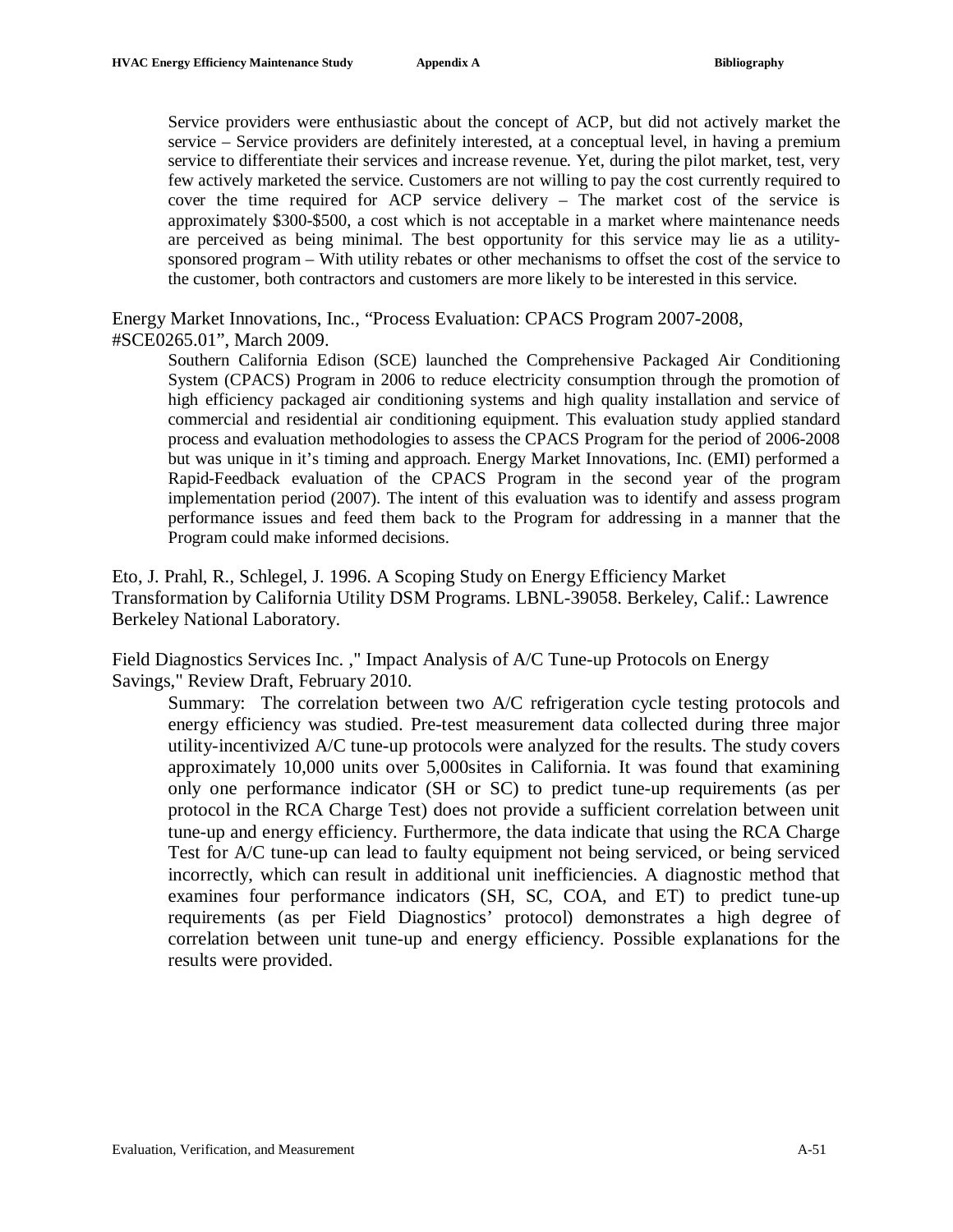Henderson, H. 1992. Simulating Combined Thermostat, Air Conditioning and Building Performance in a House. Transactions of the American Society of Heating, Refrigeration, and Air-Conditioning Engineers, 98(1): 370-386.

tron, Inc. 2007. 2004-2005 Statewide Residential Retrofit Single-Family Energy Efficiency Rebate Evaluation. prepared for Pacific Gas & Electric Company, Study I.D. PGE0214.01; 1115-04. Oakland, Calif: Itron, Inc. Available online: [www.calmac.org](http://www.calmac.org)

KEMA, "2005 Smart Thermostat Program Impact Evaluation Final Report," April 2006.

Summary: SDG&E implemented the Smart Thermostat Program beginning in the spring of 2002. The equipment deployed allows SDG&E to remotely raise the cooling setpoints on participating customers' thermostats during Stage 2 Alerts. Participating customers may override the re-set, but forfeit a portion of their incentive each time they do so.

This report provides the findings from an impact evaluation of the fourth summer of the program in 2005, when the program was invoked 12 times. (The program had previously been evaluated in 2003 and 2004.) This report estimates impacts per unit for the re-set days as well as projected savings under alternate conditions. The report finds that the program yielded significantly lower energy savings than projected, due to several factors. These include non-responding units, user over-ride rates, and zero users (i.e., people who were not using their A/C units at the time the reset was activated, and thus had no effect on savings.) "The findings from this year's analysis provide another sobering piece of evidence that the future performance of the Smart Thermostat program, as a mechanism to respond to statewide emergencies, is not fully reliable."

KEMA, "Evaluation Measurement and Verification of the California Public Utilities Commission HVAC High Impact Measures and Specialized Commercial Contract Group Programs," February 2010.

Abstract: The California Public Utilities Commission Energy Division (CPUC) created a grouping of programs and measure evaluations consisting of three heating, ventilation and air conditioning high-impact measures (HVAC HIMs), including residential and small commercial applications. The HIMs are defined as those efficiency measures that contribute 1% or more to the entire IOU savings portfolio for reductions in electrical energy consumption (kWh), electrical demand (kW), or natural gas (therm) consumption. The IOUs filed gross energy and demand savings estimates with the CPUC based on the Database for Energy Efficiency Resources (DEER) and workpaper estimates of unit energy savings (UES) for multiple categories of measures, building types, building vintages, and locations.

This evaluation estimated the unit energy savings (UES), installation rate, and net-to-gross ratio (NTGR), an estimate of the percentage of measures that would not be installed without the incentive programs, for each program and measure combination using a CPUC approved consistent methodology. HIMs addressed by this evaluation include refrigerant charge and airflow (RCA), AC replacement, and duct sealing. The final HVAC HIM evaluated savings yielded lower gross savings than the ex-ante estimates for most program-HIM combinations.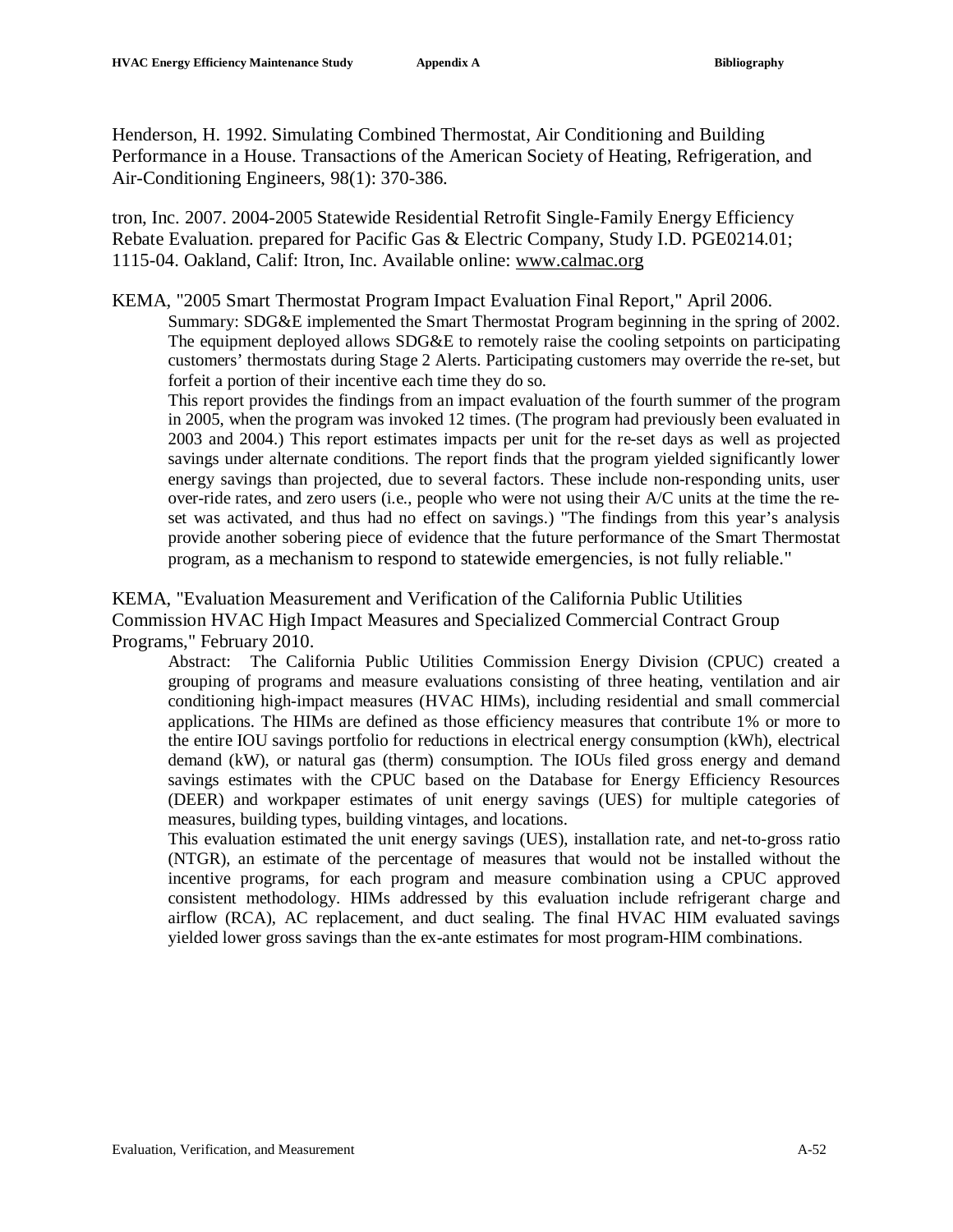KEMA, California Residential Appliance Saturation Study, Executive Summary, CEC-200- 2010-004-ES, KEMA, October 2010

Kinert, B., D. Engel, J. Proctor, and R. Pernick. 1992." The PG&E Model Energy Communities Program: Offsetting Localized T&D Expenditures with Targeted DSM." Proceedings of the ACEEE 1992 Summer Study on Energy Efficiency in Buildings, Washington, D.C.: American Council for an Energy-Efficient Economy.

McClain, H. and D. Goldberg, "Benefits of Replacing Residential Central Air Conditioning Systems", Proceedings of 1984 ACEEE Summer Study on Energy Efficiency in Buildings, Volume E, pp. E-226 to E-237.

Metoyer, J., Swan, E., McWilliams, J. "HVAC Airflow Measurement Issues for Programs and Evaluators," KEMA, 2010.

Mowris, R., Bacchus, R., Jones, E., Field Report, Interek News, March 2010. Summary: Several short status reports on status of testing 3-ton split-system A/C units with three TXV technologies, SEER impacts. Discusses shortcomings of evaluation protocols.

Mowris, R., Jones, E., et. al, "Evaluation, Measurement, and Verification Report for the

Moderate Income Comprehensive Attic Insulation Program," Final Report, June 2008. Summary: This report describes the results of the EM&V of the attic insulation program. It describes the evaluation methodology and provides ex post first-year electricity and gas savings figures. It also provides recommendations for improving the program's services and procedures. Selected results: Differences between the ex ante estimates and ex post accomplishments are due to the 16-year effective useful life (EUL) assumed for the CFL torchieres. The EUL value for this measure was reduced to 11 years based on light logger data. The 15W, 20W, and 24W CFL EUL values were reduced from 8 years to 6 years based on light logger data. The average ex post operating hours are  $1,624 \pm 298$  hours/yr based on light logger data for 1,173 fixtures at 66 sites. The net ex post first-year gas savings are  $572,704 \pm 31,956$  therms and this is 16% lower than the ex ante estimate. The difference is largely due to lower ex post gas savings for attic insulation based on unavailability of R-0 to R-30 attic insulation measures (i.e., lack of attics without any insulation). The program assumed it would install 802,226 ft2 of R-0 to R-30 attic insulation and 2,716,175 ft2 of R-5 to R-30 insulation. The program actually installed 295,130 ft2 of R-0 to R-30 (63.2% less than assumed) and 3,210,619 ft2 of R-5 to R-30 insulation (18.2% more than assumed). The program also installed 56,095 ft2 of R-15 to R-30 attic insulation. The program actually installed 3,561,844 ft2 of attic insulation and exceeded its attic insulation goal by 1.2%.

Mowris, R., of Verified Inc., to Samiullah, S., in response to Energy Market Innovations report "CPACS RCA Billing Analysis Report", June 2009.

Summary: This letter disputes the findings of the EMI study above. Mowris states that using billing analysis to evaluate energy savings is an approach that is unreliable and does not adhere to EM&V standards published by the CPUC, AHSRAE, and others.

Neme, C., Proctor, J., Nadel, S., "National Energy Savings Potential from Addressing Residential HVAC Installation Problems," February 1999.

Summary: There is a growing body of evidence that suggests that most equipment -- both standard efficiency and high efficiency -- is improperly installed, with significant adverse effects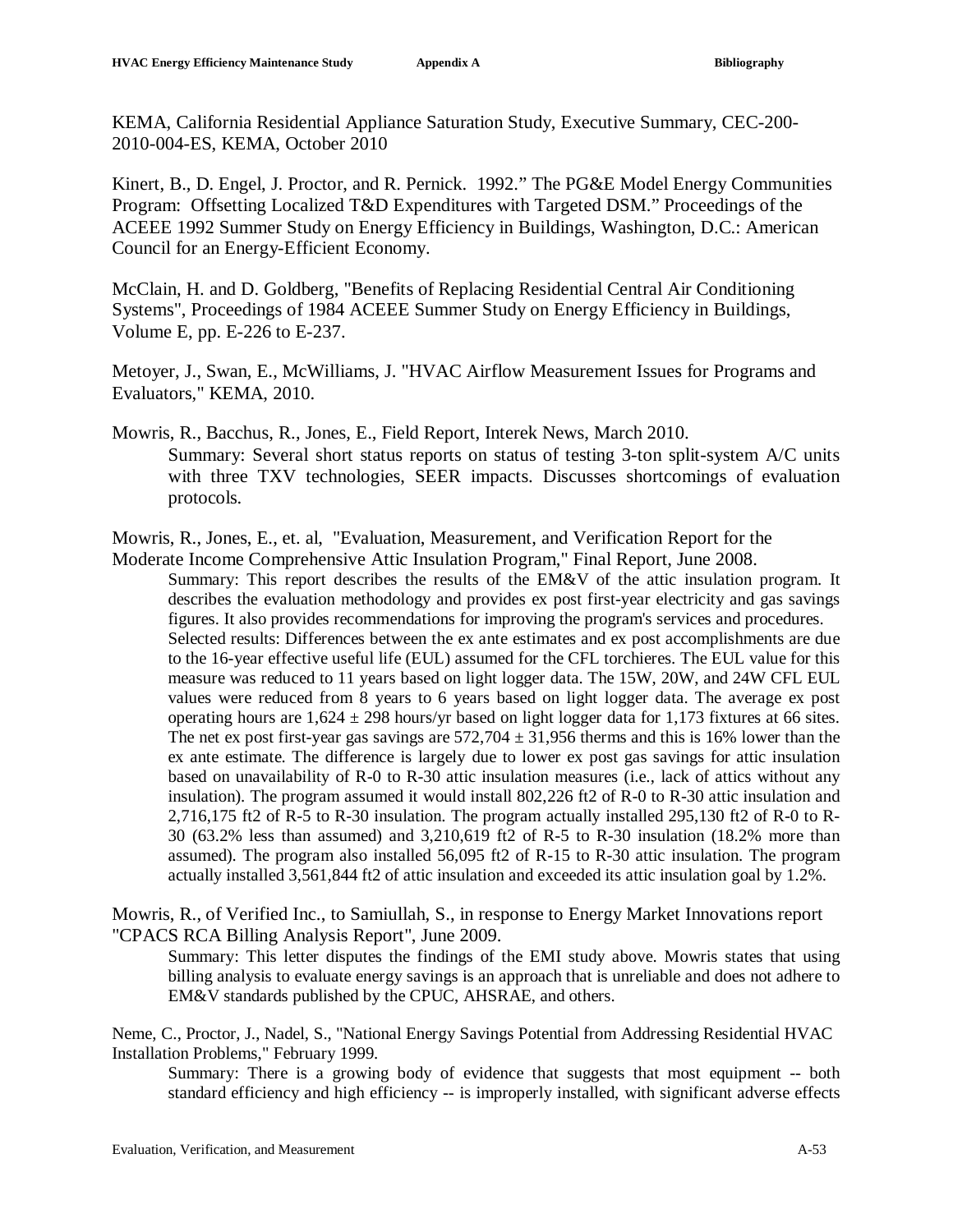on how efficiently equipment actually works in the home. Indeed, recent studies suggest that the manner in which equipment is installed may have much greater impact on actual operating efficiency than whether or not it has a high efficiency rating.

The purpose of this paper is to summarize what is known about key installation problems and, based on studies that have already been conducted, quantify the potential benefits of addressing these problems. The paper addresses four key installation issues -- equipment sizing, refrigerant charging, air flow rates, and duct leakage. It should be noted that the principal focus is on cooling energy savings. To calculate national savings potential, we have simplistically assumed that the heating energy savings from improved installation and maintenance of heat pumps are comparable, in percentage terms, to cooling energy savings.

Neme, Chris et al., "Promoting High Efficiency Residential HVAC Equipment: Lessons Learned from Leading Utility Programs", Proceedings of 1998 ACEEE Summer Study on Energy Efficiency in Buildings, Volume 2, pp. 2.153-2.164.

Parker, D.S., S.F. Barkaszi, Jr.,., J.R. Sherwin,., and C.S. Richardson, 1996, "The Influence of Central AC Conditioner Usage Patterns in a Hot and Humid Climate," Submitted to the American Council for an Energy Efficient Economy, Washington, DC.

Peterson, G. and Proctor, J. 1998. "Effects of Occupant Control, System Parameters, and Program Measures on Residential Air Conditioner Peak Demands", Proceedings of 1998 ACEEE Summer Study on Energy Efficiency in Buildings

Proctor Engineering Group, "Statewide Measure Performance Study, Final Report: An Assessment of Relative Technical Degradation Rates. CADMAC Report #2023P," 1996.

Summary: The Statewide Measure Performance Study is a project, sponsored by the CADMAC subcommittee on persistence, which examined the relative technical degradation or thirteen major DSM measures compared to the standard efficiency equipment which they replace The project did not involve collecting new data, but instead focused on assessing existing information. There were two primary stages of work. The first stage involved performing an exhaustive search for existing information from published and unpublished sources and synthesizing this information into an engineering analysis of technical degradation rates. The second stage of the project involved developing research plans for assessing relative technical degradation for those measures where substantial uncertainty was found in stage one. This report provides the findings from both stages of the project.

Reddy, T.A. and Claridge, D.E. 1993. Effect of Air Conditioner Oversizing and Control on Electric Peak Loads in Residences. Energy, 11:1139-1152.

Residential/Small Commercial Joint Single NTG (Self Report Committee), et. al., "Response to Overarching Comments Regarding the Use of Self-Reported Net-to-Gross (NTG) and the Residential and Small Commercial Self-Report Approach NTG Method: Draft," January 2010.

Summary: There are a significant number of comments that are repeated or overlapping that are broad enough to be considered overarching comments regarding the use of the self-report approach (SRA) for net-to-gross ratio (NTGR) estimation.This document is the response developed to efficiently respond to these overarching comments on the consistent SRA for NTGR estimation for the residential and small commercial programs. Identification of topics/issues brought up in comments are referenced in this document as end-notes. This allows evaluation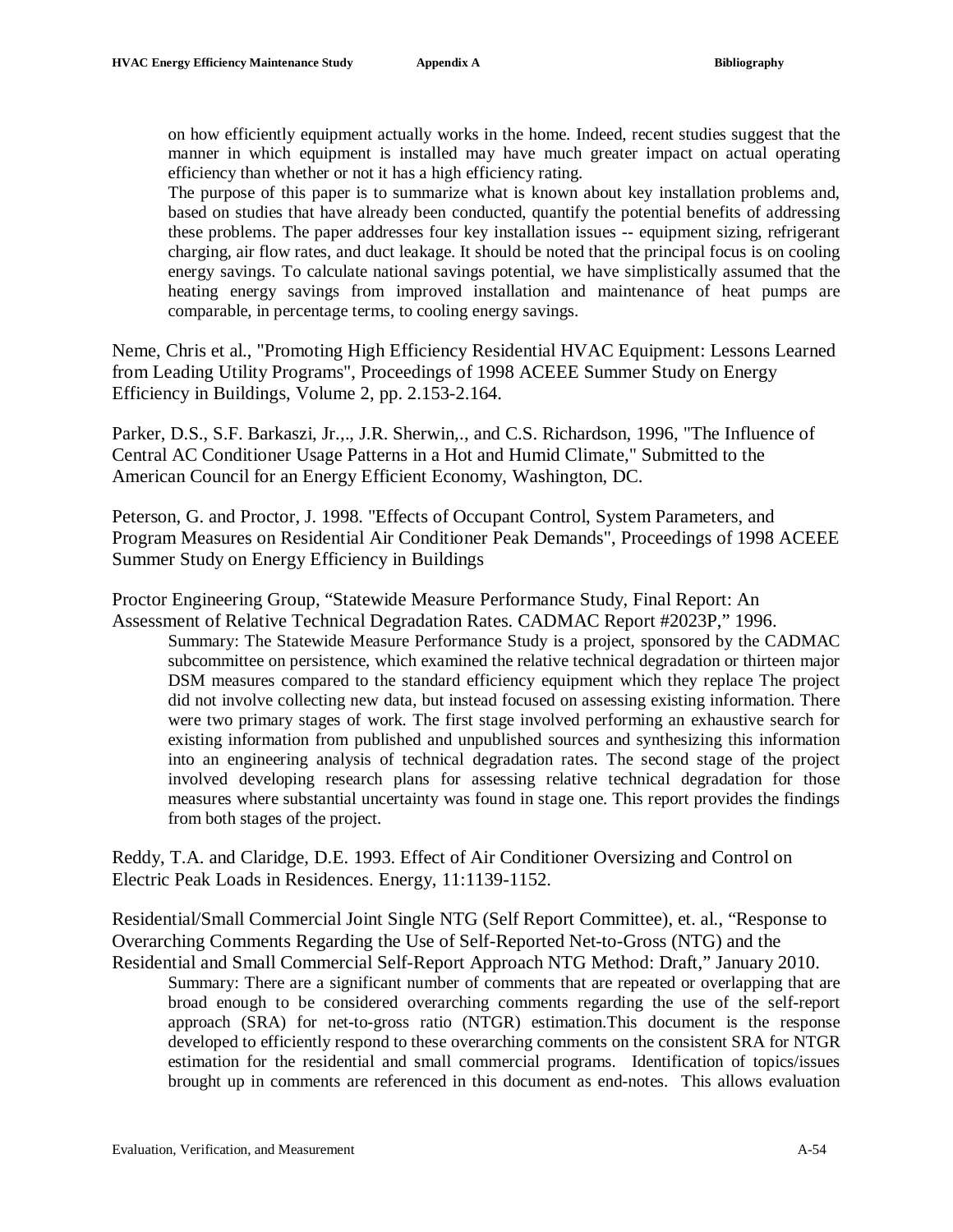contractors to reference particular areas in this document in their specific responses to particular comments through the end-notes.

#### RLW Analytics, "Sacramento Municipal Utility District Residential HVAC Program Evaluation," March 2008.

Summary: RLW Analytics, in partnership with The Benningfield Group (The Evaluators) completed an evaluation of Sacramento Municipal Utility District's (The District's) Residential HVAC program (Program). This program offers monetary incentives for installation of above code efficiency units combined with performance testing.

Key results: The realization rate is 1.17-1.20 for total energy savings (kWh). This means the evaluation found the per unit savings to be approximately 18.5% higher than the utility's estimates. The result is likely due to the higher efficiency savings than estimated, significant duct leakage in the non participant sample and the higher percentage of TXV installed on participant systems. However, the realization rate for the peak demand (kW) savings is 0.67-0.69, meaning the evaluated savings are lower than the ex-ante estimates. This result may be attributable to over sizing in both participant and non-participant systems and shows the duct system deficiencies had little impact on peak.

Robert Mowris and Associates, "Evaluation Measurement and Verification Report for the Timeof-Sale Home Inspection Program #180-02," November 2004.

Summary: This report provides the Evaluation, Measurement, and Verification (EM&V) findings for the GeoPraxis Time-of-Sale (TOS) Home Inspection Local Program #180. The GeoPraxis program trained and equipped home inspectors to integrate a streamlined energy audit into the traditional Time-of-Sale home inspection. The program provided Northern California ratepayers with timely access to key information to help them improve the energy efficiency, comfort, and resale value of their homes. This program offered an integrated approach to achieving costeffective energy savings.

Key results: Program energy savings accomplishments are 95 percent less than the ex ante goals. This is due to: 1) lack of homebuyer and realtor awareness about the benefits of EnergyCheckup™ inspections at time of sale; and 2) inability of participating home inspectors to sell EnergyCheckup™ inspections to home buyers at time of sale. The 2002-2003 program was originally designed to market EnergyCheckup™ audits directly though GeoPraxis' certified EnergyCheckup™ inspectors. According to GeoPraxis many inspectors were enthusiastic about the service and made efforts to promote EnergyCheckup™ audits directly to homebuyers and real estate agents in their local areas. GeoPraxis also made an effort to coordinate with statewide marketing and outreach programs, utility rebate and information programs, and other local nonutility programs. Unfortunately, these marketing efforts did not generate significant homebuyer or real estate agent awareness about the program. Without significant awareness, most inspectors were ineffective in their efforts to sell EnergyCheckup™ inspections to home buyers.

Robison, D. 2000. "Use of a Billing Simulation Tool for Performance Measurement and Verification." In Proceedings of the 2000 ACEEE Summer Study on Energy Efficiency in Buildings. 4:283-293. Washington, D.C.: American Council for an Energy-Efficient Economy.

#### Southern California Edison, "Impacts of PCTs on Demand Response, Phase II," April 2007.

Summary: "This project analyzes the potential electricity demand response of small commercial HVAC systems and residential split air-conditioners due to the use of programmable communicating thermostats (PCTs). Phase I of this project looked at three of the most common applications: small office buildings, small retail buildings and single-family residential buildings. This phase (Phase II) of the project expands the original analysis with the addition of seventeen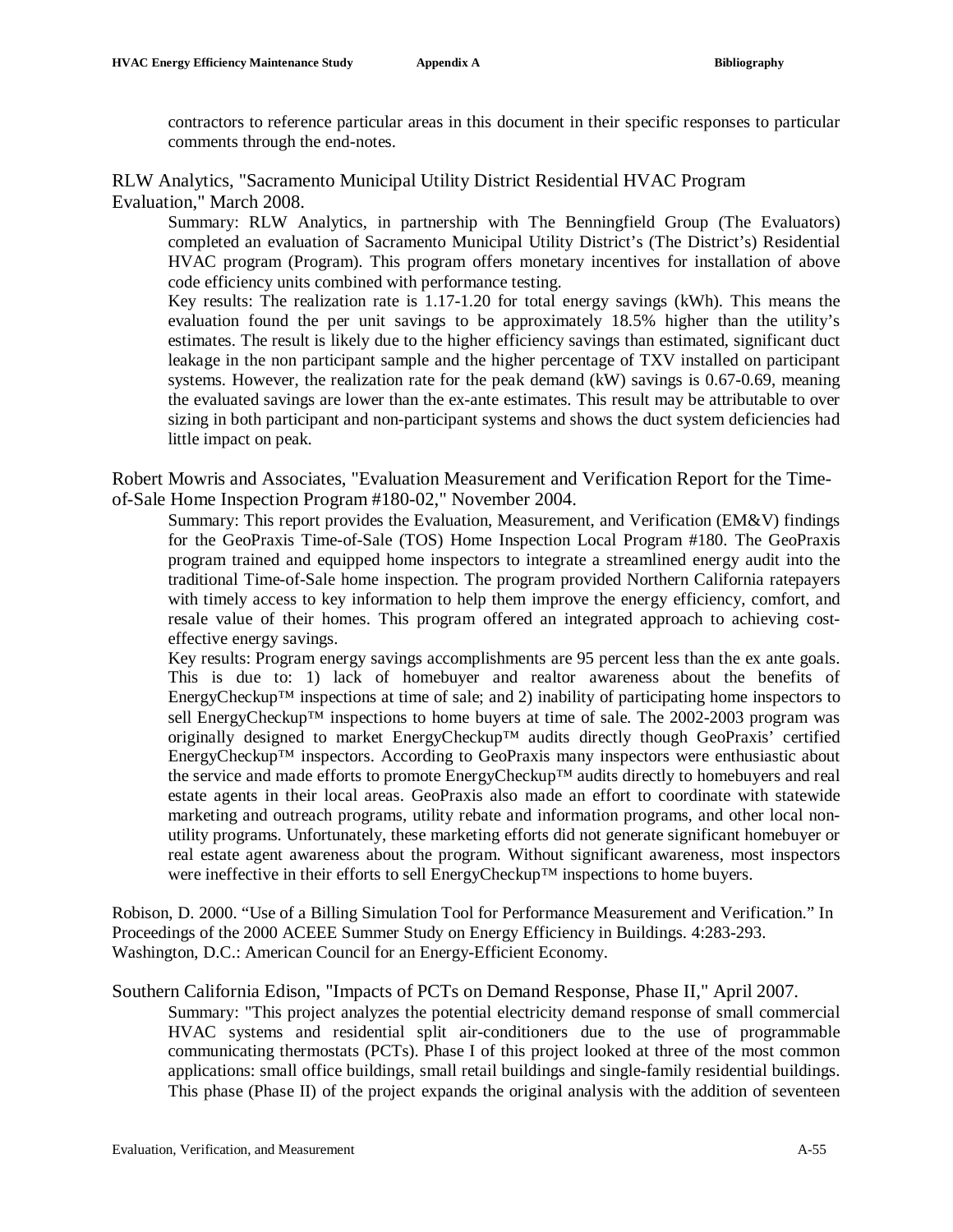additional building types." Selected results: The choice of a particular HVAC unit is shown to impact the demand response by approximately  $\pm 15\%$ . Analysis conducted for this project shows the potential for  $10 - 30\%$  increased demand savings over constant volume systems due to the use of staged volume systems.

The AC tune-up program component achieved a lower than expected realization rate. As discussed in the previous section, this is due to three main reasons: 1. The relative savings for RCA, as determined from field measurements, is about 18% lower than the ex-ante estimations. 2. Some of the measures were entered in the data store prior to a major downward revision of exante energy savings that occurred in April 2009. 3. The baseline cooling energy usage, in kWh/ton, is approximately 2% lower in the 2009 data than in the 2008 data.

The main issue that affected the program realization rate was the discrepancy between ex-ante and ex-post estimations of the relative efficiency improvements attributable to tune ups. One possible explanation for the lower than expected savings is that the average charge correction in 2009 is lower than the average reported in 2008. This trend also manifest in our field measurements – our sample had an average charge correction that was similar to the program wide average. ADM has developed, and presented to Enalasys an ex-ante savings formulation that uses charge correction as a parameter that informs the energy savings calculation.

Vieira, R., Parker, D., et. al, "How Contractors Really Size Air Conditioning Units," available at <http://www.fsec.ucf.edu/en/publications/html/FSEC-PF-289-95/index.htm>

Summary: This paper presents results from 489 of the 5559 Florida air conditioning contractors surveyed (an 8.5% response rate) regarding equipment sizing methods in new residences. Air conditioning sizing is accomplished by using ACCA's Manual-J procedure by 33% of the respondents, software by 34.4% of the respondents, square-footage by 24.2% and other estimate procedures by about 8.4%. Those using square-footage estimates varied from 350 square-feetper-ton to 700 square-feet-per-ton. Over a third of respondents indicated oversizing intentionally on some jobs, in order to avoid complaints, accommodate future expansions, enable quicker cooling down of homes, and to allow for lower cooling set points by homeowners.

Proctor, J., and Pernick R., "Getting it Right the Second Time: Measured Savings and Peak Reduction from Duct and Appliance Repairs "ACEEE Summer Study Proceedings, 1992.

Summary: This paper reports on potential energy and peak savings in residential air conditioners, heat pumps, and gas forced air furnaces. In four different pilot projects, the state of the space conditioning systems of over one thousand homes was documented. Duct leakage, air flow through the appliances and refrigerant charge on compressor systems were measured before and after repairs were made. Intensive monitoring was utilized in one project to determine the actual behavior of the system and the human occupants. In two of the pilots, sixty-one air conditioners were submetered to record use at 15 minute intervals. The pre-/post metering took place on homes divided into three groups: random customers, high-use customers, and high-use customers that complained of high utility bills. Submetering results are compared to similar recorded peak and kWh use of a group on non-participants.

Based on monitored pre- and post-data and using Fresno TMY weather data, overall program cooling kWh savings (refrigerant charge, airflow, and duct leakage remediation) of about 24% were projected. Individual savings estimates of 8% for airflow, 12% of correcting refrigerant overcharge, 12% for correcting refrigerant undercharge, and 18% for duct leakage remediation were projected.

West, Anne and Mike Logsdon (The Cadmus Group, LLC), Howard Reichmuth, PE, and Jarred Metoyer (KEMA), "The Field Hand and the California Model: An Example of Blending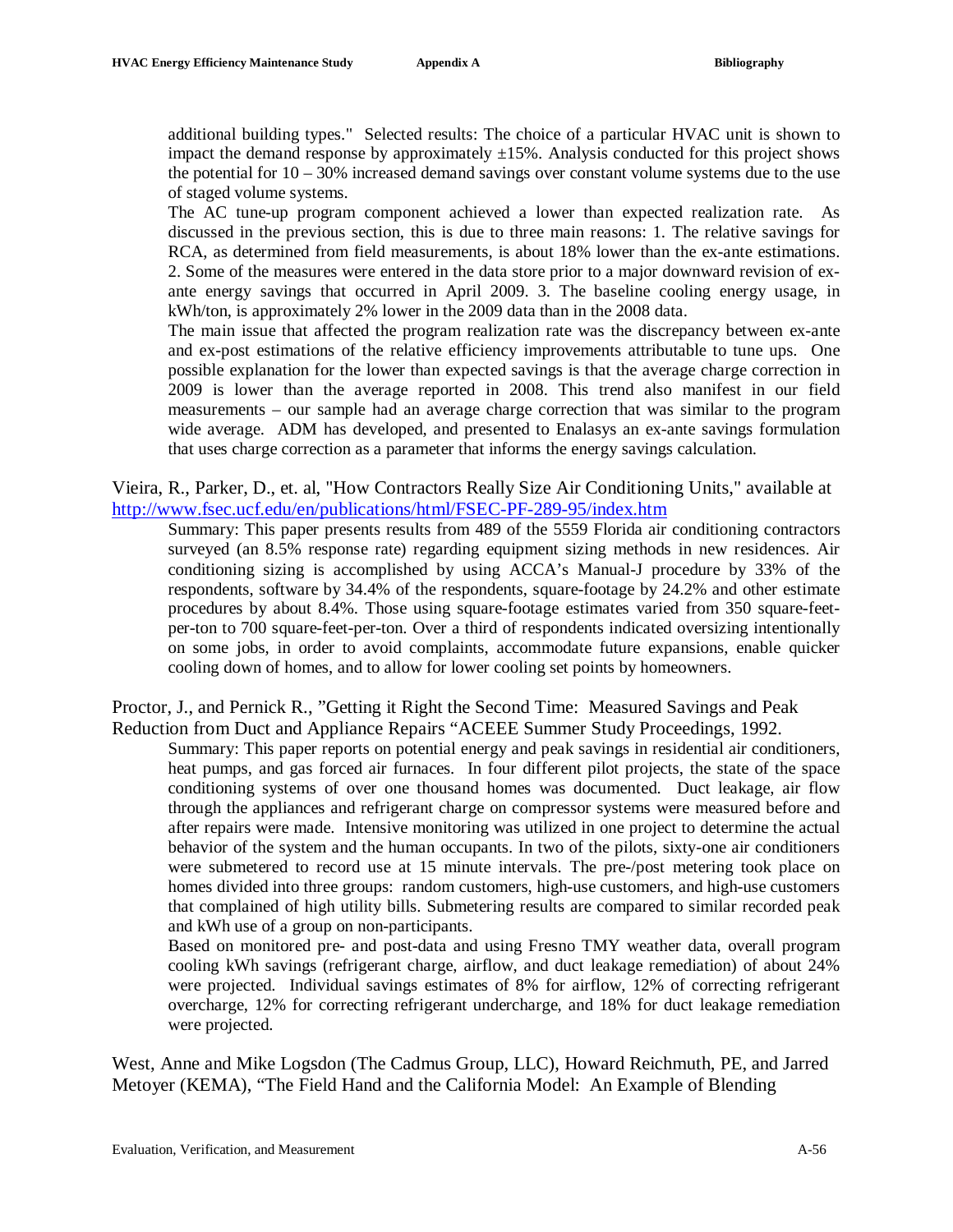Operational Measurements with Performance Models," 2010 ACEEE Summer Study on Energy Efficiency in Buildings.

Summary: This paper describes the analytical process and results of a metering study of more than 150 residential participants in utility programs focused on early replacement of air conditioning (AC) with high efficiency systems. This metering study is one of the largest performance measurement efforts to date to monitor efficiency in addition to energy consumption. The study employs new data analysis methods supporting examination of site metered data for large samples in a cost effective manner. This work was particularly challenged because the measurement process began after the replacement event; only the post-replacement performance could be monitored. Savings were calculated as the difference between the actual monitored post-replacement performance and a hypothetical baseline developed from monitoring other units. The differences were applied to samples of residential stock that were considered similar to the pre-retrofit stock.

A fortunate finding in this work has been that the empirical efficiency measurements are readily comparable to the detailed efficiency employed in the eQuest energy simulation models used to develop results for the Database for Energy Efficient Resources database. In this work the DEER models' derived efficiencies can be used as estimators of upper bound performance. Results of this work show that units meeting the code requirement of SEER 13 do not meet expected efficiency performance levels, and prior estimates of the cooling load for mild regions are too high. This work demonstrates a methodology that can develop detailed site monitoring data into annual energy and demand savings estimates, which is also compatible to, and consistent with, the existing DEER energy simulation modeling approach.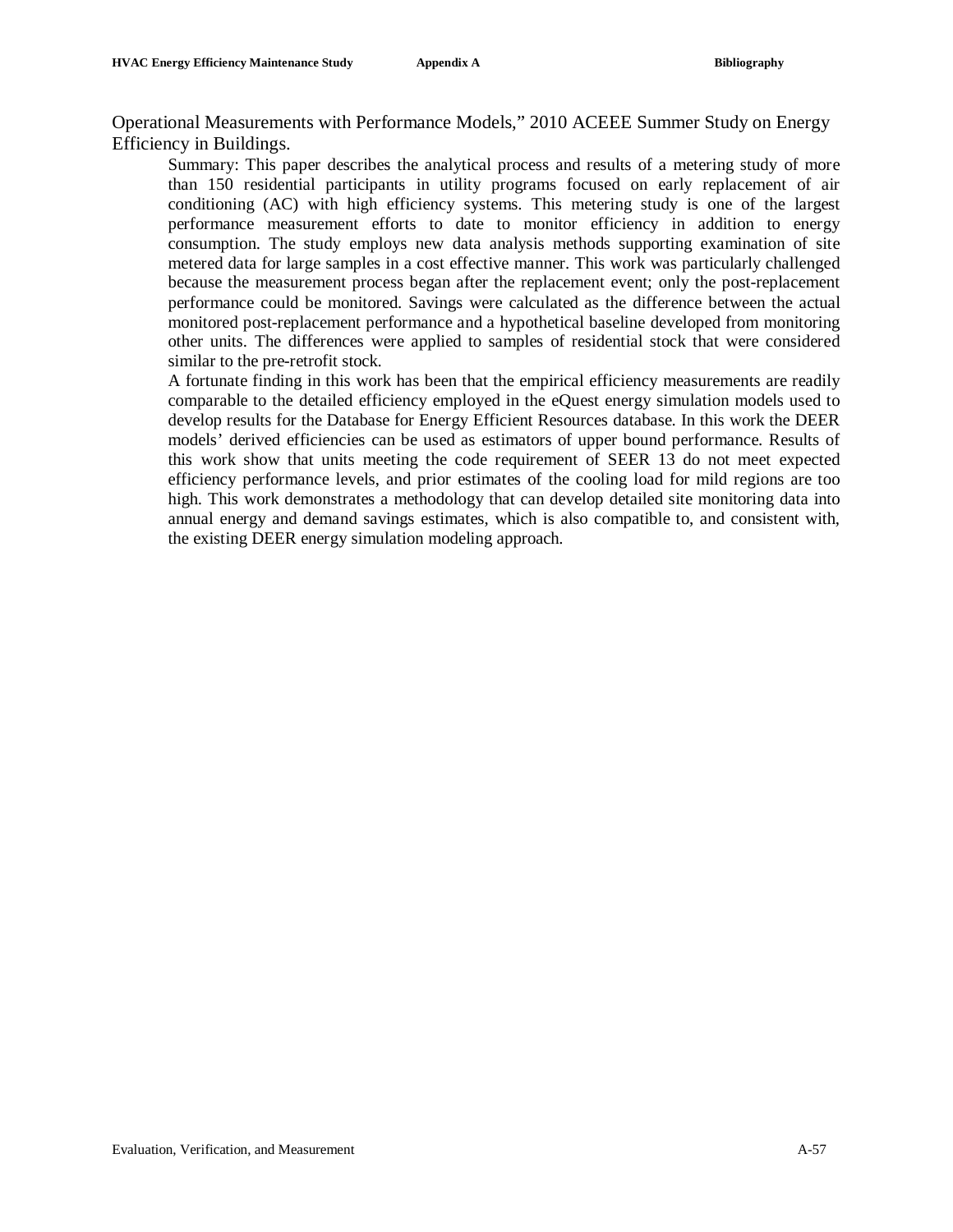# **World Wide Web URL**

[http://www.deeresources.com/deer0911planning/downloads/EUL\\_Summary\\_10-1-08.xls](http://www.deeresources.com/deer0911planning/downloads/EUL_Summary_10-1-08.xls)

<http://www.energyconservatory.com/download/trueflow.pdf>

<http://www.energy.ca.gov/2008publications/CEC-400-2008-002/CEC-400-2008-002-CMF.PDF>

<http://energy.ca.gov/2008publications/CEC-400-2008-004/CEC-400-2008-004-CMF.PDF>

http:/[/www.energyconservatory.com/products/products2.htm](http://www.energyconservatory.com/products/products2.htm)

<http://www.fchart.com/ees/>

<http://www.georgehart.com/research/nalmref.html>

<http://www.google.com/powermeter/about/about.html>

<http://www.greennet.com/consumer/products-services/#gmeter>

<http://www.proctoreng.com>

[http://www.retrotec.com/products/duct\\_testing\\_systems/q32\\_ductester/](http://www.retrotec.com/products/duct_testing_systems/q32_ductester/)

<http://www.theenergydetective.com/store/ted-5000>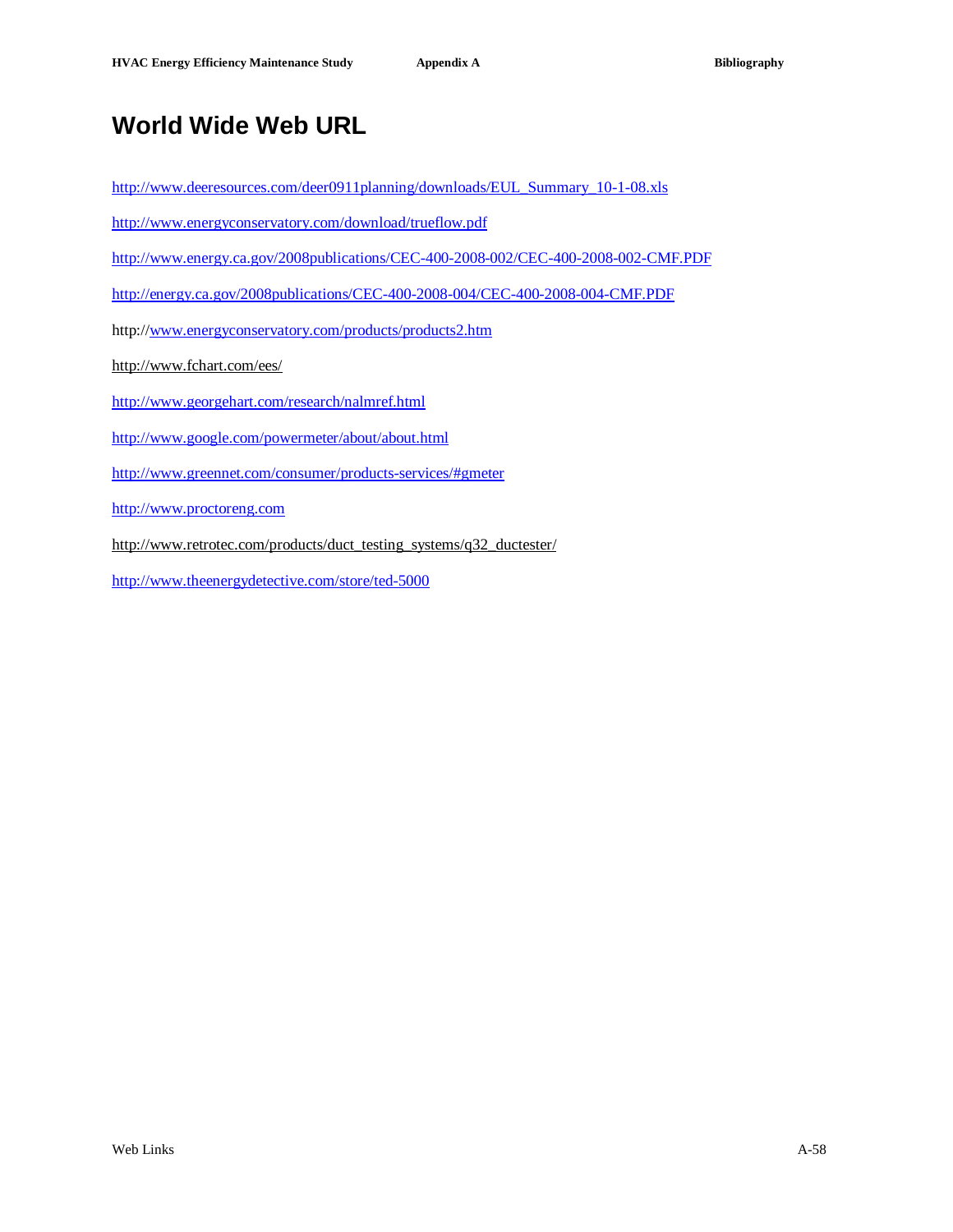# **Acronym Guide**

| <b>ACCA</b>    | Air Conditioning Contractors of America                                   |
|----------------|---------------------------------------------------------------------------|
| <b>ACEEE</b>   | American Council for an Energy-Efficient Economy                          |
| <b>AEO</b>     | <b>Annual Energy Outlook</b>                                              |
| <b>AER</b>     | <b>Annual Energy Review</b>                                               |
| <b>AHRI</b>    | Air-Conditioning, Heating and Refrigeration Institute [formerly American  |
| <b>AHU</b>     | Air Handling Unit                                                         |
| ARI.           | Refrigerant Institute (ARI)]                                              |
| <b>ASHRAE</b>  | American Society of Heating, Refrigerating and Air-Conditioning Engineers |
| <b>BTU</b>     | <b>British Thermal Unit</b>                                               |
| <b>BPA</b>     | <b>Bonneville Power Administration</b>                                    |
| <b>CAC</b>     | Central Air Conditioner                                                   |
| <b>CBSA</b>    | <b>Commercial Building Stock Assessment</b>                               |
| <b>CEC</b>     | California Energy Commission                                              |
| <b>CDD</b>     | Cooling Degree Days (base 65 F)                                           |
| <b>CIEE</b>    | California Instituted for Energy and Environment                          |
| <b>CLH</b>     | Cooling Load Hours                                                        |
| <b>CPACS</b>   | Comprehensive Packaged Air Conditioning System Program                    |
| <b>CPUC</b>    | California Public Utilities Commission                                    |
| <b>CPUC-ED</b> | California Public Utilities Commission Energy Division                    |
| <b>DEER</b>    | Database for Energy Efficient Resources                                   |
| <b>DOE</b>     | Department of Energy                                                      |
| <b>DSM</b>     | Demand Side Management                                                    |
| <b>DTS</b>     | Duct Test and Seal                                                        |
| EER            | Energy Efficiency Ratio                                                   |
| EIO-LCA        | Economic Input-Output Life Cycle Assessment                               |
| EMI            | <b>Energy Market Innovations</b>                                          |
| EPA            | <b>Environmental Protection Agency</b>                                    |
| <b>EUL</b>     | <b>Effective Useful Life</b>                                              |
| <b>FDD</b>     | <b>Fault Detection and Diagnosis</b>                                      |
| <b>GHG</b>     | Greenhouse Gas                                                            |
| <b>HCD</b>     | Human-centered Design                                                     |
| <b>HIMs</b>    | <b>High Impact Measures</b>                                               |
| <b>HFC</b>     | Hydrofluorocarbon                                                         |
| HP             | <b>Heat Pump</b>                                                          |
| <b>HVAC</b>    | Heating, Ventilation and Air Conditioning                                 |
| IOU            | <b>Investor Owned Utility</b>                                             |
| <b>ISO</b>     | International Organization for Standardization                            |
| LCI            | Life Cycle Inventory                                                      |
| <b>LCO</b>     | Life Cycle Optimization                                                   |
| <b>MECS</b>    | Manufacturing Energy Consumptions Survey                                  |
| <b>NAICS</b>   | North American Industry Classification System                             |
| <b>NERC</b>    | North American Electricity Reliability Corporation                        |
| <b>NYSERDA</b> | New York State Energy Research and Development Authority                  |
| PCT            | Programmable Communicating Thermostat                                     |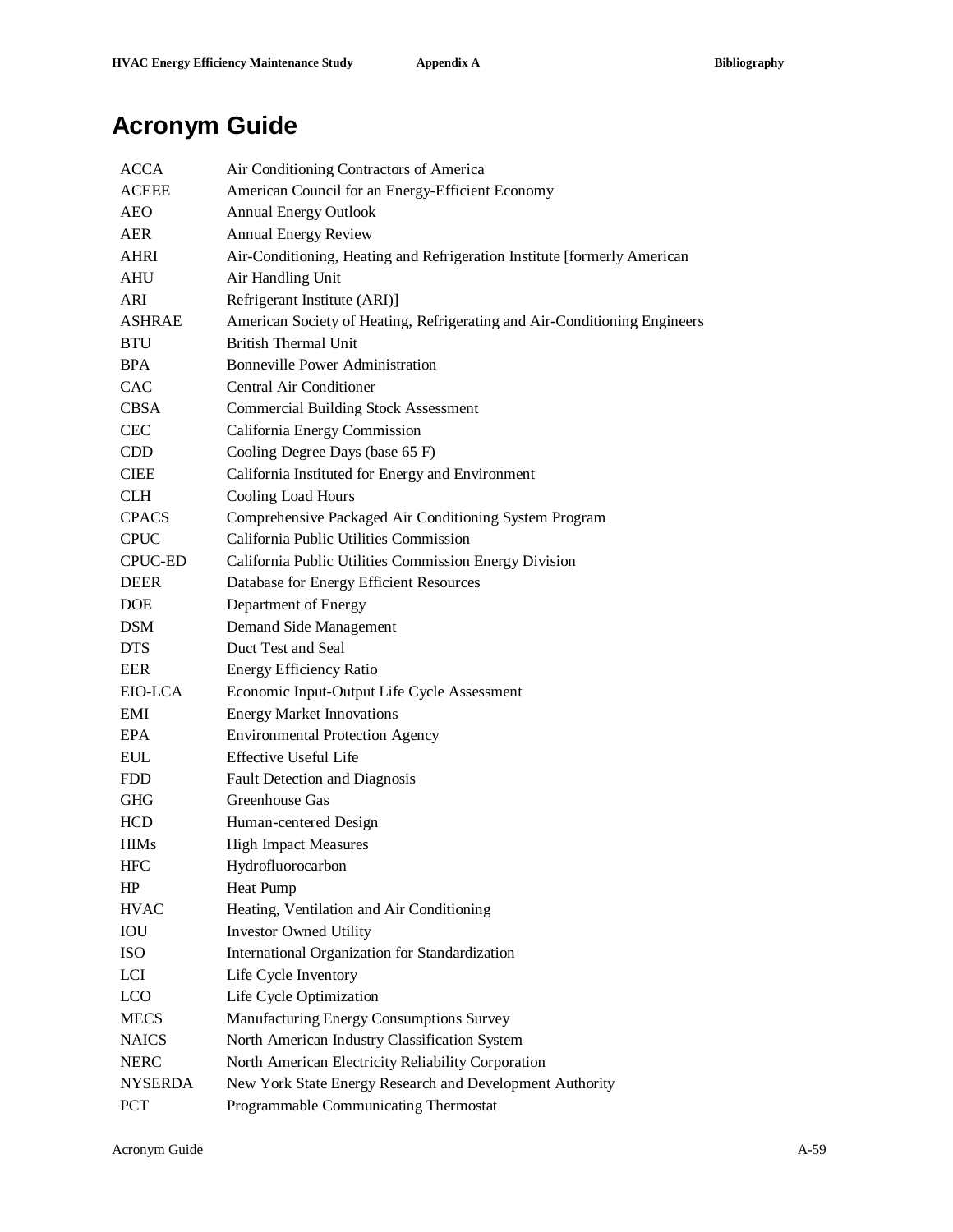| Program Implementation Plan               |
|-------------------------------------------|
| Proctor Engineering Group                 |
| Programmable Thermostat                   |
| <b>Quality Installation</b>               |
| <b>Quality Maintenance</b>                |
| Refrigerant Charge and Airflow            |
| Refrigerant Charge and Airflow Program    |
| Rooftop Units                             |
| Southern California Edison                |
| Seasonal Energy Efficiency Ratio          |
| <b>Statistical Rule Based</b>             |
| <b>Total Environmental Warming Impact</b> |
| Typical Meteorological Year 3 Database    |
| Thermostatic Expansion Valve              |
| Unit Energy Savings                       |
| <b>Verification Service Providers</b>     |
|                                           |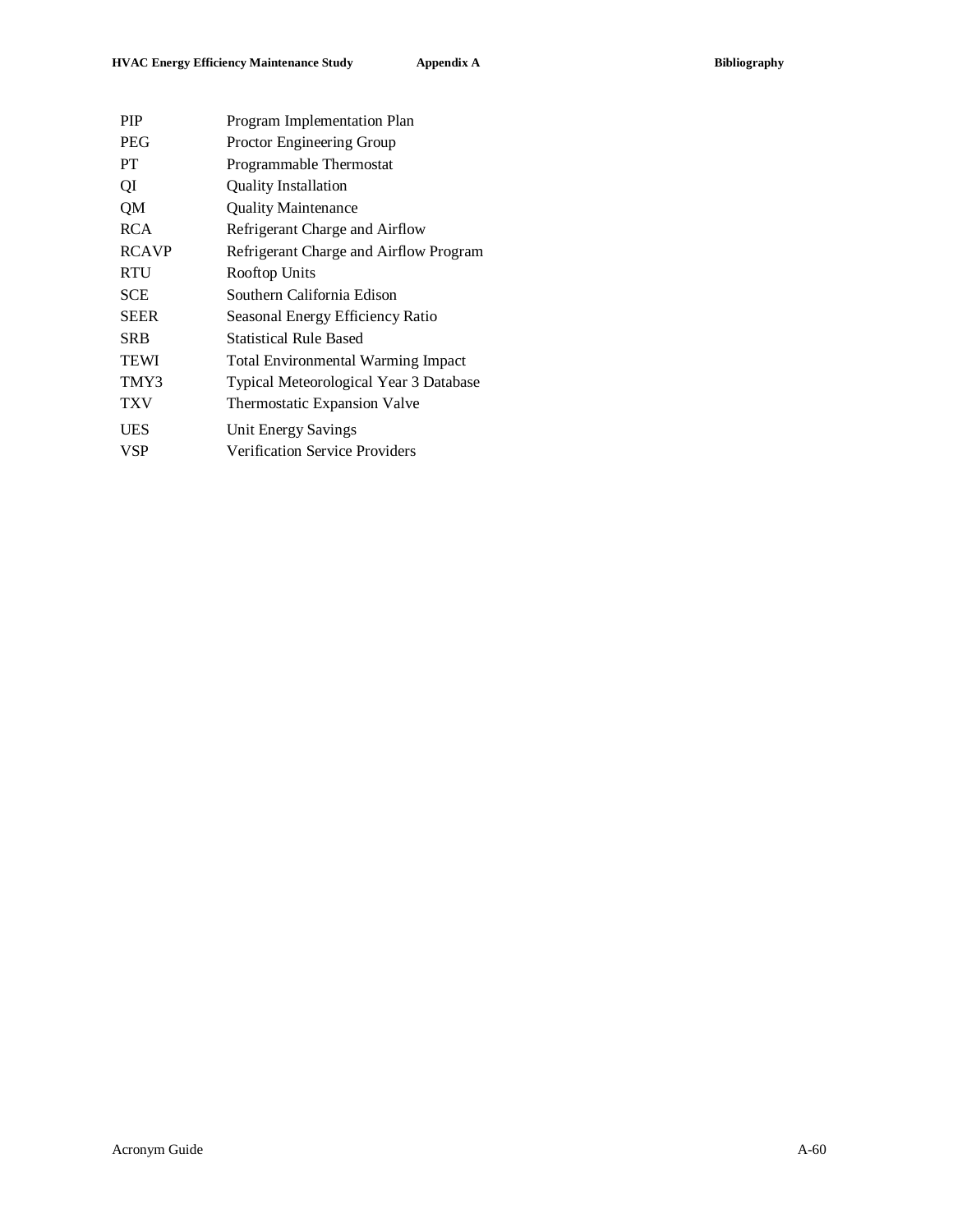# HVAC Energy Efficiency Maintenance Study

Appendix B:

Potential Retrofit, Repair, and Refurbishment Activities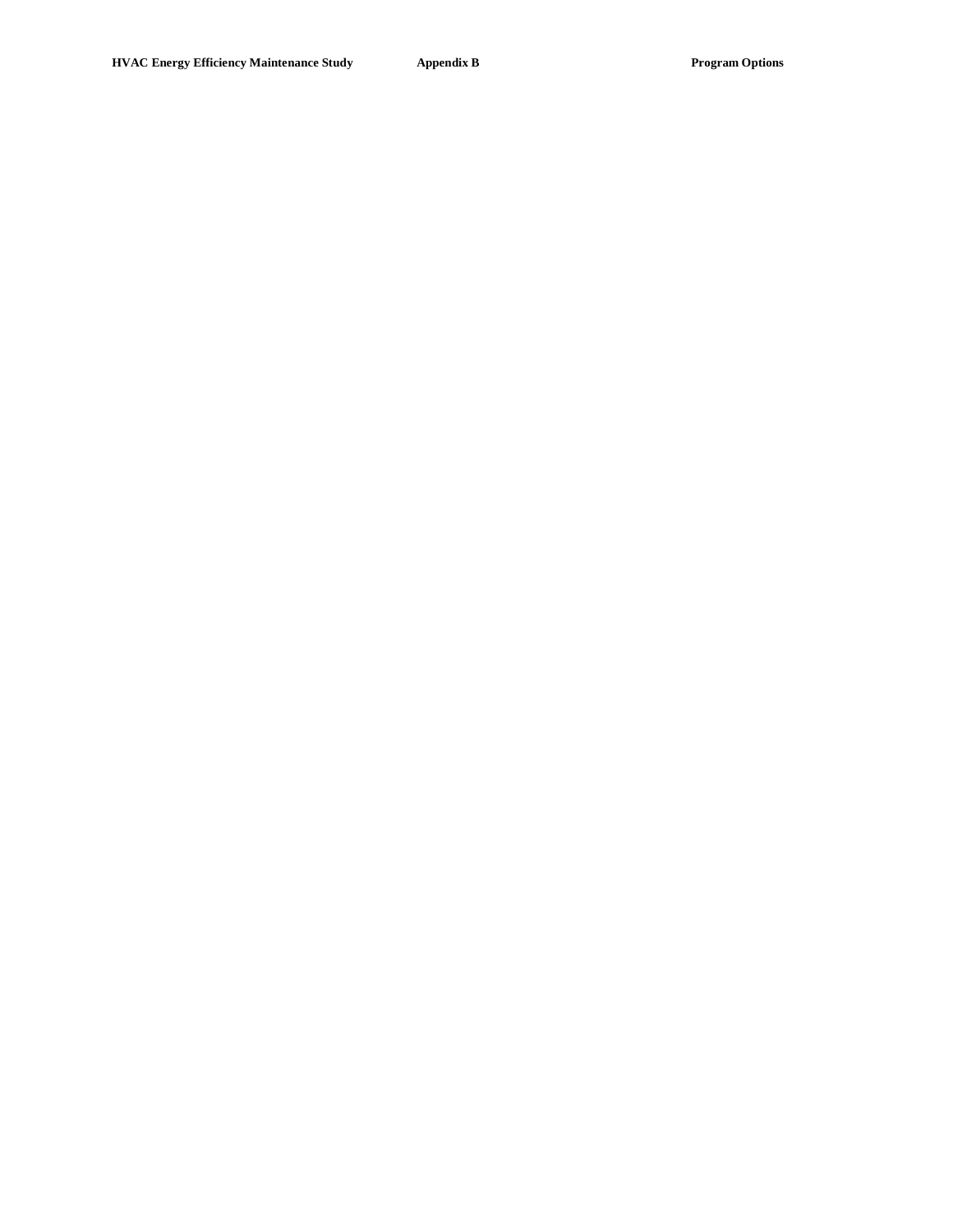#### **Appendix B: Potential Retrofit, Repair, and Refurbishment Activities**

- **Advanced Maintenance Opportunities.** Advanced maintenance measures take more time and expertise than simple tune-up measures. The list that follows is a list of the possible advanced maintenance measures that can save considerable energy.
	- *Replace Capacitors and Contactors***.** Both contactors and capacitors can fail over a long period of use. A simple preventive maintenance measure would be to replace both of these components if they are showing signs of wear or reduced resistance (in the case of a capacitor). While replacing these components will not directly contribute to energy savings, it will extend the life of the equipment, thereby extending the estimated useful life of other QM measures.
	- *Evaporator Coil Cleaning***.** A diagnostic protocol will detect inadequate heat transfer on the low pressure side of the refrigeration system. Packaged units have accessible coils, but split system coils are hard to access. An access port must be made by cutting a large opening in the side of the coil casing.
	- *Refrigerant Evacuation*. There are several faults that require the technician to evacuate the refrigerant within the system in order to correct the problem. These faults include refrigerant leakage, the presence of non-condensables (such as nitrogen, water, debris, or acid) in the system, compressor degradation or failure, refrigerant flow restriction, and clogged filter dryer. While system evacuation is a time consuming process, it represents an opportunity for the technician to do other work on the system. If the evacuation allows the technician to accomplish several repairs, this can be a cost-effective measure.
- **Repair Opportunities.** Many systems are in need of a repair rather than a simple adjustment. This has traditionally been beyond the scope of a maintenance program, although meeting Big-Bold goals will require not walking away from significant savings opportunities. There are several types of repairs that can be done.
	- *Duct Renovation*. During the initial visual inspection, the existing duct system may clearly need to be replaced in part or in total. Field research has found consistent failure of the outer wrap on flex ducts and some failures in the inner duct. Flex ducts often lack adequate supports and strapping allowing them to sag and collapse, obstructing air flow. These ducts must be repaired.
	- *Leakage*. Ducts must be tested for leakage, and if the leakage is too high then they must be sealed before the technician begins work on the refrigeration system. Revised protocols need to require more effective sealing work (focus on the high pressure parts of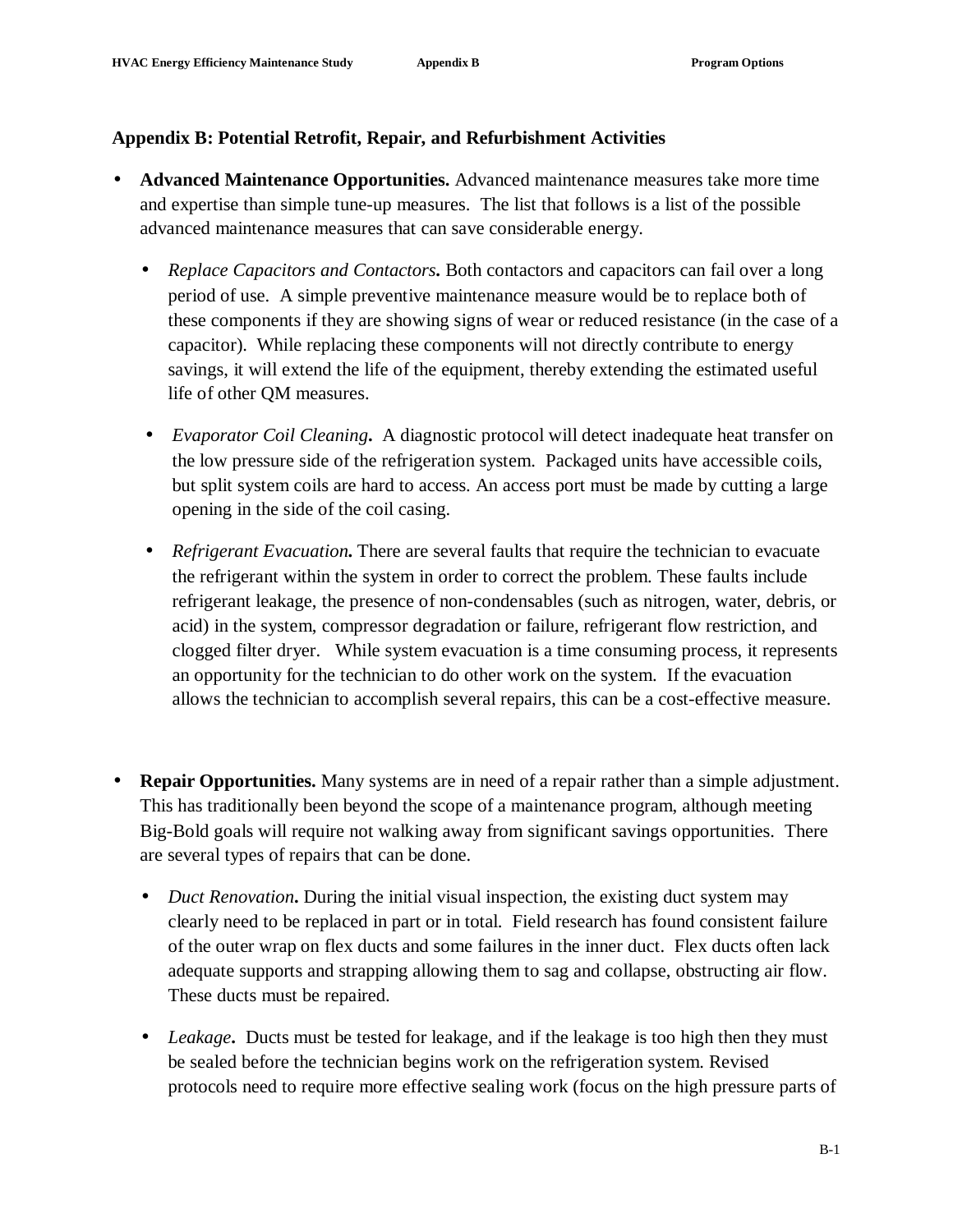the system) with the goal of getting close to the Title 24 desired leakage level of 6% of total system airflow.

- *Sizing***.** Almost all duct systems are undersized. The static pressure difference between the return plenum and supply plenum should not be more than 0.5 IWC or 125 Pa. Duct runs will need to be enlarged using R8 ducts with a UV resistant outer wrap to achieve the 0.5 IWC goal, and blower controls set to achieve a minimum of 350 cfm/ton airflow. Inadequate system airflow is often largely due to undersized return air systems. Future Title 24 initiatives are proposing a prescriptive requirement for return air duct sizing in new homes<sup>1</sup>, indicating a persistent problem in this area.
- *Insulation*. Ducts in attics need to have at least R8 insulation. One approach is to retrofit accessible ducts with  $FSK^2$  insulation; even better is to reroute the ducts to lie on the bottom cord of the trusses and use baffles to hold blown-in insulation. This technique not only achieves average duct R-values much greater than R8, but also improves the home's overall thermal performance.
- **Refurbishment Opportunities.** Many systems may be working adequately, but due to their age or condition they do not operate efficiently. These systems should be replaced. However, many homeowners are not financially able to replace their entire system. Financing mechanisms need to be in place so that technicians can address these situations.
- *Compressor replacement*. Replacing a failing compressor with a newer, more efficient model can yield significant energy saving. Compressor replacement may be an effective strategy even when the compressor hasn't failed; Mowris has demonstrated that the savings from such a retrofit can be quite significant--potentially over 50% (Mowris, personal communication, 2010). It may also be possible to downsize the compressor for systems that are currently oversized<sup>3</sup>, resulting in additional energy savings and peak demand reductions. More research is needed in this area to determine viability and whether there are any warranty issues that come into play.

**.** 

<sup>&</sup>lt;sup>1</sup> Personal communication with Bruce Wilcox (September 2010)

 $^2$  FSK – a fiberglass, scrim or mess, and silver colored kraft paper blanket insulation commonly used for insulating ducts.

<sup>&</sup>lt;sup>3</sup> Many homes have had window replacements or ceiling insulation added since the original air conditioner was installed. Completing a Manual J calculation would be informative in determining if compressor capacity could be reduced.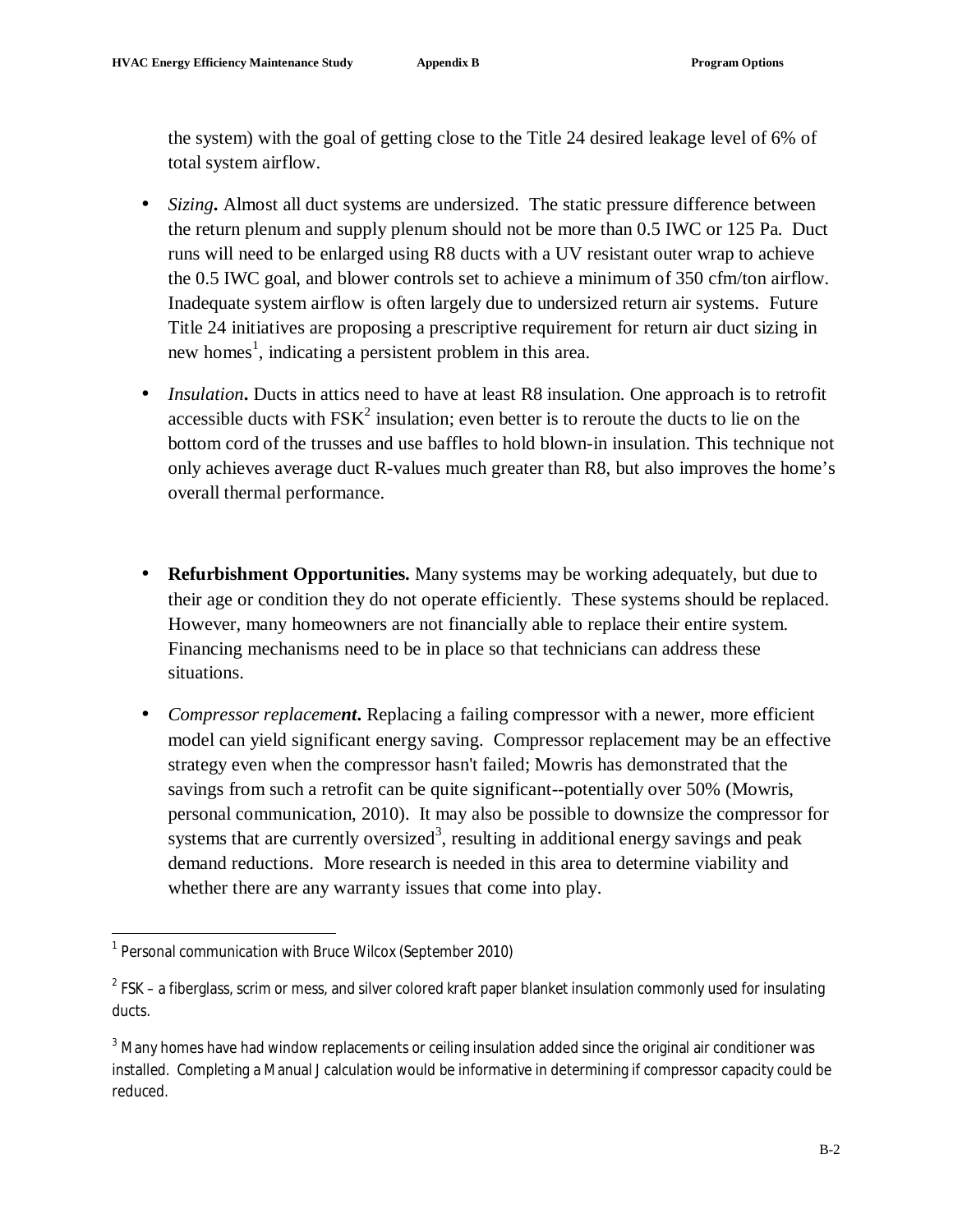- *Condenser fan replacement.* An older condenser fan can also be very inefficient both in terms of airflow and Watts/cfm. A fan replacement often provides two benefits: increased airflow and improved airflow efficiency.
- *Blower replacement.* Similarly, blowers can be inefficient, and newer blowers with larger blade sizes can be more efficient and can increase evaporator airflow rates, providing an efficiency boost. This replacement also saves energy in two ways: by improving the operating efficiency, and by reducing fan heat addition to the supply airstream.
- *Motor Replacement*. Most furnace or heat pump blowers and condenser fans are driven by small permanent split capacitor motors. Variable-speed, constant-volume motors are used in many new furnaces and other air handlers, and can be 50% more efficient (in terms of Watts/cfm delivered), provided that the duct system is not too restrictive. A blower motor replacement program must be integrated with a duct screening to ensure that the duct system is adequately sized.
- **Retrofit Opportunities.** It is estimated that there are over 13 million unitary HVAC systems in California. With a typical service life of 15 to 20 years, 5 to 7% of the existing stock are being replaced annually, making retrofits of existing systems important. Systems that are at least (?) 10 years old can be good candidates for retrofit improvements, including the following:

## **Residential:**

l

- *Night Ventilation Cooling*. There are significant areas of the state that experience summer daytime temperatures above 100  $\degree$ F, but cool nights with lows below 60 $\degree$ F. Night ventilation cooling, the concept of using a fan system to deliver cooler outdoor air indoors, can be an effective strategy for homes with adequately insulated envelopes so that cooling can be effectively stored. Whole house fans represent a highly efficient solution for many, but issues of noise, window operation, temperature control, air filtration, and security have limited the widespread application of whole house fans. A potential retrofit technology is to promote integrate night ventilation cooling systems 4 that are tied in to the central HVAC system. These strategies rely on an outside air duct, dampers, and attic relief to automate the night ventilation strategy.
- *Supply Fan Control.* The Hot Dry Air Conditioner (HDAC) project<sup>5</sup> has shown that in California's hot and dry climate zones the air handler fan should run longer than the typical 90 seconds after the cooling thermostat is satisfied. Longer fan run times would

<sup>&</sup>lt;sup>4</sup> See [https://www.beutler.com/heating\\_prod\\_smartvent.asp](https://www.beutler.com/heating_prod_smartvent.asp) and

<http://www.davisenergy.com/technologies/nightbreeze.php>

<sup>&</sup>lt;sup>5</sup> <http://www.energy.ca.gov/2008publications/CEC-500-2008-056/CEC-500-2008-056.PDF>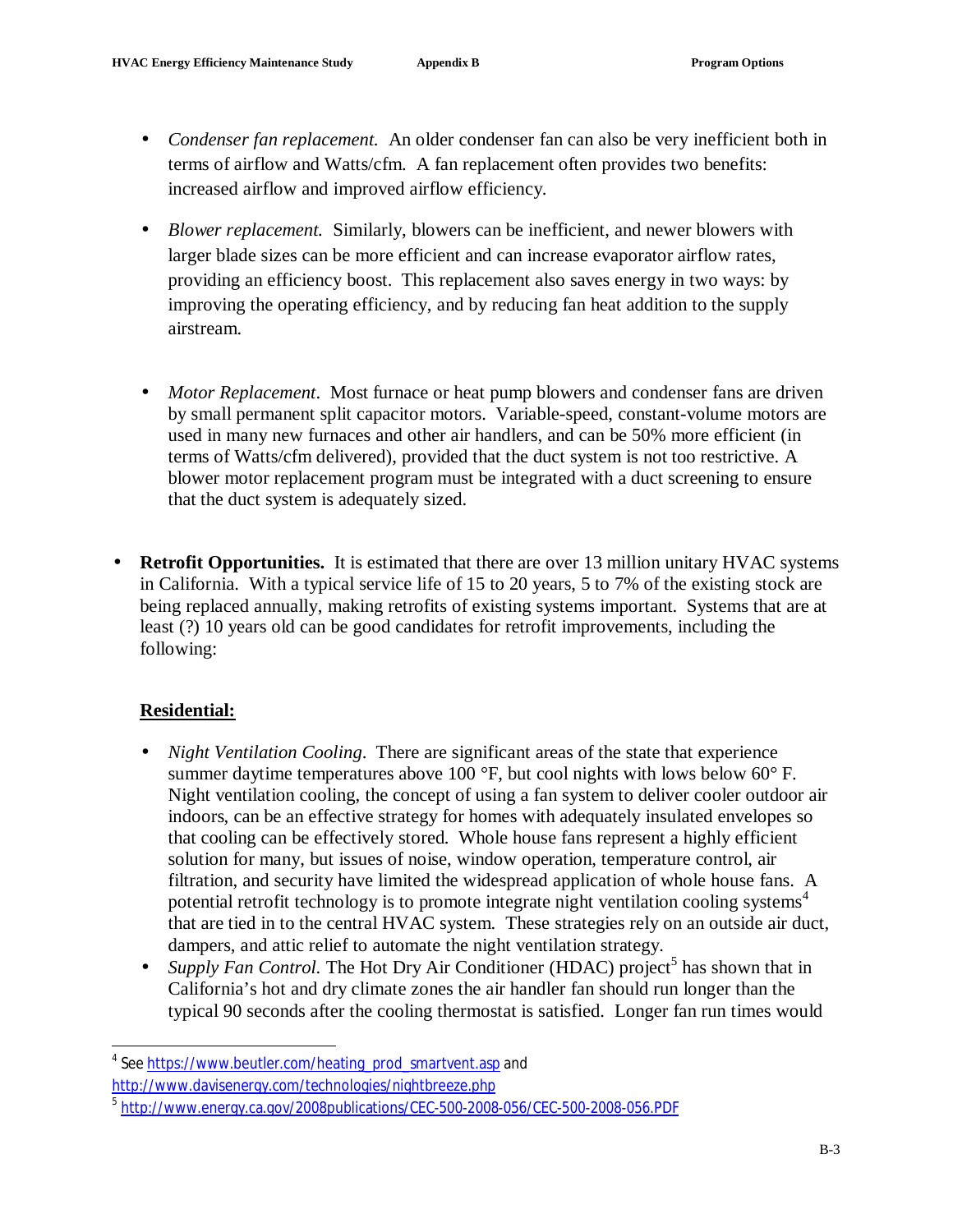allow the condensed moisture on the evaporator coil to be fully re-evaporated (free cooling).

- *Evaporative Condensers*. Evaporative condensers<sup>6</sup> replace the existing air-cooled condensing unit with an outdoor "cooling tower" which allows typical dry climate peak condensing temperatures to be reduced by up to 30°F. This improves the capacity and efficiency of the system by 25% or more while reducing peak demand. But, as with other evaporative technologies, there have been problems with pre-coolers, primarily related to water quality issues, maintenance, and component reliability. Further testing and longer term reliability monitoring is needed.
- Air Balance and Zoning. Few duct systems have ACCA Manual  $D^7$  prescribed dampers installed to enable room-by-room airflow adjustment, and fewer still include air balance commissioning so that the design airflow is delivered. Wihout proper duct design and air balancing, many occupants set lower thermostat setpoints to cool a single problem room, which wastes energy<sup>8</sup>. Controls and in-line duct dampers can be used to create zoning for central forced air systems, and when done properly can save energy and reduce peak demand. Increased installation of variable-speed blower motors and two-stage compressors provide the opportunity for greater savings. To be successful a retrofit zoning program must be tightly specified.

## **Commercial:**

- *Controls***.** Wireless controls and low cost energy management systems for small commercial application open a wide range of possibilities that should be explored.
- *Economizer Retrofit***.** Much of California's climate is characterized by significant number of hours during the work day that are cool and dry, making economizers a logical choice as the first stage of cooling delivery. Over the years, Title 24 and ASHRAE 90.1 have required the application of economizers to increasingly smaller equipment capacities. Yet it is not uncommon to find suitable applications that have no economizer. An analysis tool using inputs from the site is needed to determine whether or not to install an economizer and what savings can be achieved.
- *Economizer Renovation***.** Recent advances in controls and dampers have demonstrated the technologies to renovate existing economizers. Field research and pilot programs are needed to establish savings, technician protocols, and verification methods.
- *Demand Control Ventilation***.** Demand control ventilation (DCV) relies on a carbon dioxide sensor to control the rate of outdoor air ventilation, rather than providing a constant outdoor air rate regardless of occupancy. The RTU fan can be operated during occupancy only when  $CO<sub>2</sub>$  levels exceed the setpoint or it can be run during occupancy, but the outdor air damper activates only when  $CO<sub>2</sub>$  levels are too high. Various strategies can be implemented including a two-speed fan and mixed air temperature controls to

 $\overline{a}$ 

<sup>6</sup> [http://www.etcc-ca.com/images/stories/pdf/ETCC\\_Report\\_464.pdf](http://www.etcc-ca.com/images/stories/pdf/ETCC_Report_464.pdf) 

<sup>&</sup>lt;sup>7</sup> ACCA, Manual D, Duct Design.

 $8$  Duct leakage is another variable affecting where conditioned air is delivered.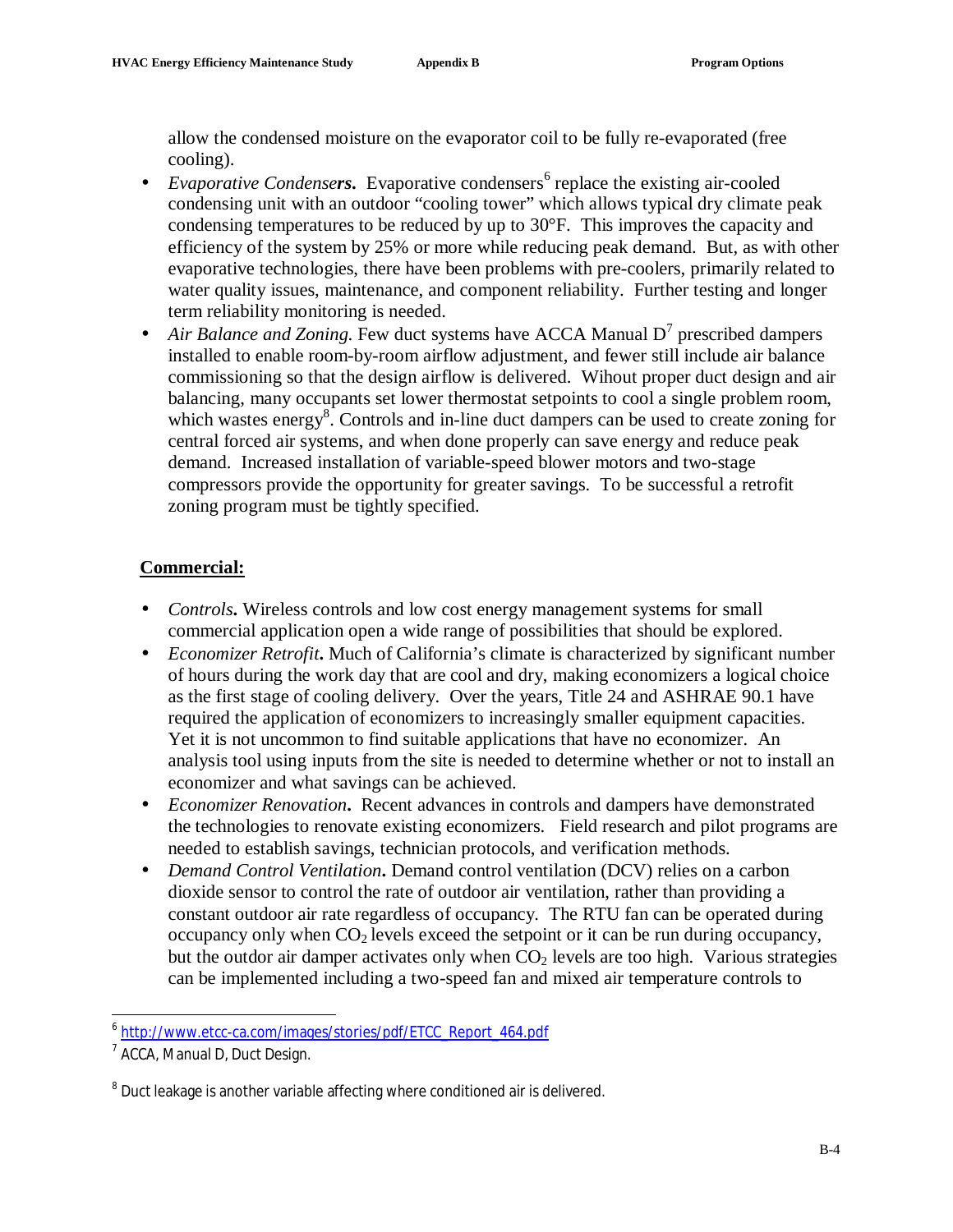minimize fan power and energy consumption. Field research and pilot programs are needed to establish savings, technician protocols and verification methods. For larger buildings, dedicated outside air systems may be a good solution by substituting a small number of continuously operating makeup air systems, instead of having each RTU operate independently.

- *Desuperheaters*. For typical air-cooled RTU's, hot refrigerant gas leaves the compressor and rejects all of the heat at the air cooled condenser. A desuperheater is a refrigerant-towater heat exchanger that heats water using the hot gas leaving the compressor, reducing the heat rejection load on the condenser. This results in improved cooling efficiency and "free" hot water. In applications with significant cooling and hot water loads (such as a restaurant or health club), the economics can be very favorable.
- *Subcoolers*. A subcooler is a refrigerant-to-water heat exchanger installed downstream of the condenser to further cool liquid refrigerant. Although less effective in water heating than a desuperheater, both technologies boost the refrigeration system efficiency. Field demonstration and pilots are needed to establish the appropriate applications.
- *Condenser Pre-cooler*. Condenser air pre-coolers generate energy and demand savings by using direct evaporative cooling to reduce condenser inlet air temperatures 50-75% of the way from the outdoor dry to wet bulb temperature. The higher the dry bulb to wet bulb "delta", the greater the benefit, indicating that demand savings with such a system represent the primary value. More advanced pre-coolers such as the  $DualPool<sup>9</sup>$ , circulate chilled sump water to an coil covering the outdoor air inlet, to pre-cool outdoor makeup air, further reducing the peak load on the system. Similar to the residential evaporative condenser, this technology has experienced ups and downs over the past 20 years, as the implementation struggles with water quality and maintenance issues. Field demonstration and pilots are needed to better document performance and reliability issues. Key to success will be the understanding of water chemistry and water quality maintenance (this is one of the research thrusts of the UC Davis Western Cooling Efficiency Center (WCEC)).
- *Indirect Evaporative Cooling*. Indirect cooling involves sensible cooling from moist evaporatively cooled air to supply through heat exchange passages, resulting in cooler air with no moisture addition. By making multiple passes, supply air can be cool below the outdoor wet bulb temperature. In most hot dry climate conditions, supply air from the indirect cooler will be below  $70^{\circ}$ F. In the economizer mode, outdoor air up to  $70^{\circ}$  F can be used when controls allow the compressor to operate in tandem. At least two indirect evaporative cooling technologies are available<sup>10</sup> and have been tested by PG&E's test lab.
- *Air Balance,Zoning* Commercial spaces commonly have dampers that allow air balancing, but modifications to the space to meet the tenant needs often do not include rebalancing the system. Also, a newly created enclosed area will not have the same loads as the space where the thermostat is located. Zoning for comfort control can increase occupant satisfaction but will use more energy if it is not done correctly. A program

<sup>。&</sup>lt;br><sup>9</sup> <u>http://icidualcool.com/</u>

<sup>10</sup> <http://www.climatewizard.com.au/> and <http://www.coolerado.com/>